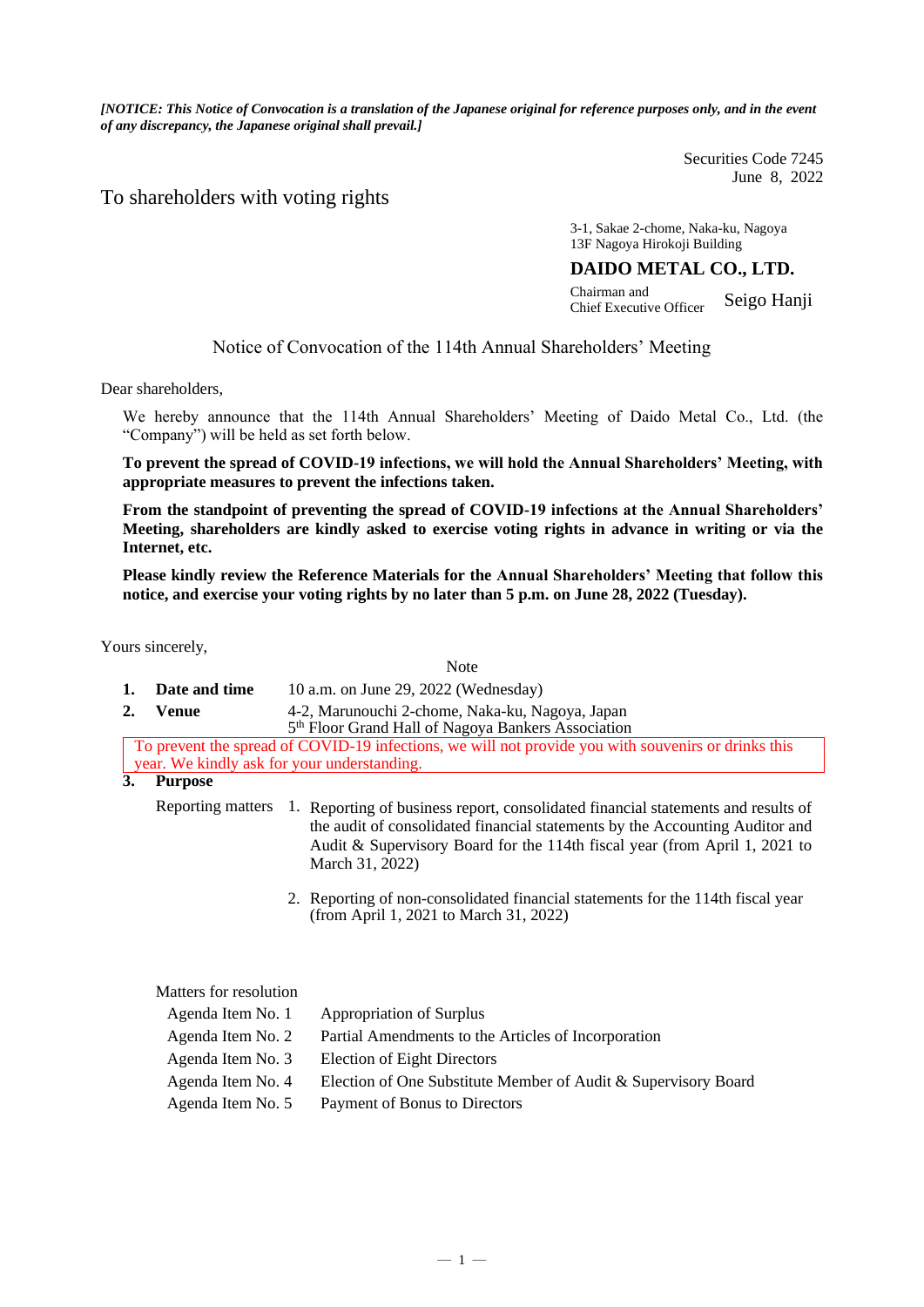### **4. Guidance on exercising voting rights**

- (1) Exercising voting rights in writing
	- Please complete the enclosed Voting Card, indicating your approval or disapproval, and send the Card by return mail to be delivered to us by no later than 5 p.m. on June 28, 2022 (Tuesday).
- (2) Exercising voting rights via the Internet, etc.

If you exercise your voting rights via the Internet, etc., please review the instructions under "Guidance for exercising your voting rights via the Internet, etc." described on page 4. Please access the Website designated by the Company [\(https://www.web54.net\)](https://www.web54.net/) to exercise your voting rights following the instructions on the screen by no later than 5 p.m. on June 28, 2022 (Tuesday).

〰〰〰〰〰〰〰〰〰〰〰〰〰〰〰〰〰〰〰〰〰〰〰〰〰〰〰〰〰〰〰〰〰〰〰〰〰〰〰〰〰〰〰〰〰〰〰〰〰〰〰 **We may change the above measures, etc. depending on how the spread of COVID-19 infections and what announcements, etc. are made by the government, etc. until the date of the Annual Shareholders' Meeting. Please confirm the relevant information we send via our website [\(https://www.daidometal.com/\)](https://www.daidometal.com/).**

- **When attending the meeting in person, you are kindly asked to pay attention to the COVID-19 situation as of the date of the meeting, check your health condition until the meeting begins, and help us prevent infections by wearing a mask, etc. At the meeting venue, we may take certain measures to prevent infections such as using alcohol disinfectant sprays and masks and carrying out temperature checks. Your cooperation would be appreciated.**
- **To shorten the meeting for the purpose of preventing the spread of COVID-19 infections, we will omit detailed explanations of reporting matters (including the audit report) and agenda items at the meeting venue. Shareholders are kindly asked to look over this Notice of Convocation in advance.**
- **If you attend the meeting in person on the day, please kindly submit the enclosed Voting Card to the reception desk.**
- **If you intend to exercise your voting right by proxy, you can designate a single shareholder of the Company to vote on your behalf. In this case, please submit documentation to prove you have properly assigned your rights to your proxy to vote on your behalf.**
- **The reception desk is scheduled to open at 9 a.m. on the day.**
- **If there are any revisions to the business report, consolidated financial statements, nonconsolidated financial statements and Reference Materials for the Annual Shareholders' Meeting, they will be posted online on the Company's website [\(https://www.daidometal.com/\)](https://www.daidometal.com/).**
- **Please be advised that the Cool Biz summer dress code applies to the meeting.**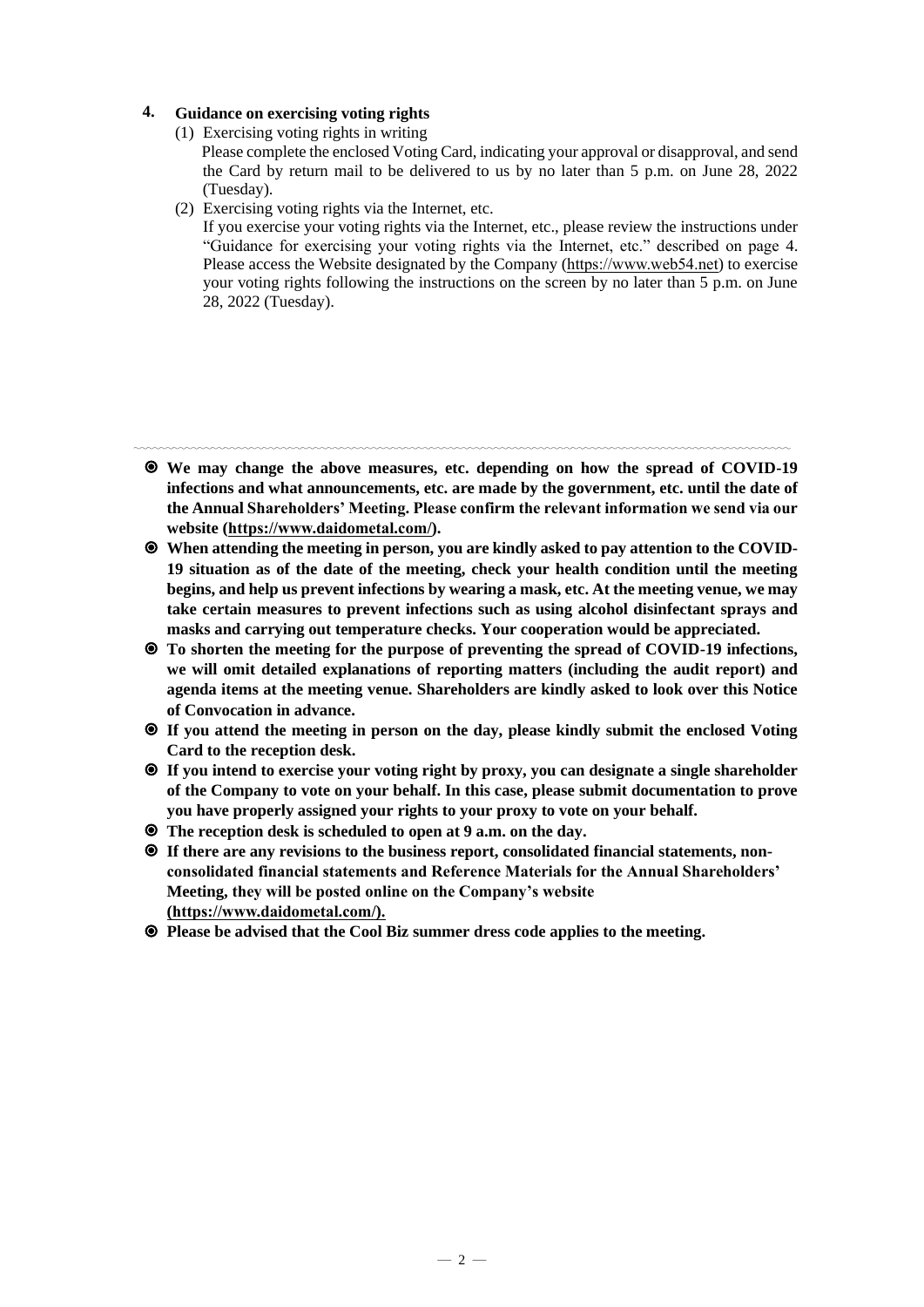### **Guidance for exercising your voting rights**

To avoid the Three Cs (closed spaces, crowded places, close-contact settings) and prevent the spread of infections at the meeting venue, shareholders are kindly asked to exercise voting rights in writing or via the Internet, etc., rather than by attending the meeting in person.

### «**In writing**»

Please fill the enclosed Voting Card, indicating your approval or disapproval, and send the Card by return mail.

Deadline for vote: 5 p.m. on June 28, 2022 (Tuesday)

### «**Via the Internet, etc.**»

Please review the instructions in "Guidance for exercising your voting rights via the Internet, etc." on page 4 and enter your approval or disapproval following the instructions on screen.

Deadline for vote: 5 p.m. on June 28, 2022 (Tuesday)

### «**By attending the Annual Shareholders' Meeting in person**»

If you attend the meeting in person on the day, please kindly bring this Notice of Convocation and submit the enclosed Voting Card at the reception desk.

Date and time: 10 a.m. on June 29, 2022 (Wednesday)

- \* If voting rights are exercised in writing with the Voting Card and also exercised via the Internet, etc. (duplicate votes), the votes exercised via the Internet, etc. will be considered effective.
- \* If voting rights are exercised multiple times via the Internet, etc., the final vote cast will be considered effective.

«Please use "Smart Exercise" to exercise voting rights using a smartphone»

By scanning the "Login QR code for Voting Rights Exercise Website using smartphone" printed at the lower right of on the enclosed Voting Card, you can access the website without having to enter the Voting Rights Exercise Code or Password. (\* QR Code is the registered trademark of DENSO WAVE INCORPORATED.)

\* You may exercise your voting rights only once via "Smart Exercise."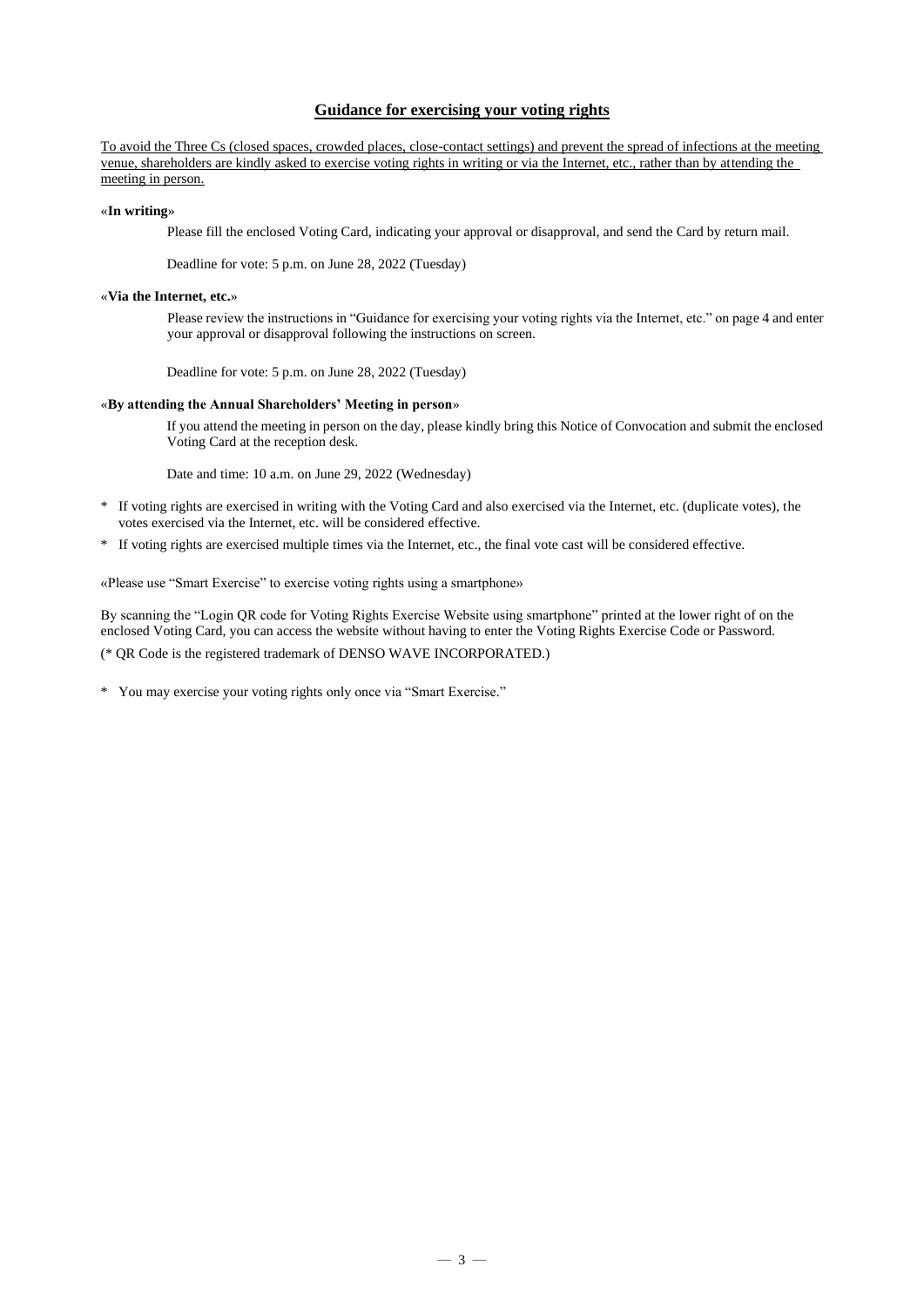### **Guidance for exercising your voting rights via the Internet, etc.**

If you exercise your voting rights via the Internet, etc., please follow the instruction below and access the Website to exercise your voting rights. Please enter the "Voting Rights Exercise Code" and "Password" given on the Voting Card, and exercise your voting rights following the instructions on screen.

- 1. Accessing the Website to exercise your voting rights
	- URL of the Website: <https://www.web54.net/> Click "Next."
- 2. Login

Please enter the "Voting Rights Exercise Code" given on the Voting Card and click "Login."

3. Entering password

```
Please enter the "Password."
Enter the new password that you will actually use.
Click "Register."
```
Please then follow the instructions on the screen and indicate your approval or disapproval on the website.

«Passwords»

- The password is a means to verify the identity of the person exercising voting rights as a shareholder.
- The Company will not be able to respond to inquiries about the password by telephone.
- If you enter an incorrect password more than a certain number of times, the operation will be locked. If you would like a new password to be issued, please follow the instructions on the screen.

«Notes on using the system»

■ Internet service provider connection fees and data transmission fees to use the Voting Rights Exercise Website - Data transmission fees to the provider are to be borne by shareholders.



«The electronic voting platform for institutional investors»

You can use the electronic voting platform for institutional investors operated by ICJ, Inc.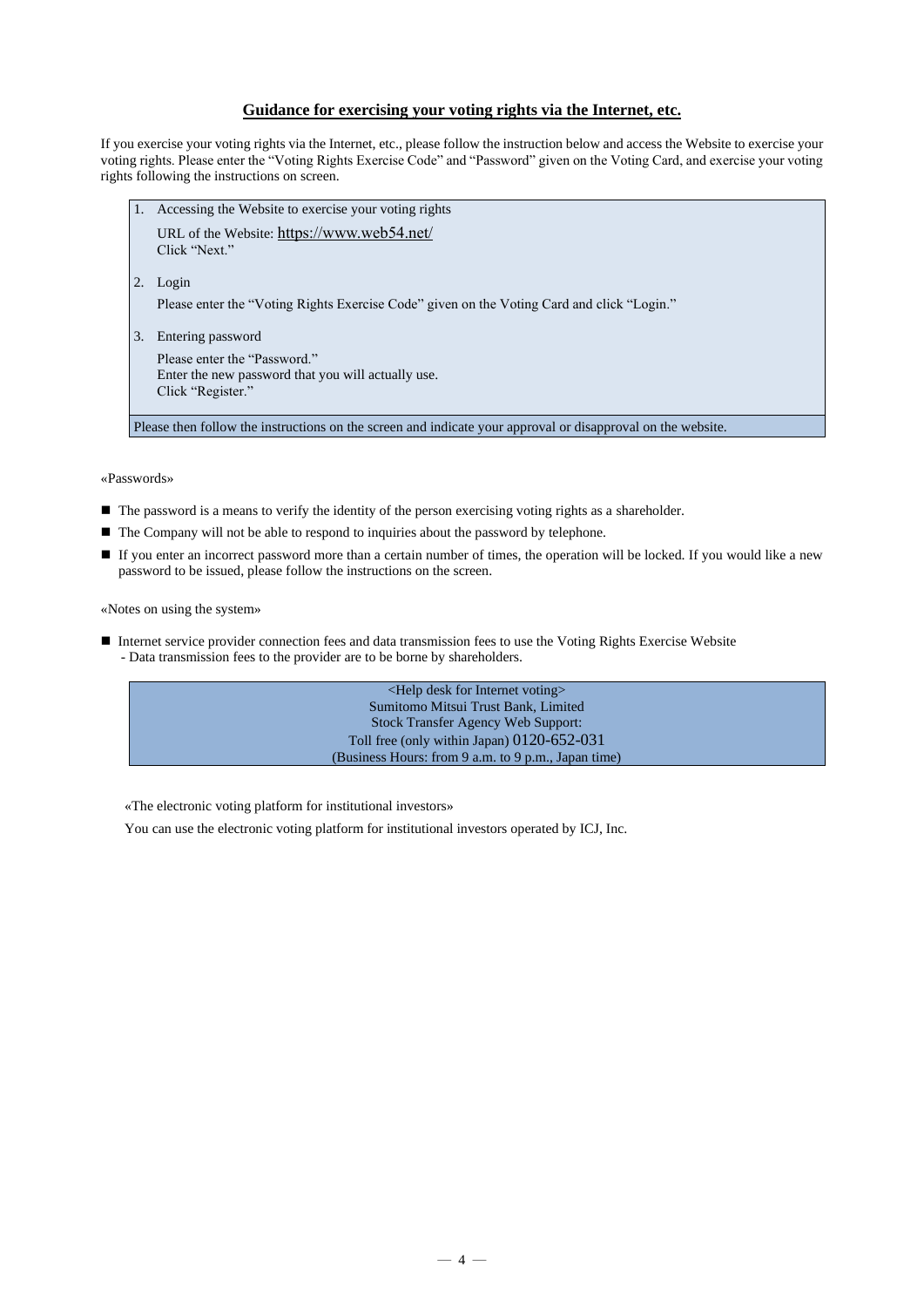### **(Attachment)**

### **Business Report**

( From: April 1, 2021 To: March 31, 2022 )

### **1. Matters Relating to the Current Situation of Corporate Group (1) Progress of Business and Operating Performance**

1) Economic conditions

During the fiscal year ended March 31, 2022, the world economy remained in a challenging situation, affected by semiconductor shortages and logistics disruptions, despite a rebound being witnessed due to the progress of COVID-19 vaccinations. Future outlook is still uncertain, as seen in soaring prices of raw materials and energy sources induced by the Ukraine crisis becoming more serious of late.

The Japanese economy is increasingly feared to again decline because COVID-19 infections surged in number after the turn of the year due to a new variant.

2) Business situation in the industries

The automotive sector, the Group's core business area, was sluggish with new car sales in Japan being approximately 4.21 million units for FY2021, down 9.5% year on year, owing to supply chain issues. Global new car sales for 2021 (calendar year) were approximately 81.30 million units, a small gain of 4.6% or so year on year, impacted by lockdowns and worldwide shortages of parts supply. New car sales in China, the world's biggest automobile market, saw 2021 (calendar year) new car sales grow 3.8% year on year to approximately 26.27 million units, a small increase after a three-year decline from 2018. New car sales in the U.S. for 2021 (calendar year) also rose slightly to approximately 15.07 million units, an increase of 3.4% year on year.

In the non-automotive sector, the shipbuilding industry recorded a significant year-on-year increase in global new tonnage orders for the 2021 calendar year, helped by growing freight traffic and a surging shipping market, while global new shipbuilding tonnage stood at 60.0 million gross tons, an increase of 2.9% year on year. Japan's export ship tonnage under construction at the end of FY2021 were approximately 19.01 million gross tons, up a marked 25.6% year on year.

In the construction machinery industry, with regard to construction machinery shipments in FY2021, domestic demand increased 1.2% year on year to 997.9 billion yen, which marked the first gain in two years, while demand from publicsector and private-sector construction was strong. Overseas demand increased for the first time in three years to 1,913.2 billion yen, up 55.7% year on year, as demand for general construction machines was vigorous in North America, Europe, Asia, and the Middle and Near East, with demand for mining machines soaring in North America and Indonesia, in particular. Consequently, demand in and outside of Japan increased 31.5% year on year to 2,911.1 billion yen.

In the general industry field related to the Company, business was buoyant, showing an overall recovery trend during FY2021, although FY2020 had seen capital spending curbed, affected by U.S.-China trade tensions from early 2019 and spreading COVID-19.

3) Summary of the Group's results

Under this business environment, consolidated net sales of the Group for the current fiscal year were 104,024 million yen, up 19,303 million yen, or 22.8% year on year.

Operating profit was 5,042 million yen, up 3,726 million yen (compared to 1,315 million yen for the previous fiscal year), and ordinary profit was 4,836 million yen, up 3,962 million yen (compared to 874 million yen for the previous fiscal year) as we endeavored to generate higher profits by growing net sales, lower fixed costs and expenses continuously, engage in profit improvement activities, and enhance productivity. Profit attributable owners of parent was 1,897 million yen, up 1,793 million yen (compared to 104 million yen for the previous fiscal year) despite 456 million yen in impairment losses being recorded as DM Casting Technology (Thailand) Co., Ltd., a consolidated subsidiary of the Company, was late in fulfilling its projected business plan because its production costs had overrun its initial projection when it came into full operation. Although not affecting the consolidated financial results, for its non-consolidated financial results, the Company recorded 1,720 million yen in loss on valuation of shares of subsidiaries and associates, and 336 million yen in provision for loss on guarantees in relation to DM Casting Technology (Thailand) Co., Ltd., and 244 million yen in loss on valuation of investments in capital of subsidiaries and associates in relation to Daido Metal Europe GmbH, a consolidated subsidiary of the Company.

As we applied the Accounting Standard for Revenue Recognition (ASBJ Statement No. 29, March 31, 2020) and relevant ASBJ regulations, net sales of the Group were 223 million yen lower than had been prior to the application.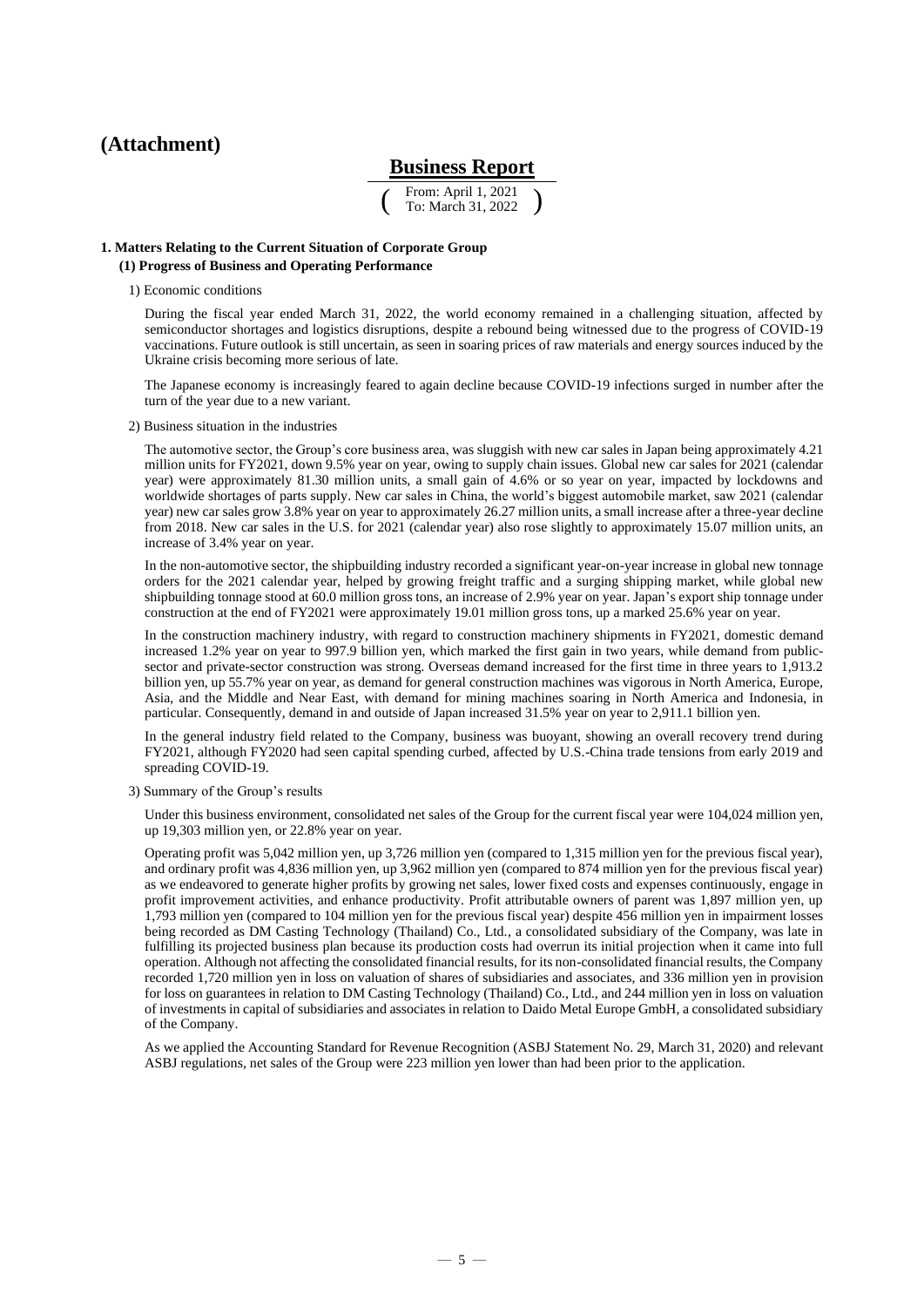4) Results by segment

Results by segment are as follows.

The Company has included intersegment sales or transfers in net sales by segment.

a. Automotive engine bearings

For FY2021, new car sales declined 9.5% in Japan, while overseas, for the 2021 calendar year, new car sales declined 4.2% in Thailand, and 2.7% in Europe compared to FY2020, but it grew 3.8% in China and 3.4% in the U.S., causing overall global new car sales to increase slightly year on year due to performing solidly, helped by a recovery from the effects of COVID-19.

In this situation, the Group's sales of automotive engine bearings grew approximately 21% year on year in Japan and approximately 26% year on year overseas as group companies accumulated inventories in an effort to deal with a risk of supply chain disruption.

As a result, net sales of the segment increased 23.8% year on year to 58,388 million yen and segment profit increased 38.5% year on year to 8,380 million yen.

b. Automotive non-engine bearings

Like automotive engine bearings, the Group's sales of automotive non-engine bearings grew approximately 23% year on year in Japan and approximately 36% year on year overseas. Net sales of the segment increased 27.3% year on year to 20,399 million yen and segment profit increased 82.5% year on year to 3,338 million yen.

- c. Non-automotive bearings
	- Shipbuilding industry

Shipbuilding was strong, supported by rising demand for new tonnage due to growing freight traffic across the world. Sales grew approximately 7% year on year as the Group gained market share by developing new customers for business targeting China in relation to bearings for low-speed diesel engines of LNG tankers (tanker ships to transport liquefied natural gas) and other types of tankers, while having recently begun to deliver new mass-produced bearings for large ships.

• Construction machinery industry

Sales grew an impressive 20% or so year on year due to resumptions of home building projects and infrastructure projects, after a period of slump, as well as to climbing demand for production-exploration machines for oil and natural gas in response to rising fuel prices.

• Energy sector in the general industry

Sales declined approximately 12% year on year as demand for mainly bearings for steam turbines and gas turbines decreased due to prolonged projects for plants and facilities, affected by COVID-19, although orders received for bearings assembly for hydraulic power generation were strong at a time when renewable energy sources attracted much attention in the energy market.

As a result, net sales of the segment were 11,076 million yen, up 7.6% year on year, and segment profit was 1,750 million yen, up 20.0% year on year, driven mainly by strong demand for bearings for low-speed diesel engines and new customer development activities in the shipbuilding industry, and a surging demand in the construction machinery industry due to a demand rebound, in spite of declining demand in the energy sector in the general industry.

- d. Other automotive parts
	- Aluminum die cast parts

The automobile industry in Thailand continued to generally recover, supported partly by the economic stimulus measures taken by the Thai government in connection with COVID-19 infection despite persistent effects of lockdowns and semiconductor shortages throughout the year. A new plant that began to produce electric vehicle (EV) parts (DM Casting Technology (Thailand) Co., Ltd.) caused sales to soar, helped throughout the year by full-scale mass production for new deliveries of EV parts.

Segment profit improved compared with the previous fiscal year due to rising net sales despite depreciation and higher initial investment costs, including for the new plant building.

• Formed pipes, knock pins, NC milled parts, etc.

Increased orders were received in and outside Japan due to a recovery from the effects of COVID-19.

As a result, net sales increased 34.5% year on year to 14,436 million yen and segment loss was 1,649 million yen (segment loss of 1,852 million yen in the previous fiscal year).

e. Others

Recovering from the decline of demand due to the COVID-19 pandemic, demand for overall capital investment such as machine tools and various types of industrial machinery, and demand for construction machinery, etc. increased. As a result, net sales of this segment, which includes the electrode sheets business for electric double layer capacitors, the metallic dry bearings business, the pump-related products business, and the real estate leasing business, increased 3.8% year on year to 2,122 million yen and segment profit increased 7.8% year on year to 343 million yen.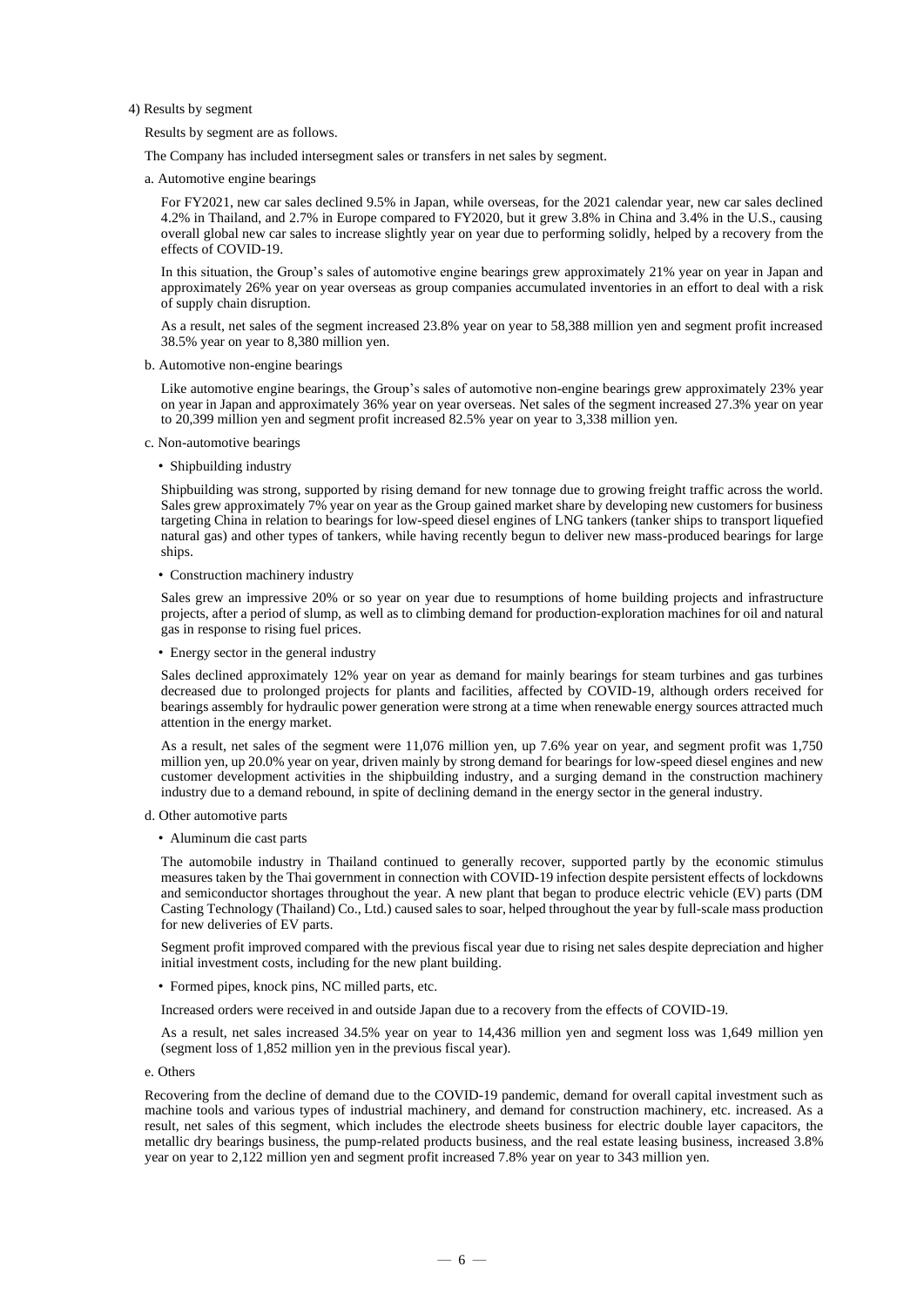### (Net sales by segment)

|                                                   | Net sales (Millions of yen) |                                                  |  |  |
|---------------------------------------------------|-----------------------------|--------------------------------------------------|--|--|
| Segment                                           | FY 2020<br>$113th$ term     | FY 2021<br>$114th$ term<br>(Current fiscal year) |  |  |
| Automotive engine bearings                        | 47,146                      | 58,388                                           |  |  |
| Automotive non-engine bearings                    | 16,024                      | 20,399                                           |  |  |
| Non-automotive bearings                           | 10,291                      | 11,076                                           |  |  |
| Other automotive parts                            | 10,730                      | 14,436                                           |  |  |
| <b>Others</b>                                     | 2,044                       | 2,122                                            |  |  |
| Elimination of intersegment sales<br>or transfers | (1,516)                     | (2,399)                                          |  |  |
| Total                                             | 84,720                      | 104,024                                          |  |  |

(Notes) 1. In addition to sales to external customers, intersegment sales or transfers are included in net sales by segment.

2. From the beginning of the 114<sup>th</sup> term, we have applied the Accounting Standard for Revenue Recognition (ASBJ Statement No. 29, March 31, 2020) and relevant ASBJ regulations. Therefore, net sales by segment for the 114<sup>th</sup> term were indicators, etc. after the application of the accounting standard, etc.

### **(2) Status of Financing, etc.**

#### 1) Financing

During the current fiscal year, there was no material financing through loans from financial institutions or the issuing of company shares or bonds.

#### 2) Capital investment

In the Midterm Business Plan for six years from FY2018 to FY2023, "Raise Up 'Daido Spirit' - Ambitious, Innovative, Challenging -," the Group announced the plan for the latter three years (FY2021 to FY2023) in May last year, and has listed the following investment plans:

- Take prudent course of action on investment related to automotive engine bearings in the capital investment in the latter half of the Midterm Business Plan period to prepare for the possibility of a rapid shrinking of the market
- R&D, new business, M&A (business combinations) are the key investment focus area. The Company will finance itself for necessary funds with capital adequacy ratio of 35% as a reference point while ensuring financial soundness

Total capital investment for FY2021 was 6,752 million yen, a decrease of 1,375 million yen compared with the previous fiscal year, and described below are major capital investments.

(Major capital investments during the current fiscal year)

- Investment to enhance production capacity and investment to improve productivity for other automotive parts in Japan and Thailand
- Investment to improve productivity and investment to enhance production capacity for automotive engine bearings at domestic and overseas production sites
- Investment related to information systems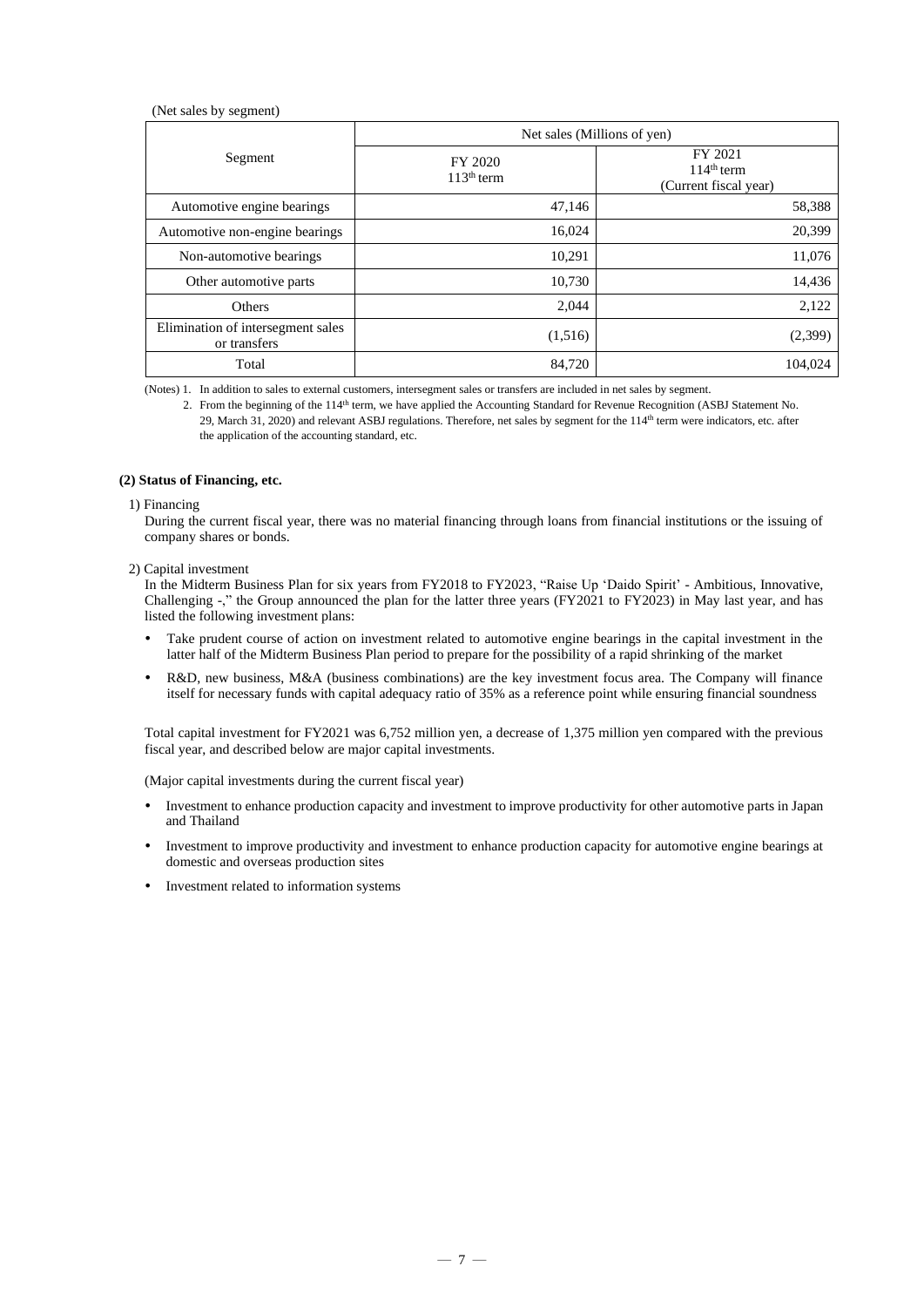### **(3) Financial Conditions and Operating Results**

### 1) Financial conditions and operating results of the Group

| Fiscal year<br>Category                                      | FY 2018<br>$111th$ term | FY 2019<br>$112th$ term | FY 2020<br>$113th$ term | FY 2021<br>$114th$ term<br>(Current fiscal year) |
|--------------------------------------------------------------|-------------------------|-------------------------|-------------------------|--------------------------------------------------|
| Net sales (Millions of yen)                                  | 107,718                 | 100,159                 | 84,720                  | 104,024                                          |
| Operating profit (Millions of yen)                           | 7,262                   | 4,168                   | 1,315                   | 5,042                                            |
| Ordinary profit (Millions of yen)                            | 6,630                   | 3,660                   | 874                     | 4,836                                            |
| Profit attributable to owners of parent<br>(Millions of yen) | 4,135                   | 2,740                   | 104                     | 1,897                                            |
| Basic earnings per share (Yen)                               | 93.72                   | 58.22                   | 2.25                    | 40.70                                            |
| Net assets (Millions of yen)                                 | 65,253                  | 64,168                  | 64,538                  | 68,695                                           |
| Total assets (Millions of yen)                               | 161,881                 | 159,539                 | 155,176                 | 166,155                                          |

### 2) Financial conditions and operating results of the Company

| Fiscal year<br>Category               | FY 2018<br>$111th$ term | FY 2019<br>$112th$ term | FY 2020<br>$113th$ term | FY 2021<br>$114th$ term<br>(Current fiscal year) |
|---------------------------------------|-------------------------|-------------------------|-------------------------|--------------------------------------------------|
| Net sales (Millions of yen)           | 67,732                  | 62,860                  | 54,197                  | 65,868                                           |
| Operating profit (Millions of yen)    | 2,789                   | 1,432                   | 723                     | 1,499                                            |
| Ordinary profit (Millions of yen)     | 4,026                   | 2,653                   | 2,159                   | 2,564                                            |
| Profit (loss) (Millions of yen)       | 3,365                   | 3,905                   | 1,690                   | (197)                                            |
| Basic earnings (loss) per share (Yen) | 76.25                   | 82.97                   | 36.49                   | (4.24)                                           |
| Net assets (Millions of yen)          | 50,374                  | 51,162                  | 52,372                  | 51,482                                           |
| Total assets (Millions of yen)        | 106,465                 | 105,178                 | 110,247                 | 109,208                                          |

(Notes) 1. As accounting errors regarding the past consolidated financial statements were found in FY2019 ( $112<sup>th</sup>$  term), the figures presented for FY2018 (111th term) reflect corrections of these errors.

- 2. Effective from the beginning of FY2019 (112<sup>th</sup> term), the Group changed accounts regarding proceeds from disposal of materials such as metal scraps generated in manufacturing processes, and the Group's financial conditions and operating results and the Company's financial conditions and operating results for FY2018 (111<sup>th</sup> term) show the figures after the change is applied retrospectively.
- 3. Basic earnings (loss) per share is calculated by dividing profit (loss) by the average number of shares during the period. (Treasury shares and the shares of the Company relating to the Board Benefit Trust for Officers and Executive Officers and the shares relating to the Daido Metal Employee Stock Purchase Plan Trust are excluded.)
- 4. From the beginning of the 114th term, we have applied the Accounting Standard for Revenue Recognition (ASBJ Statement No. 29, March 31, 2020) and relevant ASBJ regulations. Therefore, financial conditions and operating results for the 114<sup>th</sup> term were indicators, etc. after the application of the accounting standard, etc.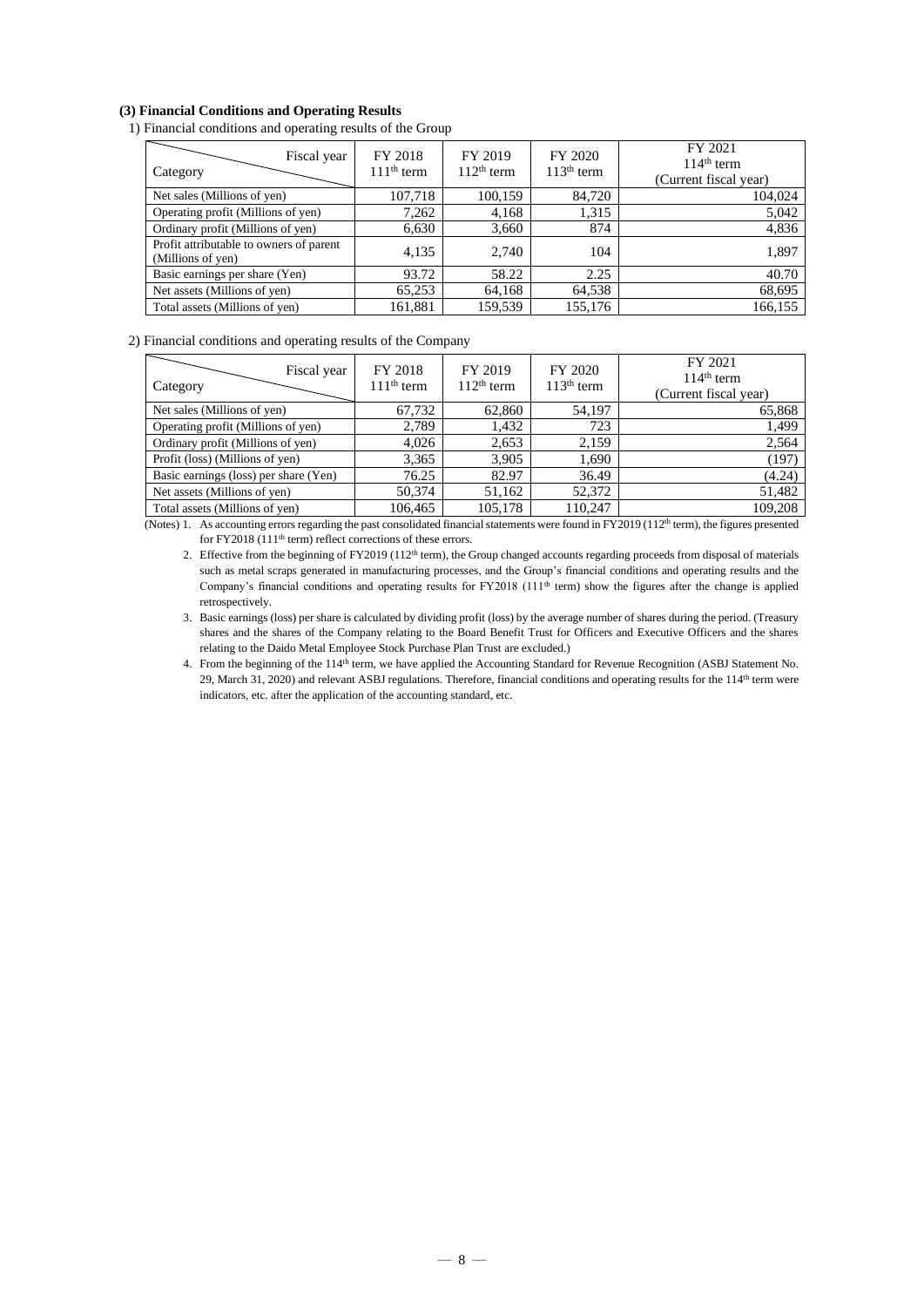### **(4) Company's Fundamental Management Policy**

The Group has established "Corporate Philosophy," "Code of Conduct," "Standards of Conduct," "Principles" and "Environmental Fundamental Policy" as the management policy, and contributes to society through its business operations. As an organization built on technologies and a technological leader centering on our core Tribology (friction, wear and lubrication technology), we at the Group look ahead to the future, brush up our skills, and meet our corporate social responsibilities.

The Group promotes "Raise Up 'Daido Spirit' - Ambitious, Innovative, Challenging -," as its new Midterm Business Plan for six years from FY2018 to FY2023. Even amid the COVID-19 pandemic and dramatically changing and unpredictable environment, the Group will accelerate its evolution and create a solid organization.

#### **(5) Issues to be Addressed**

One year has passed since the Company announced on May 14, 2021, a plan for three years making up the second half of the term of the Midterm Business Plan (FY2018 - FY2023). Although in May last year we became aware of changes in the environment surrounding our operations and corporate business management, as well as work style and workers, the operational environment has been becoming more and more challenging to date, as seen in even sharper rises in materials and logistics costs, among other things. Meanwhile, amid these developments, sectors such as the automobile industry and the shipbuilding industry have witnessed demand recovery from the effects of COVID-19 in and outside Japan, and we endeavored to further lower fixed costs and expenses, such as through group-wide efforts on productivity improvement and rationalization. As a result, net sales were 104.0 billion yen (up 12.0 billion yen), operating profit was 5.0 billion yen (up 1.5 billion yen), and operating margin was 4.8% (up 1.0 percentage point) in comparison to net sales of 92.0 billion yen, operating profit of 3.5 billion yen, and an operating margin of 3.8%, which were our targets in FY2021, showing them to have been more than achieved.

While the end of COVID-19 is not yet in sight, the future outlook is becoming increasingly more uncertain as seen in continued surges in materials prices, a protracted period of tight semiconductor demand, and soaring prices of resources due to a worsening Ukraine situation, among other things. We will further grow revenue by discovering the environment for our operations and changes in it, and responding flexibly and swiftly under a basic strategy set forth in the Midterm Business Plan, namely, "strengthen current business lines further," "creating/fostering new business lines," "enhance management/operational control platform," and "energetic organization with animated communication and motivation."

The main FY2021 performance results and issues to be addressed are as follows.

#### <Action line 1: Strengthen current business lines further>

1) Automotive engine bearings and automotive non-engine bearings

The market share of the current business lines was 36.7%, the world's top share, in calendar year 2021 (estimated by the Company) for automotive engine half bearings, as was in calendar year 2020. Although a shift to electric vehicle (EVs) is now in progress, it will likely take time before demand for internal combustion engines declines due to the shift to EVs. While considering and making capital investments carefully, we aim to securely meet actual and potential market needs and gain further market share by expanding sales of truck engine bearings, and gaining new business for gasoline engine bearings, among other things.

With regard to automotive non-engine bearings, we will accelerate sales expansion of new products, and for new applications, in a manner catering to market needs.

### 2) Non-automotive bearings

The market share of bearings for low-speed marine diesel engines was 66.0%, the world's top share, in calendar year 2021 (estimated by the Company), as in calendar year 2020. We succeeded in gaining market share by managing to serve new overseas customers as the order intake environment remained good in particular, as seen in rising demand for large container vessels and LNG tankers, and the like. Our market share in bearings for medium- and high-speed marine diesel engines also climbed due to our avid endeavors to seek new business in the domestic market and overseas markets. We aim to expand our market shares further in the coming years by becoming higher in productivity and competitiveness.

In the energy sector in the general industry, the Company aims to gain market share in bearings for gas turbines and steam turbines for thermal power generation, as these types of bearings will likely continue to enjoy growing demand in the foreseeable future. At the same time, we will seek new business in the small hydraulic power generation domain.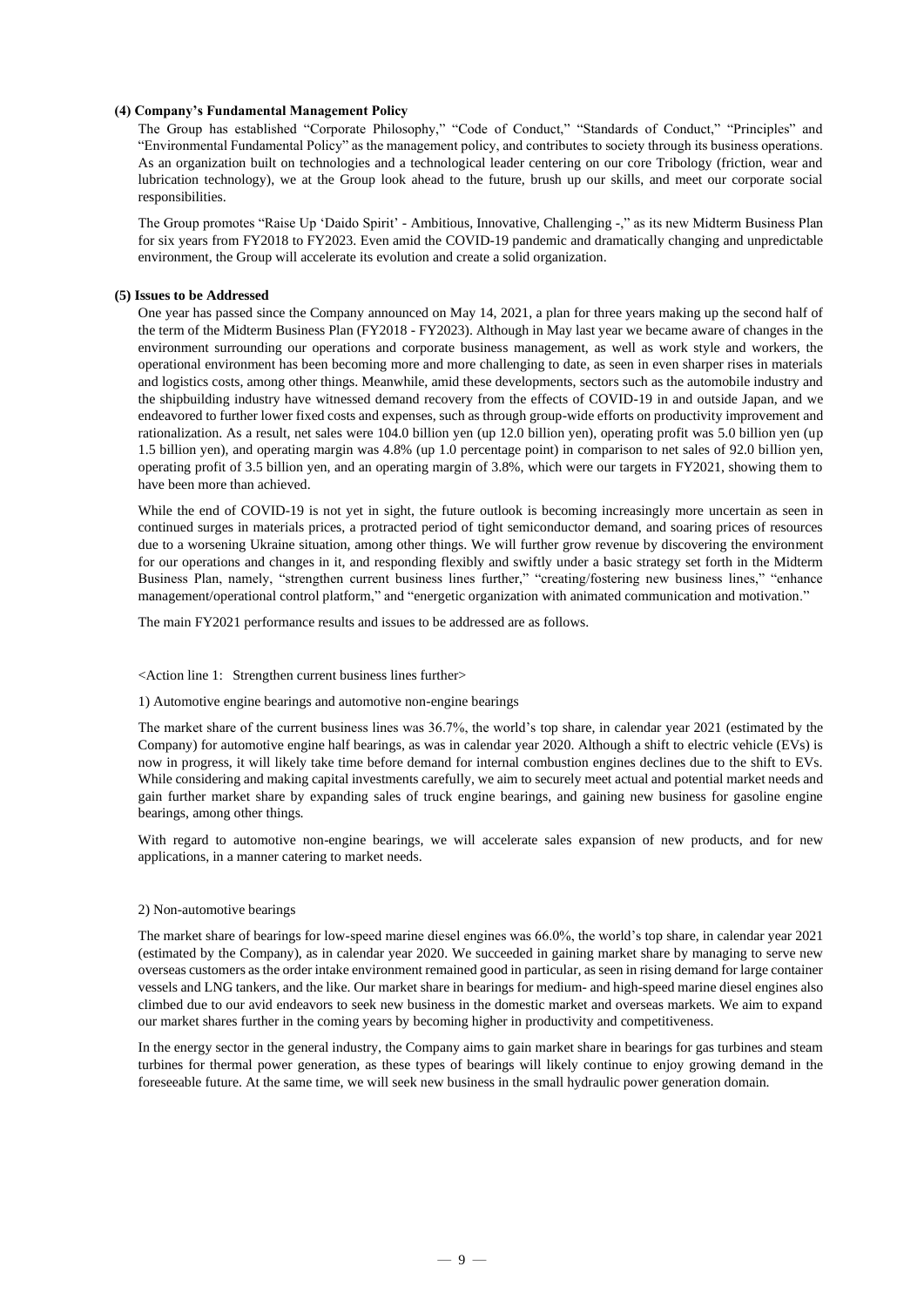#### 3) Other automotive parts

With regard to aluminum die cast products, DM Casting Technology (Thailand) Co., Ltd., a new subsidiary mainly producing aluminum die cast products for electric vehicles, started mass production on a full-scale basis in summer 2021. By seeking new business in electric vehicle parts, the Company succeeded in achieving its FY2021 net sales target (200 million yen above the target). For 2022, it will endeavor to increase sales and improve profitability as it is seemingly still beset with issues such as yield enhancement, including for defect rate reduction, as well as logistics costs.

Our FY2021 net sales target for formed pipes, knock pins, NC milled parts, etc. was also achieved (200 million yen above the target), as demand recovered strongly in Japan, North America, and China.

<Action line 2: Creating / fostering new business lines>

To contribute to green energy efforts, the Company continues to avidly access new market segments for bearings for wind power generation. In spring 2022, the Company set up the Wind Turbine Technology R&D Institute, an independent unit developing basic technologies for bearings for wind power generation (design and assessment) on a dedicated basis, and will speed up these efforts with a view to expanding sales in the wind turbine business.

The Company also set up the EV Shift Action Promotion Department considering that the EV shift had been accelerating in the automobile industry, the main business for the Group. We will not only respond to the EV shift, but also work to turn automobile industry needs, such as for non-fossil fuel vehicles (hydrogen fuel cell vehicles) into new business.

In addition, we will continue to keenly pursue new domain research that would lead to development of products involving materials and functions that are friendly to the environment and energy, while maximally tapping into technologies nurtured over many years through fundamental research on our core technologies as well as technological development in new domains.

<Action line 3: Enhance management / operational control platform>

To contribute to achieving a sustainable society as a global enterprise, the Group identified important issues (materialities) required to be addressed in areas of ESG on a priority basis, from perspectives of impact on its stakeholders and importance for the Group.

The Group has been pursuing its efforts toward attaining carbon neutrality by devising strategies, a move reflecting growing environmental awareness of late and the Japanese government's goal of going carbon neutral by 2050, and setting up the Carbon Neutral Promotion Department, a specialized unit intended to oversee various measures.

During FY2021, our five bases across the world continued to share technological development data with each other under the technological development platform. In spring 2022, we will arrange for human exchange between Japan and foreign countries.

In addition, from a perspective of risk management, the Company rebuilt a management platform including for our overseas bases, bolstering our preparedness against potential cyberattacks, a type of attack through which manufacturers have suffered damages recently. We aim to further upgrade quality by beginning to partially operate a quality assurance program under a strengthened quality audit standard. At the same time, we will continue to step up governance of our business operation and routine business activities and enhance our risk management structure.

### <Action line 4: Energetic organization with animated communication and motivation>

To revitalize communication, the Group upgraded various internal communication tools. During FY2021, the first year of three years constituting the second half of the term of the Midterm Business Plan (FY2018 - FY2023), we arranged for direct dialogue between the corporate planning unit that had controlled the plan formulation and both other units and subsidiaries-associates for the purpose of permeating the plan.

The Company, which regards the promotion of physical and mental health of employees as one of our important management issues, engaged in various activities with the result that it was recognized under the 2022 Certified Health  $\&$ Productivity Management Outstanding Organizations Recognition Program (large enterprise category) by the Ministry of Economy, Trade and Industry and Nippon Kenko Kaigi (a health promotion organization) in March 2022. Going forward, we will continue to build and develop a workplace environment in which diverse professionals can work well in various ways.

\* The matters discussed here concerning the future events are based on certain assumptions by the Group at the end of the current fiscal year. The above descriptions may differ from the actual results and the achievement of such is not guaranteed in any way.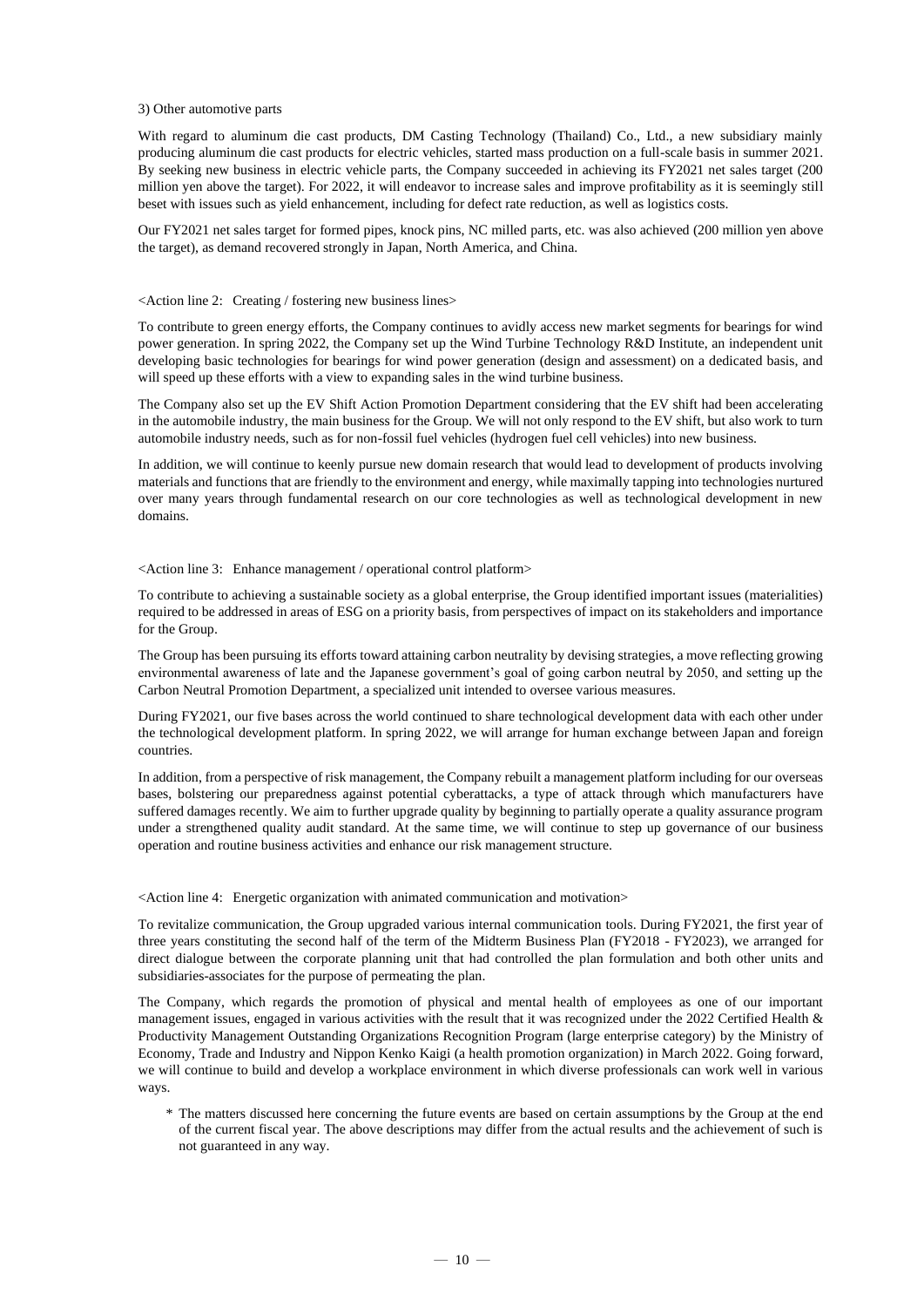### **(6) Major Business Lines**

| Major business divisions       | <b>Business lines</b>                                                                                                                                                                                                                                                                                       |
|--------------------------------|-------------------------------------------------------------------------------------------------------------------------------------------------------------------------------------------------------------------------------------------------------------------------------------------------------------|
| Automotive engine bearings     | Bearings for automobile engines (passenger cars, trucks and racing cars),<br>bearings for two-wheeled vehicle engines, bearings for engine auxiliary<br>machines (turbochargers and balancer mechanisms), etc.                                                                                              |
| Automotive non-engine bearings | Bearings for other automotive parts (transmissions, shock absorbers,<br>compressors for air conditioning, steering wheels, injection pumps, etc.)                                                                                                                                                           |
| Non-automotive bearings        | Bearings for low speed (two-cycle) diesel engines, bearings for medium-<br>to high-speed (four-cycle) diesel engines, special types of bearings for<br>power generation (hydro, thermal and wind), special types of bearings<br>for general industry use (compressors, accelerators and decelerators), etc. |
| Other automotive parts         | High-precision and high-quality parts for automotive engines and<br>transmissions (such as formed pipes, knock pins, NC milled parts, etc.),<br>aluminum die cast automotive parts                                                                                                                          |
| Others                         | Electrode sheets business for electric double layer capacitors, metallic<br>dry bearings business, pump-related products business, real estate<br>leasing business, etc.                                                                                                                                    |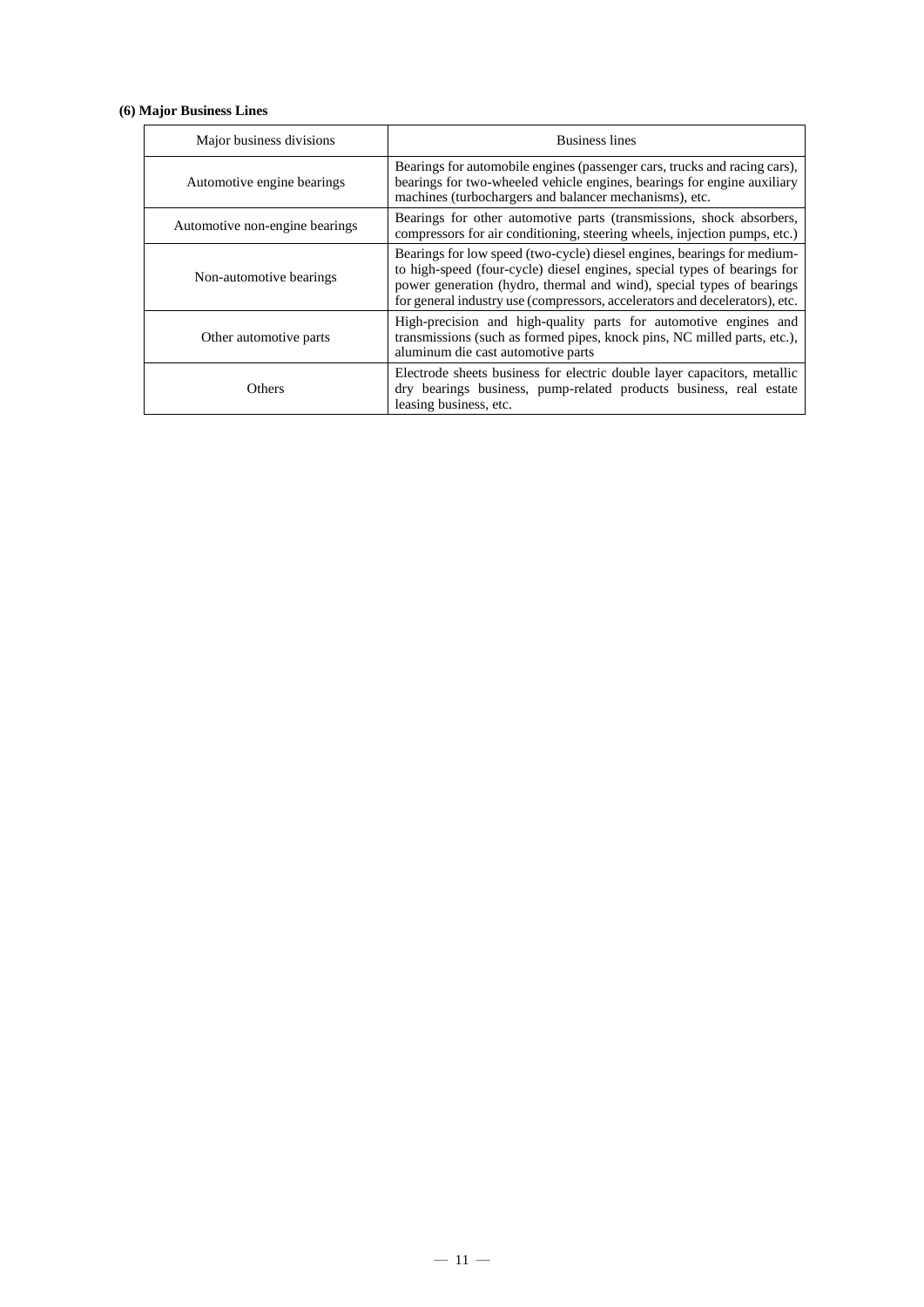### **(7) Principal Locations of the Group and Employees**

1) Principal locations of the Group

### a. The Company

| Headquarters              | Nagoya HQ (Naka-ku, Nagoya), Tokyo HQ (Shinagawa-ku, Tokyo)                                                                                                                                                                                                                                                             |
|---------------------------|-------------------------------------------------------------------------------------------------------------------------------------------------------------------------------------------------------------------------------------------------------------------------------------------------------------------------|
| Domestic sales offices    | Tokyo Branch (Shinagawa-ku, Tokyo), Nagoya Branch (Inuyama-shi, Aichi),<br>Osaka Branch (Yodogawa-ku, Osaka), Hamamatsu Sales Office (Naka-ku,<br>Hamamatsu-shi), Hiroshima Sales Office (Minami-ku, Hiroshima-shi), Kyushu<br>Sales Office (Nagasaki-shi, Nagasaki), Kitakanto Sales Office (Kumagaya-shi,<br>Saitama) |
| Domestic production sites | Inuyama Site (Bimetal Division, Inuyama Plant, Maehara Plant, TMBS<br>(Turbomachinery Bearing Systems) Plant, others) (Inuyama-shi, Aichi), Gifu<br>Plant (Gujo-shi, Gifu)                                                                                                                                              |

### b. Subsidiaries

| Domestic sales companies         | DAIDO METAL SALES CO., LTD. (Inuyama-shi, Aichi), NDC Sales Co.,<br>Ltd. (Narashino-shi, Chiba)                                                                                                                                                                                                                                                                                                                                                                                                                                                                                                                                                                                             |
|----------------------------------|---------------------------------------------------------------------------------------------------------------------------------------------------------------------------------------------------------------------------------------------------------------------------------------------------------------------------------------------------------------------------------------------------------------------------------------------------------------------------------------------------------------------------------------------------------------------------------------------------------------------------------------------------------------------------------------------|
| Overseas sales companies         | DMS Korea Co., Ltd. (South Korea), Chung Yuan Daido (Guangzhou) Co.,<br>Ltd. (China), Daido Metal U.S.A. Inc. (U.S.A.), Daido Metal Mexico Sales,<br>S.A. de C.V. (Mexico), Chung Yuan Daido Co., Ltd. (Taiwan), PT. IINO<br>INDONESIA (Indonesia), ISS America, Inc. (U.S.A.), Daido Metal Europe<br>GmbH. (Germany), DAIDO METAL EUROPE LIMITED (UK)                                                                                                                                                                                                                                                                                                                                      |
| Domestic production<br>companies | NDC Co., Ltd. Narashino Plant (Narashino-shi, Chiba), NDC Co., Ltd. Kozaki<br>Plant (Katori-gun, Chiba), Daido Plain Bearings Co., Ltd. (Seki-shi, Gifu),<br>Daido Industrial Bearings Japan Co., Ltd. (Inuyama-shi, Aichi), DAIDO<br>METAL SAGA CO., LTD. (Takeo-shi, Saga), Iino Manufacturing Co., Ltd.<br>Yaita Plant (Yaita-shi, Tochigi), Iino Manufacturing Co., Ltd. Tajima Plant<br>(Minamiaizu-gun, Fukushima)                                                                                                                                                                                                                                                                    |
| Overseas production<br>companies | Dyna Metal Co., Ltd. (Thailand), Dong Sung Metal Co., Ltd. (South Korea),<br>PT. Daido Metal Indonesia (Indonesia), Daido Precision Metal (Suzhou) Co.,<br>Ltd. (China), Daido Metal Mexico, S.A. de C.V. (Mexico), Daido Industrial<br>Bearings Europe Limited (UK), DAIDO METAL KOTOR AD (Montenegro),<br>DAIDO METAL CZECH s.r.o. (Czech Republic), Daido Metal Russia LLC<br>(Russia), Korea Dry Bearing Co., Ltd. (South Korea), IINO (Foshan)<br>Technology Co., Ltd. (China), PHILIPPINE IINO CORPORATION<br>(Philippines), ISS MEXICO MANUFACTURING S.A. de C.V. (Mexico),<br>ATA Casting Technology Co., Ltd. (Thailand), DM Casting Technology<br>(Thailand) Co., Ltd. (Thailand) |
| Other domestic companies         | DAIDO LOGITECH CO., LTD. (Inuyama-shi, Aichi), Asia Kelmet Co., Ltd.<br>(Ohta-ku, Tokyo), Iino Holding Ltd. (Shinagawa-ku, Tokyo), ATA Casting<br>Technology Japan Co., Ltd. (Shinagawa-ku, Tokyo)                                                                                                                                                                                                                                                                                                                                                                                                                                                                                          |
| Other overseas company           | SUPER CUB FINANCIAL CORPORATION (Philippines)                                                                                                                                                                                                                                                                                                                                                                                                                                                                                                                                                                                                                                               |

### 2) Employees

a. Employees of the Group

|                               |       |                                       | (As of March 31, 2022) |
|-------------------------------|-------|---------------------------------------|------------------------|
| Number of employees (persons) |       | Change from previous period (persons) |                        |
| Japan                         | 2,502 | Decrease                              | 21                     |
| Overseas                      | 4.482 | Increase                              | 210                    |
| Total                         | 6,984 | Increase                              | 189                    |

(Notes) 1. In addition to the above, temporary employees (total of 429) are employed. Number of temporary employees is calculated as annual average at the rate of 8 hours a day. 2. Temporary employees include part-timers and employees under non-regular contract, but exclude temporary staff (staff

employed by the staffing agency).

b. Employees of the Company

|                               |                                          |  |                               | (As of March 31, 2022)              |
|-------------------------------|------------------------------------------|--|-------------------------------|-------------------------------------|
| Number of employees (persons) | Change from previous<br>period (persons) |  | Average age<br>(years of age) | Average years of<br>service (years) |
| 1.365                         | Increase                                 |  | 39.9                          | 16.1                                |

(Notes) 1. In addition to the above, temporary employees (total of 127) are employed. Number of temporary employees is calculated as annual average at the rate of 8 hours a day. 2. Temporary employees include part-timers and employees under non-regular contract, but exclude temporary staff (staff

employed by the staffing agency).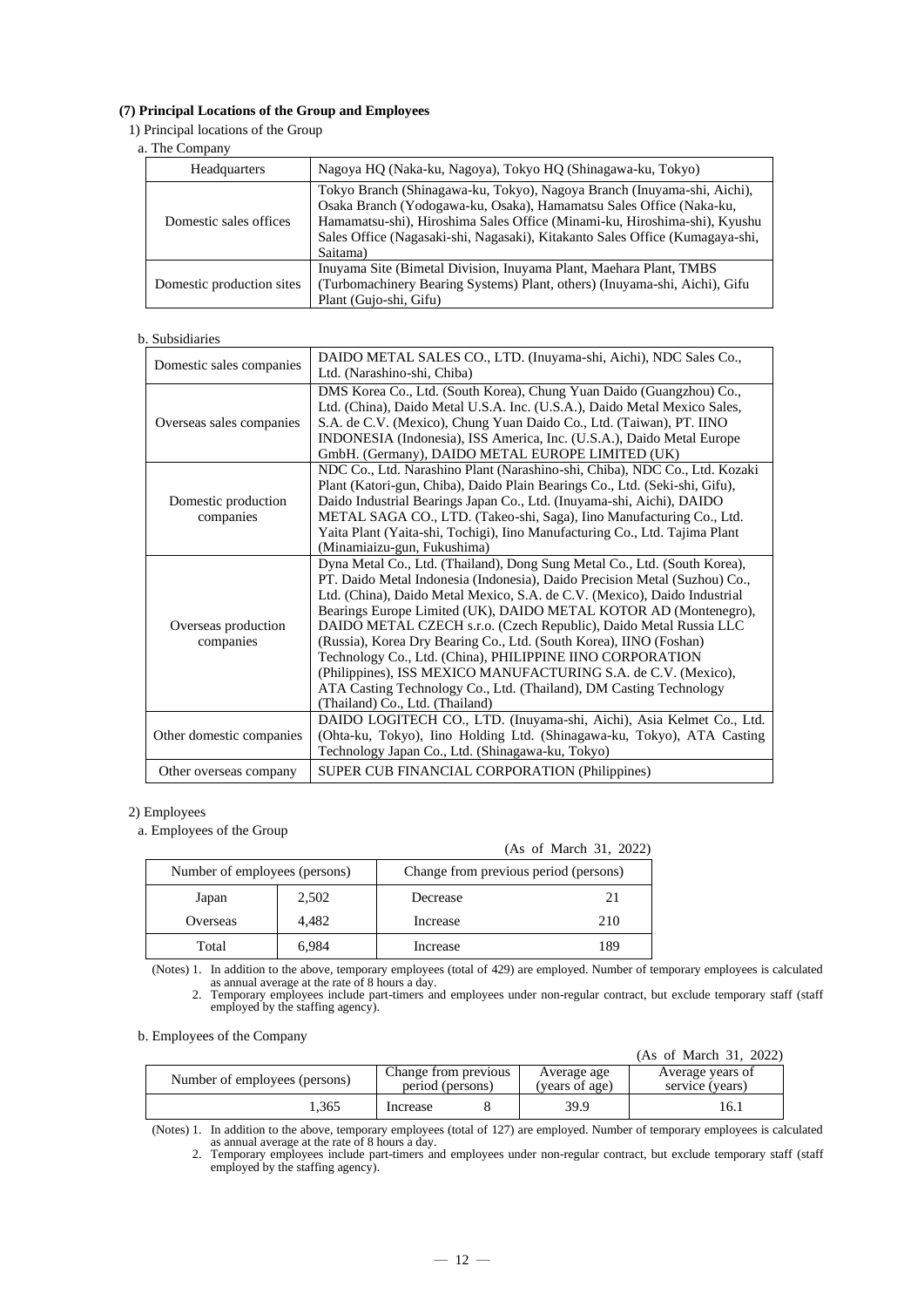### **(8) Material Parent Company and Subsidiaries**

1) Parent company

None

2) Material subsidiaries

(As of March 31, 2022)

| Name                                                       | Share capital or<br>investments in<br>capital | Percentage of<br>voting rights<br>held by the<br>Company | Major businesses                                                                                              | <b>Notes</b> |
|------------------------------------------------------------|-----------------------------------------------|----------------------------------------------------------|---------------------------------------------------------------------------------------------------------------|--------------|
| (Consolidated subsidiaries)<br>DAIDO LOGITECH CO.,<br>LTD. | 45 million yen                                | 100.0%                                                   | Logistics, insurance<br>agent                                                                                 |              |
| <b>DAIDO METAL SALES</b><br>CO., LTD.                      | 100 million yen                               | 100.0%                                                   | Sales of bearings, etc.                                                                                       |              |
| Daido Plain Bearings Co.,<br>Ltd.                          | 300 million yen                               | 100.0%                                                   | Production of<br>bearings/jigs, etc.                                                                          |              |
| NDC Co., Ltd.                                              | 1,575 million yen                             | 58.8%                                                    | Production of<br>bearings/CALME/<br>bimetal (material for<br>bearings)                                        |              |
| NDC Sales Co., Ltd.                                        | 90 million yen                                | 100.0%<br>$(100.0\%)$                                    | Sales of<br>bearings/CALME,<br>insurance agent                                                                | Note 2       |
| Daido Industrial Bearings<br>Japan Co., Ltd.               | 80 million yen                                | 100.0%                                                   | Production of bearings                                                                                        |              |
| Asia Kelmet Co., Ltd.                                      | 55 million yen                                | 100.0%                                                   | Real estate leasing                                                                                           |              |
| <b>DAIDO METAL SAGA</b><br>CO., LTD.                       | 100 million yen                               | 100.0%                                                   | Production of bimetal<br>(material for bearings)                                                              |              |
| Iino Holding Ltd.                                          | 96 million yen                                | 100.0%                                                   | Holding company                                                                                               |              |
| Iino Manufacturing Co., Ltd.                               | 96 million yen                                | 100.0%<br>$(100.0\%)$                                    | Production and sales of<br>various parts for<br>automobiles,<br>motorcycles, and general-<br>purpose machines | Note 2       |
| <b>ATA Casting Technology</b><br>Japan Co., Ltd.           | 310 million yen                               | 100.0%                                                   | Design, development and<br>sales of aluminum die<br>cast automotive parts                                     |              |
| <b>Daido Precision Metal</b><br>(Suzhou) Co., Ltd.         | 115,714 thousand<br>Chinese yuan              | 90.2%<br>$(16.2\%)$                                      | Production and sales of<br>bearings                                                                           | Note 2       |
| <b>IINO</b> (Foshan) Technology<br>Co., Ltd.               | 7,796 thousand<br>Chinese yuan                | 100.0%<br>$(100.0\%)$                                    | Production and sales of<br>various parts for<br>automobiles,<br>motorcycles, and general-<br>purpose machines | Note 2       |
| Chung Yuan Daido Co., Ltd.                                 | 120 million new<br>Taiwan yuan                | 50.0%                                                    | Sales of bearings                                                                                             | Note 1       |
| Dong Sung Metal Co., Ltd.                                  | 6,120 million<br>Korean won                   | 50.0%                                                    | Production and sales of<br>bearings                                                                           | Note 1       |
| Dyna Metal Co., Ltd.                                       | 200 million Thai<br>baht                      | 50.0%                                                    | Production and sales of<br>bearings                                                                           | Note 1       |
| <b>ATA Casting Technology</b><br>Co., Ltd.                 | 355 million Thai<br><b>baht</b>               | 100.0%<br>$(99.9\%)$                                     | Production and sales of<br>aluminum die cast<br>automotive parts                                              | Note 2       |
| <b>DM Casting Technology</b><br>(Thailand) Co., Ltd.       | 500 million Thai<br>baht                      | 99.9%                                                    | Production of aluminum<br>die cast automotive parts                                                           |              |
| PT. Daido Metal Indonesia                                  | 13,748 million<br>Indonesian rupiah           | 50.0%                                                    | Production and sales of<br>bearings                                                                           | Note 1       |
| PT. IINO INDONESIA                                         | 2,845 million<br>Indonesian rupiah            | 99.0%<br>$(99.0\%)$                                      | Sales of various parts for<br>automobiles,<br>motorcycles, and general-<br>purpose machines                   | Note 2       |
| PHILIPPINE IINO<br><b>CORPORATION</b>                      | 1,393 million yen                             | 99.9%<br>$(99.9\%)$                                      | Production and sales of<br>various parts for<br>automobiles,<br>motorcycles, and general-<br>purpose machines | Note 2       |
| <b>SUPER CUB FINANCIAL</b><br>CORPORATION                  | 100 million<br>Philippine peso                | 59.9%<br>$(59.9\%)$                                      | Sales financing                                                                                               | Note 2       |
| Daido Metal U.S.A. Inc.                                    | 40,900 thousand<br>US dollar                  | 100.0%                                                   | Production and sales of<br>bearings                                                                           |              |
| ISS America, Inc.                                          | 650 thousand<br>US dollar                     | 100.0%<br>$(100.0\%)$                                    | Sales of various parts for<br>automobiles, motorcycles,<br>and general-purpose<br>machines                    | Note 2       |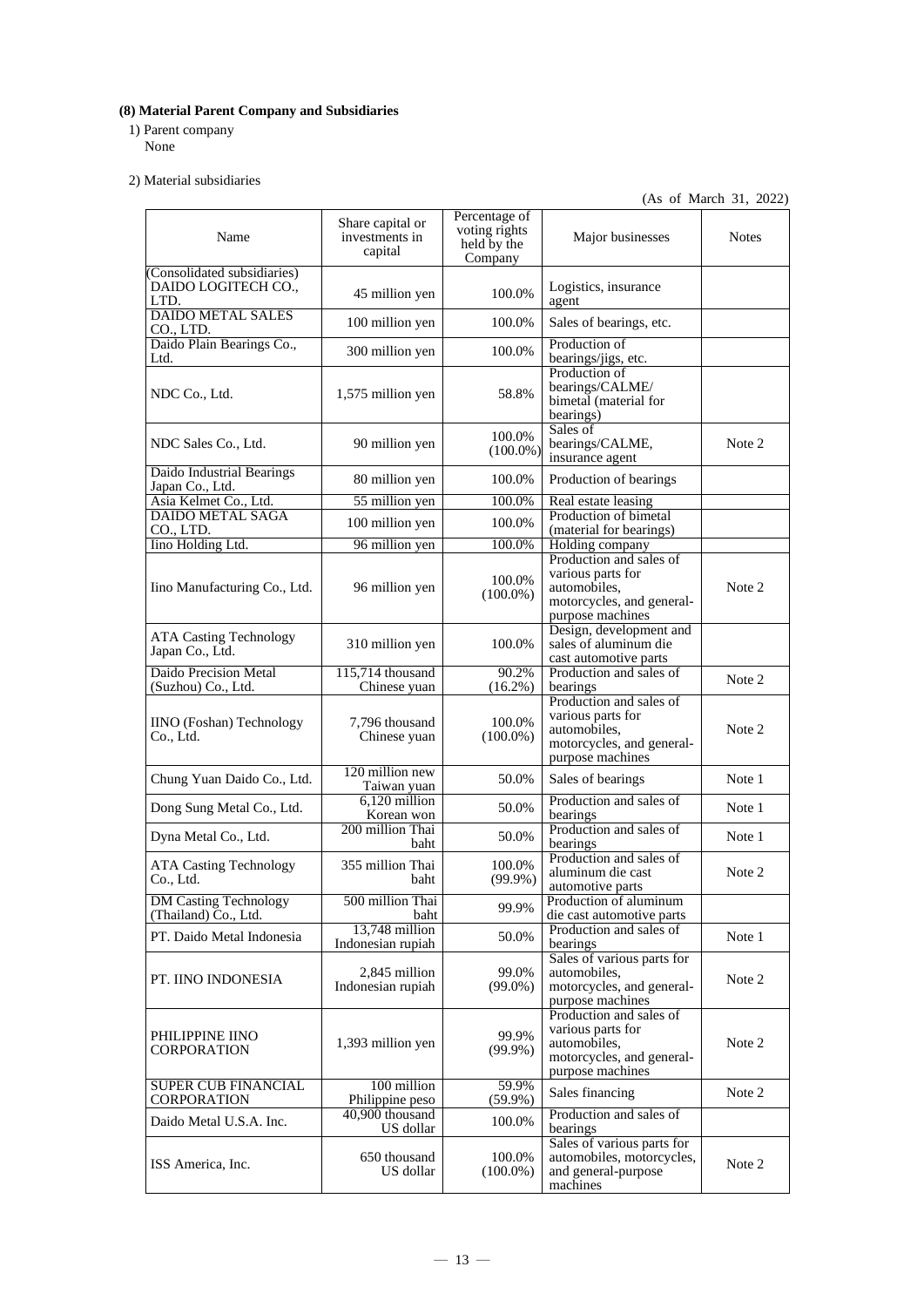| Name                                                                  | Share capital or<br>investments in<br>capital | Percentage of<br>voting rights<br>held by the<br>Company | Major businesses                                                                                              | <b>Notes</b>  |
|-----------------------------------------------------------------------|-----------------------------------------------|----------------------------------------------------------|---------------------------------------------------------------------------------------------------------------|---------------|
| Daido Metal Mexico, S.A. de<br>C.V.                                   | 283,328 thousand<br>Mexico peso               | 100.0%<br>$(0.0\%)$                                      | Production of bearings                                                                                        | Note 2        |
| Daido Metal Mexico Sales,<br>S.A. de C.V.                             | 2.644 thousand<br>Mexico peso                 | 100.0%<br>$(0.0\%)$                                      | Sales of bearings                                                                                             | Note 2        |
| <b>ISS MEXICO</b><br>MANUFACTURING S.A.<br>de C.V.                    | 22,400 thousand<br>Mexico peso                | 100.0%<br>$(100.0\%)$                                    | Production and sales of<br>various parts for<br>automobiles,<br>motorcycles, and general-<br>purpose machines | Note 2        |
| Daido Industrial Bearings<br><b>Europe Limited</b>                    | 13,500 thousand<br>Sterling pound             | 100.0%                                                   | Production of bearings                                                                                        |               |
| <b>DAIDO METAL EUROPE</b><br><b>LIMITED</b>                           | 3.613 thousand<br>Sterling pound              | 100.0%                                                   | Sale of bearings                                                                                              |               |
| <b>DAIDO METAL KOTOR</b><br>AD                                        | 26,535 thousand<br>euro                       | 99.6%                                                    | Production and sales of<br>bearings                                                                           |               |
| Daido Metal Europe GmbH.                                              | 500 thousand euro                             | 100.0%                                                   | Sales of bearings                                                                                             |               |
| <b>DAIDO METAL CZECH</b><br>S.I.O.                                    | 50 million<br>Czech koruna                    | 100.0%                                                   | Production of bearings                                                                                        |               |
| Daido Metal Russia LLC                                                | 1,200 million<br>Russian ruble                | 99.9%                                                    | Production and sales of<br>bearings                                                                           |               |
| (Unconsolidated subsidiaries<br>to which equity method is<br>applied) |                                               |                                                          |                                                                                                               |               |
| Korea Dry Bearing Co., Ltd.                                           | 3,100 million<br>Korean won                   | 50.0%<br>$(50.0\%)$                                      | Production and sale of<br>bearings                                                                            | Notes $1 & 2$ |
| (Associated companies to<br>which equity method is<br>applied)        |                                               |                                                          |                                                                                                               |               |
| <b>BBL Daido Private Limited</b>                                      | 160 million<br>Indian rupee                   | 50.0%                                                    | Production and sales of<br>bearings                                                                           |               |
| Shippo Asahi Moulds<br>(Thailand) Co., Ltd.                           | 205 million<br>Thai baht                      | 40.6%<br>$(40.6\%)$                                      | Production and sales of<br>molds for die casting                                                              | Note 2        |
| NPR of Europe GmbH.                                                   | 2,500 thousand<br>euro                        | 30.0%                                                    | Sales of automotive-<br>related products, etc.                                                                |               |

(Notes) 1. Although the voting rights held by the Company is not more than 50%, these companies are treated as subsidiaries because they are effectively controlled by the Company.

2. Figures in parentheses of percentage of holding of voting rights represent the percentage of indirect holding of voting rights.

3) Status of specified wholly-owned subsidiaries at the end of the fiscal year None

### **(9) Major Lenders and Amount of Borrowings**

(As of March 31, 2022)

| Lender                              | Outstanding Balance (Millions of yen) |
|-------------------------------------|---------------------------------------|
| Mizuho Bank, Ltd.                   | 18.799                                |
| MUFG Bank, Ltd.                     | 8.852                                 |
| Sumitomo Mitsui Banking Corporation | 4.754                                 |
| Development Bank of Japan Inc.      | 3,678                                 |
| Sumitomo Mitsui Trust Bank, Limited | 2.537                                 |

### **(10) Other Significant Matters Relating to Current Situation of the Corporate Group** None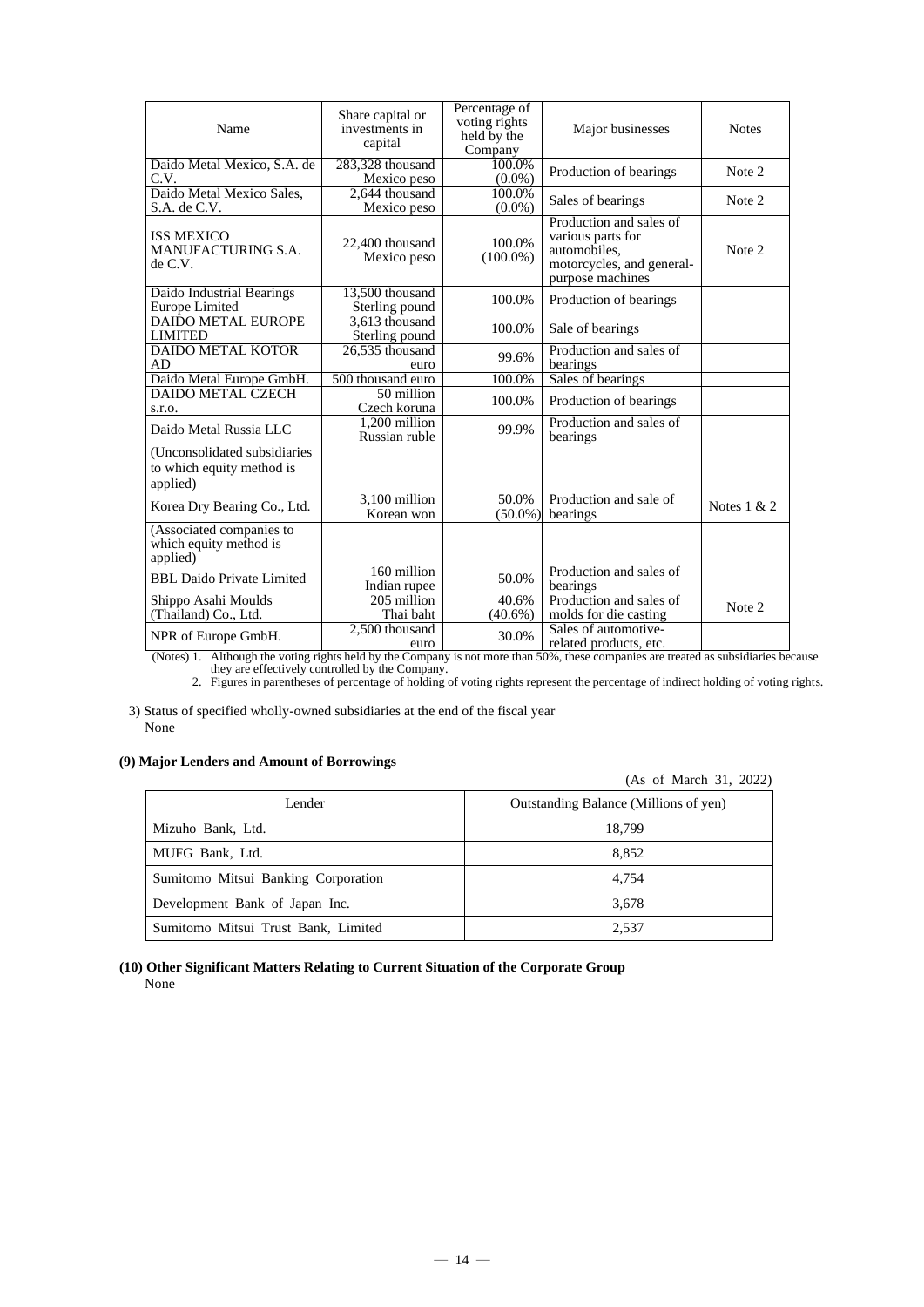### **2. Matters Relating to Shares of the Company**

- (1) **Number of authorized shares** 80,000,000 shares
- 

**(3) Number of shareholders at end of the fiscal year**

(2) Total number of issued shares 47,520,253 shares (including treasury shares of 1,344 shares) 13,385 shareholders (Increased by 747 shareholders from the previous fiscal year)

**(4) Major shareholders (top 10)**

| Name of shareholder                                  | Number of shares held<br>$(1,000 \text{ shares})$ | Ratio of shareholding<br>(%) |
|------------------------------------------------------|---------------------------------------------------|------------------------------|
| The Master Trust Bank of Japan, Ltd. (Trust Account) | 4,883                                             | 10.27                        |
| Custody Bank of Japan, Ltd. (Trust Account)          | 2,176                                             | 4.58                         |
| Sumitomo Mitsui Trust Bank, Limited                  | 1.978                                             | 4.16                         |
| Mizuho Bank, Ltd.                                    | 1.977                                             | 4.16                         |
| MUFG Bank, Ltd.                                      | 1,822                                             | 3.83                         |
| Daido Metal Yueikai Employee Stock-Ownership Plan    | 1,663                                             | 3.50                         |
| Daido Metal Employee Stock Purchase Plan             | 1,489                                             | 3.13                         |
| Tokio Marine & Nichido Fire Insurance Co., Ltd.      | 1,107                                             | 2.33                         |
| The Seri Wathana Industry Co, Ltd. 703000            | 1.000                                             | 2.10                         |
| Marubeni-Itochu Steel Inc.                           | 886                                               | 1.86                         |

(Note) Ratio of shareholding is calculated with total shares outstanding net of treasury shares (1,344 shares). The 411,000 shares of the Company held by Custody Bank of Japan, Ltd. (Trust Account) relating to the Board Benefit Trust for Officers and Executive Officers and the 330,000 shares of the Company held by the Nomura Trust and Banking Co., Ltd. (Daido Metal Employee Stock Purchase Plan Trust Account) relating to the Daido Metal Employee Stock Purchase Plan Trust are not included in the number of treasury shares held.

### **(5) Shares granted to company officers during the current fiscal year as rewards for execution of duties**

The Company, having introduced a stock-based remuneration scheme for Directors (excluding Outside Directors), granted shares of the Company to three Directors who resigned in the current fiscal year, as follows.

Total shares granted to Directors by title

| m.<br>. itle<br>shares<br>Number<br>O1                    |                | Number<br>grantees<br>O! |
|-----------------------------------------------------------|----------------|--------------------------|
| Director)<br><i>(excluding)</i><br>$D$ irector<br>Jutside | .080<br>shares | persons                  |

**3. Matters Relating to Share Acquisition Rights, etc.**

None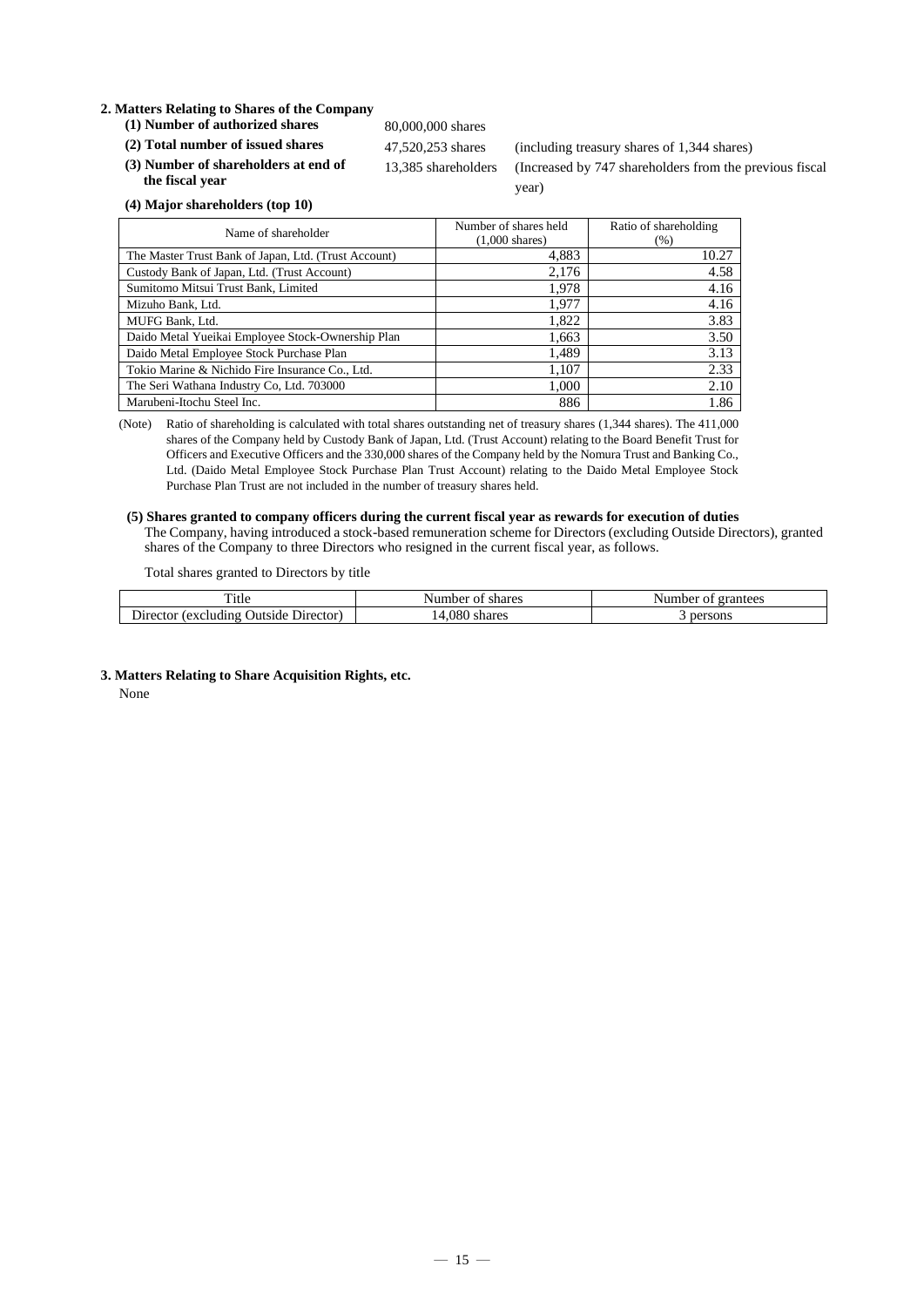### **4. Company Officers (1) Directors and Audit & Supervisory Board Members**

| Position                                               |                        | Name    |             | Duties/departments in charge and<br>important concurrent positions at other entities                                                                  |
|--------------------------------------------------------|------------------------|---------|-------------|-------------------------------------------------------------------------------------------------------------------------------------------------------|
| Chairman & Chief<br><b>Executive Officer</b><br>(CEO)  | Seigo Hanji            |         |             | <b>Executive of Japan Auto Parts Industries</b><br>Association                                                                                        |
| President & Chief<br><b>Operating Officer</b><br>(COO) | Motoyuki Miyo          |         |             | In charge of Audit Department and Secretarial<br>Department                                                                                           |
| Director and<br>Managing<br><b>Executive Officer</b>   | Yoshiaki Sato          |         |             | Head of Technology Division and General<br>Manager of Inuyama Site<br>In charge of Bimetal Division and Quality<br>Management and Planning Department |
| Director and<br>Managing<br><b>Executive Officer</b>   | Shigemasa<br>Hakakoshi |         |             | Head of Human Resources Planning Division<br>In charge of Purchasing Department and<br>Environmental & Safety Management<br>Department                |
| Director                                               | Toshikazu Takei        | Outside | Independent | Chairman of The Central Council for Financial<br>Services Information                                                                                 |
| Director                                               | Kiyotaka Hoshinaga     | Outside | Independent | Chairman, Board of Directors of Fujita<br>Academy Incorporated Educational Institution                                                                |
| Full-time Audit &<br>Supervisory Board<br>Member       | Masaaki Tamaya         |         |             | $\overline{\phantom{0}}$                                                                                                                              |
| Outside Audit &<br>Supervisory Board<br>Member         | Kuniko Tanabe          | Outside | Female      | Partner, Lawyer of Tanabe & Partners                                                                                                                  |
| Outside Audit &<br>Supervisory Board<br>Member         | Kazuo Matsuda          | Outside | Independent | Outside Director of Sumitomo Bakelite Co.,<br>Ltd.                                                                                                    |

 $(As$  of March 31, 2022)

(Notes) 1. Mr. Toshikazu Takei and Mr. Kiyotaka Hoshinaga are Outside Directors. The Company has registered Mr. Toshikazu Takei and Mr. Kiyotaka Hoshinaga as "Independent Officers" pursuant to the provisions of the Tokyo Stock Exchange and Nagoya Stock Exchange.

2. Ms. Kuniko Tanabe and Mr. Kazuo Matsuda are Outside Audit & Supervisory Board Members.

The Company has registered Mr. Kazuo Matsuda as an "Independent Officer" pursuant to the provisions of the Tokyo Stock Exchange and Nagoya Stock Exchange.

3. Mr. Toshikazu Takei, Director, was long engaged in business execution and served in managerial positions at the Bank of Japan, and has considerable knowledge of international businesses.

4. Mr. Kiyotaka Hoshinaga, Director, has served as a director of a hospital and a president of a university after serving as a professor of a university and has considerable knowledge of organizational management.

5. Ms. Kuniko Tanabe, Audit & Supervisory Board Member, is qualified as a lawyer, and has considerable knowledge of legal affairs.

6. Mr. Kazuo Matsuda, Audit & Supervisory Board Member, has experience working as a Director and Audit & Supervisory Board Member in financial institutions and corporates for many years, and has considerable knowledge of finance and accounting matters.

7. Directors Mr. Kotaro Kashiyama, Mr. Toshiyuki Sasaki, and Mr. Masaki Ikawa retired as such at conclusion of the 113th Annual Shareholders' Meeting held on June 29, 2021.

8. Changes in Directors' duties and departments in charge during the current fiscal year

| Date          | Name                   | New duties and departments in charge.                                                                                                                                  | Previous duties and departments in charge.                                                                                                |
|---------------|------------------------|------------------------------------------------------------------------------------------------------------------------------------------------------------------------|-------------------------------------------------------------------------------------------------------------------------------------------|
| June 29, 2021 | Motoyuki Miyo          | In charge of Audit Department and<br>Secretarial Department                                                                                                            | Head of Corporate Planning Division                                                                                                       |
| June 29, 2021 | Yoshiaki Sato          | Head of Technology Division<br>In charge of Bimetal Division and<br><b>Quality Management and Planning</b><br>Department                                               | <b>Head of Technology Division</b><br>In charge of Thinwall Bearings &<br>Turbo Charging Bearings Division and<br><b>Bimetal Division</b> |
| June 29, 2021 | Shigemasa<br>Hakakoshi | Advisor to the Head of Human<br><b>Resources Planning Division</b><br>In charge of Purchasing Department<br>and Environmental & Safety<br><b>Management Department</b> | Advisor to the Head of Human<br><b>Resources Planning Division</b>                                                                        |
| July 1, 2021  | Yoshiaki Sato          | Head of Technology Division and<br>General Manager of Inuyama Site<br>In charge of Bimetal Division and<br><b>Quality Management and Planning</b><br>Department        | <b>Head of Technology Division</b><br>In charge of Bimetal Division and<br><b>Ouality Management and Planning</b><br>Department           |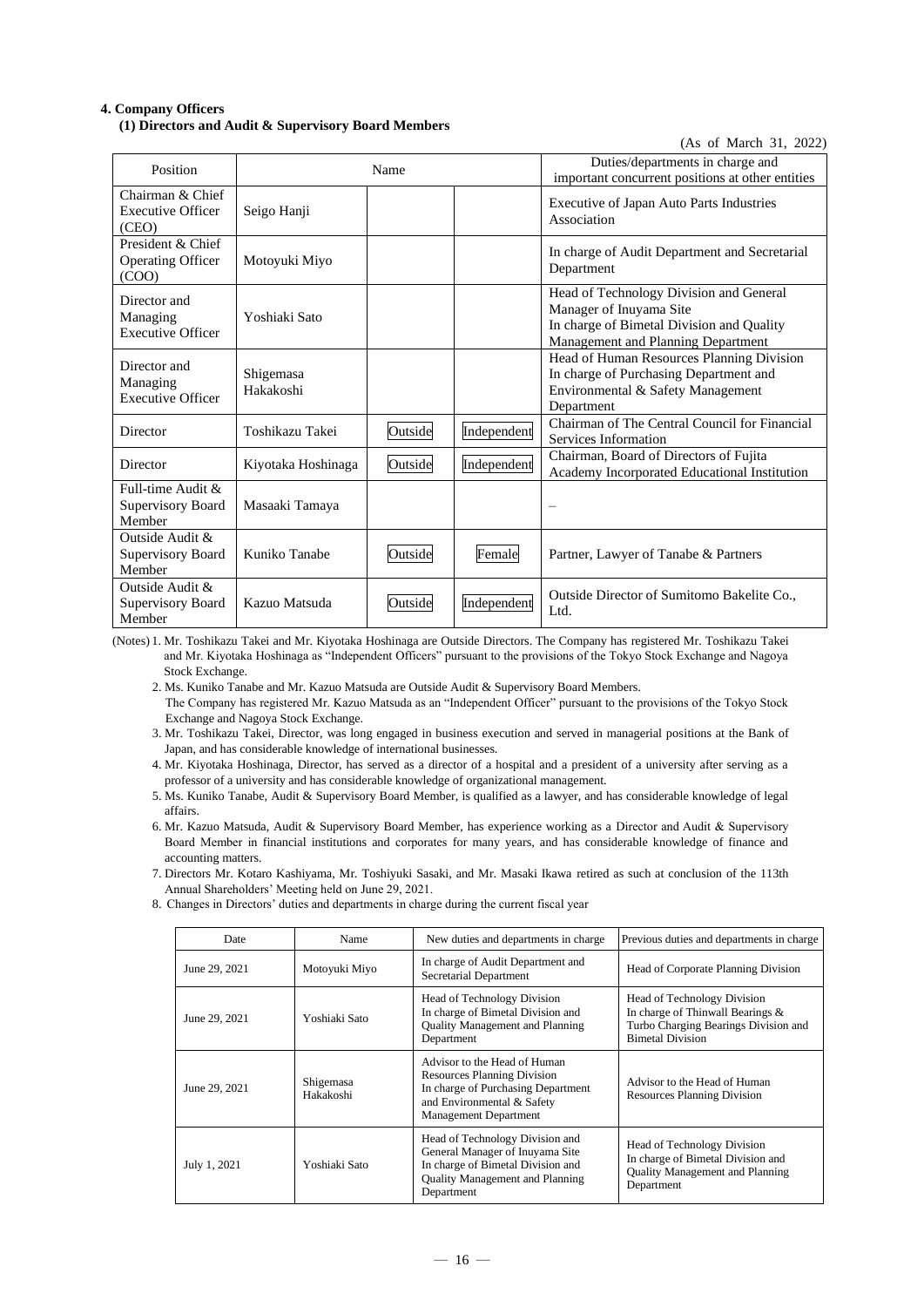| Date         | Name                   | New duties and departments in charge.                                                                                                                   | Previous duties and departments in charge                                                                                                                              |
|--------------|------------------------|---------------------------------------------------------------------------------------------------------------------------------------------------------|------------------------------------------------------------------------------------------------------------------------------------------------------------------------|
| July 1, 2021 | Shigemasa<br>Hakakoshi | Head of Human Resources Planning<br><b>Division</b><br>In charge of Purchasing Department<br>and Environmental & Safety<br><b>Management Department</b> | Advisor to the Head of Human<br><b>Resources Planning Division</b><br>In charge of Purchasing Department<br>and Environmental & Safety<br><b>Management Department</b> |

9. Changes in Directors' duties and departments in charge on or after April 1, 2022

| Date          | Name          | New duties and departments in charge.                                                                                                                                                                                | Previous duties and departments in charge                                                                                                                       |
|---------------|---------------|----------------------------------------------------------------------------------------------------------------------------------------------------------------------------------------------------------------------|-----------------------------------------------------------------------------------------------------------------------------------------------------------------|
| April 1, 2022 | Yoshiaki Sato | Head of Compliance Division, Head of<br>EV Shift & Carbon Neutral Response<br>Division, and General Manager of<br>Inuvama Site<br>In charge of Bimetal Division and<br>Quality Management and Planning<br>Department | Head of Technology Division and<br>General Manager of Inuyama Site<br>In charge of Bimetal Division and<br><b>Quality Management and Planning</b><br>Department |

### **(2) Outline of Liability Limiting Agreement**

The Company amended its Articles of Incorporation at the 107th Annual Shareholders' Meeting held on June 26, 2015 and established a policy regarding the liability limiting agreement for Directors (excluding executive Directors, etc.) and Audit & Supervisory Board Members. The outline of the liability limiting agreement, which the Company concluded with Outside Director Mr. Toshikazu Takei, Outside Director Mr. Kiyotaka Hoshinaga, Audit & Supervisory Board Member Mr. Masaaki Tamaya, Outside Audit & Supervisory Board Member Ms. Kuniko Tanabe and Outside Audit & Supervisory Board Member Mr. Kazuo Matsuda in accordance with the provisions of the Company's Articles of Incorporation, is as follows:

- When they are liable for damages caused to the Company for their negligence of duties, they assume such liability up to the amount stipulated by laws and regulations (the minimum liability amount stipulated in Article 425, paragraph (1) of the Companies Act).
- The above liability limitation is allowed only when they act in good faith and without gross negligence with respect to the liability as set forth in Article 423, paragraph (1) of the Companies Act.

### **(3) Outline of Directors and Officers Liability Insurance Policy**

In seeking to hire qualified persons as Director and Audit & Supervisory Board Member, the Company has entered into a directors and officers liability insurance policy as provided for in Article 430-3, paragraph (1) of the Companies Act with an insurance company. The full amount of insurance premiums is borne by the Company or its subsidiaries.

In cases where a claim for damages is made by a third party, including shareholders, during the policy term, the policy covers losses, such as the amount of indemnification liability and related litigation expenses, that any of the insureds (Directors, Audit & Supervisory Board Members, Executive Officers and important employees of the Company or its subsidiaries) assumes.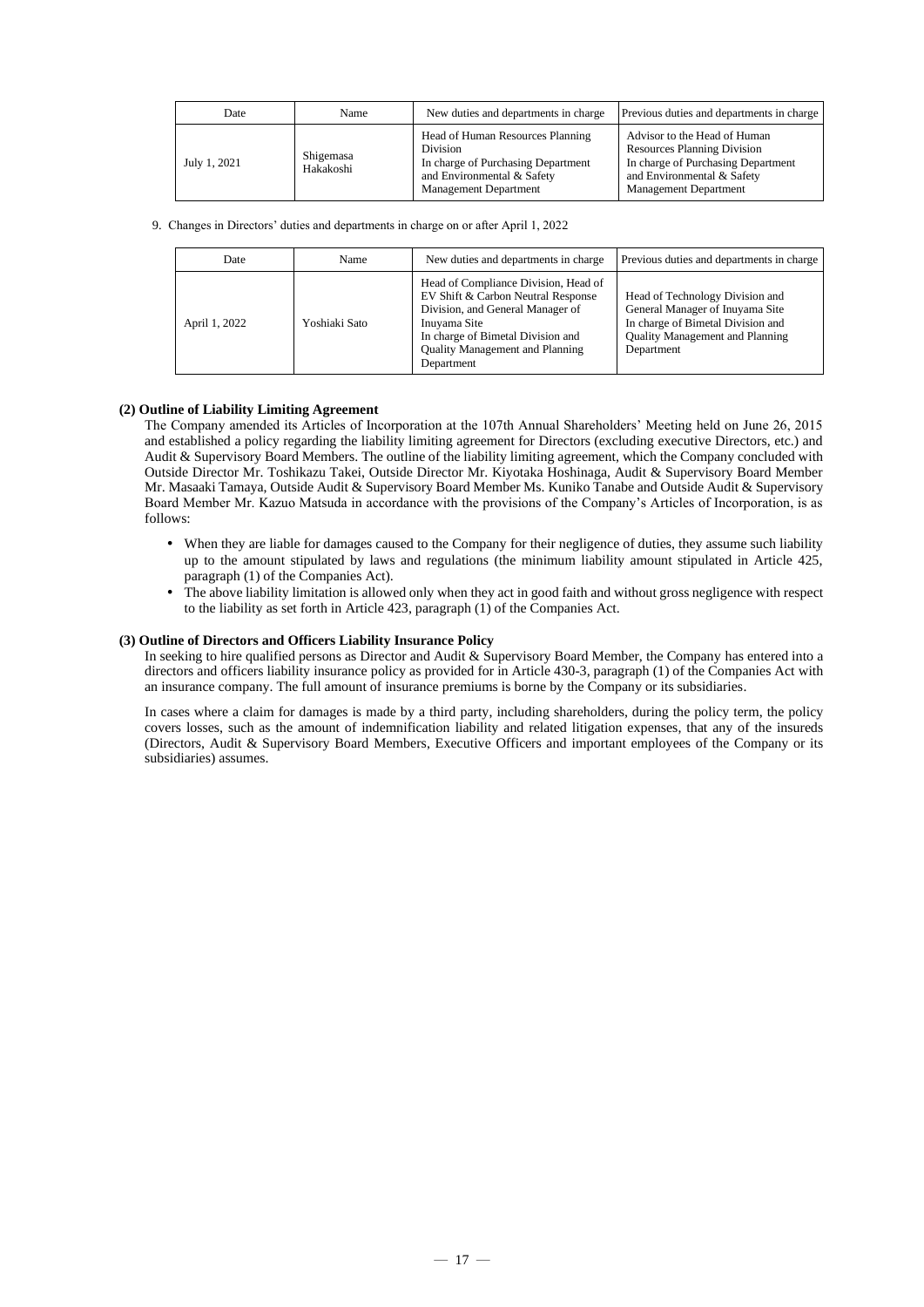### **(4) Remuneration for Directors and Audit & Supervisory Board Members for the current fiscal year**

1) Matters relating to a decision-making policy on the details of remuneration to each Director

The Company established a decision-making policy on the details of remuneration to each Director (hereinafter referred to as "decision-making policy"), which is determined and outlined as follows.

To keep its remuneration practices objective and transparent, the Company had an Advisory Board in place composed of external and in-house members as an advisory body to the Board of Directors. However, to keep its business management transparent, the Company set up the Nomination Committee and Remuneration Committee. We thus amended and renewed the decision-making policy at a Board of Directors meeting held on February 25, 2022.

#### (a) Method for determining the decision-making policy

Pursuant to the standard for Directors' remuneration, the basic policy of Directors' remuneration and its level is to attract and retain personnel suitable for the role of a Director of the Group, to serve effectively as an incentive for increasing motivation to enhance business performance, corporate value as well as morale. To help keep its business management transparent, the Company had set up a Remuneration Committee composed of three or more Directors (the majority of whom must be Outside Directors) appointed by resolution of the Board of Directors. In light of comments from the committee, the Board of Directors deliberates on and decide details of the decision-making policy.

(b) Outline of details of the decision-making policy

Directors' remuneration consists of "monthly remuneration," "bonuses," and "stock-based remuneration." However, for an Outside Director, in order to ensure independence and neutrality, the "monthly remuneration" consists of only a "fixed component."

(i) "Monthly remuneration"

"Monthly remuneration" consists of (1) a "fixed component" based on the role and responsibility associated with execution of operations of a Representative Director, or a Director concurrently serving as an Executive Officer, and (2) a "consolidated performance-linked component" paid monthly in addition to the "fixed component" and determined after taking into account the Group's consolidated performance in the previous fiscal year and the degree of contribution to the Company, as described below. Individual payment amount of this "fixed component" will be determined by the Board of Directors based on the prescribed base payment table (fixed amount) according to the position of each Director, and by considering the comments from the Remuneration Committee.

Furthermore, individual payment amount of the "consolidated performance-linked component" will be determined by the Board of Directors based on the prescribed base payment table according to the position of each Director, the amount proportionally changing in line with consolidated net sales and the ratio of profit to net sales for the previous fiscal year, along with the degree of contribution to the Company (aspects such as the presence of management sense, leadership ability, and ability to guide), and by considering the comments from the Remuneration Committee.

(ii) "Bonus"

Total payment of bonuses to be deliberated in the Shareholders' Meeting is limited in proportion to the dividend to shareholders. After considering the comments from the Remuneration Committee, it is determined by the Board of Directors.

Furthermore, individual payment amount of the bonus will be determined by the Board of Directors based on the prescribed base payment table according to the position of each Director, and the amount proportionally changing in line with consolidated net sales and the ratio of profit to net sales for the previous fiscal year, and by considering the comments from the Remuneration Committee.

(iii) "Stock-based remuneration"

As per the Share Grant Rule created by the Board of Directors, the Company shall grant points (one point corresponds to one share of the Company) to each Director (excluding Outside Directors). Points granted to each Director consist of (1) a "performance-linked component" which is in accordance with role and responsibility as well as level of achievement of performance targets in the Midterm Business Plan and (2) a "fixed component" based on role and responsibility and determined regardless of the level of achievement of performance targets in the Midterm Business Plan.

2) Matters relating to the resolution of the Shareholders' Meeting concerning remuneration to Directors and Audit & Supervisory Board Members

(a) The maximum amount of remuneration to Directors (excluding bonus to Directors, employee-portion salaries for employee-directors, and performance-linked stock-based remuneration) is 400 million yen per annum as per the resolution of the 98th Annual Shareholders' Meeting held on June 29, 2006. The number of Directors eligible for this resolution is seven.

In addition, the proposed introduction of a new performance-linked stock-based remuneration scheme for Directors of the Company (excluding Outside Directors) who are in office for five fiscal years from FY2019 (112<sup>th</sup> term) to FY2023 (116<sup>th</sup> term) was approved at the 111th Annual Shareholders' Meeting held on June 27, 2019, with the maximum amount of contribution of money by the Company being a total of 400 million yen and the maximum total points granted to each eligible Director being 70,000 points per annum (one point corresponds to one share of the Company). The number of Directors eligible for this resolution is six.

(b) The maximum amount of remuneration to Audit & Supervisory Board Members is 45 million yen per annum as per the resolution of the 98th Annual Shareholders' Meeting held on June 29, 2006. The number of Audit & Supervisory Board Members eligible for this resolution is four (including three Outside Audit & Supervisory Board Members).

#### 3) Matters relating to delegation concerning decision-making on the details of remuneration to each Director

Regarding remuneration to each Director, Seigo Hanji, Chairman & Chief Executive Officer, decides the amount of remuneration for each Director within the scope of resolution of the Shareholders' Meeting of the Company regarding remuneration for Directors, as entrusted by the Board of Directors, based on the prescribed base payment table above, considering comments from the Remuneration Committee. The reason for entrusting the authority to the Chairman & Chief Executive Officer is that such person is considered to be the most appropriate for evaluating the degree of contribution of each Director to the Company (aspects such as the presence of management sense, leadership ability, and ability to guide). The Board of Directors receives reports from the Chairman & Chief Executive Officer about the amount of remuneration for each Director and outline of reasons for determining the amount, and discusses the adequacy to oversee whether remuneration for each Director is determined appropriately in accordance with the decision-making policy. With these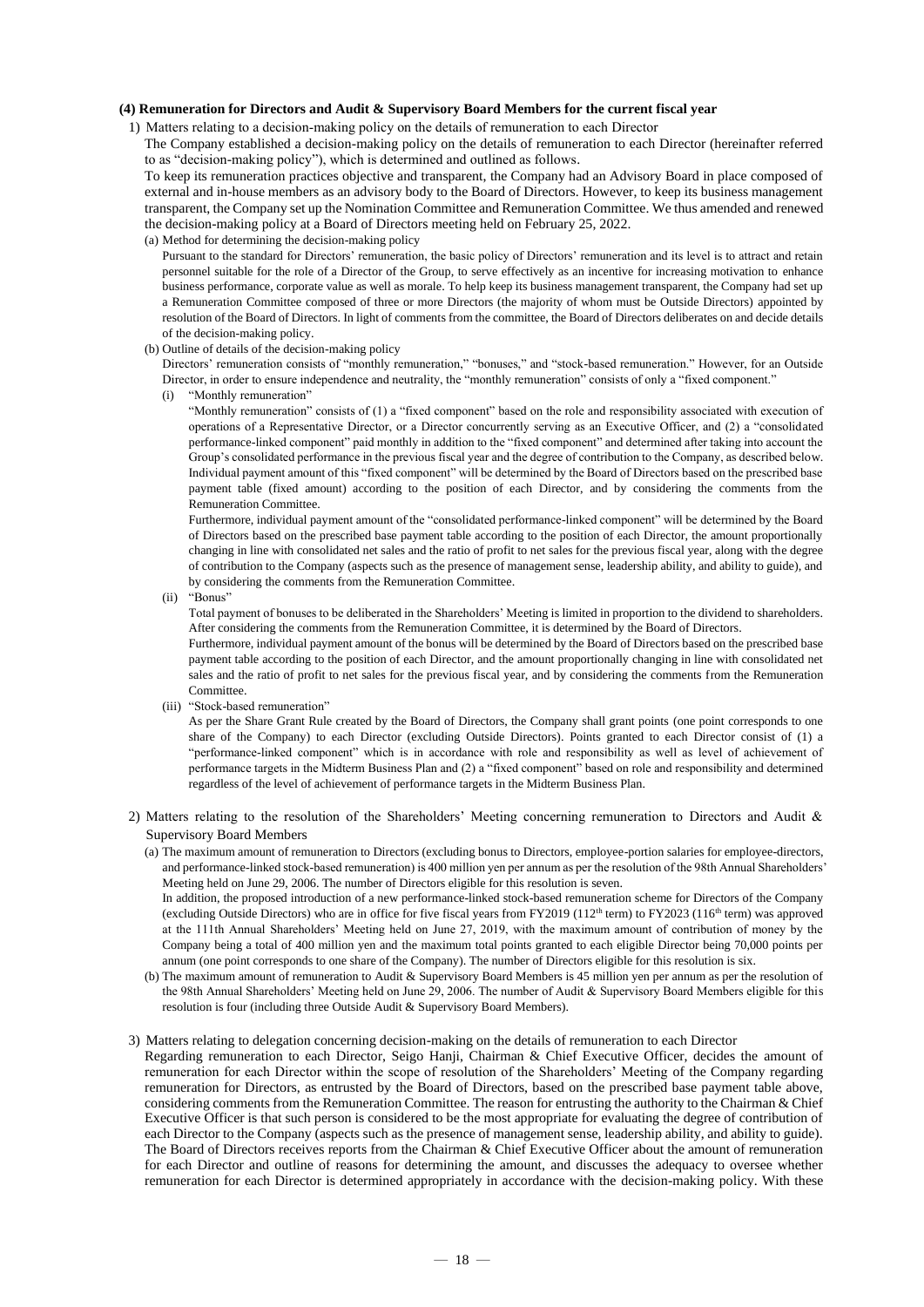oversight procedures, the Board of Directors considers the amount of remuneration for each Director has been determined according to the decision-making policy.

|                                                                                                  |                                              | Total remuneration by type                   | Number of                        |                                    |                    |
|--------------------------------------------------------------------------------------------------|----------------------------------------------|----------------------------------------------|----------------------------------|------------------------------------|--------------------|
| Category                                                                                         | Total remuneration                           | Fixed component                              | Performance-linked<br>component  | Nonmonetary<br>remuneration        | recipient officers |
| <b>Directors</b>                                                                                 | 275 million yen                              | 197 million yen                              | 51 million yen                   | 26 million yen                     |                    |
| (Outside Directors)                                                                              | $(24$ million yen)                           | $(24$ million yen)                           | $(-$ million yen)                | $(-$ million yen)                  | (2)                |
| Audit & Supervisory<br><b>Board Members</b><br>(Outside Audit &<br>Supervisory Board<br>Members) | 42 million yen<br>$(26 \text{ million yen})$ | 42 million yen<br>$(26 \text{ million yen})$ | - million yen<br>(- million yen) | - million yen<br>$(-$ million yen) | (2)                |

4) Total Remuneration to Directors and Audit & Supervisory Board Members

(Notes) 1. The above includes three Directors who retired at the conclusion of the 113th Annual Shareholders' Meeting held on June 29, 2021.

- 2. In addition to the above, a total of 39 million yen was paid as employee-portion salaries for five employee-directors.
- 3. Stock-based remuneration is included in nonmonetary remuneration.
- 4. The performance indicator used as a basis of calculating a performance-linked component ("consolidated performance-linked component" and "bonus") and its calculating method are described in 1) above. The Company has selected to use consolidated net sales and the ratio of profit to net sales as indicators used for the "consolidated performance-linked component" and "bonus," and it believes that these indicators are useful as they are closely linked to the achievement of two of the principle action lines of the Midterm Business Plan, "Strengthen current business lines further" and "Creating/fostering<br>new business lines." The actual consolidated net sales and the ratio of profit to net sales fo 104,024 million yen and 1.8% respectively. The Company plans to pay 39 million yen as "bonus" on the condition that Agenda Item No. 5 to be submitted to the 114th Annual Shareholders' Meeting to be held on June 29, 2022, is approved and resolved as originally proposed. The total amount of performance-linked component, including said "bonus" is expected to be 51 million yen as stated above.
- 5. As nonmonetary remuneration, stock-based remuneration has been granted to Directors (excluding Outside Directors) as described in 1) above. The Company has selected the consolidated net sales, the ratio of profit to net sales, and ROE (return on equity) as indicators used for the "performance-linked component" of stock-based remuneration. Use of these indicators is supposed to provide incentives to Directors for the purposes of enhancing the Company's performance and corporate value over the medium to long term, by creating a linkage between remuneration for Directors and the Company's performance and share value. The actual results for the current fiscal year were 104,024 million yen, 4.8%, and 3.3% respectively. In the current fiscal year, the Company granted points to each Director as per the Share Grant Rule, and granted the Company's shares to three Directors who retired at the conclusion of the 113th Annual Shareholders' Meeting held
- 6. To ensure independence and neutrality as Audit & Supervisory Board Member, Audit & Supervisory Board Members' remuneration shall consist of only a "fixed component." Remuneration amount to each Audit & Supervisory Board Member shall be determined following discussion by the Audit & Supervisory Board Members.

#### **(5) Status of Outside Directors and Outside Audit & Supervisory Board Members**

1) Matters relating to positions concurrently held by operating officers of other corporations and outside officers, etc.

| Name                                                              | Material concurrent holding of positions                                                  | Relation between the Company and such<br>other corporations                                                                                                                                                               |
|-------------------------------------------------------------------|-------------------------------------------------------------------------------------------|---------------------------------------------------------------------------------------------------------------------------------------------------------------------------------------------------------------------------|
| Toshikazu Takei<br>(Outside Director)                             | Chairman of The Central Council for<br><b>Financial Services Information</b>              | The Company has no transaction with The<br>Central Council for Financial Services<br>Information that would constitute grounds for<br>concluding that Mr. Toshikazu Takei does not<br>have independence from the Company. |
| Kiyotaka Hoshinaga<br>(Outside Director)                          | Chairman, Board of Directors of Fujita<br>Academy Incorporated Educational<br>Institution | The Company has no transaction with Fujita<br>Academy Incorporated Educational<br>Institution that would constitute grounds for<br>concluding that Mr. Kiyotaka Hoshinaga does<br>not have independence from the Company. |
| Kuniko Tanabe<br>(Outside Audit &<br>Supervisory Board<br>Member) | Partner, Lawyer of Tanabe & Partners                                                      | The Company has no transaction with Tanabe<br>& Partners that would constitute grounds for<br>concluding that Ms. Kuniko Tanabe does not<br>have independence from the Company.                                           |
| Kazuo Matsuda<br>(Outside Audit &<br>Supervisory Board<br>Member) | <b>Outside Director of Sumitomo Bakelite</b><br>Co., Ltd.                                 | The Company has no transaction with<br>Sumitomo Bakelite Co., Ltd. that would<br>constitute grounds for concluding that Mr.<br>Kazuo Matsuda does not have independence<br>from the Company.                              |

(Note) Mr. Kazuo Matsuda worked at Mizuho Bank, Ltd., the Company's business partner as well as main shareholder; however, more than ten years have passed since he resigned from the Bank in May 2003. The Company borrows fr Mizuho Bank, Ltd.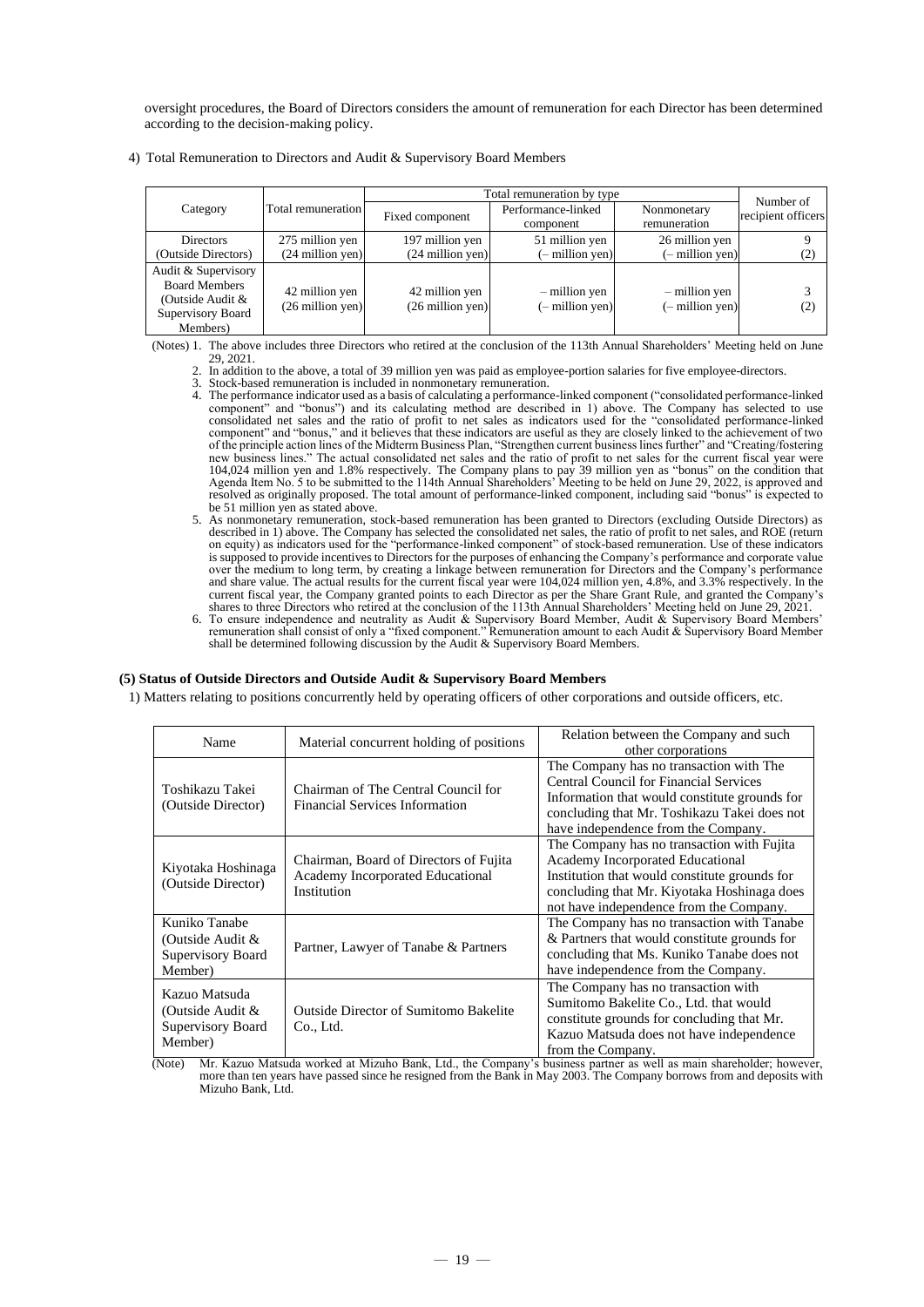2) Outline of duties executed by Outside Directors and Outside Audit & Supervisory Board Members for roles they were expected to play

| Position                                                    | Name               | Outline of duties executed by Outside Directors and Outside Audit<br>& Supervisory Board Members                                                                                                                                                                                                                                                                                                                                                                                                                                                                                                                                                                               |  |  |
|-------------------------------------------------------------|--------------------|--------------------------------------------------------------------------------------------------------------------------------------------------------------------------------------------------------------------------------------------------------------------------------------------------------------------------------------------------------------------------------------------------------------------------------------------------------------------------------------------------------------------------------------------------------------------------------------------------------------------------------------------------------------------------------|--|--|
| Director                                                    | Toshikazu Takei    | In addition to 15 of the 15 meetings of the Board of Directors<br>(participation: 100%), he attended meetings of the Nomination<br>Committee and Remuneration Committee. At the Board of<br>Directors, he fulfilled his role to help enhance medium- to long-<br>term corporate value by making periodical comments on global<br>political, economic and financial developments, in addition to<br>making remarks, when necessary, based on his rich experience<br>and deep insight into finance and international businesses. Also<br>demonstrated management oversight and supervisory functions to<br>the fullest.                                                          |  |  |
| Director                                                    | Kiyotaka Hoshinaga | In addition to 15 of the 15 meetings of the Board of Directors<br>(participation: 100%), he attended meetings of the Nomination<br>Committee and Remuneration Committee. At the Board of<br>Directors, he fulfilled his role to help enhance medium- to long-<br>term corporate value by making remarks on operational<br>development and management in light of the COVID-19<br>pandemic from a doctor's perspective, in addition to making<br>remarks, when necessary, based on his rich experience and deep<br>insight gained through the management of a hospital and a<br>university. Also demonstrated management oversight and<br>supervisory functions to the fullest. |  |  |
| Audit & Supervisory<br>Kuniko Tanabe<br><b>Board Member</b> |                    | Attended 15 of the 15 meetings of the Board of Directors<br>(participation: $100\%$ ) and 15 of the 15 meetings of the Audit &<br>Supervisory Board (participation: 100%). Demonstrated<br>management oversight and supervisory functions to the fullest by<br>executing audit work based on her rich experience as a lawyer,<br>and making remarks, when necessary, from the viewpoint of an<br>expert in corporate legal affairs.                                                                                                                                                                                                                                            |  |  |
| Audit & Supervisory<br>Kazuo Matsuda<br><b>Board Member</b> |                    | Attended 15 of the 15 meetings of the Board of Directors<br>(participation: $100\%$ ) and 15 of the 15 meetings of the Audit &<br>Supervisory Board (participation: 100%). Demonstrated<br>management oversight and supervisory functions to the fullest by<br>leveraging insight gained through the finance and international<br>businesses at banks and securities companies, and knowledge and<br>experience of the management of a manufacturing company in<br>the execution of audit work, and making remarks, when<br>necessary, based on his knowledge of corporate management<br>accounting and governance over business execution.                                    |  |  |

### **(6) Other important matters concerning Company Officers**

[Policies on and procedures for the appointment and dismissal of candidates for senior management positions and for the nomination of candidates for Director and Audit & Supervisory Board Member]

The appointment and nomination of candidates for Director, Audit & Supervisory Board Member, and Executive Officer are determined at the Board of Directors' meetings, based on the appointment criteria stipulated in the Company's rules, considering experience, management skills, leadership, personality, a sense of ethics, health, etc. Candidates for Audit & Supervisory Board Member are nominated with the prior consent of the Audit & Supervisory Board.

The dismissal of Directors, Audit & Supervisory Board Members, and Executive Officers is also determined at the Board of Directors' meetings, based on the dismissal criteria stipulated in the Company's rules, considering the levels of damage to the Company's credibility and corporate value caused by their behavior, violation of these criteria, etc.

[About the nomination, appointment and dismissal of candidates for Director and Audit & Supervisory Board Member]

When appointing candidates, the Board of Directors comprehensively considers various factors such as whether they have excellent management skills and leadership as candidates for Director and whether their personalities, opinions, etc. make them suitable for becoming officers. Before resolving the appointment, the Board deliberates on the proposed nomination in light of the reasons for it after receiving the Nomination Committee's comments about the nominated candidates for Director.

To ensure that candidates for Director are selected in an objective and transparent manner, the Company had an Advisory Board in place composed of external and in-house members as an advisory body to the Board of Directors. However, to keep its business management transparent, the Company set up the Nomination Committee and Remuneration Committee. Consequently, the Company replaced the Advisory Board with the Nomination Committee composed of three or more Directors (the majority of whom must be Outside Directors) appointed by resolution of the Board of Directors as an advisory body for selection of candidates for Director.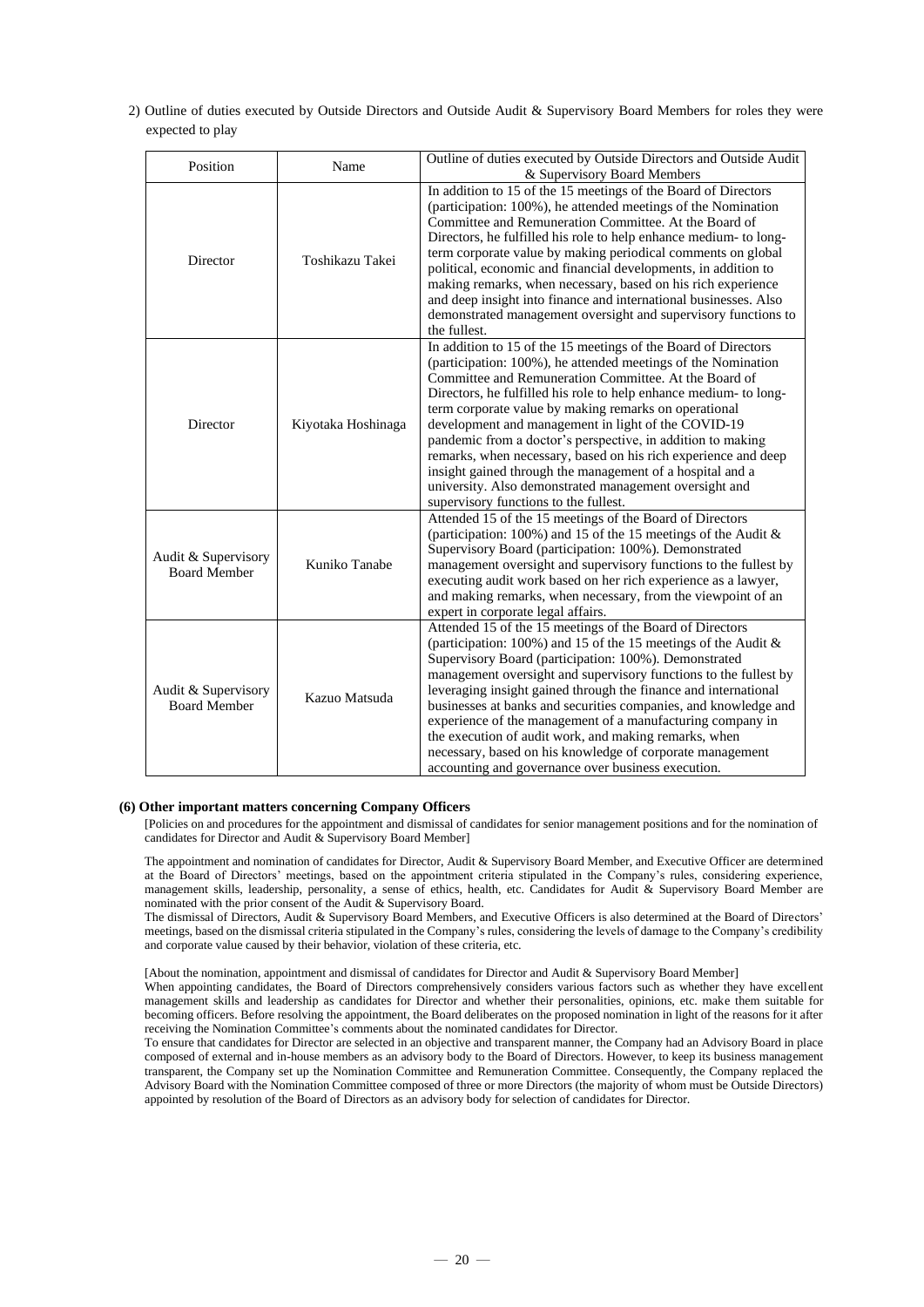### **5. Accounting Auditor**

**(1) Name**

Deloitte Touche Tohmatsu LLC

### **(2) Liability Limiting Agreement**

None

### **(3) Remuneration for Accounting Auditor**

|                                                                                                                    | Amount paid    |
|--------------------------------------------------------------------------------------------------------------------|----------------|
| Remuneration based on audit attestation service rendered during the current<br>fiscal year, payable by the Company | 61 million yen |
| Total remuneration and benefits payable by the Group to Accounting Auditor                                         | 82 million ven |

(Notes) 1. Fees for audit attestation service include 2 million yen related to financial statements in English.

- 2. Financial statements of the overseas subsidiaries are audited by the qualified accountant / auditor / auditing firm other than Deloitte Touche Tohmatsu, the Company's Accounting Auditor.
- 3. Remuneration for the audit as per "Companies Act" and as per "Financial Instruments and Exchange Act" is combined in the contract, and amount of work is practically inseparable among the two. As such, the amount of remuneration for the current fiscal year represents the total payable.
- 4. Audit & Supervisory Board reviewed the audit plan, audit procedure, basis of calculation for remuneration, and other documents provided by the Accounting Auditor. After an overall assessment of the results of analysis of variance between the estimate in the previous fiscal year and actual results, Audit & Supervisory Board agreed with the amount of remuneration for the current fiscal year, an agreement expected as per Article 399, paragraph (1) of the Companies Act.

#### **(4) Non-audit Services Provided**

None

### **(5) Policy regarding the Decision to Dismiss or not to Re-appoint the Accounting Auditor**

Policy regarding the decision to dismiss or not to re-appoint the Accounting Auditor is as follows:

- 1) The Audit & Supervisory Board will decide on an agenda item regarding dismissal or non-reappointment of the Accounting Auditor when (1) the cases prescribed in each item of Article 340, paragraph (1) of the Companies Act, applies, or (2) dismissal or non-reappointment is considered necessary based on overall consideration of audit ability, credibility, audit fees, years of continuous audits, etc.
- 2) If any cases prescribed in each item of Article 340, paragraph (1) of the Companies Act have occurred, and if the Audit & Supervisory Board considers the case too urgent to wait for the approval of the shareholders meeting, the Audit & Supervisory Board can dismiss the Accounting Auditor with the consent of all Audit & Supervisory Board Members. In such a case, an Audit & Supervisory Board Member selected by the Audit & Supervisory Board will report the fact of dismissal and reasons for dismissal to the first Shareholders' Meeting held after the dismissal.
- 3) In the event of dismissal or non-reappointment of the Accounting Auditor, the Audit & Supervisory Board shall collect information on prospective accounting auditors and deliberate over them at the earliest point. If the Accounting Auditor is dismissed based on Article 340, paragraphs (1) and (4) of the Companies Act, the Audit & Supervisory Board will determine the content of an agenda item regarding the election of a new accounting auditor based on overall consideration of auditing ability, credibility, audit fees, etc., pursuant to Article 344, paragraphs (1) and (3) of the Companies Act by the first Shareholders' Meeting to be convened after the dismissal. If an agenda item regarding dismissal or non-reappointment of the Accounting Auditor is submitted to a Shareholders' Meeting, the Audit & Supervisory Board will do the same by the said Shareholders' Meeting.

### **(6) Policy regarding, and Reasons for, the Selection of the Accounting Auditor**

In accordance with the "Assessment Criteria" set in reference to the "Policy regarding the Decision to Dismiss or not to Re-appoint the Accounting Auditor" established by the Audit & Supervisory Board and 14 items of the "Practical Guidelines for Setting Accounting Auditor Assessment Criteria" released by the Japan Audit & Supervisory Board Members Association, the Audit & Supervisory Board selects the accounting auditor by asking for opinions of divisions in charge and receiving reports from the accounting auditor to comprehensively assess various factors, including the accounting auditor's quality management system, audit team's independence, level of audit fees etc., and the status of communication between Audit & Supervisory Board Members, management and internal audit division.

With no issues identified with Deloitte Touche Tohmatsu LLC in any of its assessment items, such as quality management systems and independence of audit teams, the Audit & Supervisory Board judges that it is appropriate to reappoint it as the Accounting Auditor of the Company for FY2022.

**(7) Assessment of the Accounting Auditor by Audit & Supervisory Board Members and the Audit & Supervisory Board** The Company's Audit & Supervisory Board Members and Audit & Supervisory Board assess the Accounting Auditor. To assess whether the Accounting Auditor maintains the quality of audits and performs the audits appropriately, the Company makes comprehensive assessments according to the predetermined assessment criteria as described in "(6) Policy regarding, and Reasons for, the Selection of the Accounting Auditor."

The Company's Audit & Supervisory Board Members and Audit & Supervisory Board confirm and assess that Deloitte Touche Tohmatsu LLC maintains the quality of audits and performs the audits appropriately, as it has an effective management body, effective supervisory and assessment organizations, adherence to professional ethics, and independence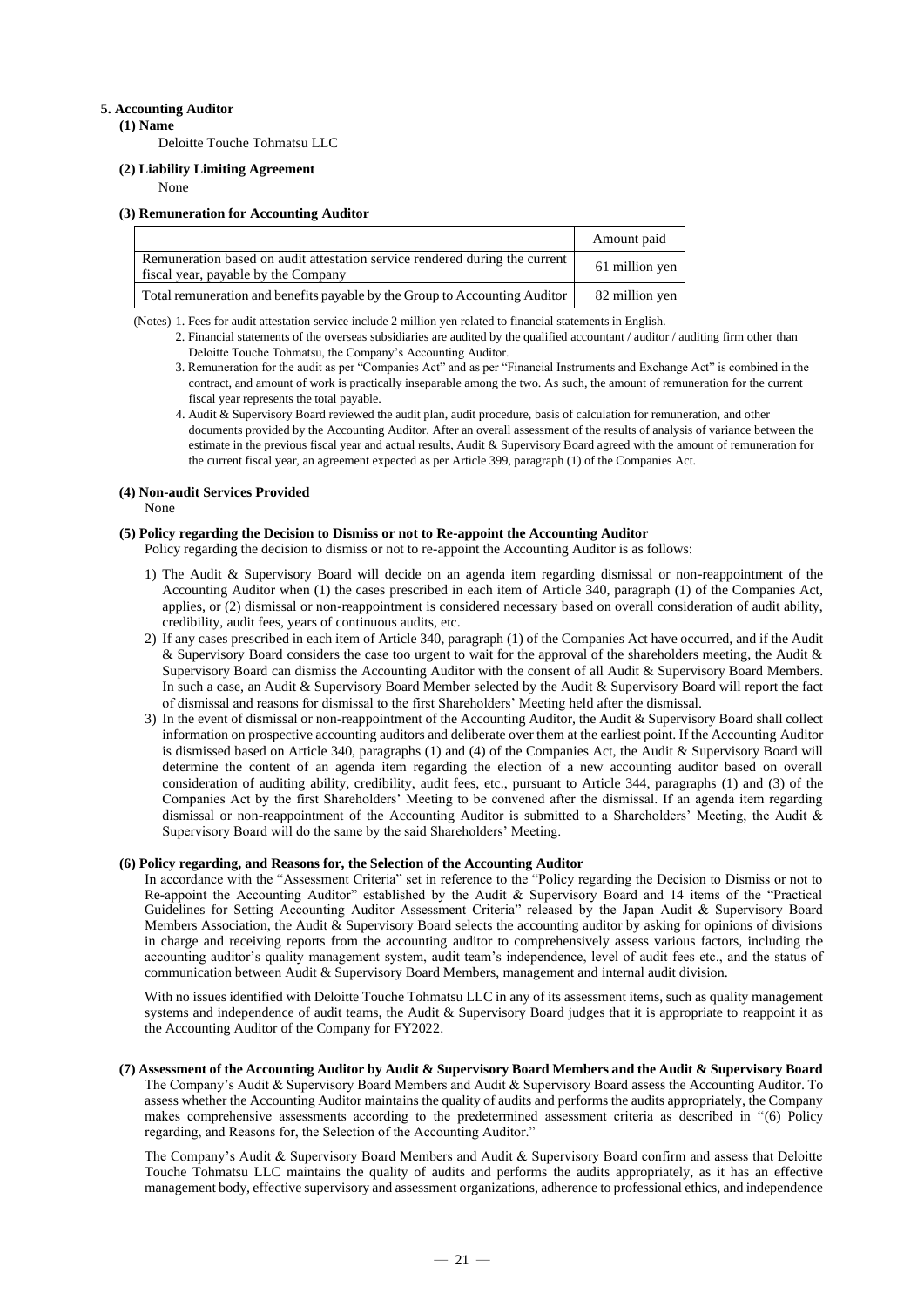of audit teams in place, while the level of its audit fees, etc. is reasonable and its communication with Audit & Supervisory Board Members, management, and the internal audit division is efficient.

### **6. System for Ensuring Proper Business Operations**

The Company's systems for ensuring proper business operations are as follows:

#### **(1) Retention and Control of Information on the Performance of Duties by Directors**

- 1) The General Affairs Department is designated as the department responsible for retention and control of information on the performance of duties by Directors.
- 2) The General Affairs Department implements a system to retain and control information on the performance of duties by Directors including the "Regulations of the Board of Directors" and the "Rules on Confidential Information Management." It may give directions to the departments in charge on the correct measures for the retention and control of such information.
- 3) The information on the performance of duties of Directors set forth in the preceding paragraph is as follows:
	- a. Minutes of meetings of the Board of Directors, minutes of meetings of the Management Strategy Committee, etc. b. Midterm Business Plan and short-term business plans, etc.
	- c. Important contracts relating to acquisitions, investments, etc.
	- d. Other important information designated by the Board of Directors, such as documents regarding decisions and approvals.

#### **(2) Regulations and Other Systems regarding Risks of Loss by the Company**

- 1) The Risk Management Committee is designated as the committee responsible for regulations and other systems regarding risks of loss by the Company.
- 2) The Risk Management Committee develops a system to properly manage risk based on the "Rules on Risk Management."
- 3) The Risk Management Committee sets risk items to be monitored from a management standpoint and reports to the Board of Directors accordingly.
- 4) The Risk Management Committee designates departments to implement control measures to mitigate each risk item, and to report the status (result) of the risk to the Board of Directors.
- 5) The Risk Management Committee, having the Information Management Subcommittee in place as a subordinate unit, exists to reinforce the platform by determining company-wide policies on information management.

### **(3) System to Ensure Efficient Performance of Duties by Directors**

- 1) The Corporate Planning Department is designated as the department responsible for a system to ensure efficient performance of duties by Directors.
- 2) Each department in charge formulates management plans such as the Midterm Business Plan, short-term management plans, capital investment plans and financial plans based on the Company's management policy, leading to the allocation of management resources.
- 3) Each responsible department compiles a progress report, and reports to a meeting of the Board of Directors.
- 4) The Corporate Planning Department develops (establishes/revises) rules such as the "Rules for Organization," the "Rules for Segregation of Duties" and the "Rules for Authorities" as necessary, which contribute to the efficient and appropriate organization and efficient performance of duties.
- 5) At least once every quarter, executive Directors report if their own duties were performed efficiently, and if their decisions were made appropriately at a meeting of the Board of Directors.

#### **(4) System to Ensure that Performance of Duties by Directors and Employees Conforms to Laws and Regulations and Articles of Incorporation**

- 1) The Corporate Ethics Committee is designated as the committee responsible for a system to ensure that performance of duties by Directors and employees conforms to laws and regulations and Articles of Incorporation.
- 2) The Corporate Ethics Committee drafts the "Code of Conduct" and the "Standards of Conduct" in compliance with the internal rules of the Company, etc., and revises their contents as necessary after obtaining approval from the Board of Directors.
- 3) Based on the "Rules on Operation and Management of Standards of Conduct," the Corporate Ethics Committee deliberates on rules and other important matters related to compliance, and instructs the department in charge on the necessary measures.
- 4) The Corporate Ethics Committee instructs the Compliance Department to collect information on any events of noncompliance or suspected non-compliance, analyze the causes, fully implement measures to prevent recurrence and to provide employees with regular compliance education/training in order to keep them informed and aware of compliance.
- 5) The Corporate Ethics Committee reports to the Board of Directors and the Audit & Supervisory Board on the status of the initiatives to achieve and improve compliance on a regular basis, based on reports from the Compliance Department.
- 6) The General Affairs Department assumes the role of company-wide control on "Attitude to Anti-Social Forces" included in the "Standards of Conduct," in order to assume a resolute attitude toward any forces/groups threatening the healthy activities of the Group.
- 7) The General Affairs Department assumes the role of company-wide control, which endeavors to collect information on any anti-social forces and suspicious groups, in close collaboration with external institutions (related government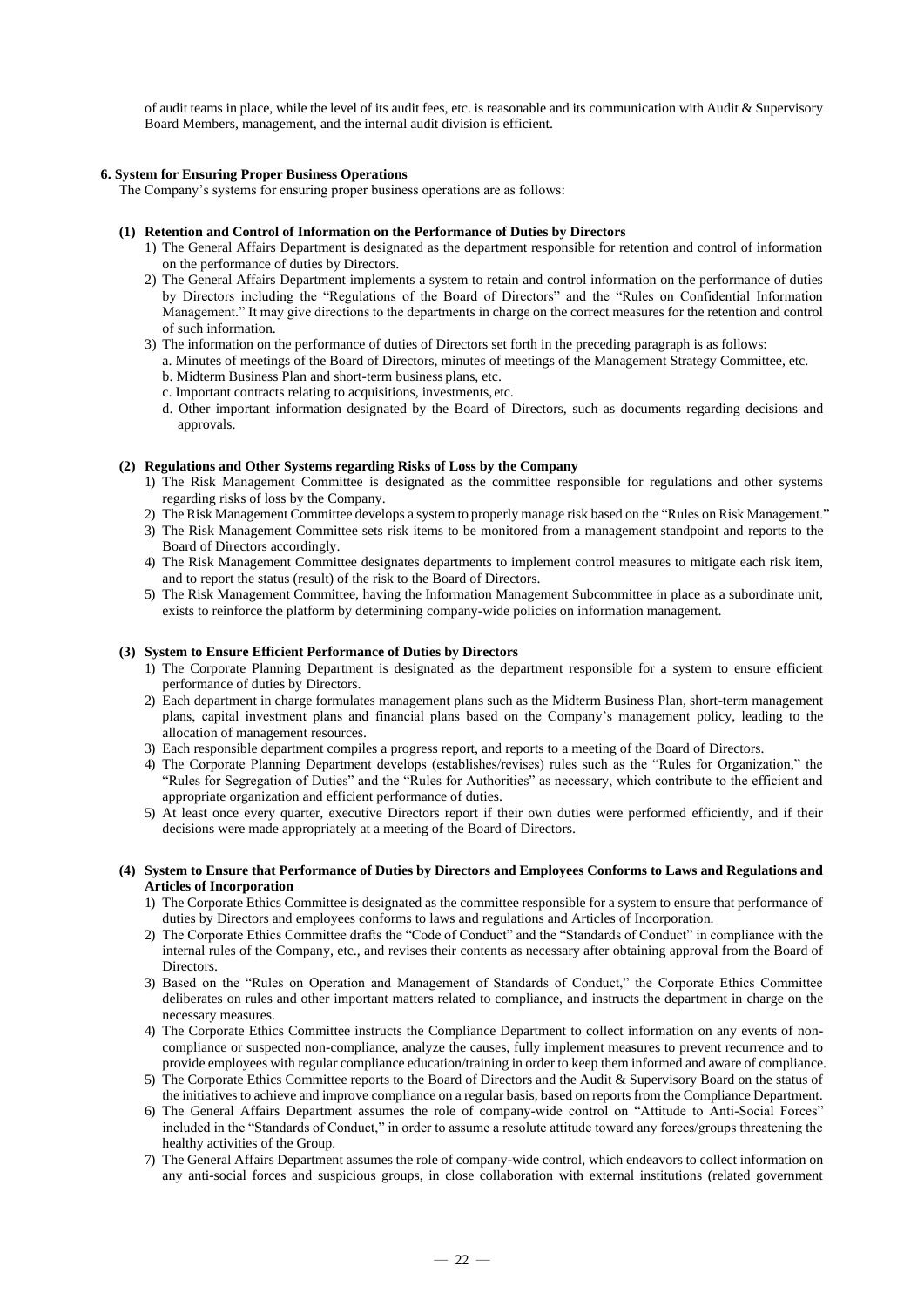offices/associations/lawyers, etc.). The General Affairs Department centrally manages such information, including internal distribution of information, and raises awareness of employees.

### **(5) System to Ensure Appropriate Business Operations in the Group**

- 1) The Compliance Department and Corporate Planning Department are designated as the departments responsible for "Internal Control System" of the Group, and promote design and operation of the "Internal Control System" at the group companies.
- 2) The Compliance Department keeps the group companies informed and aware of the "Code of Conduct" and "Standards of Conduct," and also promotes development of necessary rules, regulations, procedures, etc. for appropriate and effective operation and assessment of a compliance system at the group companies.
- 3) The Corporate Planning Department reviews "Group Companies Management Rules" as necessary in order to ensure the effectiveness/efficiency of business operations between the Company and its group companies, and keeps the group companies as a whole informed and aware of the rules.
- 4) The Corporate Planning Department understands the organizational structure, performance of duties, financial conditions, etc. of each group company and makes the group companies report monthly on these specific situations, etc. through "Monthly Reports" and other reports.
- 5) The Risk Management Committee establishes policies concerning a system for managing risks of loss at the group companies, and the group companies develop and operate their rules based on such policies. The group companies periodically report their progress and situation to the Risk Management Committee.
- 6) The Corporate Ethics Committee instructs the Compliance Department to collect information on any events of noncompliance or suspected non-compliance of the group companies, analyze the causes, fully implement measures to prevent recurrence and to provide officers and employees of the group companies with regular compliance education.
- 7) The Corporate Ethics Committee reports to the Board of Directors and the Audit & Supervisory Board of the Company on the status of the initiatives to achieve and improve compliance of each group company on a regular basis, based on reports from the Compliance Department.
- 8) Each responsible department reports the status of development and operation of each system of "Internal Control System" of the group companies when they make periodical report to the Board of Directors and the Audit & Supervisory Board.

### **(6) Assigning Employees to Assist the Duties of Audit & Supervisory Board Members of the Company, System to Ensure Independence of Such Employees and the Effectiveness of Instruction from the Audit & Supervisory Board Members**

- 1) The Corporate Planning Department is designated as the department responsible for assigning employees to assist the duties of Audit & Supervisory Board Members and for the independence of such employees.
- 2) A "Secretariat of the Audit & Supervisory Board," independent of the Directors, is established as a department to assist the Audit & Supervisory Board Members on a regular basis.
- 3) The Audit & Supervisory Board may receive reports on the transfer and appraisals of employees who assist the "Secretariat of the Audit & Supervisory Board" in advance, and if necessary, may request changes to the officer in charge of Human Resource.
- 4) Employees who are in charge of "Secretariat of the Audit & Supervisory Board" perform their duties full time in accordance with instructions from Audit & Supervisory Board Members.

### **(7) System to Ensure Directors and Employees of the Group Report to Audit & Supervisory Board Members**

- 1) The General Manager of Compliance Department is designated as the person responsible for reporting to Audit & Supervisory Board Members.
- 2) Directors and employees swiftly report the following matters to Audit & Supervisory Board Members, in addition to statutory reporting matters, when they occur:
	- a. Cases discussed/reported in the management meeting, etc. in which Audit & Supervisory Board Members are not present;
	- b. Cases that are likely to cause significant damage to the Company;
	- c. Results of internal audits on the group companies performed by the Audit Department;
	- d. Status of whistleblowing and content of the information; and
	- e. Other matters which the Audit & Supervisory Board considers necessary to be reported in the course of performing its duties.
- 3) "Rules on Whistleblowing, and Report and Consultation" stipulates whistleblowing and who to inform inside and outside the Company, and all employees throughout the Company in Japan are kept informed of development and operation of the whistleblower system. In addition, officers and employees of the group companies in Japan are kept informed of whistleblowing and the person to inform outside the Company in order to collect information on any events of non-compliance or suspected non-compliance.
- 4) Officers and employees of the group companies, or those who have received reports or consultation from officers and employees of the group companies, report to Audit & Supervisory Board Members in an appropriate manner about any and all information useful for the performance of duties by Audit & Supervisory Board Members.
- 5) If any compliance issue is found in a whistleblower report, the General Manager of Compliance Department reports the status of improvement/corrective measures and preventive measure at a "Corporate Ethics Committee," and reports to the Board of Directors and the Audit & Supervisory Board along with the investigation results.
- 6) The Company assures that employees (including officers and employees of the group companies) who have reported to the Audit & Supervisory Board Members will not be dismissed or treated unfairly as a result of their disclosure.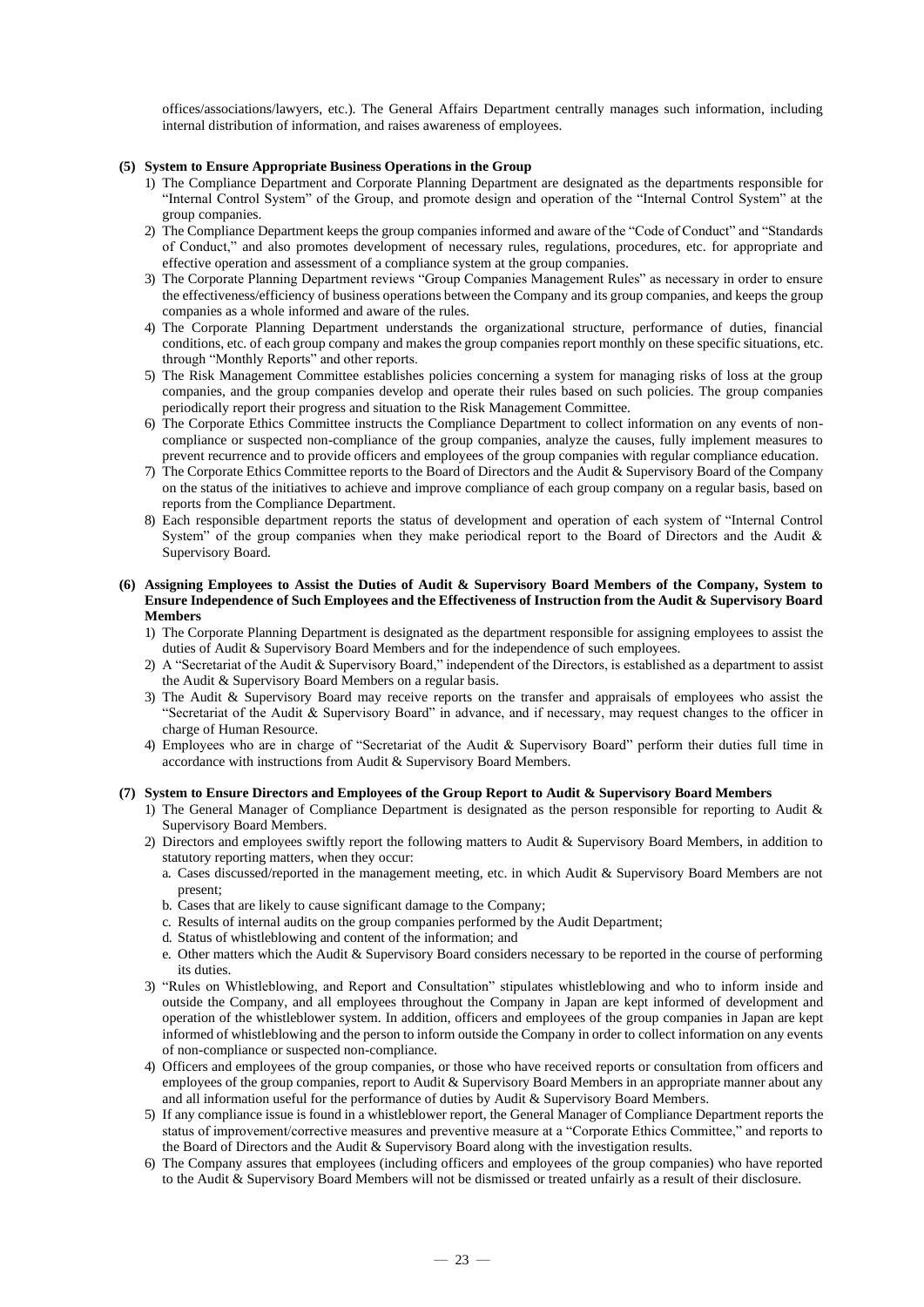### **(8) Other Systems to Ensure Effective Audit to be Performed by Audit & Supervisory Board Members**

- 1) The Compliance Department is designated as the department responsible for a system to ensure effective performance of audit by Audit & Supervisory Board Members.
- 2) The Company maintains a system that allows Audit & Supervisory Board Members and the Audit & Supervisory Board to have regular meetings with the Representative Director, confirming the management policies of the Representative Director, and to exchange opinions regarding the issues to be addressed by the Group, risks surrounding the Group, status of improvements in the audit environment, significant matters in performing audits and other matters.
- 3) The Company pays necessary expenses in advance or on request where necessary for the performance of duties by the Audit & Supervisory Board Members of the Company.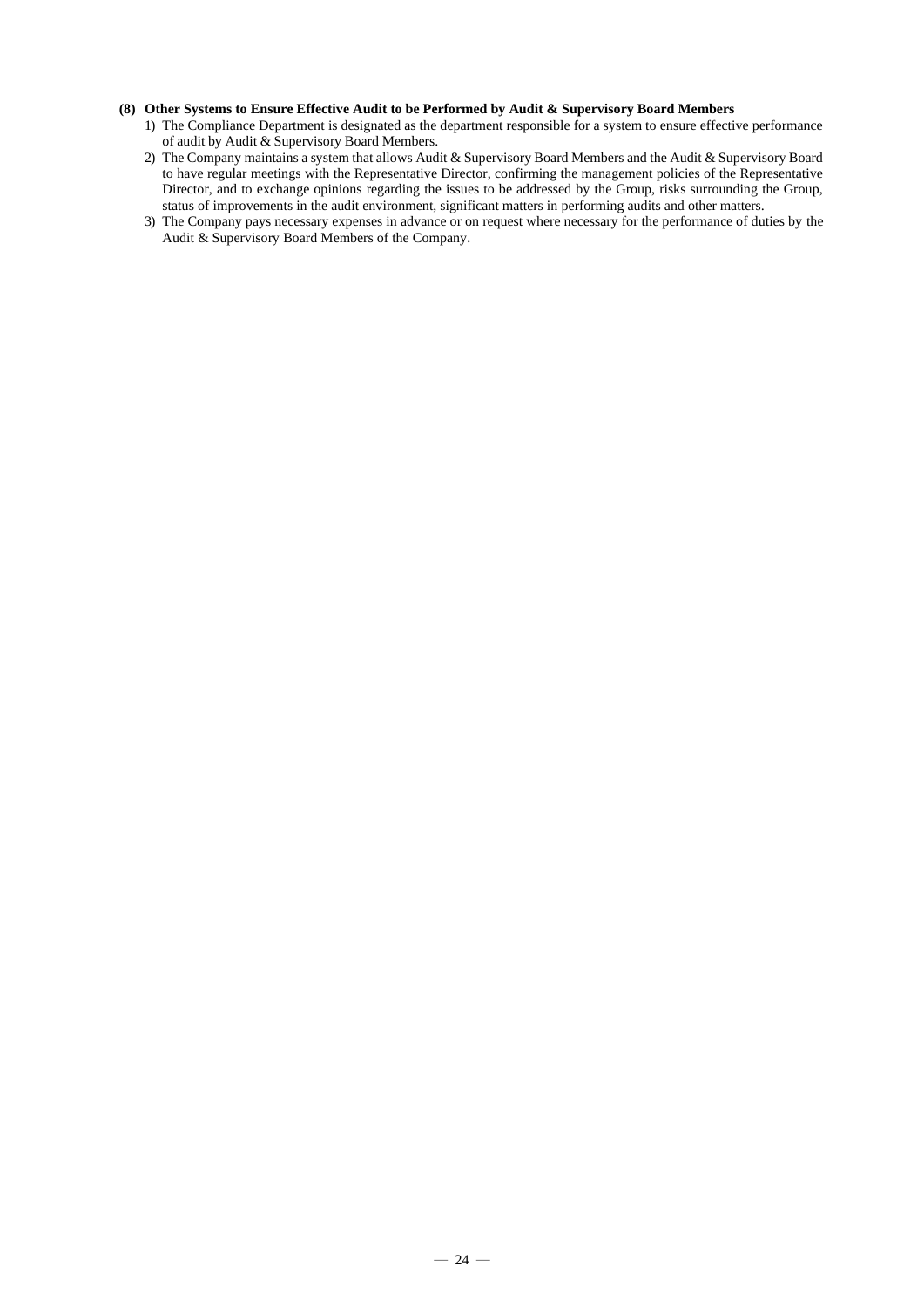### **7. Outline of Operation to Ensure the Appropriateness of Business Operations**

With regard to retention and control of information on performance of duties by Directors, the Group provides basic concepts in the "IT Security Guidelines" and strives to maintain appropriate retention and control of internal documents such as minutes of meetings of the Board of Directors, in accordance with "Rules on Document Control" and "Rules on Confidential Information Management" by specifying the retention period and control method. With regard to the risk of loss, the "Risk Management Committee" is held twice a year, where risks to the Group, including the associated companies, are identified. Measures are taken to reduce such risks and the results are reported to the Board of Directors.

In order that the Directors perform their duties in an efficient way, the Company formulates annual management policies, single-year management plans and short-term management plans based on the Midterm Business Plan, and implement them throughout the Group. The Company verifies the level of achievement at divisional and departmental meetings as well as at policy management report meetings.

Moreover, in order to ensure that performance of duties by Directors and employees of the Company conforms to laws and regulations and Articles of Incorporation, the Company has implemented a system whereby any events of non-compliance or suspected non-compliance occurring within the group companies are reported to the Company. The events reported are compiled by the Company and reported to the Board of Directors and the Audit & Supervisory Board.

In addition, the Company requires the group companies to apply for/report on budgets, capital investment, risk control, compliance status, etc., and in FY2021, we worked to strengthen the system further by investigating the risk management system of overseas group companies and assisted them in revising it as required, etc.

Amid the COVID-19 pandemic, the Company established a COVID-19 Task Force in April 2020. The Task Force led the effort to keep taking infection prevention measures, such as avid use of a work-from-home program and remote conferencing, as well as promotion of workplace COVID-19 vaccinations, causing no material damage to operations to ensure the appropriateness of business operations.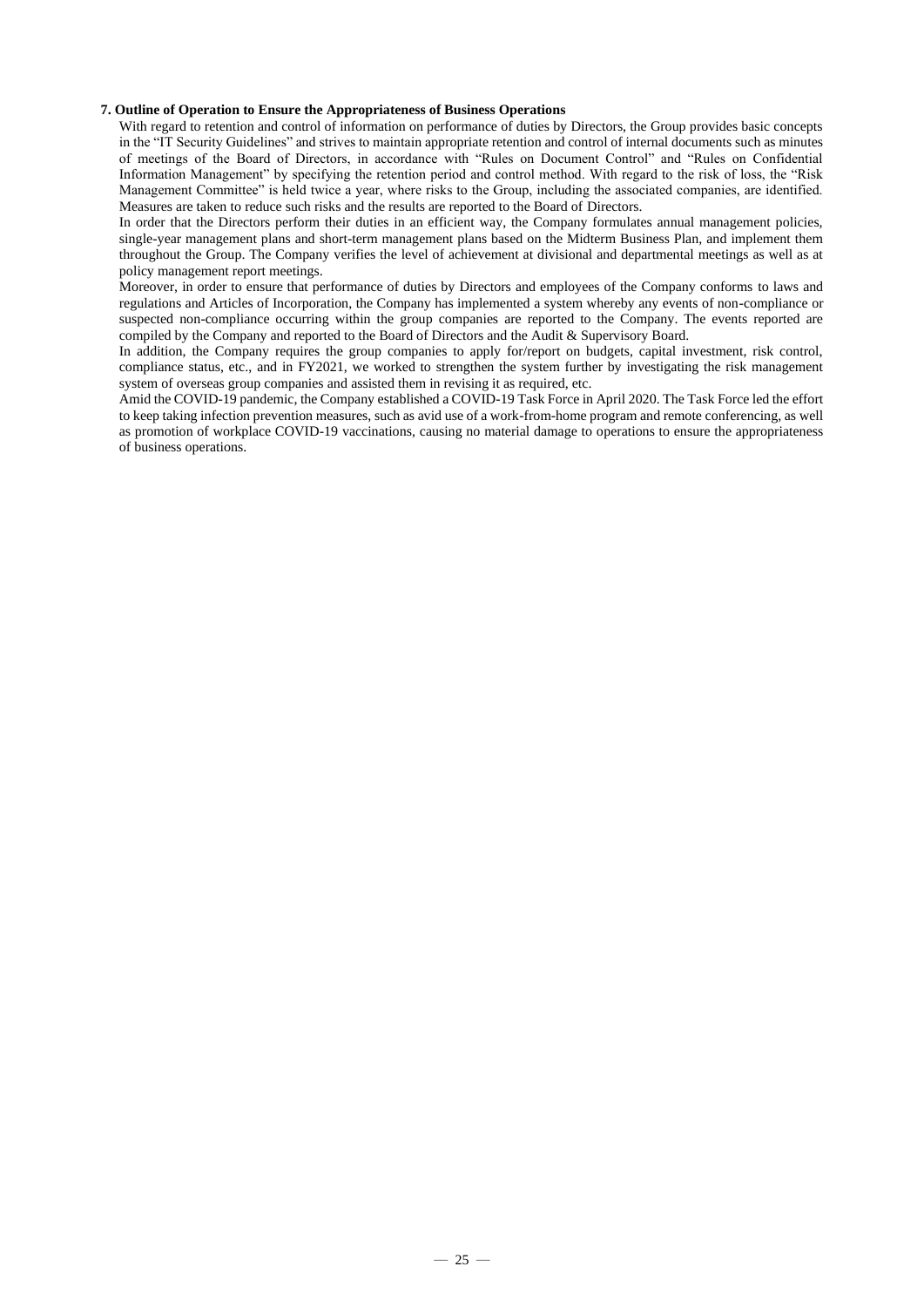### **8. Fundamental Policies on the Governance of the Company**

### **(1) Details of Fundamental Policies**

The fundamental policies on persons who exercise control over financial and business decisions of the Company are as follows:

The Company has developed business strategies for sales, production, technology, new business development, etc. from medium- to long-term perspectives, and aims to achieve stable development and growth. The circumstances surrounding our business, however, have been changing dramatically, and therefore short-term business decisions are equally important to ensure sustainable growth in the future.

In order to ensure stable growth and improve sustainable corporate value, the Company promotes "Raise Up 'Daido Spirit' - Ambitious, Innovative, Challenging -" as its Midterm Business Plan for six years from FY2018 to FY2023.

Together with our various stakeholders including business partners such as customers and suppliers, employees and their families, local residents and others, the Company will respond to short-term changes in a flexible manner, and achieve sustainable business growth with medium- to long-term perspectives in mind. The Company believes that returning a sustainable level of profits to shareholders would be beneficial to all, rather than distributing from a short-term perspective or out of tentative profits.

The Company would therefore like to have its shares held in a balanced manner by those stakeholders, customers, suppliers, employees and their families, and local residents, who support our objective of sustainable growth with medium- and longterm perspectives.

#### **(2) Initiatives to Achieve Fundamental Policies**

1) Specific initiatives for the achievement of fundamental policies

a. Effective use of the Company's assets to achieve sustainable growth based on medium- and long-term perspectives

- The Company has in the past, and still now, been effectively utilizing its assets in order to achieve sustainable growth based on medium- and long-term perspectives.
- In order for the Company to achieve sustainable growth through management from a medium- to long-term perspective, it is necessary to establish and develop a base network for production, sales and technology to respond to future trends and market changes, to improve productivity of domestic and overseas subsidiaries to the levels achieved by the Company, and to maintain world leading technologies for products, design, manufacturing, production and development. For those purpose, the Company will invest effectively and efficiently in new business creation, upskilling initiatives, strengthening of the management foundation, research and development for mainly new products and production technologies, enhancement of "monozukuri (craftsmanship)," utilization and introduction of advanced technologies through industry-government-academia cooperation, corporate protection through intellectual property rights, etc. while considering the balance between such investments and dividends to our shareholders.

b. Promotion of shareholding by employees

- The Company promotes the holding of shares by employees by paying incentives to members of the Employee Stock Purchase Plan.
- The Company has introduced a "trust-type employee stock purchase incentive plan (E-Ship®)" in FY2019. This is intended to achieve the performance targets in the Midterm Business Plan as well as to encourage the Company's employees to contribute to the enhancement of the Company's corporate value over the medium to long term and to increase employee benefits.
- The Company continues to implement other measures to grow the Employee Stock Purchase Plan.

c. Improve local communities' recognition of the Company

- The Company interacts with local communities and tries to improve the recognition of the Company by attending social programs and inviting local residents to factory tours at major business locations.
- 2) Preventive measures against shareholders who do not share our fundamental policies The Company takes the following measures in order to prevent any inappropriate parties from controlling the decisions on finance and business of the Company (hereinafter referred to as "hostile acquisition"):

Firstly, the Company communicate proactively through Investor Relations activities in order to increase the appreciation of the value of the Company in the market, as well as effectively utilizing the Company's assets to the fullest extent, thus achieving sustainable growth through business management based on the above-mentioned medium- and long-term perspectives, increasing the corporate value, and enabling us to distribute appropriate profits to our shareholders.

Next, the Company will identify beneficial owners of its shares on a continuous basis and, if a hostile acquirer appears, will check and assess the objective of the acquirer and negotiate with the acquirer in consultation with external specialists. If the hostile acquirer is considered to be incompatible with the Company's fundamental policies, the Company will take appropriate countermeasures.

Also, the Company does not exclude the option of taking preventive measures against a possible hostile takeover bid, and will continue to study effective measures available in reference to laws and regulations, guidance issued by authorities and the behavior of other companies, while respecting the common interests of our shareholders.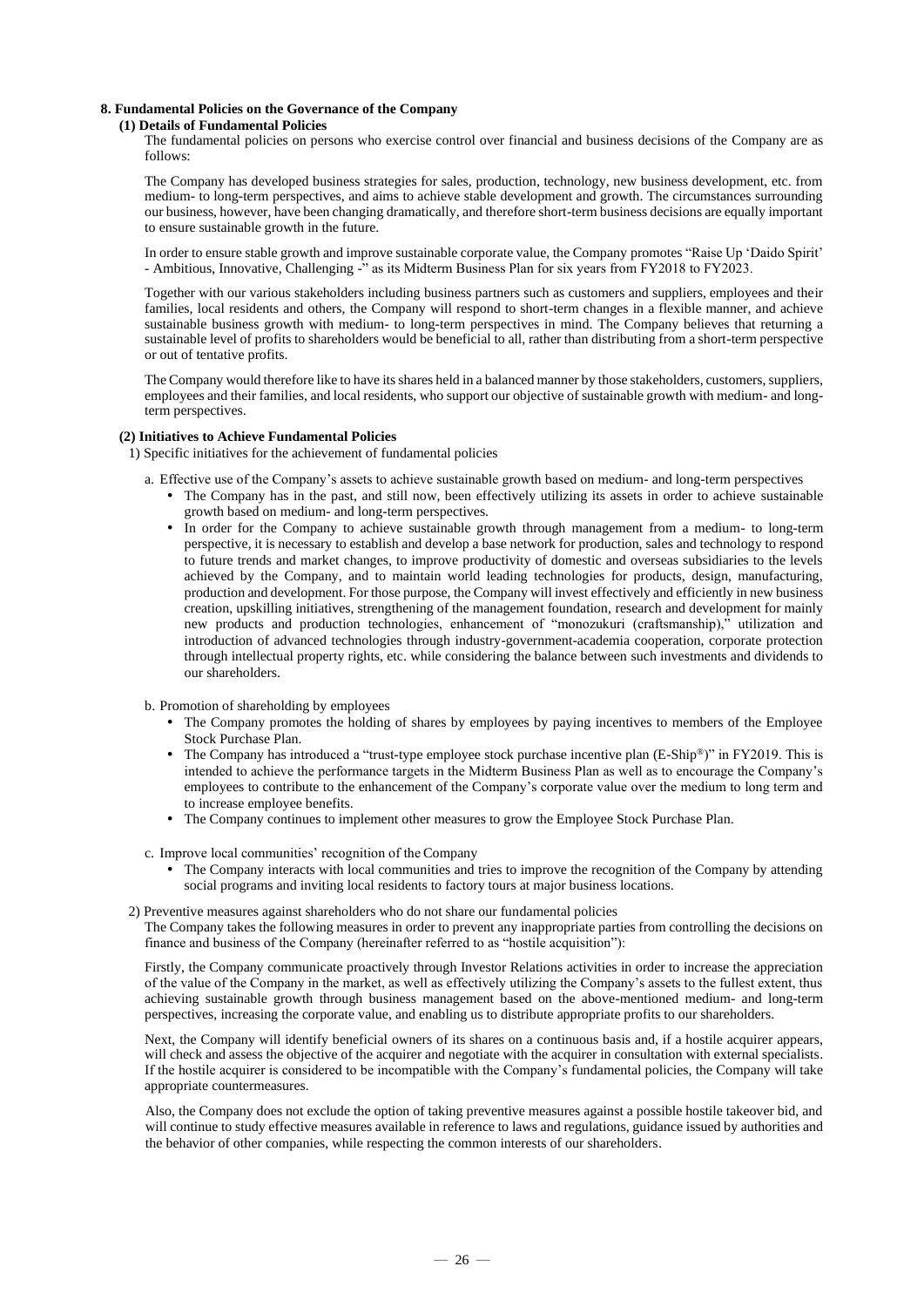#### **(3) Assessment of Above Efforts and its Basis**

It is clear that the above efforts are consistent with the fundamental policies, do not conflict with the common interests of shareholders, and are not intended to secure the positions of the Company's officers. The Company also considers that the countermeasures and measures for the prevention of a hostile acquisition are appropriate because they are put in motion only when the acquisition is against the Company's fundamental policies.

#### **9. Policies for Determining Appropriation of Surplus**

It is the Company's policy to pay appropriate dividends to our shareholders, based on the results of operations and payout ratio, and to maintain a stable and sustainable level of dividend in overall consideration of the internal reserve for future business development, expansion of research and development, strengthening of business foundations and changes to the business environment.

The Company has a fundamental policy of making a dividend of surplus twice a year, i.e. interim dividend and year-end dividend. The decision-making bodies for these dividends of surplus are the Shareholders' Meeting for the year-end dividend and the Board of Directors for the interim dividend in accordance with the provisions of the Company's Articles of Incorporation.

In overall consideration of the factors above, including the consolidated performance of the Company for the full year, the Company proposes the year-end dividend of 15 yen per share.

As a result, the annual dividend, including the interim dividend of 10 yen per share, would be 25 yen per share.

For the next fiscal year, the Company plans an annual dividend of 25 yen per share (the interim dividend of 10 yen per share and year-end dividend of 15 yen per share). If Agenda Item No. 2 to be submitted to the 114th Annual Shareholders' Meeting to be held on June 29, 2022, is approved and resolved as originally proposed, the Shareholders' Meeting or the Board of Directors will serve as the body determining year-end dividends.

#### **10. Other Material Issues relating to the Company**

For basic concepts and basic policies on the Company's corporate governance, please refer to the "Corporate Governance Report" posted on the Company's website.

(https://www.ir.daidometal.com/management/governance.html)

〰〰〰〰〰〰〰〰〰〰〰〰〰〰〰〰〰〰〰〰〰〰〰〰〰〰〰〰〰〰〰〰〰〰〰〰〰〰〰〰〰〰〰〰〰〰〰〰〰〰〰〰〰〰〰〰 (Note) Amounts, numbers of shares, percentages of voting rights held, and percentages of shareholding described in this Business Report are presented by rounding down fractions. For other ratios, fractions are rounded off to the nearest unit.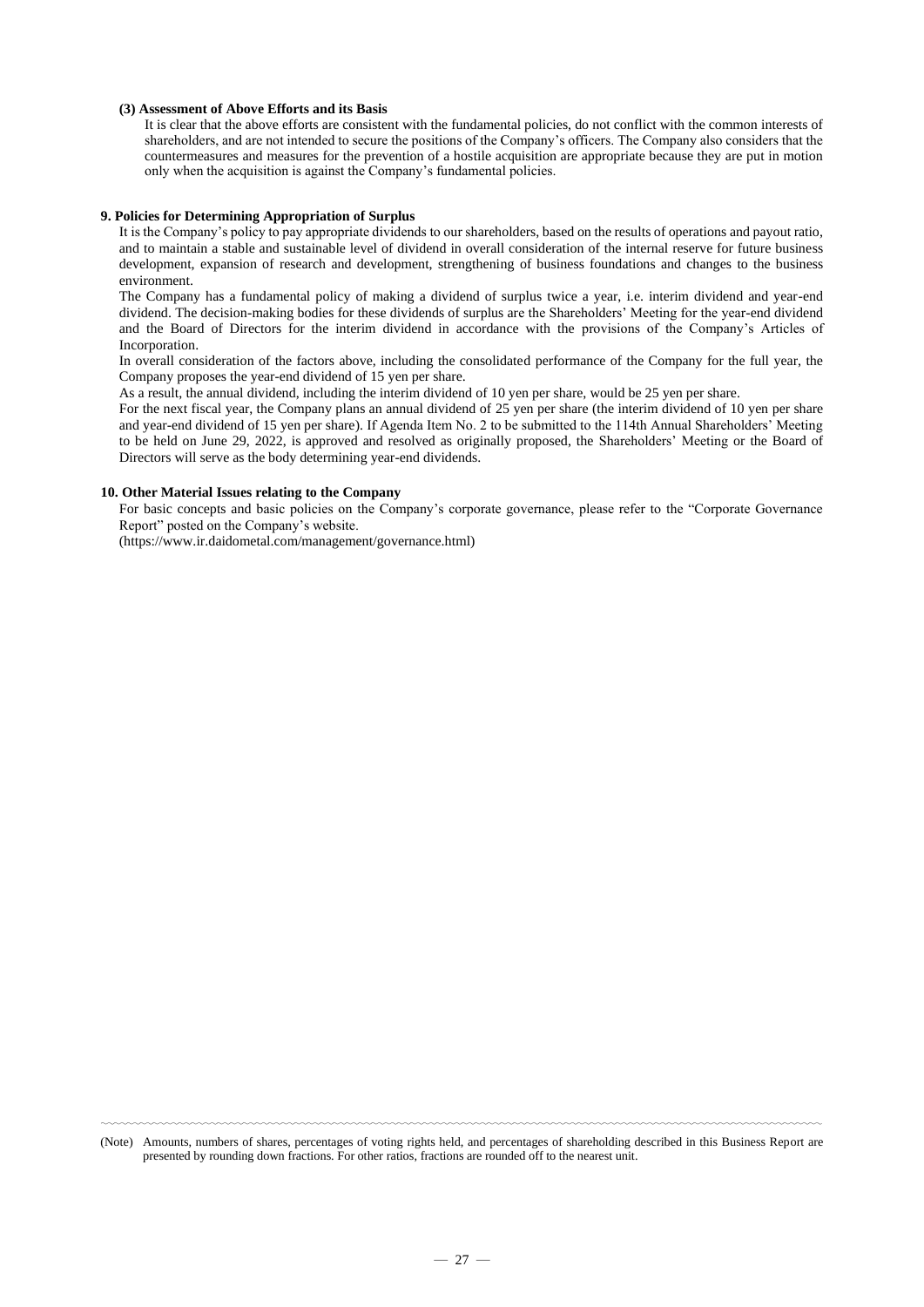### **Consolidated Balance Sheet**

(As of March 31, 2022)

|                                                     |         |                                                                  | (Millions of yen) |
|-----------------------------------------------------|---------|------------------------------------------------------------------|-------------------|
| Assets<br>Account                                   | Amount  | Liabilities<br>Account                                           | Amount            |
| <b>Current assets</b>                               | 85,928  | <b>Current liabilities</b>                                       | 65,414            |
| Cash and deposits                                   | 23,018  | Notes and accounts payable - trade                               | 8,555             |
| Notes receivable - trade                            | 1,107   | Electronically recorded obligations - operating                  | 11,130            |
| Accounts receivable - trade                         |         | Short-term borrowings                                            | 27,055            |
| Electronically recorded monetary claims - operating | 23,444  | Current portion of long-term borrowings                          |                   |
|                                                     | 2,732   | Lease liabilities                                                | 7,733             |
| Merchandise and finished goods                      | 14,606  |                                                                  | 668               |
| Work in process                                     | 10,864  | Income taxes payable                                             | 1,522             |
| Raw materials and supplies                          | 8,073   | Contract liabilities                                             | 88                |
| Other                                               | 2,206   | Provision for bonuses                                            | 1,555             |
| Allowance for doubtful accounts                     | (126)   | Provision for bonuses for directors (and other officers)         | 39                |
|                                                     |         | Provision for product compensation                               | 74                |
|                                                     |         | Electronically recorded obligations - non-operating              | 521               |
|                                                     |         | Other                                                            | 6,467             |
| Non-current assets                                  | 80,227  |                                                                  |                   |
| Property, plant and equipment                       | 57,291  |                                                                  |                   |
| Buildings and structures                            | 16,693  | <b>Non-current liabilities</b>                                   | 32,045            |
| Machinery, equipment and vehicles                   | 24,119  | Long-term borrowings                                             | 19,678            |
| Land                                                | 9,875   | Lease liabilities                                                | 1,992             |
| Leased assets                                       | 3,097   | Deferred tax liabilities                                         | 2,201             |
| Construction in progress                            | 2,577   | Provision for share awards                                       | 49                |
| Other                                               | 926     | Provision for share awards for directors (and other<br>officers) | 41                |
|                                                     |         | Provision for loss on guarantees                                 | 143               |
|                                                     |         | Retirement benefit liability                                     | 7,514             |
| <b>Intangible assets</b>                            | 11,497  | Asset retirement obligations                                     | 17                |
| Goodwill                                            | 5.152   | Other                                                            | 406               |
| Leased assets                                       | 19      | <b>Total Liabilities</b>                                         | 97,460            |
| Other                                               | 6,325   | <b>Net Assets</b>                                                |                   |
|                                                     |         | Shareholders' equity                                             | 58,534            |
|                                                     |         | Share capital                                                    | 8,413             |
|                                                     |         | Capital surplus                                                  | 13,114            |
| <b>Investments and other assets</b>                 | 11,439  | Retained earnings                                                | 37,567            |
| Investment securities                               | 5,450   | Treasury shares                                                  | (560)             |
| Long-term loans receivable                          | 212     | Accumulated other comprehensive income                           | 1,805             |
| Retirement benefit asset                            | 3,203   | Valuation difference on available-for-sale securities            | 981               |
| Deferred tax assets                                 | 1,541   | Foreign currency translation adjustment                          | 906               |
| Other                                               | 1,084   | Remeasurements of defined benefit plans                          | (82)              |
| Allowance for doubtful accounts                     | (52)    | Non-controlling interests                                        | 8,355             |
|                                                     |         | <b>Total Net Assets</b>                                          | 68,695            |
| <b>Total Assets</b>                                 | 166,155 | <b>Total Liabilities and Net Assets</b>                          | 166,155           |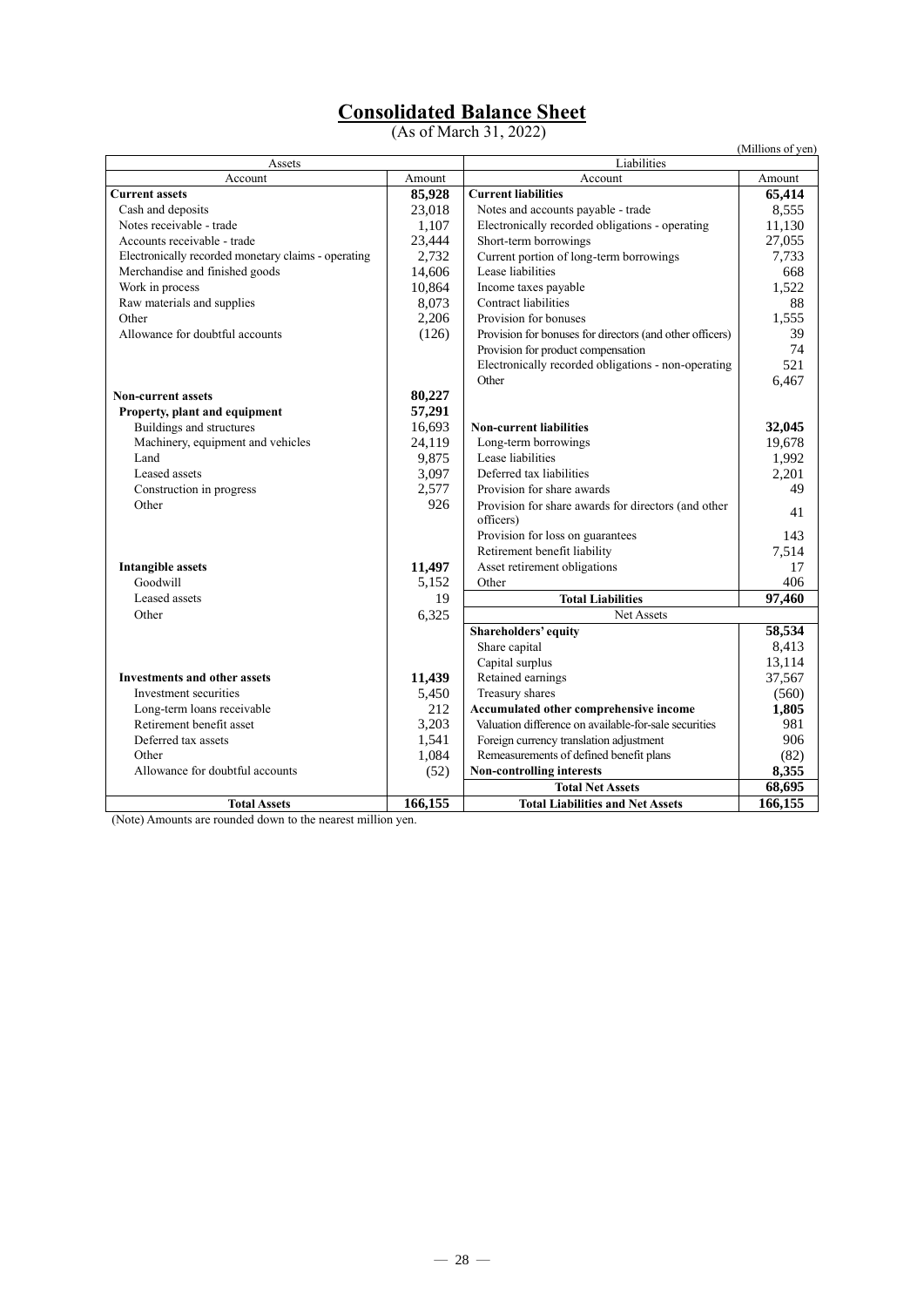### **Consolidated Statement of Income**

( From: April 1, 2021 To: March 31, 2022 )

|                                                               |        | (Millions of yen) |
|---------------------------------------------------------------|--------|-------------------|
| Account                                                       | Amount |                   |
| <b>Net sales</b>                                              |        | 104,024           |
| Cost of sales                                                 |        | 77,266            |
| <b>Gross profit</b>                                           |        | 26,758            |
| Selling, general and administrative expenses                  |        | 21,715            |
| <b>Operating profit</b>                                       |        | 5,042             |
| Non-operating income                                          |        |                   |
| Interest and dividend income                                  | 155    |                   |
| Foreign exchange gains                                        | 227    |                   |
| Share of profit of entities accounted for using equity method | 108    |                   |
| Subsidy income                                                | 61     |                   |
| Other                                                         | 337    | 890               |
| Non-operating expenses                                        |        |                   |
| Interest expenses                                             | 620    |                   |
| Loss on retirement of non-current assets                      | 222    |                   |
| Other                                                         | 253    | 1,096             |
| Ordinary profit                                               |        | 4,836             |
| <b>Extraordinary losses</b>                                   |        |                   |
| Impairment losses                                             | 456    | 456               |
| Profit before income taxes                                    |        | 4,379             |
| Income taxes - current                                        | 2,364  |                   |
| Income taxes - deferred                                       | (480)  | 1,884             |
| Profit                                                        |        | 2,494             |
| Profit attributable to non-controlling interests              |        | 597               |
| Profit attributable to owners of parent                       |        | 1,897             |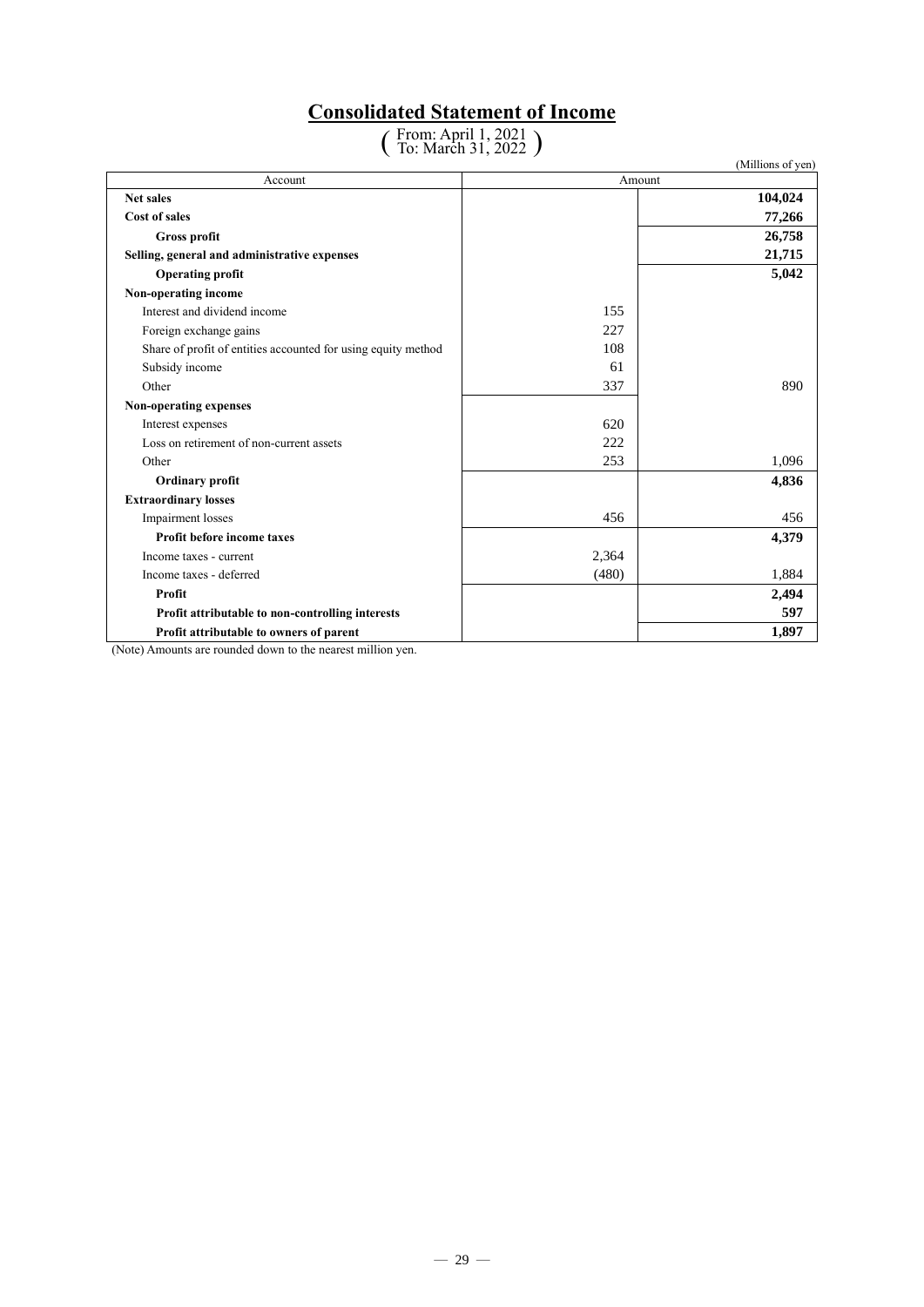## **Consolidated Statement of**

**Changes in Equity**

( From: April 1, 2021 To: March 31, 2022 )

|                                                                   |                      |                 |                   |                 | (Millions of yen)             |
|-------------------------------------------------------------------|----------------------|-----------------|-------------------|-----------------|-------------------------------|
|                                                                   | Shareholders' equity |                 |                   |                 |                               |
|                                                                   | Share capital        | Capital surplus | Retained earnings | Treasury shares | Total shareholders'<br>equity |
| <b>Balance at beginning of</b><br>period                          | 8,413                | 13,114          | 36,609            | (780)           | 57,356                        |
| <b>Cumulative effects of</b><br>changes in accounting<br>policies |                      |                 | 10                |                 | 10                            |
| <b>Restated balance</b>                                           | 8,413                | 13,114          | 36,619            | (780)           | 57,367                        |
| <b>Changes during period</b>                                      |                      |                 |                   |                 |                               |
| Dividends of surplus                                              |                      |                 | (950)             |                 | (950)                         |
| Profit attributable to<br>owners of parent                        |                      |                 | 1,897             |                 | 1,897                         |
| Purchase of treasury<br>shares                                    |                      |                 |                   | (0)             | (0)                           |
| Disposal of treasury<br>shares                                    |                      |                 |                   | 220             | 220                           |
| Net changes in items<br>other than shareholders'<br>equity        |                      |                 |                   |                 |                               |
| <b>Total changes during</b><br>period                             | -                    |                 | 947               | 220             | 1,167                         |
| <b>Balance at end of period</b>                                   | 8,413                | 13,114          | 37,567            | (560)           | 58,534                        |

(Millions of yen) Accumulated other comprehensive income Non-controlling Total net assets Valuation difference on available-forsale securities Foreign currency Remeasurements translation adjustment of defined benefit plans Total accumulated other comprehensive income **Balance at beginning of period** 8,150 **64,538**<br> **period** 8,150 64,538 **Cumulative effects of changes in accounting policies** 10 **Restated balance 1 995 (1,170)** (793) (968) 8,150 64,548 **Changes during period** Dividends of surplus (950) (950) (950) (950) (950) (950) (950) (950) (950) (950) (950) (950) (950) (950) (950) (950) (950) (950) (950) (950) (950) (950) (950) (950) (950) (950) (950) (950) (950) (950) (950) (950) (950) (95 Profit attributable to owners of parent the contract of the contract of the contract of the contract of the contract of the contract of the contract of the contract of the contract of the contract of the contract of the contract of the contract Purchase of treasury shares (0)<br>shares (0) Disposal of treasury  $\sum$ Shares 220 Net changes in items other than shareholders' equity  $(13)$  2,076 710 2,774 205 2,979 **Total changes during period** (13) 2,076 710 2,774 205 4,146 **Balance at end of period** 981 981 906 (82) 1,805 8,355 68,695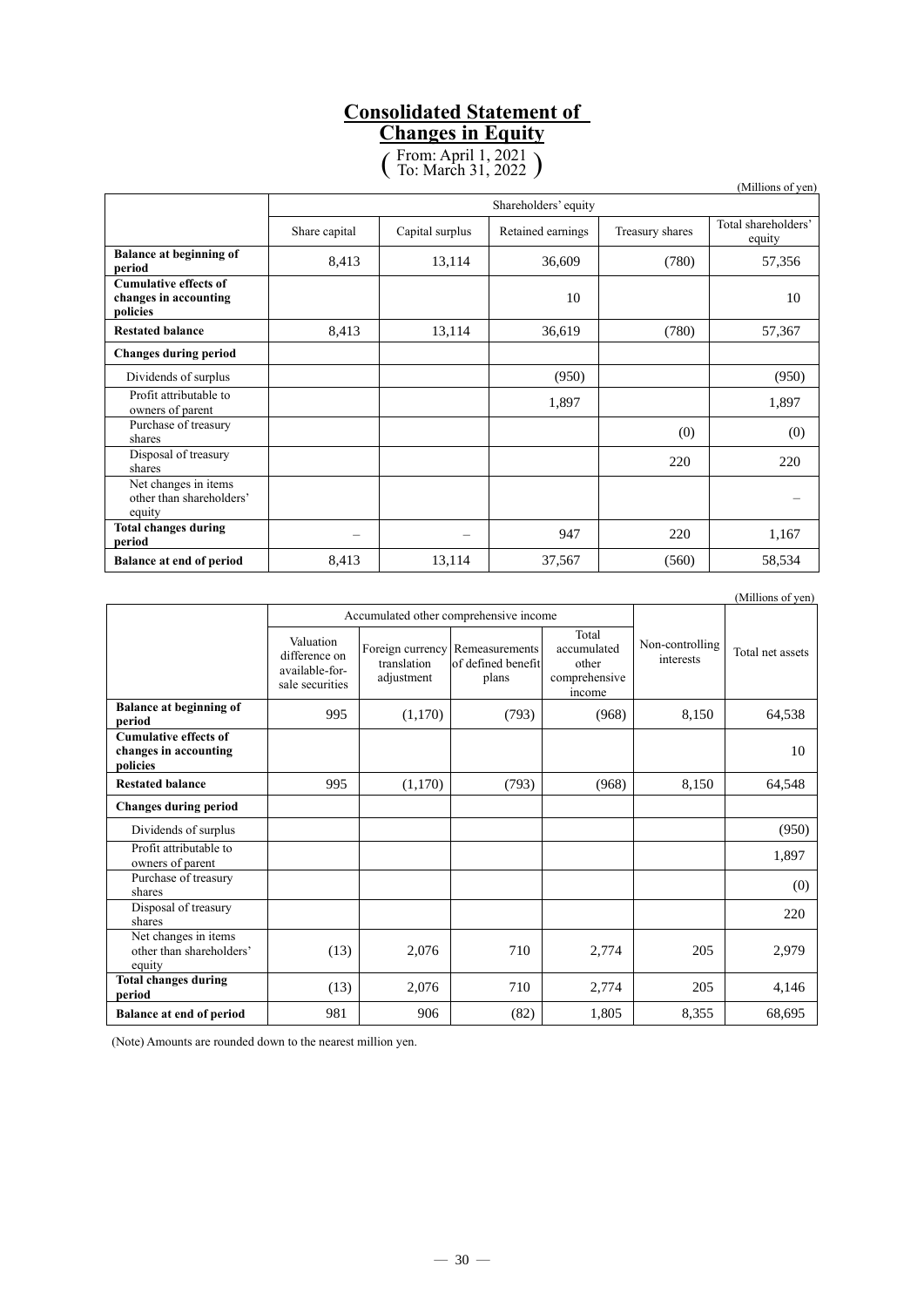### **Notes to Consolidated Financial Statements I. Notes on Significant Matters that Form the Basis of Presenting the Consolidated Financial Statements, etc.**

| 1. Scope of consolidation                        |                                                                     |
|--------------------------------------------------|---------------------------------------------------------------------|
| (1) Number of consolidated subsidiaries          | 33 companies                                                        |
| Names of consolidated subsidiaries               |                                                                     |
|                                                  | DAIDO LOGITECH CO., LTD.                                            |
|                                                  | DAIDO METAL SALES CO., LTD.                                         |
|                                                  | Daido Plain Bearings Co., Ltd.                                      |
|                                                  | NDC Co., Ltd.                                                       |
|                                                  | NDC Sales Co., Ltd.                                                 |
|                                                  | Daido Industrial Bearings Japan Co., Ltd.                           |
|                                                  | Asia Kelmet Co., Ltd.                                               |
|                                                  | DAIDO METAL SAGA CO., LTD.                                          |
|                                                  | Iino Holding Ltd.                                                   |
|                                                  | Iino Manufacturing Co., Ltd.                                        |
|                                                  | ATA Casting Technology Japan Co., Ltd.                              |
|                                                  | Daido Precision Metal (Suzhou) Co., Ltd.                            |
|                                                  | IINO (Foshan) Technology Co., Ltd.                                  |
|                                                  | Chung Yuan Daido Co., Ltd.                                          |
|                                                  | Dong Sung Metal Co., Ltd.                                           |
|                                                  | Dyna Metal Co., Ltd.                                                |
|                                                  | ATA Casting Technology Co., Ltd.                                    |
|                                                  | DM Casting Technology (Thailand) Co., Ltd.                          |
|                                                  | PT. IINO INDONESIA                                                  |
|                                                  | PT. Daido Metal Indonesia                                           |
|                                                  | SUPER CUB FINANCIAL CORPORATION                                     |
|                                                  | PHILIPPINE IINO CORPORATION                                         |
|                                                  | ISS America, Inc.                                                   |
|                                                  | Daido Metal U.S.A. Inc.                                             |
|                                                  | Daido Metal Mexico Sales, S.A. de C.V.                              |
|                                                  | Daido Metal Mexico, S.A. de C.V.                                    |
|                                                  | ISS MEXICO MANUFACTURING S.A. de C.V.                               |
|                                                  | DAIDO METAL KOTOR AD                                                |
|                                                  | Daido Industrial Bearings Europe Limited                            |
|                                                  | DAIDO METAL EUROPE LIMITED                                          |
|                                                  | Daido Metal Russia LLC                                              |
|                                                  | Daido Metal Europe GmbH                                             |
|                                                  | DAIDO METAL CZECH s.r.o.                                            |
| (2) Names of unconsolidated subsidiaries         | Korea Dry Bearing Co., Ltd.                                         |
|                                                  | Chung Yuan Daido (Guangzhou) Co., Ltd.                              |
|                                                  | DMS Korea Co., Ltd.                                                 |
| Reason for exclusion from scope of consolidation | Korea Dry Bearing Co., Ltd., Chung Yuan Daido (Guangzhou)           |
|                                                  | Co., Ltd., and DMS Korea Co., Ltd. have been excluded from          |
|                                                  | the scope of consolidation because these companies are              |
|                                                  | immaterial from the Group's point of view in terms of total         |
|                                                  | assets, net sales, profit (the amount proportionate to equity), and |
|                                                  | retained earnings (the amount proportionate to equity) and do       |
|                                                  | not have a significant impact on the consolidated financial         |
|                                                  | statements, and are not material as a whole.                        |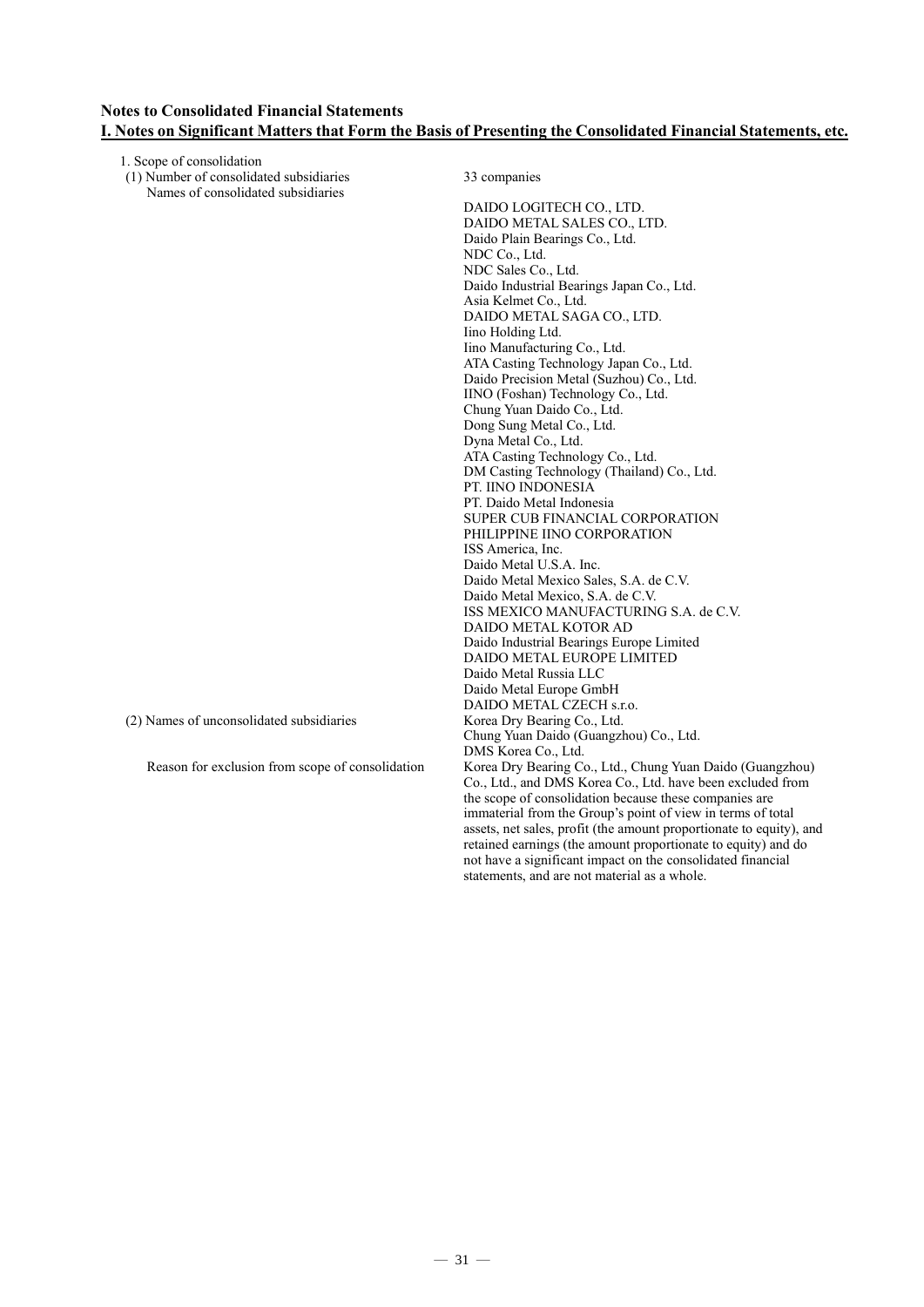| 2. Application of equity method<br>(1) Number of unconsolidated subsidiaries and associates to which the equity method was applied |                                                                                                                              |  |  |  |
|------------------------------------------------------------------------------------------------------------------------------------|------------------------------------------------------------------------------------------------------------------------------|--|--|--|
|                                                                                                                                    | 4 companies                                                                                                                  |  |  |  |
| Names of companies                                                                                                                 | (Unconsolidated subsidiary)                                                                                                  |  |  |  |
|                                                                                                                                    | Korea Dry Bearing Co., Ltd.                                                                                                  |  |  |  |
|                                                                                                                                    | (Associates)                                                                                                                 |  |  |  |
|                                                                                                                                    | <b>BBL Daido Private Limited</b>                                                                                             |  |  |  |
|                                                                                                                                    | Shippo Asahi Moulds (Thailand) Co., Ltd.                                                                                     |  |  |  |
|                                                                                                                                    | NPR of Europe GmbH                                                                                                           |  |  |  |
| (2) Names of unconsolidated subsidiaries and associates to which the equity method was not applied                                 |                                                                                                                              |  |  |  |
|                                                                                                                                    | (Unconsolidated subsidiaries)                                                                                                |  |  |  |
|                                                                                                                                    | Chung Yuan Daido (Guangzhou) Co., Ltd.<br>DMS Korea Co., Ltd.                                                                |  |  |  |
| Reason for non-application of equity method                                                                                        | Chung Yuan Daido (Guangzhou) Co., Ltd. and DMS Korea                                                                         |  |  |  |
|                                                                                                                                    | Co., Ltd. have been excluded from the scope of the equity                                                                    |  |  |  |
|                                                                                                                                    | method because these companies are immaterial from the                                                                       |  |  |  |
|                                                                                                                                    | Group's point of view in terms of profit or loss (the amount                                                                 |  |  |  |
|                                                                                                                                    | proportionate to equity) and retained earnings (the amount                                                                   |  |  |  |
|                                                                                                                                    | proportionate to equity) and do not have a significant impact on                                                             |  |  |  |
|                                                                                                                                    | the consolidated financial statements, and are not material as a                                                             |  |  |  |
|                                                                                                                                    | whole.                                                                                                                       |  |  |  |
| (3) Special mention regarding the application of equity                                                                            | For companies consolidated under equity method with balance                                                                  |  |  |  |
| method                                                                                                                             | sheet dates different from the consolidated balance sheet date,                                                              |  |  |  |
|                                                                                                                                    | financial statements as of their year-end are used.                                                                          |  |  |  |
| 3. Matters relating to the accounting period of consolidated subsidiaries                                                          |                                                                                                                              |  |  |  |
|                                                                                                                                    | The balance sheet date for Daido Metal U.S.A. Inc., DAIDO                                                                    |  |  |  |
|                                                                                                                                    | METAL KOTOR AD, Daido Industrial Bearings Europe                                                                             |  |  |  |
|                                                                                                                                    | Limited, DAIDO METAL CZECH s.r.o., Dyna Metal Co., Ltd.,                                                                     |  |  |  |
|                                                                                                                                    | Chung Yuan Daido Co., PT. Daido Metal Indonesia, Dong                                                                        |  |  |  |
|                                                                                                                                    | Sung Metal Co., Ltd., Daido Precision Metal (Suzhou) Co.,                                                                    |  |  |  |
|                                                                                                                                    | Ltd., Daido Metal Europe GmbH, DAIDO METAL EUROPE                                                                            |  |  |  |
|                                                                                                                                    | LIMITED, Daido Metal Russia LLC, Daido Metal Mexico,                                                                         |  |  |  |
|                                                                                                                                    | S.A. de C.V., Daido Metal Mexico Sales, S.A. de C.V.,                                                                        |  |  |  |
|                                                                                                                                    | PHILIPPINE IINO CORPORATION, IINO (Foshan)                                                                                   |  |  |  |
|                                                                                                                                    | Technology Co., Ltd., ISS America, Inc., ISS MEXICO                                                                          |  |  |  |
|                                                                                                                                    | MANUFACTURING S.A. de C.V., PT. IINO INDONESIA,                                                                              |  |  |  |
|                                                                                                                                    | and SUPER CUB FINANCIAL CORPORATION is December                                                                              |  |  |  |
|                                                                                                                                    | 31.                                                                                                                          |  |  |  |
|                                                                                                                                    | Financial statements as of the same date are used in compiling                                                               |  |  |  |
|                                                                                                                                    | the consolidated financial statements as of March 31, with                                                                   |  |  |  |
|                                                                                                                                    | necessary adjustment for the effects of significant transactions<br>or events that occur between the date of those financial |  |  |  |
|                                                                                                                                    |                                                                                                                              |  |  |  |

statements and the consolidated balance sheet date.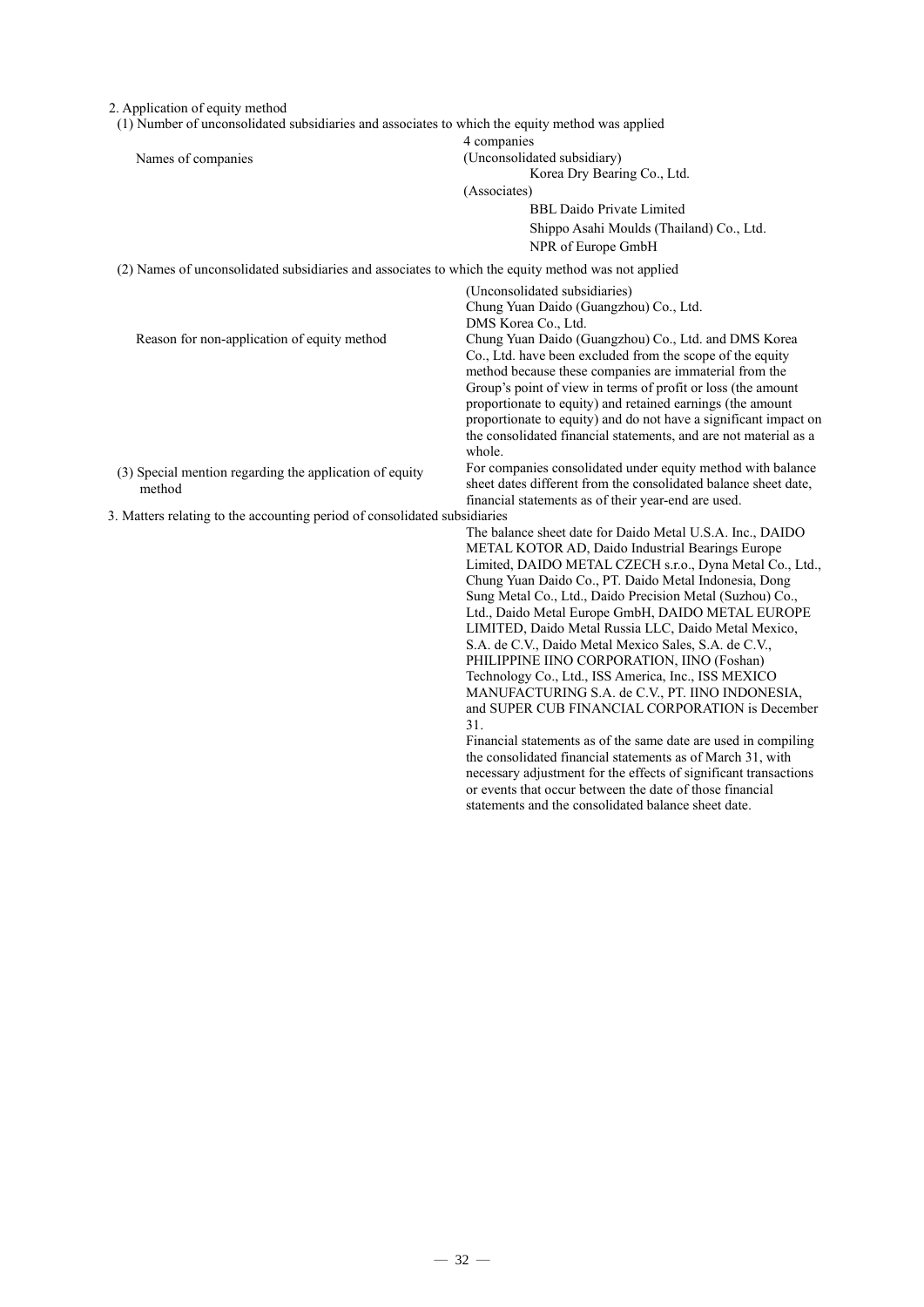#### 4. Matters relating to accounting policies

(1) Basis and method of valuation of important assets

- 1) Basis and method of valuation of securities
	- Available-for-sale securities
	- Available-for-sale securities other than shares and other securities without market price Stated at fair value (Valuation differences are recorded directly in net assets, and the net sales cost is calculated by the moving average method.)
	- Shares and other securities without market price Stated at cost using moving average method
- 2) Basis and method of valuation of derivatives
- Stated at fair value
- 3) Basis and method of valuation of inventories

Basis of valuation is in accordance with the cost basis (with writing down of the carrying amount based on any decreased profitability).

(2) Method of depreciation of important depreciable assets

1) Property, plant and equipment (excluding leased assets)

The Company and six domestic consolidated subsidiaries use the declining balance method (with the exception of buildings (excluding facilities attached to buildings) acquired on or after April 1, 1998 and facilities attached to buildings and structures acquired on or after April 1, 2016, for which the straight-line method is used), while other subsidiaries use the straight-line method.

Estimated useful lives of major assets are as follows:

| Buildings and structures                   | $3-60$ years |
|--------------------------------------------|--------------|
| Machinery, equipment and vehicles          | $4-10$ years |
| ntangihle accete (excluding leaced accete) |              |

2) Intangible assets (excluding leased assets) Straight-line method is used.

3) Leased assets

 Leased assets relating to finance lease transactions which transfer the ownership of leased assets The same depreciation method as applied to self-owned non-current assets is used.

- Leased assets relating to finance lease transactions which do not transfer the ownership of leased assets
- Straight-line method based on the depreciation period equal to the lease period and residual value of zero is used. Right-of-use assets

Straight-line method based on the depreciation period equal to the lease period and residual value of zero is used. For overseas consolidated subsidiaries other than U.S. subsidiaries, financial statements are prepared in accordance with International Financial Reporting Standards, and International Financial Reporting Standard No. 16, "Leases" ("IFRS 16") is applied. Under IFRS 16, regarding the accounting treatment for lessees, in principle, all leases are recorded as assets and liabilities on the balance sheet.

#### (3) Recognition criteria of significant allowances and provisions

1) Allowance for doubtful accounts

In order to prepare for any losses arising from bad debt receivables, an estimated uncollectible amount is provided. The amount for general receivables is calculated based on the past loss experience, and the amount for specific receivables such as highly doubtful receivables is calculated by reviewing the probability of recovery in each individual case.

- 2) Provision for bonuses
- An amount corresponding to the period out of the estimated amount of bonuses payable to employees is provided. 3) Provision for bonuses for directors (and other officers)
- An estimated amount of bonuses payable to directors (and other officers) is provided.

In order to prepare for any expenditure for quality claims, an estimated amount required to be paid in future is provided.

5) Provision for loss on guarantees

In order to prepare for the loss on guarantee balance remaining at the end of a period of trust-type employee stock purchase incentive plan (E-Ship®), an estimated amount of loss is provided.

6) Provision for share awards, Provision for share awards for directors (and other officers) In order to prepare for the share awards for directors and executive officers, estimated share award amounts based on the estimated points to be granted to eligible directors and executive officers under the Share Grant Rule of the Company is provided.

<sup>4)</sup> Provision for product compensation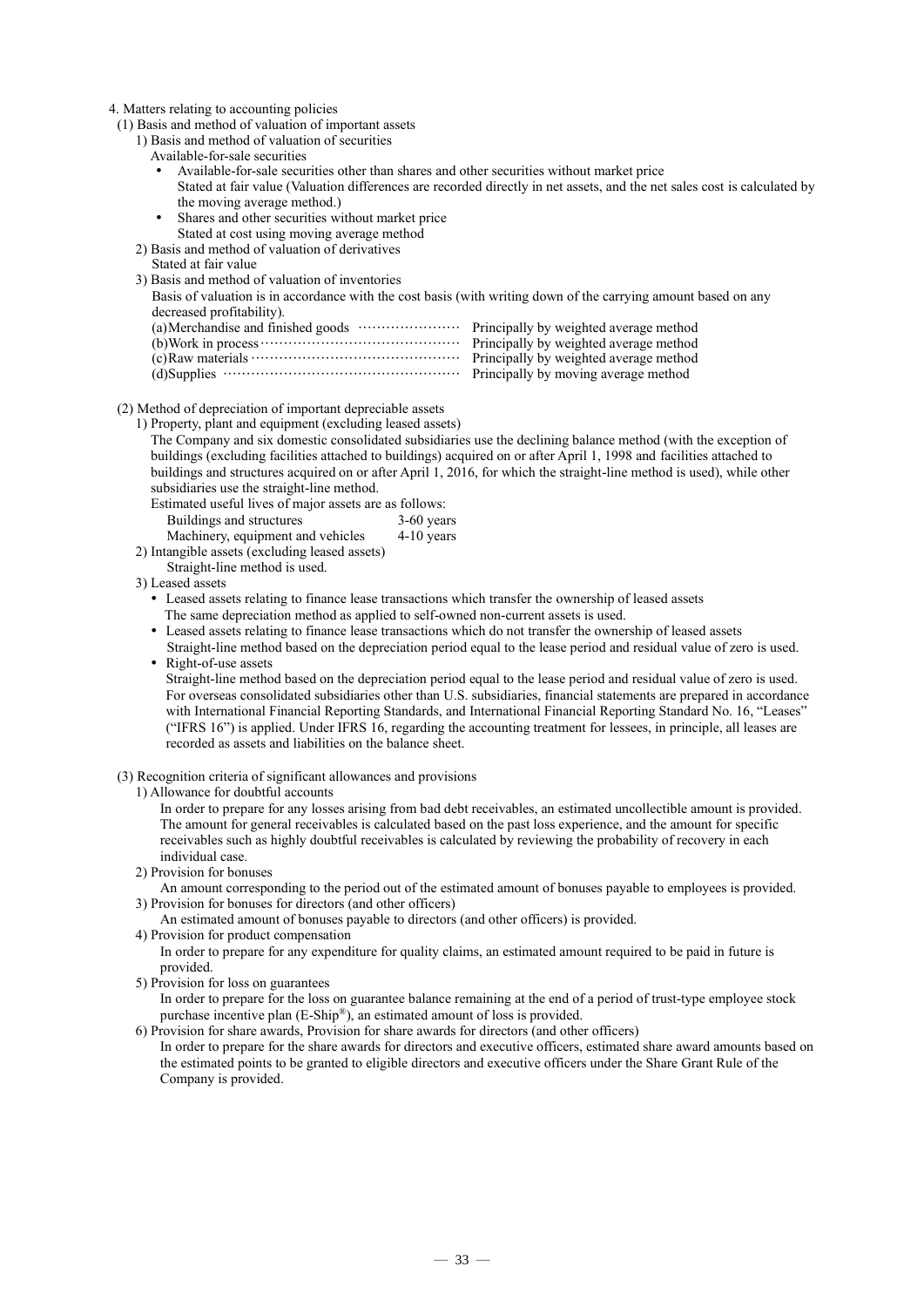### (4) Recognition criteria of revenue and expenses

- 1) Main performance obligation in the Company's principal business line
	- Manufacturing of bearing products is the principal business line of the Company. With respect to the sales of such products, the Company regards the delivery of products to customers as a performance obligation.
- 2) The point in time when the Company typically satisfies its performance obligations (the point in time when the Company typically recognizes revenue)

Revenue is recognized, in principle, at the time of delivering products to customers as we consider that the control of goods is transferred to the customer and our performance obligation is satisfied at the time of delivering products. Revenue is measured in an amount determined by subtracting discounts, rebates, and product returns from a consideration promised in an agreement with the customer. As the consideration is usually paid within one year after delivering products to customers, the consideration promised does not include any significant financial component.

- (5) Other significant matters for presentation of consolidated financial statements
- 1) Accounting for retirement benefits

In order to prepare for the payment of retirement benefits to employees (excluding executive officers, etc.), an amount estimated to have occurred at the end of the current fiscal year is provided based on the projected benefit obligation and plan assets at the end of the current fiscal year.

When calculating retirement benefit obligations, the benefit formula basis is used to allocate the estimated amount of retirement benefits to the period up to the end of the current fiscal year.

Past service cost is recorded as an expense by a pro-rated amount by the straight-line method over a period within the average remaining service years of employees (mainly 14 years) at the time of occurrence thereof.

For actuarial differences, an amount prorated by the straight-line method over a period within the average remaining service years of employees (mainly 14 years) at the time of occurrence thereof in each fiscal year is expensed starting from the fiscal year that follows the fiscal year of occurrence.

In order to prepare for the payment of retirement benefits to executive officers, etc., the amount that would need to be paid if all eligible officers retired at the end of the fiscal year is provided.

2) Conversion of foreign currency denominated assets and liabilities into Japanese Yen Foreign currency denominated monetary claims and obligations are converted into Japanese Yen at the spot exchange rates prevailing at the consolidated balance sheet date, and the resulting exchange differences are recorded as gains or losses. Assets and liabilities, income and expenses of overseas subsidiaries are converted into Japanese Yen at the spot exchange rates prevailing at the balance sheet date, and the resulting exchange differences are

recorded in net assets as foreign currency translation adjustment and non-controlling interests.

3) Amortization of goodwill and the amortization period Goodwill is amortized by the straight-line method within a period of 14 years based on the estimated period during which the benefits are expected to arise.

### **II. Notes on Changes in Accounting Policy**

- 1. Adoption of Accounting Standard for Revenue Recognition, etc.
- (1) Details of and the reason for change in accounting policies

The Group has applied "Accounting Standard for Revenue Recognition" (ASBJ Statement No. 29, March 31, 2020; hereinafter referred to as the "Accounting Standard for Revenue Recognition"), etc. from the beginning of the current fiscal year, and recognizes revenue at the amount expected to be received in exchange for promised goods or services when control of the goods or services is transferred to customers. The main changes resulting from the application are as follows.

1) Consideration paid to customers

The Group previously recorded revenue from fee-based payment transactions, etc., in which raw materials, etc. are purchased from customers and processed, and then such processed products are sold to those customers, at the gross amount of consideration including the purchase price of the raw materials, etc. Effective from the beginning of the current fiscal year, the Group records revenue at the net amount of consideration excluding the purchase price of raw materials, etc.

2) Export transactions of semi-finished goods

The Group previously recorded revenue from export transactions of semi-finished products at the time of delivery of the semi-finished products to the trading company. Effective from the beginning of the current fiscal year, the Group records revenue upon arrival of the semi-finished products at customers.

In accordance with the transitional treatment prescribed in the proviso to paragraph 84 of the Accounting Standard for Revenue Recognition, the cumulative effect of retroactive application of the new accounting policy prior to the beginning of the current fiscal year was added to or deducted from retained earnings at the beginning of the current fiscal year, and the new accounting policy has been applied from the beginning balance of the fiscal year under review. (2) Monetary effects on main items in consolidated financial statements

As a result of this change, for the current fiscal year, net sales decreased by 223 million yen, cost of sales decreased by 224 million yen and operating profit, ordinary profit, and profit before income taxes increased by 0 million yen, compared with those calculated by the previous method. The balance of retained earnings at the beginning of the fiscal year increased by 10 million yen.

### (3) Change in presentation method due to change in accounting policies

From the current fiscal year, "Notes and accounts receivable - trade" presented under "Current assets" and "Other" presented under "Current liabilities" are included in "Notes receivable - trade" and "Accounts receivable - trade" and in "Contract liabilities" and "Other," respectively.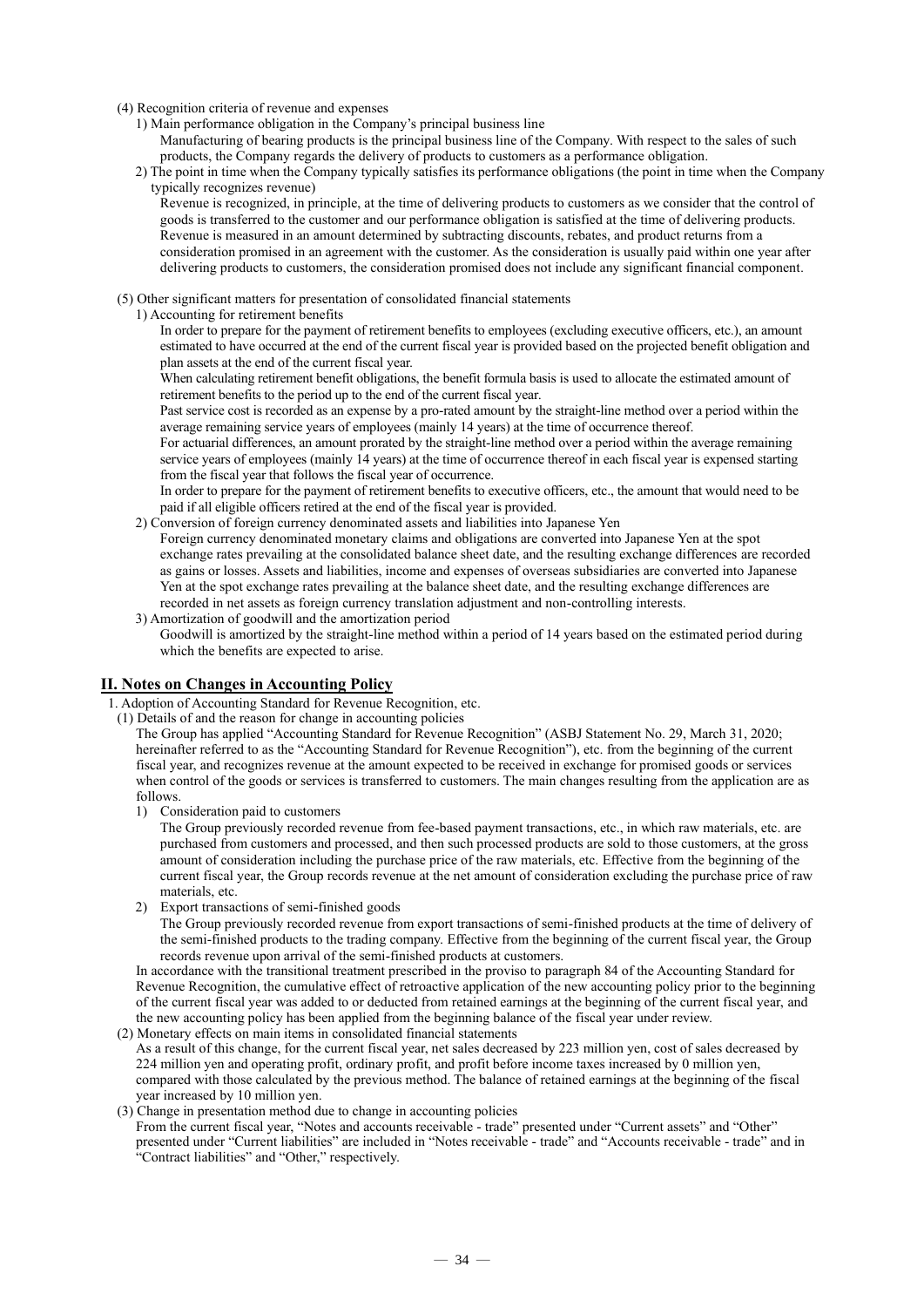- 2. Adoption of Accounting Standard for Fair Value Measurement, etc.
- (1) Details of and the reason for change in accounting policies
	- The Group has applied the "Accounting Standard for Fair Value Measurement" (ASBJ Statement No. 30, July 4, 2019; hereinafter referred to as the "Accounting Standard for Fair Value Measurement"), etc. from the beginning of the current fiscal year. We decided to present notes on matters, etc., related to breakdown, etc., of financial instruments by fair value level in "VIII. Notes on Financial Instruments."
- (2) Reason, etc., for not implementing retroactive application With respect to the adoption of the Accounting Standard for Fair Value Measurement, etc., the Group has applied the new accounting policy prescribed by the Accounting Standard for Fair Value Measurement prospectively in accordance with the transitional treatment prescribed in paragraph 19 of the Accounting Standard for Fair Value Measurement.
- (3) Monetary effects on main items in consolidated financial statements

There is no impact on the consolidated financial statements for the current fiscal year.

### **III. Notes on Changes in the Presentation Method**

Consolidated statement of income

Loss on retirement of non-current assets (52 million yen for the previous fiscal year), which was included in "Other" under "Non-operating expenses" in the previous fiscal year, is stated separately in the current fiscal year, since its quantitative materiality increased.

### **IV. Notes on Accounting Estimates**

Valuation of intangible assets including goodwill

- (1) Amount recorded in consolidated financial statements
	- Goodwill of 5,152 million yen (1,531 million yen for Iino Holding Ltd. and its subsidiaries (hereinafter referred to as the "Iino Group") and 3,621 million yen for ATA Casting Technology Japan Co., Ltd. (hereinafter referred to as the "ATA Group")), and customer-related assets of 3,143 million yen (2,462 million yen for the Iino Group and 681 million yen for the ATA Group)
- (2) Additional information that contributes to consolidated financial statement users' better understanding of accounting estimates

To strengthen product offerings to existing customers of the Group, and diversify and expand products and businesses for the Group over the medium to long term, the Group acquired the Iino Group and the ATA Group in the fiscal year ended March 2017, categorizing both groups as "Other automotive parts," and recording intangible assets including goodwill in the consolidated balance sheets.

The Group applies impairment accounting to these non-current assets after redefining each company group as an asset group and performing such accounting to the largest asset group to which goodwill and customer-related assets have been added to the non-current assets, etc. related to each company group.

The impairment test for the assets attributable to each of these asset groups identifies a sign of impairment including goodwill because the amount allocated to goodwill and intangible assets excluding goodwill is relatively large. The carrying amount of non-current assets including goodwill is  $\tilde{7}$ ,152 million yen for the Iino Group and 8,624 million yen for the ATA Group. The impairment test shows that the total amount of future cash flow before discount exceeds the amount of carrying amount of non-current assets including goodwill, and therefore, there is no impairment loss to be recognized for both groups.

The cash flow before discount is calculated based on the figures presented in the medium-term business plans of each of the company groups. Among these figures, net sales are obtained by adding up based on the production plan of product unit numbers with a higher order probability, taking into consideration the status or likelihood of acquisition of preliminary orders from customers. As for expenses, cost reduction effects through cutting labor expenses, promoting in-house manufacturing, and improving the efficiency of logistics are partially reflected in the plans.

When the assumptions used in these estimates need to be revised due to changes in automobile production forecasts, including those amid the COVID-19 pandemic, or the cost reduction status, an impairment loss may be recognized for the following fiscal year.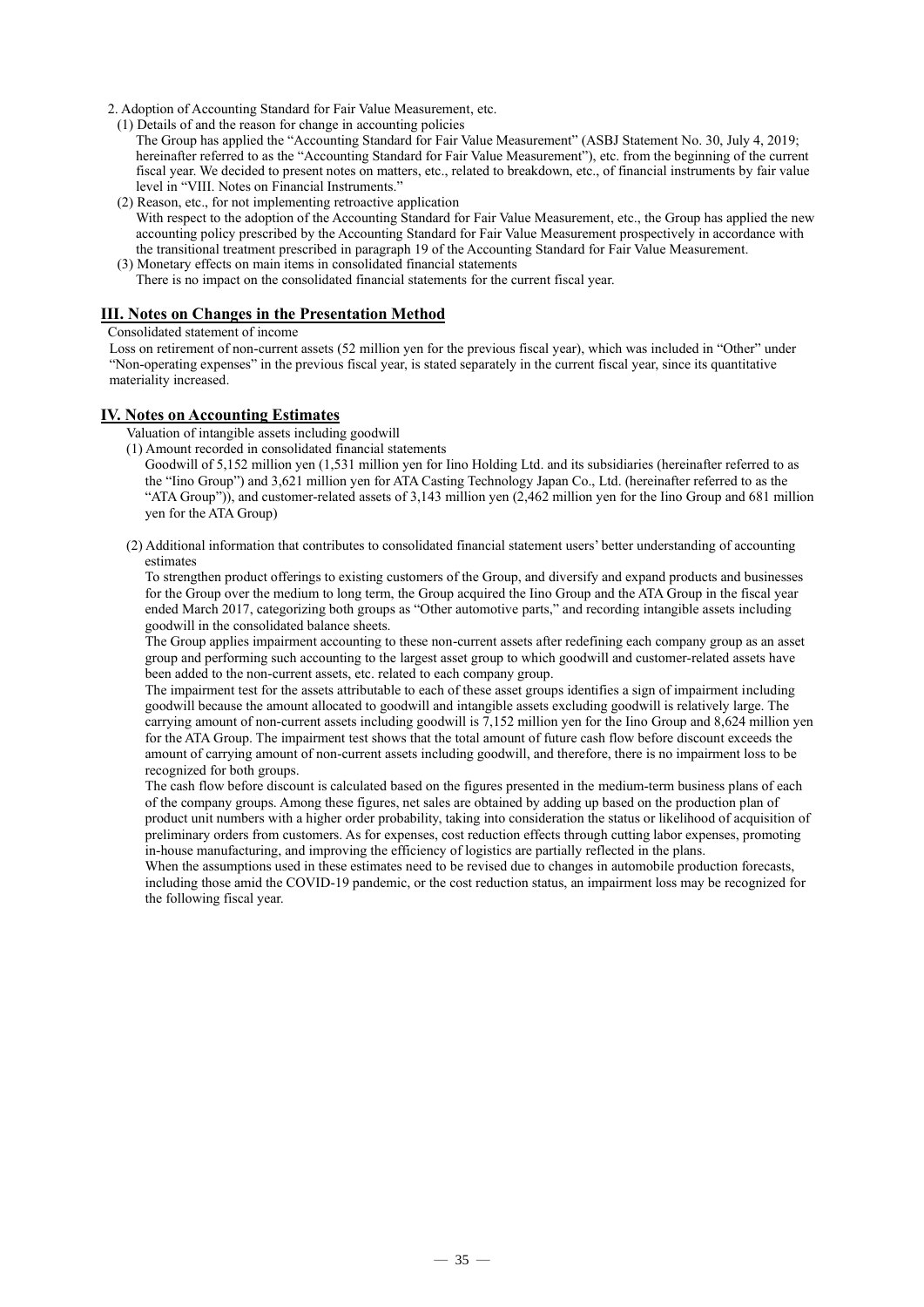### **V. Additional Information**

### 1. Granting Company Shares to Employees, etc. through a Trust

In order to incentivize employees to achieve the Midterm Business Plan goals and raise corporate value in medium to long term, and to enrich the employee welfare program, the Company introduced an E-Ship<sup>®</sup>, trust-type employee stock purchase incentive plan (hereinafter "the Incentive Plan").

### (i) The Incentive Plan Overview

The Incentive Plan is available to Daido Metal group employees who participate in the Daido Metal Employee Stock Purchase Plan (hereinafter, "ESPP"). Under the Incentive Plan, the Company will set up a trust - Daido Metal ESPP Trust (hereinafter, "ESPP Trust") - with a trust bank. The ESPP Trust will purchase Company shares up front for the amount ESPP will likely to purchase over a certain period. Afterwards, the ESPP Trust will sell Company shares to the ESPP for its periodical purchases. At the end of the trust period, if the ESPP Trust asset balance resulted positive with the accumulated gains on Company shares, such residual assets will be distributed to members of the ESPP who meet beneficiary eligibility criteria. As the Company will provide guarantees for ESPP Trust's borrowings to purchase Company shares, any shortfalls in repayment at the end of Trust period, due to the accumulated loss at ESPP Trust caused by the drop in Company share price, shall be reimbursed by the Company.

### (ii) Residual Company shares held in the ESPP Trust

Any residual shares of the Company held in the ESPP Trust will be recorded at the ESPP Trust's carrying amount (excluding incidental expenses) as treasury shares under net assets. As of the end of the fiscal year ended March 31, 2022, the carrying amount of the treasury shares was 248 million yen and number of shares was 330,000 shares.

(iii) Carrying amount of borrowings posted through the application of the total amount method As of the end of the fiscal year ended March 31, 2022: 349 million yen

2. Introduction of Performance-linked Stock-based Remuneration Scheme for Directors and Executive Officers The Company introduced new performance-linked stock-based remuneration scheme ("the Scheme") for Directors (excluding Outside Directors, the same applying hereinafter) and Executive Officers (excluding a Director concurrently serving as an Executive Officer, the same applying hereinafter) in order to incentivize Directors and Executive Officers to improve the business performance of the Company and to enhance the corporate value over medium to long term.

### (i) The Scheme Overview

Under the Scheme, a Board Benefit Trust ("the BBT") is created with the contribution from the Company. The BBT purchases Company shares, and the Company gives eligible Directors and Executive Officers the shares as performancelinked stock-based remuneration based on the number of points awarded in accordance with their individual rank and target achievement etc., as set forth in the Share Grant Rule. Beneficiaries of the BBT shall be those who serve as Directors and Executive Officers during the period. The Company shares are granted to each Director and Executive Officer when they retire from their position.

#### (ii) Residual Company shares held in the BBT

Any residual shares of the Company held in the BBT will be recorded at the BBT's carrying amount (excluding incidental expenses) as treasury shares under net assets.

As of the end of the fiscal year ended March 31, 2022, the carrying amount of the treasury shares was 311 million yen and the number of shares was 411,000 shares.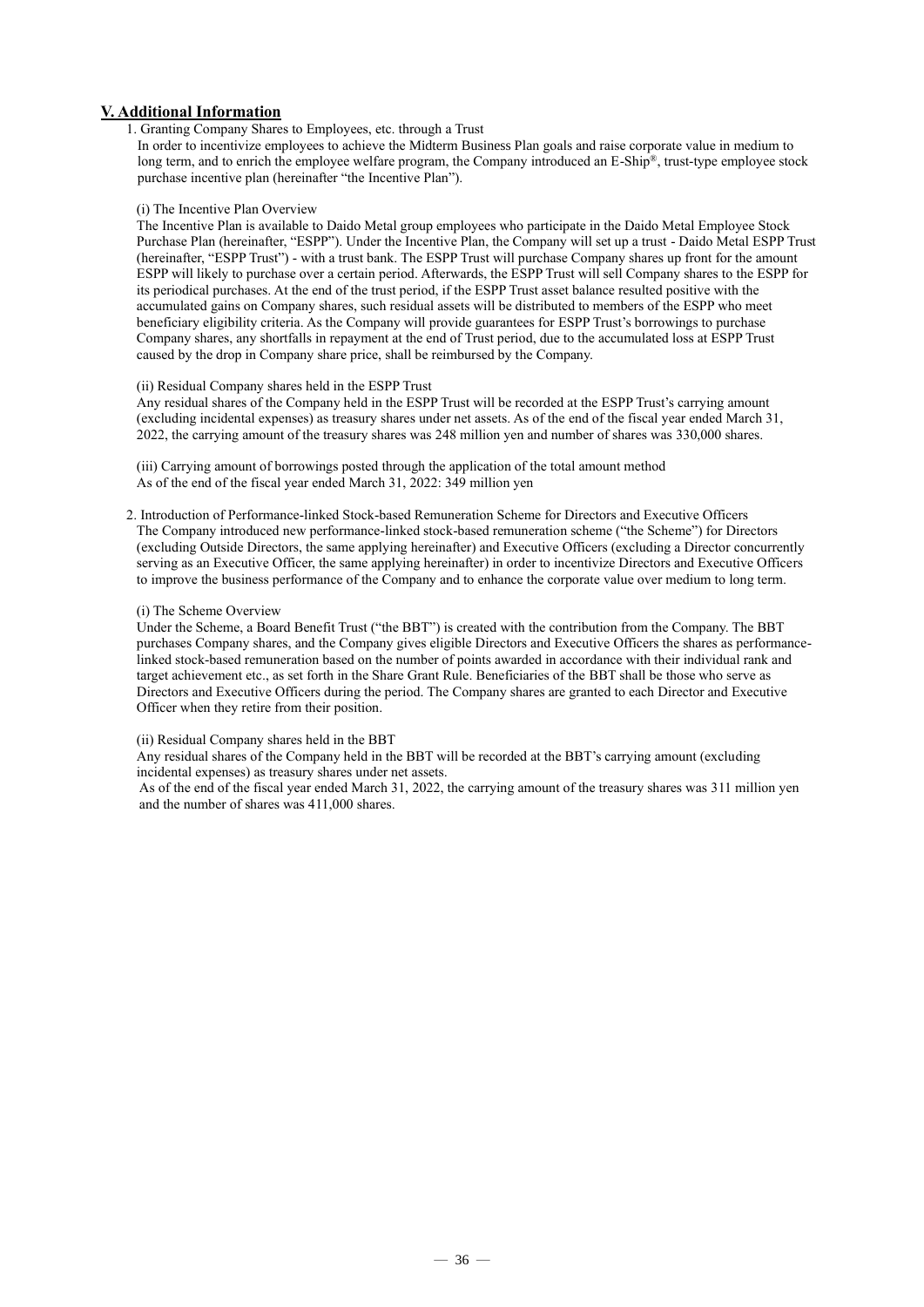| <b>VI. Notes to Consolidated Balance Sheet</b>                         |          |             |
|------------------------------------------------------------------------|----------|-------------|
| 1. Accumulated depreciation of property, plant and equipment           | 111,652  | million yen |
| 2. Assets pledged as collateral, and liabilities secured by collateral |          |             |
| Assets pledged as collateral                                           |          |             |
| Inventories                                                            | 252      | million yen |
| Buildings and structures                                               | 499      |             |
| Machinery, equipment and vehicles                                      | 1,217    |             |
| Land                                                                   | 1,912    |             |
| Other                                                                  | $\theta$ |             |
| Total                                                                  | 3,882    |             |
| Liabilities secured by collateral                                      |          |             |
| Short-term borrowings                                                  | 2,328    | million yen |
| Long-term borrowings                                                   | 1,079    |             |
| (including amounts scheduled to be repaid within one ye                |          |             |
| ar)                                                                    |          |             |
| Total                                                                  | 3,407    |             |
| 3. Guarantee obligations                                               |          |             |
| Employee housing loans, etc.                                           | 106      | million yen |

### **VII. Notes to Consolidated Statement of Changes in Equity**

1. Total number of shares issued as of the end of the current fiscal year Common shares 47,520 thousand shares

2. Matters relating to dividend

(1) Total dividends paid

| Resolution                                                  | Type of<br>share | Dividends paid<br>(Millions of yen) | Dividend per<br>share (Yen) | Base date          | Effective date   |
|-------------------------------------------------------------|------------------|-------------------------------------|-----------------------------|--------------------|------------------|
| Annual Shareholders'<br>Meeting held on June<br>29.2021     | Common<br>share  | 475                                 | 10.00                       | March 31, 2021     | June 30, 2021    |
| Board of Directors'<br>meeting held on<br>November 12, 2021 | share            | 475                                 | 10.00                       | September 30, 2021 | December 7, 2021 |

(Notes) 1. The dividends paid as per the resolution of the Annual Shareholders'Meeting held on June 29, 2021 includes 10 million yen as dividends for the Company shares held as trust property for E-Ship®, trust-type employee stock purchase incentive plan and trust property for a performance-linked stock-based remuneration scheme.

2. The dividends paid as per the resolution of the Board of Directors' meeting held on November 12, 2021 includes 8 million yen as dividends for the Company shares held as trust property for E-Ship®, trust-type employee stock purchase incentive plan and trust property for a performance-linked stock-based remuneration scheme.

<sup>(2)</sup> Dividends with base date in the current fiscal year, which come into effect in the following fiscal year It is scheduled to be resolved as follows:

| <b>Resolution</b>                                              | Type of<br>share | Dividends paid<br>(Millions of yen) | Dividend per<br>share (Yen) | Base date      | Effective date |
|----------------------------------------------------------------|------------------|-------------------------------------|-----------------------------|----------------|----------------|
| Annual Shareholders'<br>Meeting to be held on<br>June 29, 2022 | Common<br>share  | 712                                 | 5.00                        | March 31, 2022 | June 30, 2022  |

(Note) The dividends paid includes 11 million yen as dividends for the Company shares held as trust property for E-Ship®, trusttype employee stock purchase incentive plan and trust property for a performance-linked stock-based remuneration scheme. Dividends will be paid out of retained earnings.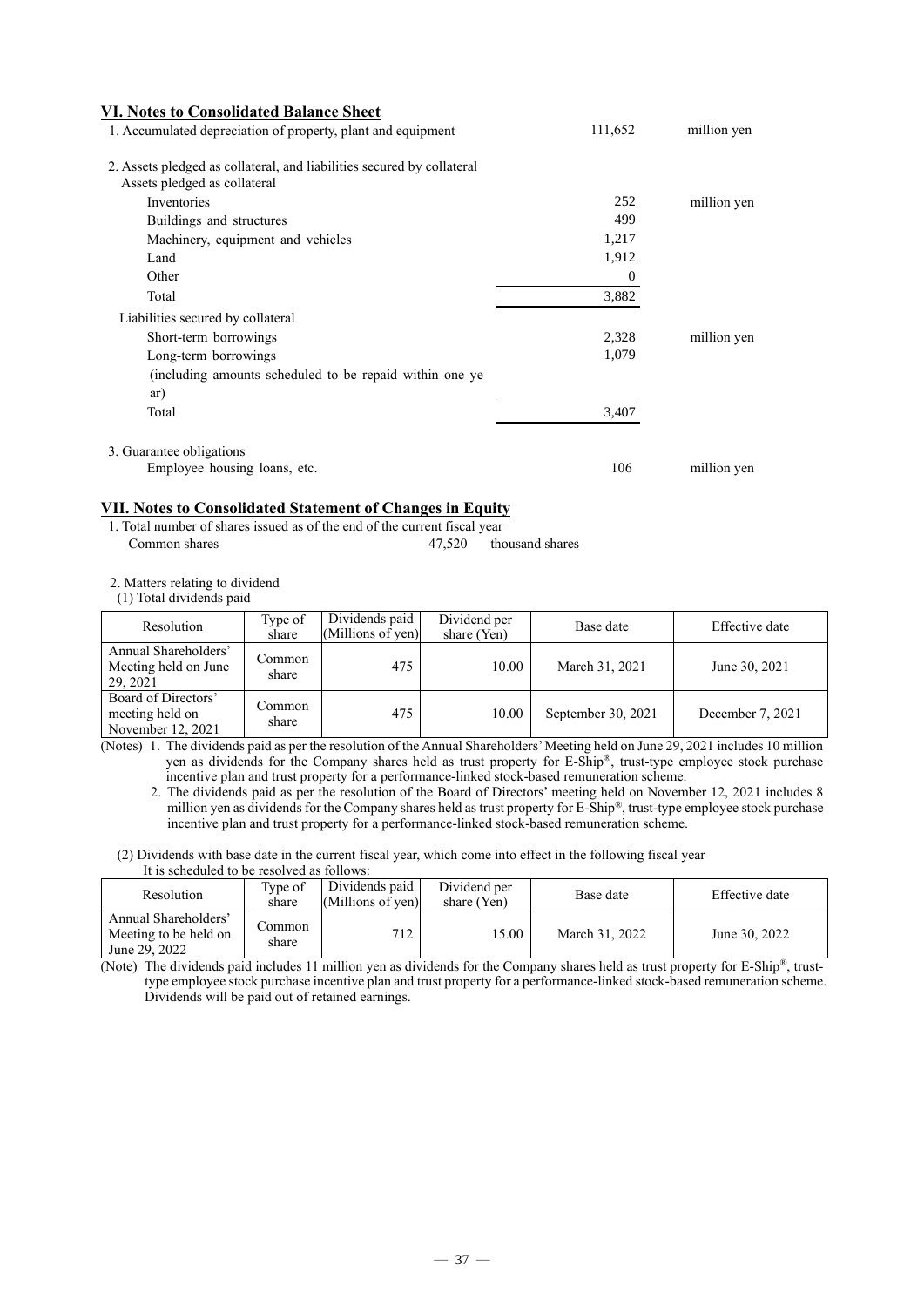### **VIII. Notes on Financial Instruments**

### 1. Matters relating to financial instruments

The Group invests its excess cash in short-term deposits and other low risk products, and the funding needs are met by the borrowings from financial institutions such as banks.

The credit risk of customers with regard to notes receivable - trade, accounts receivable - trade, and electronically recorded monetary claims - operating are mitigated according to credit management policy. Investment securities consist mainly of shares, and the fair values of listed shares are reviewed each quarter.

Borrowings are used for working capital (mainly short-term) and capital investment (long-term). For derivative transactions, we do forward exchange transaction to hedge the risk of foreign exchange fluctuations for portions of foreign currency denominated monetary claims and obligations. Derivative transactions are made within the scope of actual demand in accordance with internal management regulations.

### 2. Matters relating to fair values of financial instruments

Consolidated balance sheet amounts, fair values and differences as of March 31, 2022 are as follows. We omitted presentation of cash and deposits, notes receivable - trade, accounts receivable - trade, electronically recorded monetary claims - operating, notes and accounts payable - trade, electronically recorded obligations - operating, short-term borrowings, income taxes payable, and electronically recorded obligations - non-operating because they are in cash and their fair values are nearly equal to their carrying amounts due to being settled in a short period of time. (Millions of yen)

|                                                                                           |                                             |                   | (TATHITOITS OF ACIT) |
|-------------------------------------------------------------------------------------------|---------------------------------------------|-------------------|----------------------|
|                                                                                           | Consolidated balance<br>sheet amount $(*1)$ | Fair value $(*1)$ | Difference           |
| Investment securities<br>(1)<br>Available-for-sale securities                             | 3,052                                       | 3,052             |                      |
| (2) Long-term borrowings<br>(including amounts scheduled to be<br>repaid within one year) | [27, 411]                                   | [27, 343]         | (67)                 |
| Lease liabilities<br>(3)                                                                  | [2,661]                                     | [2, 733]          | 71                   |
| Derivatives (*2)<br>(4)                                                                   |                                             |                   |                      |
| Those not qualifying for hedge                                                            | [5]                                         | $[5]$             |                      |
| accounting                                                                                |                                             |                   |                      |

(\*1) Items recorded in liabilities are shown in [ ].

(\*2) Net claims and net obligations caused by derivatives are presented, and any item representing net obligation on a combined basis is shown in parenthesis.

(\*3) Shares and other securities without market price are not included in "(1) Investment securities."

| Shown below is the value of the financial instrument as recorded in the consolidated balance sheet. |                                       |  |  |
|-----------------------------------------------------------------------------------------------------|---------------------------------------|--|--|
| Category                                                                                            | Current fiscal vear (Millions of ven) |  |  |
| Unlisted stock                                                                                      | 2.397                                 |  |  |

3. Matters regarding the breakdown, etc., of financial instruments by fair value level

Financial instrument fair values are classified into the following three levels in accordance with the observability and importance of an input for fair value measurement.

Level 1 fair value: A fair value measured in accordance with market price related to an asset or liability targeted for fair value measurement formed on an active market, among observable inputs for measurement of fair values

Level 2 fair value: A fair value measured by using an input for measurement of fair values other than the Level 1 input, among observable inputs for measurement of fair values

Level 3 fair value: A fair value measured by using unobservable inputs for measurement of fair values

In cases where multiple inputs that materially affect fair value measurement are used, the fair value is classified into the lowest order of priority level for fair value measurement, among levels to which each input belongs.

(1) Financial instruments recorded at their fair value on the consolidated balance sheet

|                                                        | <br>Fair value |                          |                          |       |  |  |
|--------------------------------------------------------|----------------|--------------------------|--------------------------|-------|--|--|
| Category                                               | Level 1        | Level 2                  | Level 3                  | Total |  |  |
| Investment securities<br>Available-for-sale securities |                |                          |                          |       |  |  |
| <b>Shares</b>                                          | 3,052          | $\overline{\phantom{0}}$ |                          | 3,052 |  |  |
| Total assets                                           | 3,052          | –                        |                          | 3,052 |  |  |
| Derivatives                                            |                |                          |                          |       |  |  |
| Currency-related                                       |                |                          | $\overline{\phantom{0}}$ |       |  |  |
| Total liabilities                                      |                |                          |                          |       |  |  |

(Millions of yen)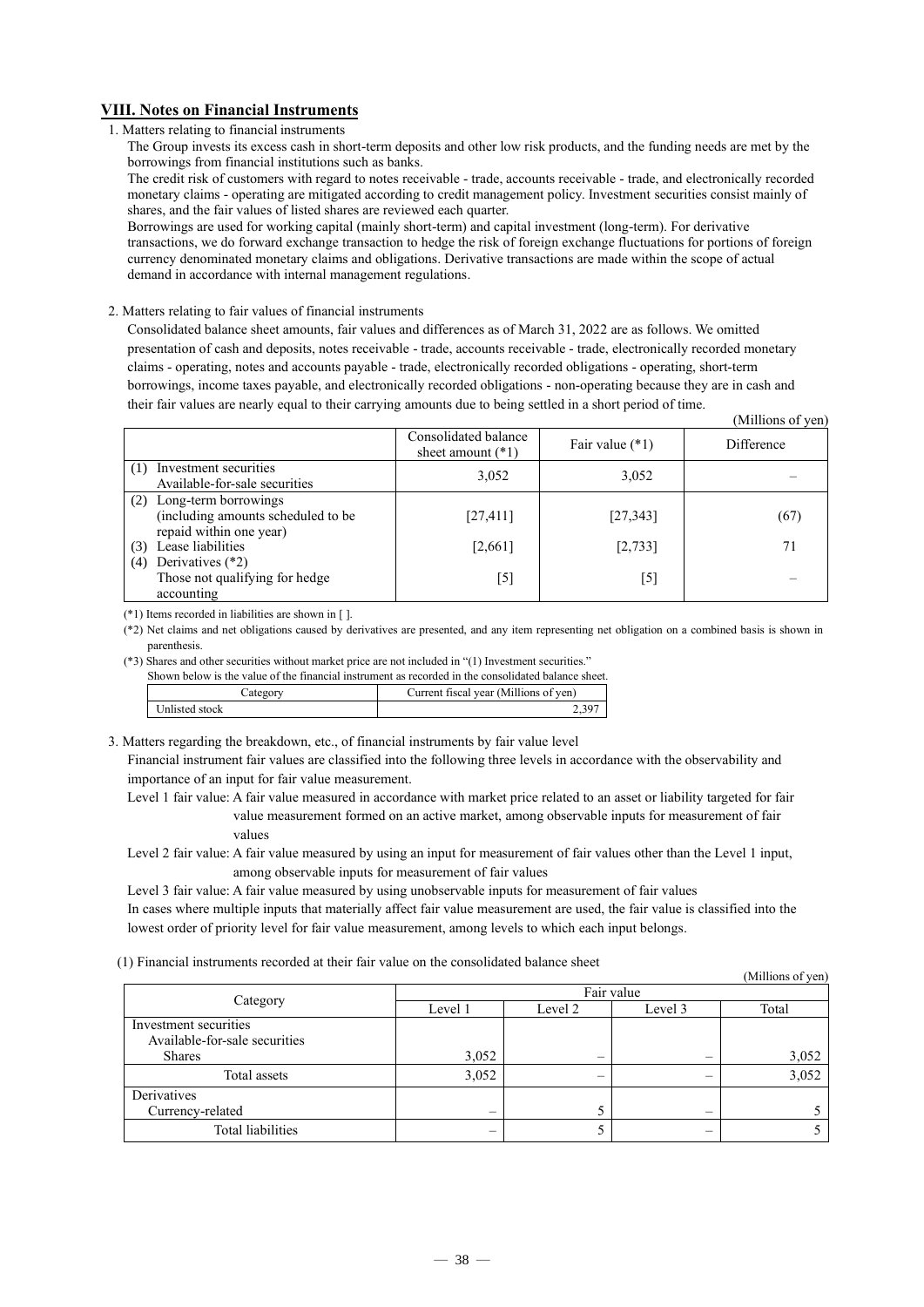### (2) Financial instruments other than those recorded at their fair value on the consolidated balance sheet

|                      |            |         |                          | (Millions of yen) |  |  |
|----------------------|------------|---------|--------------------------|-------------------|--|--|
|                      | Fair value |         |                          |                   |  |  |
| Category             | Level 1    | Level 2 | Level 3                  | Total             |  |  |
| Long-term borrowings | _          | 27,343  | –                        | 27,343            |  |  |
| Lease liabilities    | _          | 2,733   | —                        | 2,733             |  |  |
| Total liabilities    | –          | 30,076  | $\overline{\phantom{0}}$ | 30,076            |  |  |

(Note) Description of valuation methods used for fair value measurement and of inputs for fair value measurement Investment securities

Listed stocks are valued at market price. Since they are traded on active markets, their fair value is classified into Level 1 fair value.

### **Derivatives**

Fair value of forward exchange contract is measured with the discounted present value method by using observable inputs such as the foreign exchange rate, and is classified into Level 2 fair value.

#### Long-term borrowings and lease liabilities

The fair value of long-term borrowings and lease liabilities is measured with the discounted present value method in accordance with a total amount of principal and interest, and an interest rate reflecting the remaining time to maturity of the obligations and credit risk involved, and is classified into Level 2 fair value.

### **IX. Notes on Rental Properties**

1. Matters relating to rental properties

- The Group owns rental properties in Tokyo and in other areas.
- 2. Matters relating to the fair value of rental properties

|                                   | (Millions of yen) |
|-----------------------------------|-------------------|
| Consolidated balance sheet amount | Fair value        |
| 1,287                             | 2.866             |

(Notes) 1. The consolidated balance sheet amount represents the acquisition cost less accumulated depreciation and impairment.

2. The fair value at the end of the fiscal year represents appraised value principally based on the "real-estate appraisal standards."

### **X. Notes on Revenue Recognition**

1. Breakdown of revenue generated from contracts with customers

|                                                       |                                  |                                      |                                |                              |           |                  | (Millions of yen) |
|-------------------------------------------------------|----------------------------------|--------------------------------------|--------------------------------|------------------------------|-----------|------------------|-------------------|
|                                                       | Reporting Segment                |                                      |                                |                              |           |                  |                   |
|                                                       | Automotive<br>engine<br>bearings | Automotive<br>non-engine<br>bearings | Non-<br>automotive<br>bearings | Other<br>automotive<br>parts | Sub total | Others<br>(Note) | Total             |
| Japan                                                 | 24,757                           | 10.245                               | 6,778                          | 3,313                        | 45,095    | 1,146            | 46,242            |
| North America                                         | 4,913                            | 1,926                                | 729                            | 2,113                        | 9,683     | 66               | 9,749             |
| Asia                                                  | 18,704                           | 5,224                                | 1,324                          | 7,684                        | 32,937    | 165              | 33,103            |
| Europe                                                | 6,824                            | 2,077                                | 2,091                          | 2                            | 10,995    | 67               | 11,062            |
| Other                                                 | 2,394                            | 781                                  | 110                            | 574                          | 3,861     | 5                | 3,866             |
| Revenue generated<br>from contracts with<br>customers | 57,595                           | 20,255                               | 11,033                         | 13,688                       | 102,572   | 1,451            | 104,024           |

(Notes) 1. Revenue generated from contracts with customers was classified by country and territory using customer location as the basis.

2. "Others" includes business areas not included in above reporting segments. It includes electrode sheets business for electric double layer capacitors, the metallic dry bearings business, pump-related products businesses, and real estate leasing business.

#### 2. Information forming the basis for understanding revenue

For details of information forming the basis for understanding revenue, please refer to "Notes to Consolidated Financial Statements I. Notes on Significant Matters that Form the Basis of Presenting the Consolidated Financial Statements, etc. 4. Matters relating to accounting policies (4) Recognition criteria of revenue and expenses."

### **XI. Notes on Per Share Information**

| 1. Net assets per share     | 1,289.96 yen |
|-----------------------------|--------------|
| 2. Basic earnings per share | $40.70$ yen  |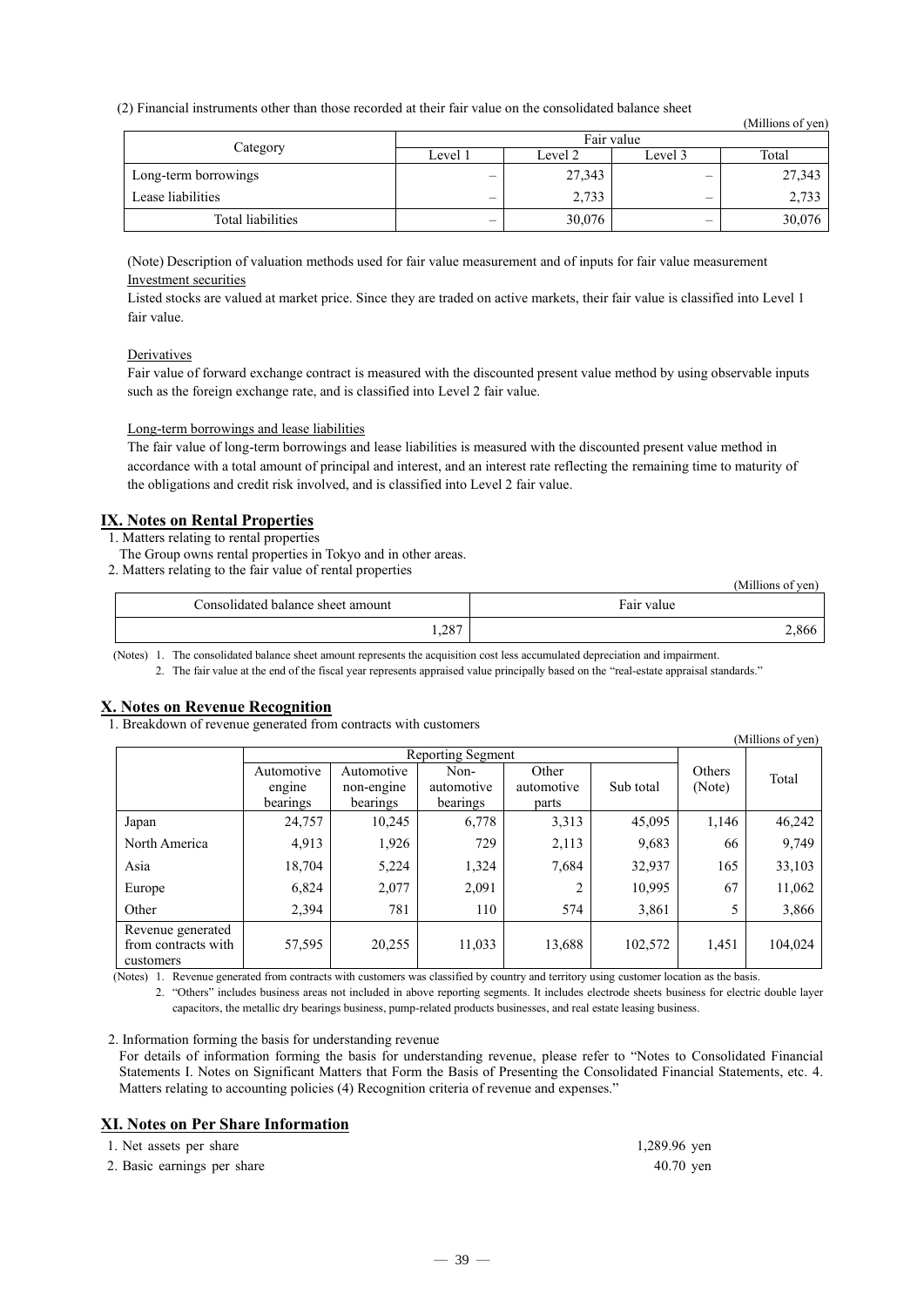## **Non-consolidated Balance Sheet**

(As of March 31, 2022)

|                                                                |                  |                                                       | (Millions of yen) |
|----------------------------------------------------------------|------------------|-------------------------------------------------------|-------------------|
| Assets                                                         |                  | Liabilities<br>Account                                |                   |
| Account<br><b>Current assets</b>                               | Amount<br>37.590 | <b>Current liabilities</b>                            | Amount<br>34.800  |
| Cash and deposits                                              | 2,922            | Accounts payable - trade                              | 6,506             |
| Notes receivable - trade                                       | 163              | Electronically recorded obligations - operating       | 12.222            |
| Accounts receivable - trade                                    | 17,695           | Short-term borrowings                                 | 5,825             |
| Electronically recorded monetary claims -                      |                  | Current portion of long-term borrowings               | 5.232             |
| operating                                                      | 2,518            | Lease liabilities                                     | 388               |
| Merchandise and finished goods                                 | 2,837            | Accounts payable - other                              | 1,160             |
| Work in process                                                | 4,106            | Accrued expenses                                      | 932               |
| Raw materials and supplies                                     | 2,652            | Income taxes payable                                  | 472               |
| Prepaid expenses                                               | 158              | Contract liabilities                                  | 458               |
| Short-term loans receivable from subsidiaries and              | 2,393            | Deposits received                                     | 61                |
| associates                                                     |                  | Unearned revenue                                      | 49                |
| Accounts receivable - other                                    | 2.051            | Provision for bonuses                                 | 956               |
| Other                                                          | 90               | Provision for bonuses for directors (and other        | 39                |
| Allowance for doubtful accounts                                | (0)              | officers)                                             |                   |
|                                                                |                  | Electronically recorded obligations - non-operating   | 491               |
|                                                                |                  | Other                                                 | 2                 |
| <b>Non-current assets</b>                                      | 71,617           | <b>Non-current liabilities</b>                        | 22,925            |
| Property, plant and equipment                                  | 20,353           | Long-term borrowings                                  | 15.057            |
| <b>Buildings</b>                                               | 7.933            | Lease liabilities                                     | 1.402             |
| <b>Structures</b>                                              | 574              | Deferred tax liabilities                              | 479               |
| Machinery and equipment                                        | 4.018            | Provision for retirement benefits                     | 4.659             |
| Vehicles                                                       | 3                | Provision for share awards                            | 49                |
| Tools, furniture and fixtures                                  | 337              | Provision for share awards for directors (and         |                   |
| Land                                                           | 5.079            | other officers)                                       | 41                |
| Leased assets                                                  | 2.257            | Provision for loss on guarantees                      | 480               |
| Construction in progress                                       | 148              | Provision for loss on business of subsidiaries and    | 438               |
| <b>Intangible assets</b>                                       | 2,907            | associates                                            |                   |
| Software                                                       | 2,588            | Asset retirement obligations                          | 1                 |
| Leased assets                                                  | 2                | Long-term accounts payable - other                    | 297               |
| Right to use facilities                                        | 12               | Other                                                 | 17                |
| Other                                                          | 303              | <b>Total Liabilities</b>                              | 57,726            |
| <b>Investments and other assets</b>                            | 48,357           | Net Assets                                            |                   |
| Investment securities                                          | 2.129            | <b>Shareholders' equity</b>                           | 50.693            |
| Shares of subsidiaries and associates                          | 29,933           | Share capital                                         | 8.413             |
| Investments in capital of subsidiaries and                     | 10,257           | <b>Capital surplus</b>                                | 12.238            |
| associates                                                     |                  | Legal capital surplus                                 | 8.789             |
| Long-term loans receivable from subsidiaries<br>and associates | 4.018            | Other capital surplus<br><b>Retained earnings</b>     | 3.449<br>30,601   |
| Long-term loans receivable from employees                      | 20               | Legal retained earnings                               | 743               |
| Distressed receivables                                         | 2                | Other retained earnings                               |                   |
| Long-term prepaid expenses                                     | 58               | Reserve for tax purpose reduction entry of non-       |                   |
| Prepaid pension costs                                          | 2,994            | current assets                                        | 4.259             |
| Other                                                          | 477              | General reserve                                       | 21.000            |
| Allowance for doubtful accounts                                | (1,535)          | Retained earnings brought forward                     | 4,598             |
|                                                                |                  | <b>Treasury shares</b>                                | (560)             |
|                                                                |                  | Valuation and translation adjustments                 | 789               |
|                                                                |                  | Valuation difference on available-for-sale securities | 789               |
|                                                                |                  | <b>Total Net Assets</b>                               | 51.482            |
| <b>Total Assets</b>                                            | 109,208          | <b>Total Liabilities and Net Assets</b>               | 109.208           |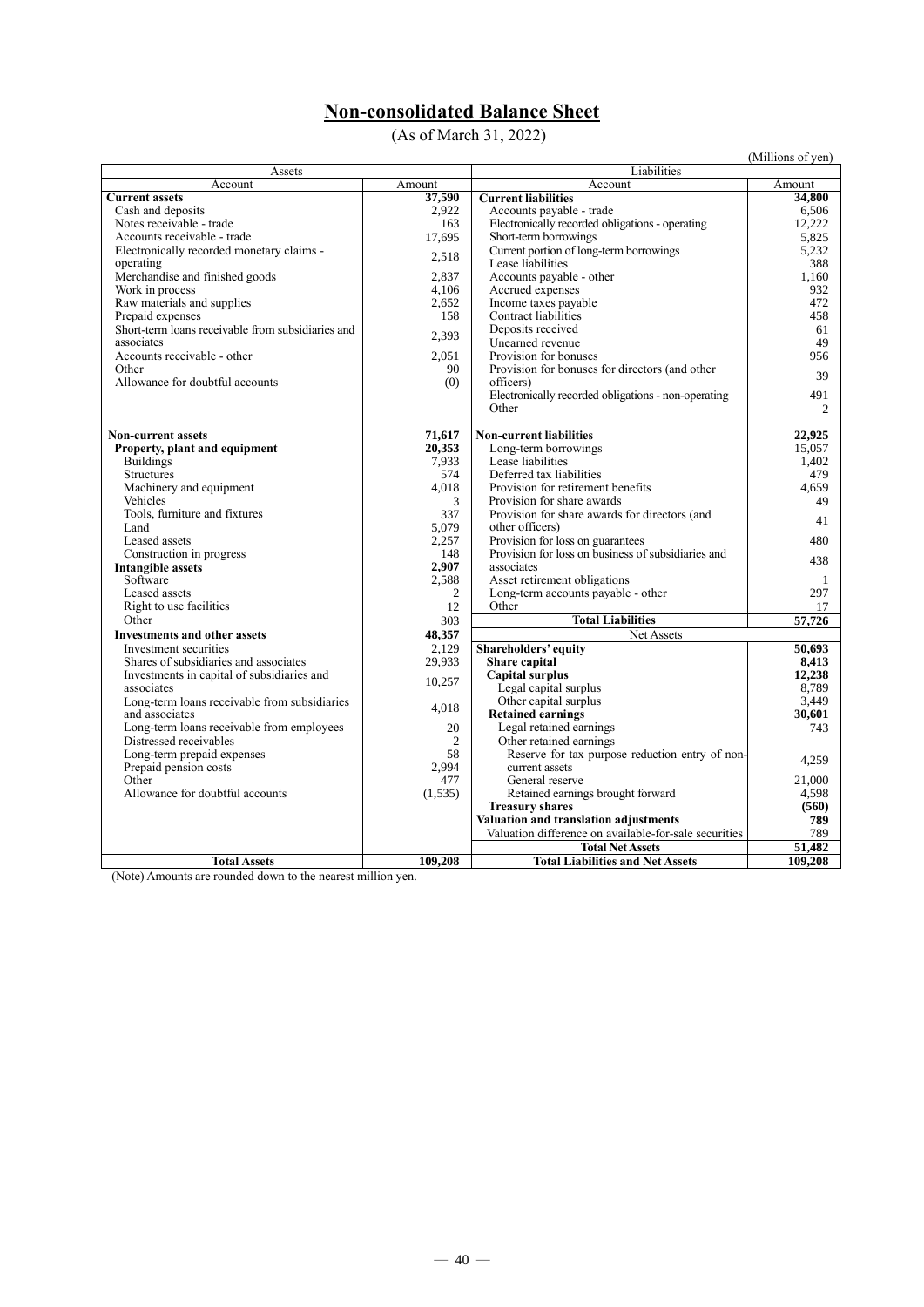### **Non-consolidated Statement of Income**

# ( From: April 1, 2021 To: March 31, 2022 )

|                                                                               |       | (Millions of yen) |
|-------------------------------------------------------------------------------|-------|-------------------|
| Account                                                                       |       | Amount            |
| <b>Net sales</b>                                                              |       | 65,868            |
| Cost of sales                                                                 |       | 52,207            |
| Gross profit                                                                  |       | 13,660            |
| Selling, general and administrative expenses                                  |       | 12,160            |
| <b>Operating profit</b>                                                       |       | 1,499             |
| Non-operating income                                                          |       |                   |
| Interest and dividend income                                                  | 1,419 |                   |
| Foreign exchange gains                                                        | 40    |                   |
| Other                                                                         | 129   | 1,589             |
| Non-operating expenses                                                        |       |                   |
| Interest expenses                                                             | 133   |                   |
| Loss on retirement of non-current assets                                      | 179   |                   |
| Other                                                                         | 212   | 525               |
| <b>Ordinary profit</b>                                                        |       | 2,564             |
| <b>Extraordinary losses</b>                                                   |       |                   |
| Loss on valuation of investments in capital of subsidiaries and<br>associates | 244   |                   |
| Loss on valuation of shares of subsidiaries and associates                    | 1,720 |                   |
| Provision for loss on guarantees                                              | 336   | 2,302             |
| Profit before income taxes                                                    |       | 261               |
| Income taxes - current                                                        | 657   |                   |
| Income taxes - deferred                                                       | (198) | 459               |
| Loss                                                                          |       | (197)             |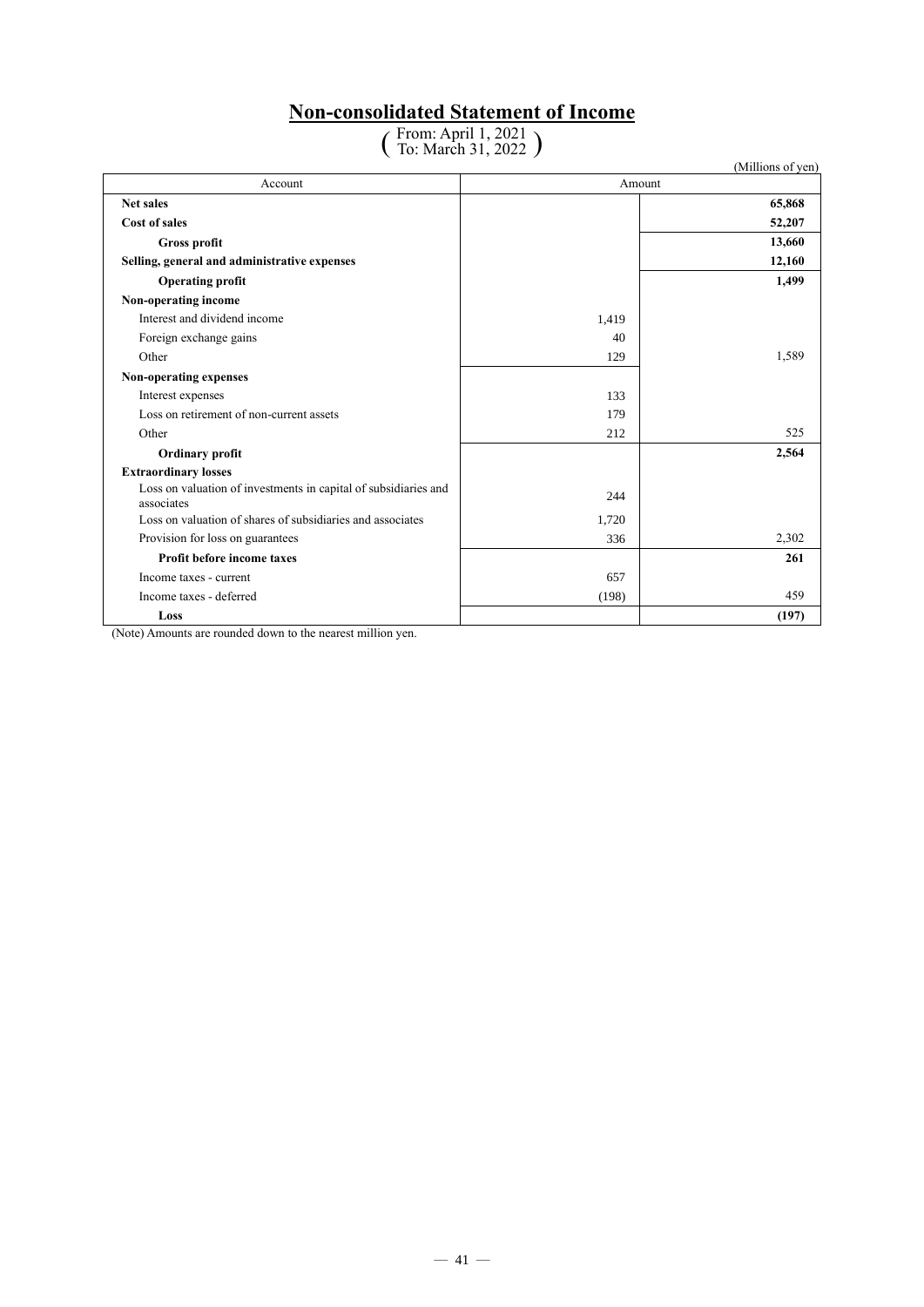### **Non-consolidated Statement of Changes in Equity**

( From: April 1, 2021 To: March 31, 2022 )

|                                               |                      |                          |                       | (Millions of yen)          |
|-----------------------------------------------|----------------------|--------------------------|-----------------------|----------------------------|
|                                               | Shareholders' equity |                          |                       |                            |
|                                               |                      |                          | Capital surplus       | Retained earnings          |
|                                               | Share capital        | Legal capital<br>surplus | Other capital surplus | Legal retained<br>earnings |
| <b>Balance at beginning of period</b>         | 8,413                | 8,789                    | 3,449                 | 743                        |
| Cumulative effects of changes in accounting   |                      |                          |                       |                            |
| policies                                      |                      |                          |                       |                            |
| <b>Restated balance</b>                       | 8.413                | 8,789                    | 3.449                 | 743                        |
| <b>Changes during period</b>                  |                      |                          |                       |                            |
| Reversal of reserve for tax purpose reduction |                      |                          |                       |                            |
| entry of non-current assets                   |                      |                          |                       |                            |
| Dividends of surplus                          |                      |                          |                       |                            |
| Loss                                          |                      |                          |                       |                            |
| Purchase of treasury shares                   |                      |                          |                       |                            |
| Disposal of treasury shares                   |                      |                          |                       |                            |
| Net changes in items other than shareholders' |                      |                          |                       |                            |
| equity                                        |                      |                          |                       |                            |
| <b>Total changes during period</b>            |                      | $\overline{\phantom{0}}$ |                       |                            |
| <b>Balance at end of period</b>               | 8,413                | 8.789                    | 3.449                 | 743                        |

| Shareholders' equity                                                         |                                                                           |                         |                                                         |                 | (TAHIHOIIS OF YEIL)              |
|------------------------------------------------------------------------------|---------------------------------------------------------------------------|-------------------------|---------------------------------------------------------|-----------------|----------------------------------|
|                                                                              |                                                                           | Retained earnings       |                                                         |                 |                                  |
|                                                                              |                                                                           | Other retained earnings |                                                         |                 |                                  |
|                                                                              | Reserve for tax<br>purpose<br>reduction entry<br>of non-current<br>assets |                         | Retained<br>General reserve earnings brought<br>forward | Treasury shares | Total<br>shareholders'<br>equity |
| <b>Balance at beginning of period</b>                                        | 4,359                                                                     | 21,000                  | 5,597                                                   | (780)           | 51,572                           |
| Cumulative effects of changes in accounting<br>policies                      |                                                                           |                         | 48                                                      |                 | 48                               |
| <b>Restated balance</b>                                                      | 4,359                                                                     | 21,000                  | 5,646                                                   | (780)           | 51,621                           |
| <b>Changes during period</b>                                                 |                                                                           |                         |                                                         |                 |                                  |
| Reversal of reserve for tax purpose reduction<br>entry of non-current assets | (100)                                                                     |                         | 100                                                     |                 |                                  |
| Dividends of surplus                                                         |                                                                           |                         | (950)                                                   |                 | (950)                            |
| Loss                                                                         |                                                                           |                         | (197)                                                   |                 | (197)                            |
| Purchase of treasury shares                                                  |                                                                           |                         |                                                         | (0)             | (0)                              |
| Disposal of treasury shares                                                  |                                                                           |                         |                                                         | 220             | 220                              |
| Net changes in items other than shareholders'<br>equity                      |                                                                           |                         |                                                         |                 |                                  |
| <b>Total changes during period</b>                                           | (100)<br>220<br>(1,048)<br>(928)                                          |                         |                                                         |                 |                                  |
| <b>Balance at end of period</b>                                              | 4,259                                                                     | 21,000                  | 4,598                                                   | (560)           | 50,693                           |

(Millions of yen)

|                                                                              | Valuation and translation adjustments                       |                                                |                  |
|------------------------------------------------------------------------------|-------------------------------------------------------------|------------------------------------------------|------------------|
|                                                                              | Valuation difference on<br>available-for-sale<br>securities | Total valuation and<br>translation adjustments | Total net assets |
| <b>Balance at beginning of period</b>                                        | 800                                                         | 800                                            | 52,372           |
| Cumulative effects of changes in accounting<br>policies                      |                                                             |                                                | 48               |
| <b>Restated balance</b>                                                      | 800                                                         | 800                                            | 52,421           |
| <b>Changes during period</b>                                                 |                                                             |                                                |                  |
| Reversal of reserve for tax purpose reduction<br>entry of non-current assets |                                                             |                                                |                  |
| Dividends of surplus                                                         |                                                             |                                                | (950)            |
| Loss                                                                         |                                                             |                                                | (197)            |
| Purchase of treasury shares                                                  |                                                             |                                                | (0)              |
| Disposal of treasury shares                                                  |                                                             |                                                | 220              |
| Net changes in items other than shareholders'<br>equity                      | (11)                                                        | (11)                                           | (11)             |
| <b>Total changes during period</b>                                           | (11)                                                        | (11)                                           | (939)            |
| <b>Balance at end of period</b>                                              | 789                                                         | 789                                            | 51,482           |

(Note) Amounts are rounded down to the nearest million yen.

(Millions of yen)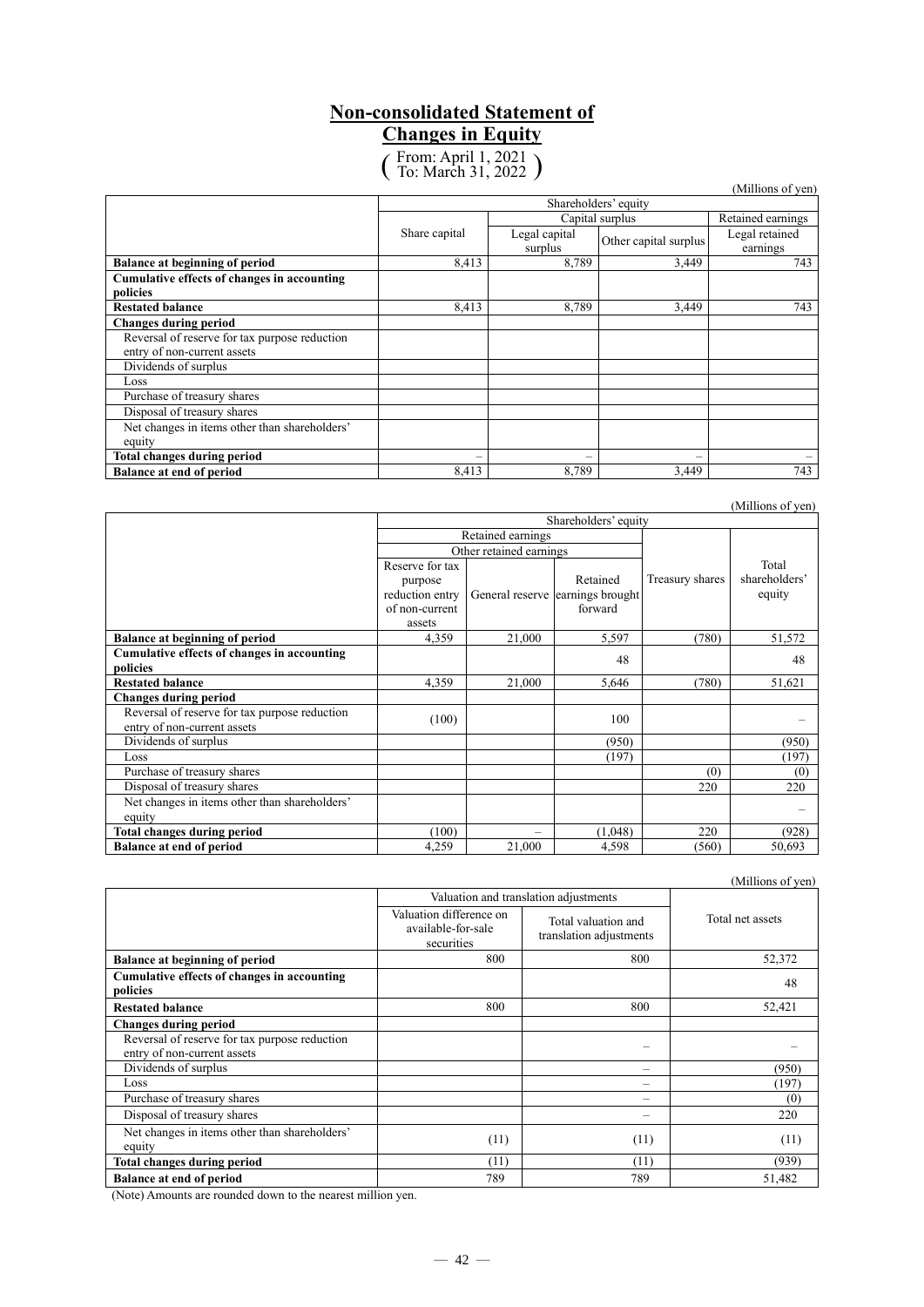### **Notes to Non-consolidated Financial Statements I. Notes on Matters Relating to Significant Accounting Policies**

- 1. Basis and method of valuation of assets
	- (1) Basis and method of valuation of securities
		- 1) Shares of subsidiaries and
			- associates································Stated at cost by the moving average method
		- 2) Available-for-sale securities
			- Available-for-sale securities other than shares and other securities without market price
			- Stated at fair value (Valuation differences are recorded directly in net assets, and the net sales cost is calculated by the moving average method.)
			- Shares and other securities without market price Stated at cost using moving average method
	- (2) Basis and method of valuation of inventories

Basis of valuation is in accordance with the cost basis (with writing down of the carrying amount based on any decreased profitability).

- 1) Merchandise and finished goods ···· Weighted average method
- 2) Work in process························ Weighted average method
- 3) Raw materials  $\dots\dots\dots\dots\dots\dots\dots$  Principally by weighted average method
- 4) Supplies  $\cdots$   $\cdots$   $\cdots$   $\cdots$   $\cdots$   $\cdots$  Principally by moving average method

2. Method of depreciation of non-current assets

- (1) Property, plant and equipment (excluding leased assets)
	- Straight-line method is used for buildings (excluding facilities attached to buildings) acquired on or after April 1, 1998 and facilities attached to buildings and structures acquired on or after April 1, 2016, and declining balance method is used for other property, plant and equipment. Estimated useful lives of major assets are as follows:

| <b>Buildings</b>              | $3-50$ years |
|-------------------------------|--------------|
| <b>Structures</b>             | $7-60$ years |
| Machinery and equipment       | 4-9 years    |
| Vehicles                      | $4-10$ years |
| Tools, furniture and fixtures | $2-20$ years |

(2) Intangible assets (excluding leased assets)

Straight-line method is used. Estimated useful life for software for in-house use is mainly 5 years, and those for right to use facilities are mainly 15-20 years.

- (3) Leased assets
	- Leased assets relating to finance lease transactions which transfer the ownership of leased assets

The same depreciation method as applied to self-owned non-current assets is used.

- Leased assets relating to finance lease transactions which do not transfer the ownership of leased assets Straight-line method based on the depreciation period equal to the lease period and residual value of zero is used.
- 3. Recognition criteria of allowances and provisions
- (1) Allowance for doubtful accounts
	- In order to prepare for any losses arising from bad debt receivables, an estimated uncollectible amount is provided. The amount for general receivables is calculated based on the past loss experience, and the amount for specific receivables such as highly doubtful receivables is calculated by reviewing the probability of recovery in each individual case.
- (2) Provision for bonuses

An amount corresponding to the period out of the estimated amount of bonuses payable to employees is provided. (3) Provision for bonuses for directors (and other officers)

- An estimated amount of bonuses payable to directors (and other officers) is provided.
- (4) Provision for retirement benefits

In order to prepare for the payment of retirement benefits to employees (excluding executive officers, etc.), an amount estimated to have occurred at the end of the current fiscal year is provided based on the projected benefit obligation and plan assets at the end of the current fiscal year.

When calculating retirement benefit obligations, the benefit formula basis is used to allocate the estimated amount of retirement benefits to the period up to the end of the current fiscal year.

Past service cost is recorded as an expense by a pro-rated amount by the straight-line method over a period within the average remaining service years of employees (14 years) at the time of occurrence thereof.

For actuarial differences, an amount pro-rated by the straight-line method over a period within the average remaining service years of employees (14 years) at the time of occurrence thereof in each fiscal year is expensed starting from the fiscal year that follows the fiscal year of occurrence.

In order to prepare for the payment of retirement benefits to executive officers, etc., the amount that would need to be paid if all eligible officers retired at the end of the fiscal year is provided.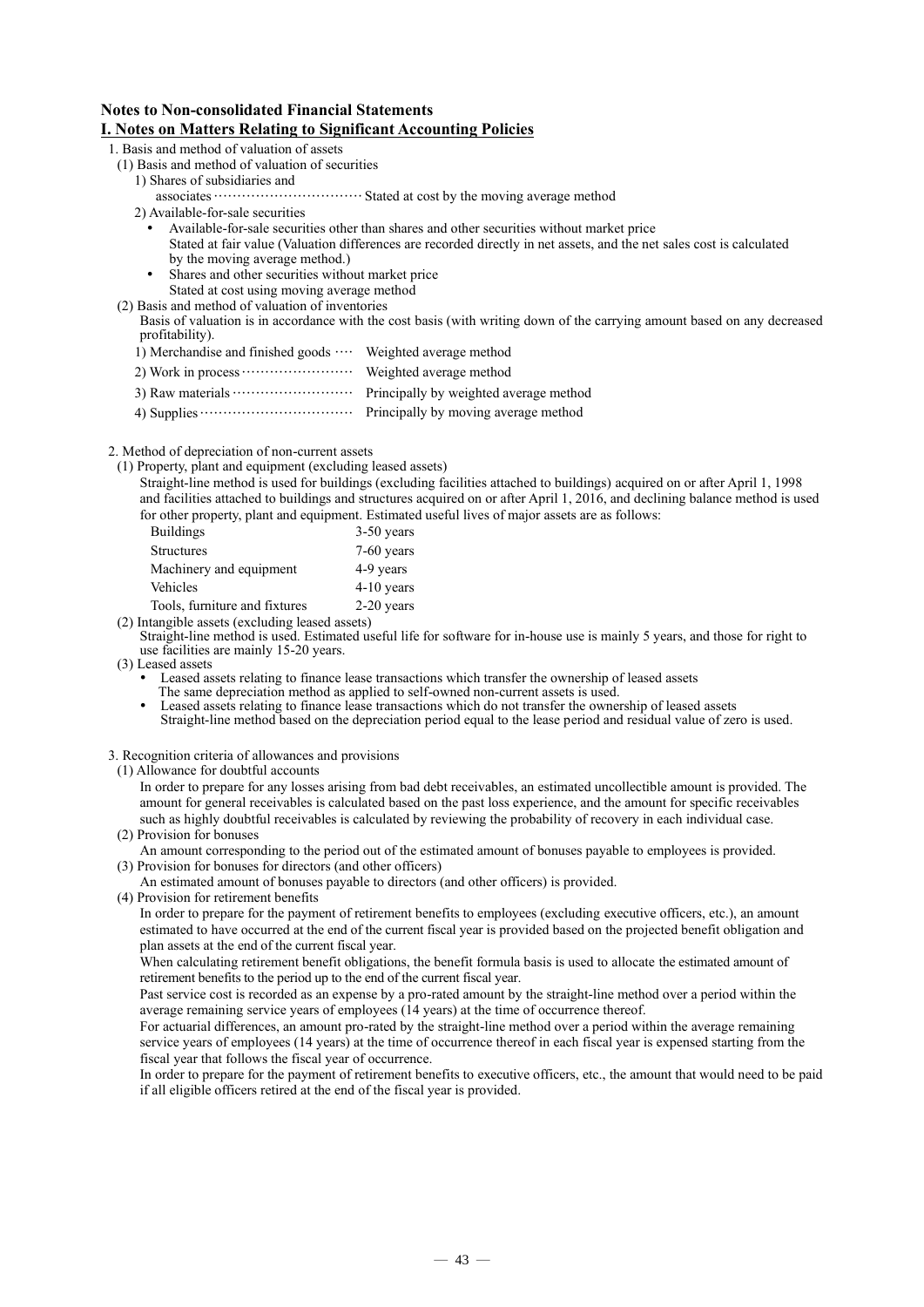(5) Provision for loss on guarantees

In order to prepare for loss on guarantees provided to subsidiaries and associates, the estimated loss amount is provided, taking into account the financial position, etc. of guaranteed parties.

- In order to prepare for the loss on guarantee balance remaining at the end of a period of trust-type employee stock purchase incentive plan (E-Ship®), an estimated amount of loss is provided.
- (6) Provision for share awards, Provision for share awards for directors (and other officers) In order to prepare for the share awards for directors and executive officers, estimated share award amounts based on the estimated points to be granted to eligible directors and executive officers under the Share Grant Rule of the Company is provided.
- (7) Provision for loss on business of subsidiaries and associates

In order to prepare for loss on business of subsidiaries and associates, an estimated loss amount is provided by taking their financial position, etc., into account.

4. Recognition criteria of revenue and expenses

(1) Main performance obligation in the Company's principal business line

Manufacturing of bearing products is the principal business line of the Company. With respect to the sales of such products, the Company regards the delivery of products to customers as a performance obligation.

(2) The point in time when the Company typically satisfies its performance obligations (the point in time when the Company typically recognizes revenue)

Revenue is recognized, in principle, at the time of delivering products to customers as we consider that the control of goods is transferred to the customer and our performance obligation is satisfied at the time of delivering products. Revenue is measured in an amount determined by subtracting discounts, rebates, and product returns from a consideration promised in an agreement with the customer. As the consideration is usually paid within one year after delivering products to customers, the consideration promised does not include any significant financial component.

- 5. Other significant matters for the presentation of non-consolidated financial statements
- (1) Conversion of foreign currency denominated assets and liabilities into Japanese Yen
- Foreign currency denominated monetary claims and obligations are converted into Japanese Yen at the spot exchange rates prevailing at the fiscal year-end date, and the resulting exchange differences are recorded as gains or losses. (2) Accounting method for retirement benefits

The accounting method for unrecognized actuarial differences and unrecognized past service cost differs from the accounting method for the above items used in consolidated financial statements.

### **II. Notes on Changes in Accounting Policy**

- 1. Adoption of Accounting Standard for Revenue Recognition, etc.
- (1) Details of and the reason for change in accounting policies

The Company has applied "Accounting Standard for Revenue Recognition" (ASBJ Statement No. 29, March 31, 2020; hereinafter referred to as the "Accounting Standard for Revenue Recognition"), etc. from the beginning of the current fiscal year, and recognizes revenue at the amount expected to be received in exchange for promised goods or services when control of the goods or services is transferred to customers. The main changes resulting from the application are as follows.

1) Consideration paid to customers

The Company previously recorded revenue from fee-based payment transactions, etc., in which raw materials, etc. are purchased from customers and processed, and then such processed products are sold to those customers, at the gross amount of consideration including the purchase price of the raw materials, etc. Effective from the beginning of the current fiscal year, the Company records revenue at the net amount of consideration excluding the purchase price of raw materials, etc.

2) Export transactions of semi-finished goods

The Company previously recorded revenue from export transactions of semi-finished products at the time of delivery of the semi-finished products to the trading company. Effective from the beginning of the current fiscal year, the Company records revenue upon arrival of the semi-finished products at customers.

In accordance with the transitional treatment prescribed in the proviso to paragraph 84 of the Accounting Standard for Revenue Recognition, the cumulative effect of retroactive application of the new accounting policy prior to the beginning of the current fiscal year was added to or deducted from retained earnings at the beginning of the current fiscal year, and the new accounting policy has been applied from the beginning balance of the fiscal year under review.

- (2) Monetary effects on main items in non-consolidated financial statements As a result of this change, for the current fiscal year, net sales decreased by 1,652 million yen, cost of sales decreased by 1,822 million yen and operating profit, ordinary profit, and profit before income taxes increased by 169 million yen, compared with those calculated by the previous method. The balance of retained earnings at the beginning of the fiscal year increased by 48 million yen.
- (3) Change in presentation method due to change in accounting policies From the current fiscal year, "Advances received" presented under "Current liabilities" are included in "Contract liabilities."

2. Adoption of Accounting Standard for Fair Value Measurement, etc.

(1) Details of and the reason for change in accounting policies The Company has applied the "Accounting Standard for Fair Value Measurement" (ASBJ Statement No. 30, July 4, 2019; hereinafter referred to as the "Accounting Standard for Fair Value Measurement"), etc. from the beginning of the current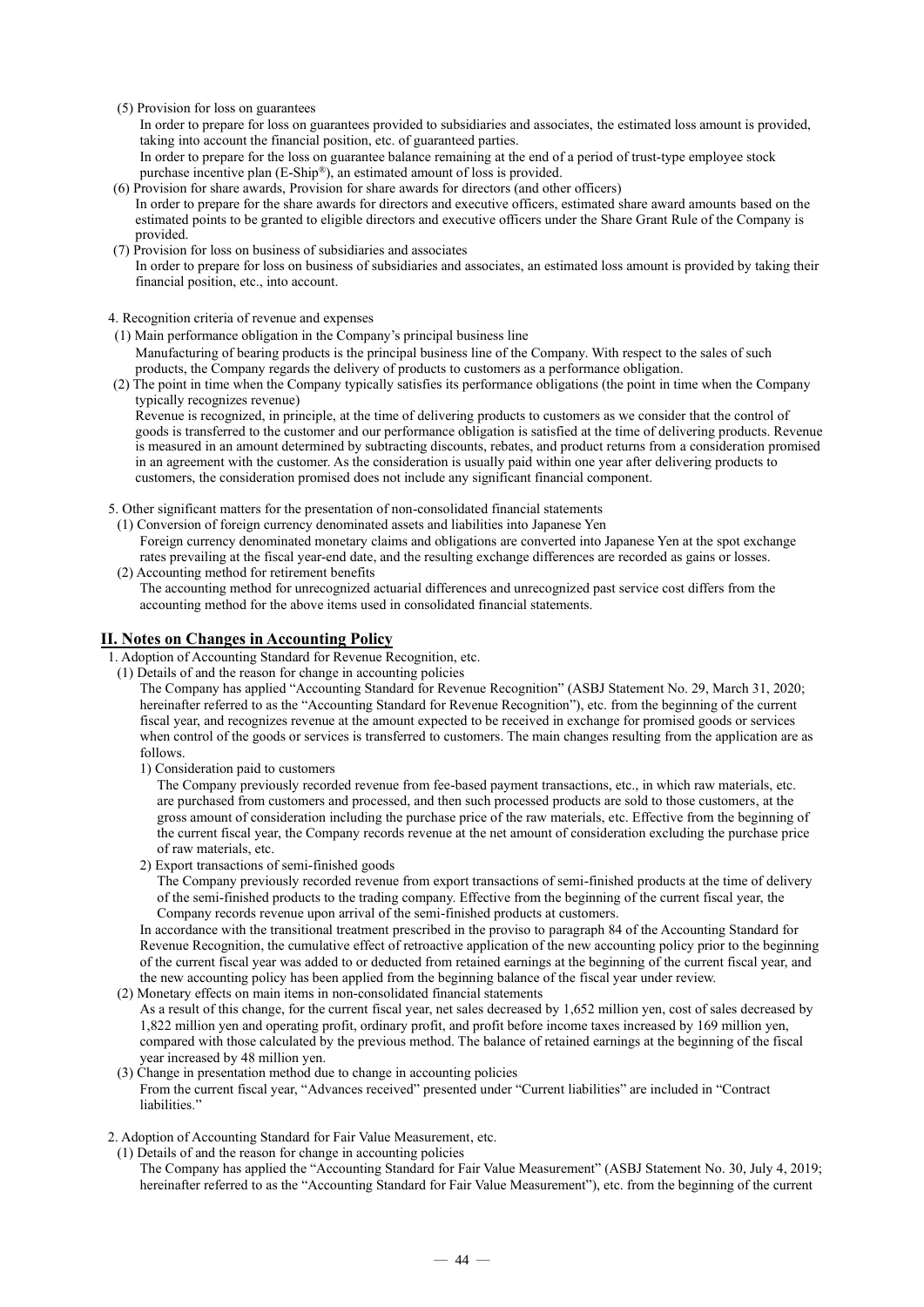fiscal year.

- (2) Reason, etc., for not implementing retroactive application
- With respect to the adoption of the Accounting Standard for Fair Value Measurement, etc., the Company has applied the new accounting policy prescribed by the Accounting Standard for Fair Value Measurement prospectively in accordance with the transitional treatment prescribed in paragraph 19 of the Accounting Standard for Fair Value Measurement.
- (3) Monetary effects on main items in non-consolidated financial statements There is no impact on the non-consolidated financial statements for the current fiscal year.

### **III. Notes on Changes in the Presentation Method**

Non-consolidated statement of income

Loss on retirement of non-current assets (44 million yen for the previous fiscal year), which was included in "Other" under "Non-operating expenses" in the previous fiscal year, is stated separately in the current fiscal year, since its quantitative materiality increased.

### **IV. Notes on Accounting Estimates**

Valuation of shares of subsidiaries and associates

- (1) Amount recorded in non-consolidated financial statements
	- Shares of subsidiaries and associates of 29,933 million yen (10,751 million yen for ATA Casting Technology Japan Co., Ltd. and 10,230 million yen for Iino Holding Ltd.)
- (2) Additional information that contributes to non-consolidated financial statement users' better understanding of accounting estimates

In evaluating the shares of subsidiaries and associates of above-mentioned two companies, the Company compared the actual value calculated based on a present discounted value of future cash flow after discount with an acquisition value to identify a significant decrease in the actual value. Our evaluation found that the actual values did not decrease significantly compared to the acquisition values, and therefore, neither of the companies' shares were subject to impairment treatment.

Future cash flow is calculated based on the figures presented in the medium-term business plans of each of the company groups. Among these figures, net sales are obtained by adding up based on the production plan of product unit numbers with a higher order probability, taking into consideration the status or likelihood of acquisition of preliminary orders from customers. As for expenses, cost reduction effects through cutting labor expenses, promoting in-house manufacturing, and improving the efficiency of logistics are partially reflected in the plans.

As for a discount rate, the Company uses a rate that reasonably reflects the required rate of return of the stock market and the level of interest rates of the country to which the subsidiary or associate belongs.

When the assumptions used in these estimates need to be revised due to changes in automobile production forecasts, including those amid the COVID-19 pandemic, or the cost reduction status, an impairment loss from investment may be recognized for the following fiscal year.

### **V. Additional Information**

1. Granting Company Shares to Employees, etc. through a Trust

In order to incentivize employees to achieve the Midterm Business Plan goals and raise corporate value in medium to long term, and to enrich the employee welfare program, the Company introduced an E-Ship®, trust-type employee stock purchase incentive plan.

For more details, please refer to "Notes to Consolidated Financial Statements V. Additional Information."

2. Introduction of Performance-linked Stock-based Remuneration Scheme for Directors and Executive Officers The Company introduced new performance-linked stock-based remuneration scheme for Directors (excluding Outside Directors) and Executive Officers (excluding a Director concurrently serving as an Executive Officer) in order to incentivize Directors and Executive Officers to improve the business performance of the Company and to enhance the corporate value over medium to long term.

For more details, please refer to "Notes to Consolidated Financial Statements V. Additional Information."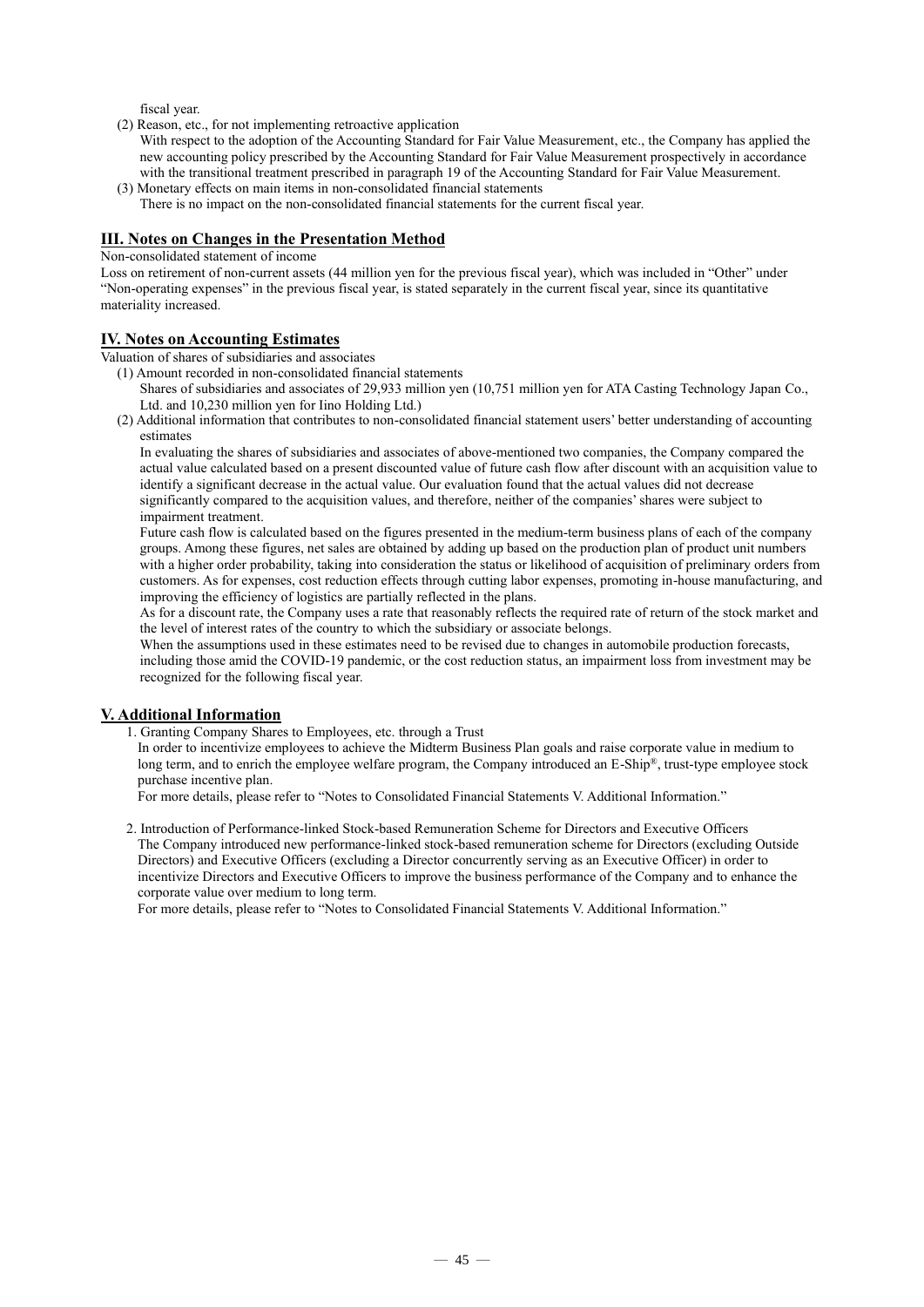### **VI. Notes to Non-consolidated Balance Sheet**

| 1. Accumulated depreciation of property, plant and equipment                    | 48,551 million yen |
|---------------------------------------------------------------------------------|--------------------|
| 2. Monetary claims and monetary obligations to/from subsidiaries and associates |                    |
| Short-term monetary claims                                                      | 8,083 million yen  |
| Long-term monetary claims                                                       | 104                |
| Short-term monetary obligations                                                 | 6,098              |
| 3. Guarantee obligations                                                        |                    |
| (1) For employee housing loans, etc.                                            | 106 million yen    |
| (2) For bank borrowings                                                         |                    |
| DAIDO METAL CZECH s.r.o.                                                        | 944                |
| DAIDO METAL KOTOR AD                                                            | 546                |
| Daido Metal U.S.A. Inc.                                                         | 4,344              |
| Daido Metal Mexico, S.A. de C.V.                                                | 1,232              |
| Daido Metal Europe GmbH                                                         | 1,190              |
| DM Casting Technology (Thailand) Co., Ltd.                                      | 3,280              |
| (3) For liabilities on purchases                                                |                    |
| DAIDO METAL KOTOR AD                                                            | 147                |
| Daido Industrial Bearings Europe Limited                                        | 2.1                |
| (4) For export duties                                                           |                    |
| Daido Metal Europe GmbH                                                         | 9                  |
| Total                                                                           | 11,824             |
|                                                                                 |                    |

## **VII. Notes to Non-consolidated Statement of Income**

| Amount of transactions with subsidiaries and associates |                    |
|---------------------------------------------------------|--------------------|
| Operating transactions                                  |                    |
| Amount of sales                                         | 18,885 million yen |
| Amount of purchases                                     | 16,215             |
| Other operating transactions                            | 1,571              |
| Transactions other than operating transactions          | 1.415              |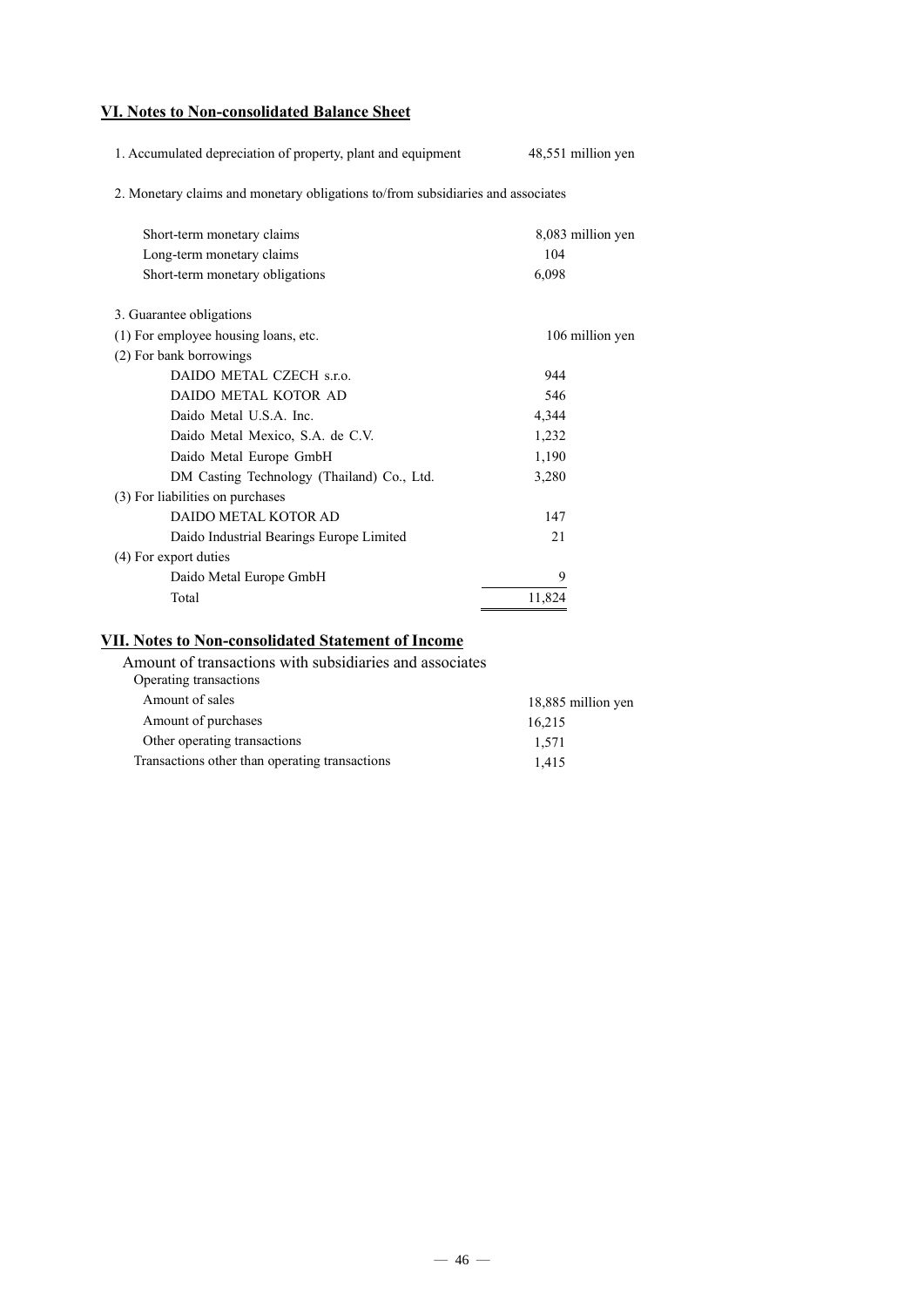### **VIII. Notes to Non-consolidated Statement of Changes in Equity**

Type and number of treasury shares at the end of the current fiscal year

- 
- Common shares 743 thousand shares
- (Note) The number of common shares includes 742 thousand shares of the Company held as trust property for E-Ship®, the trust-type employee stock purchase incentive plan and trust property for a performance-linked stock-based remuneration scheme.

### **IX. Notes on Leased Non-current Assets**

Office equipment, manufacturing facilities, etc. are being used under financial lease contracts, which do not transfer the ownership of leased assets.

### **X. Notes on Tax Effect Accounting**

Breakdown of the main causes of deferred tax assets and liabilities

Deferred tax assets

| Devaluation of finished goods and work in process                |          | 321 million yen |
|------------------------------------------------------------------|----------|-----------------|
| Depreciation in excess of tax allowable limit                    | 38       |                 |
| <b>Impairment</b> losses                                         | 162      |                 |
| Accrued business tax                                             | 60       |                 |
| Loss on valuation of shares of subsidiaries and<br>associates    | 3,366    |                 |
| Loss on valuation of golf club membership                        | 16       |                 |
| Excess allowance for doubtful accounts                           | 464      |                 |
| Provision for bonuses                                            | 292      |                 |
| Provision for loss on guarantees                                 | 147      |                 |
| Provision for loss on business of subsidiaries and<br>associates | 134      |                 |
| Provision for retirement benefits                                | 954      |                 |
| Long-term accounts payable - other                               | 54       |                 |
| Other                                                            | 169      |                 |
| Sub-total of deferred tax assets                                 | 6,183    |                 |
| Valuation reserves for temporary difference, etc.                | (4, 415) |                 |
| Total deferred tax assets                                        | 1,768    |                 |
| Deferred tax liabilities                                         |          |                 |
| Reserve for tax purpose reduction entry of non-current<br>assets | (1,878)  |                 |
| Valuation difference on available-for-sale securities            | (325)    |                 |
| Other                                                            | (43)     |                 |
| Total deferred tax liabilities                                   | (2,247)  |                 |
| Net deferred tax liability                                       | (479)    |                 |
|                                                                  |          |                 |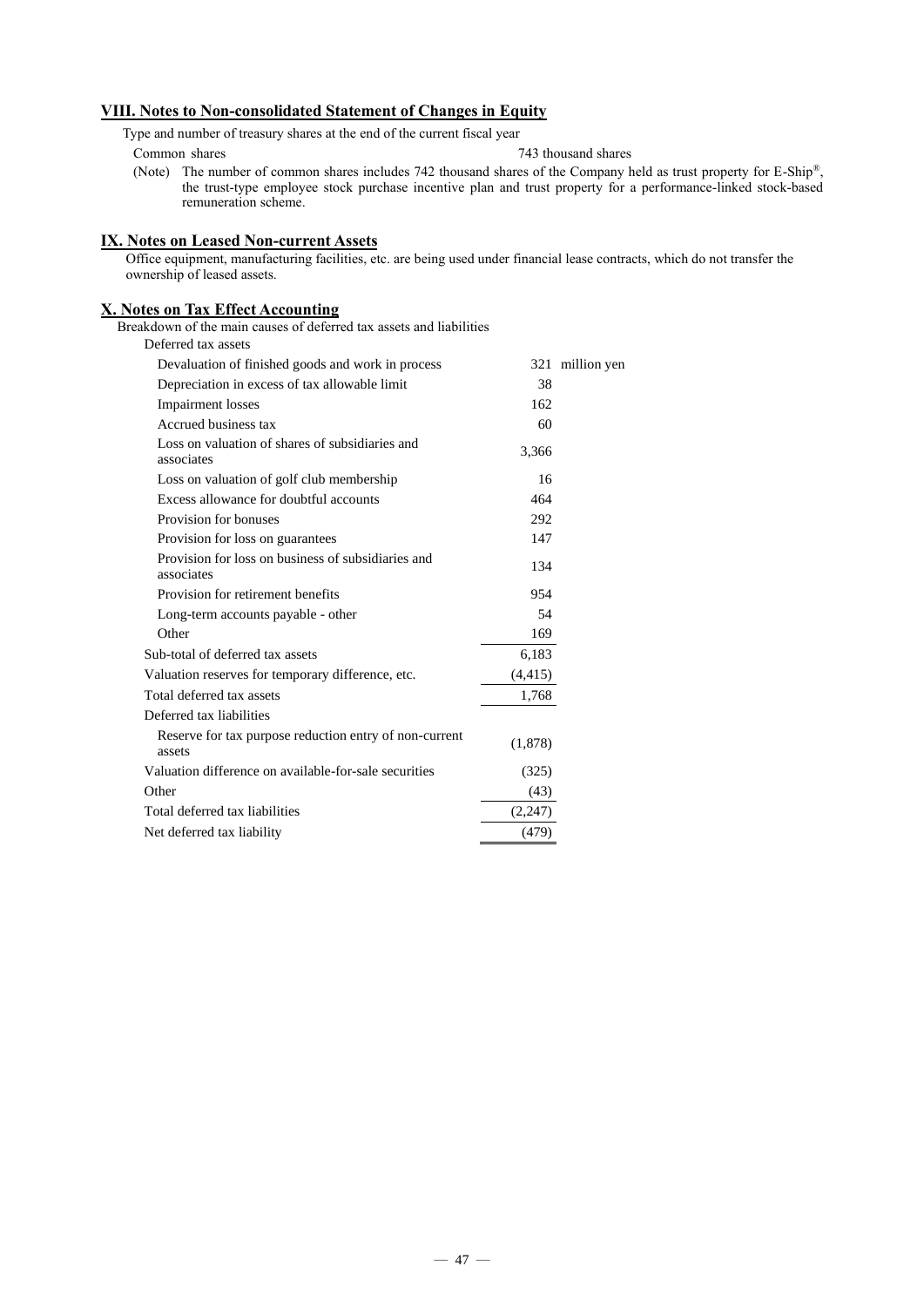### **XI. Notes on Transactions with Related Parties**

Subsidiaries and associates

| Type         | Name of company                                       | Percentage of voting<br>rights the Company is<br>holding (or percentage<br>of the Company's<br>voting rights held) | Relation with related<br>party                                                                                                                                                                    | Nature of transaction                              | Transaction amount<br>(Millions of yen)<br>Note 9 | Account                                                              | Balance at end<br>of period<br>(Millions of<br>yen)<br>Note 9 |
|--------------|-------------------------------------------------------|--------------------------------------------------------------------------------------------------------------------|---------------------------------------------------------------------------------------------------------------------------------------------------------------------------------------------------|----------------------------------------------------|---------------------------------------------------|----------------------------------------------------------------------|---------------------------------------------------------------|
| Subsidiaries | Daido Plain Bearings                                  | (Holding)                                                                                                          | Manufacturing of the<br>Company's products,<br>lease of facilities, etc.                                                                                                                          | Purchase of<br>bearing products,                   | 9,102                                             | Accounts payable -<br>trade                                          | 877                                                           |
|              | Co., Ltd.                                             | Direct 100.0                                                                                                       | and key management<br>personnel service<br>(one officer)                                                                                                                                          | etc.<br>Note 1                                     |                                                   | Electronically<br>recorded obligations -<br>operating                | 2,093                                                         |
|              | NDC Co., Ltd.                                         | (Holding)<br>Direct 58.8                                                                                           | Manufacturing of the<br>Company's products,<br>sale of the<br>Company's products<br>and bimetal, purchase<br>of products and<br>bimetal, lease of<br>facilities, licensing of<br>technology, etc. | Purchase of<br>bearing products,<br>etc.<br>Note 1 | 4.067                                             | Accounts payable -<br>trade                                          | 1,908                                                         |
|              | <b>DAIDO METAL</b><br>SALES CO., LTD.                 | (Holding)<br>Direct 100.0                                                                                          | Sale of the<br>Company's products<br>lease of facilities.<br>loans, etc. and key<br>management<br>personnel service<br>(one officer)                                                              | Sale of bearing<br>products, etc.<br>Note 2        | 2.459                                             | Accounts receivable -<br>trade                                       | 1,314                                                         |
|              | DM Casting<br>Technology<br>(Thailand) Co., Ltd.      | (Holding)<br>Direct 99.9                                                                                           | Debt guarantees and<br>key management<br>personnel service<br>(one officer)                                                                                                                       | Debt guarantees<br>Note 3                          | 3,617                                             |                                                                      |                                                               |
|              | Daido Metal U.S.A.<br>Inc.                            | (Holding)                                                                                                          | Sale of the<br>Company's products<br>and bimetal, purchase<br>of products, licensing<br>of technology, debt                                                                                       | Sale of bearing<br>products, etc.<br>Note 2        | 3.967                                             | Accounts receivable -<br>trade                                       | 1,457                                                         |
|              |                                                       | Direct 100.0                                                                                                       | guarantees, etc. and<br>key management<br>personnel service<br>(one officer)                                                                                                                      | Debt guarantees<br>Note $\bar{4}$                  | 4.344                                             |                                                                      |                                                               |
|              | Daido Metal Mexico,<br>S.A. de C.V.                   | (Holding)<br>Direct 99.9<br>(Holding)<br>Indirect 0.0                                                              | Sale of the<br>Company's products,<br>debt guarantees, etc.                                                                                                                                       | Debt guarantees<br>Note 5                          | 1,232                                             |                                                                      |                                                               |
|              | Daido Industrial<br><b>Bearings Europe</b><br>Limited | (Holding)<br>Direct 100.0                                                                                          | Sale of the<br>Company's products,<br>purchase of products,<br>licensing of<br>technology, loans,<br>debt guarantees, etc.                                                                        | Loans<br>Notes 6, 7                                | 451                                               | Long-term loans<br>receivable from<br>subsidiaries and<br>associates | 3,539                                                         |
|              | Daido Metal Europe                                    | (Holding)                                                                                                          | Sale of the<br>Company's products,<br>loans, debt<br>guarantees, etc., key                                                                                                                        | Sale of bearing<br>products, etc.<br>Note 2        | 3.413                                             | Accounts receivable -<br>trade                                       | 1,133                                                         |
|              | GmbH                                                  | Direct 100.0                                                                                                       | management<br>personnel service<br>(one officer)                                                                                                                                                  | Debt guarantees<br>Note $\bar{8}$                  | 1,199                                             |                                                                      |                                                               |

Transaction terms, policies for determining transaction terms, etc.

(Note 1) Prices are principally set at the sales prices of the Company to the third party multiplied by a fixed rate.<br>(Note 2) Prices are principally set at the sales prices of each related party to the third party multipl

(Note 2) Prices are principally set at the sales prices of each related party to the third party multiplied by a fixed rate.

(Note 3) Debt guarantees are provided for the bank borrowings (3,617 million yen) of DM Casting Technology (Thailand) Co., Ltd. and guarantee commission of 0.2% per annum are received. As a result of the Company recording 336 million yen in provision for loss on guarantees for the current fiscal year, fiscal year-end balance of provision for loss on guarantees was 336 million yen.

(Note 4) Debt guarantees are provided for the bank borrowings (4,344 million yen) of Daido Metal U.S.A. Inc. and guarantee commission of 0.2% per annum are received.

(Note 5) Debt guarantees are provided for the bank borrowings (1,232 million yen) of Daido Metal Mexico, S.A. de C.V. and guarantee commission of 0.2% per annum are received.

(Note 6) Loan interest rates are determined reasonably, taking into account the market interest rates.<br>(Note 7) Allowance for doubtful accounts provided for long-term loans receivable to Daido Industri

Allowance for doubtful accounts provided for long-term loans receivable to Daido Industrial Bearings Europe Limited (3,539 million yen) is 1,307 million yen as of the end of the fiscal year.

(Note 8) Debt guarantees are provided for the bank borrowings (1,190 million yen) and export duties (9 million yen) of Daido Metal Europe GmbH and guarantee commission of 0.2% per annum are received.

(Note 9) Consumption taxes are not included in the transaction amounts. Consumption taxes are included in fiscal year end balances.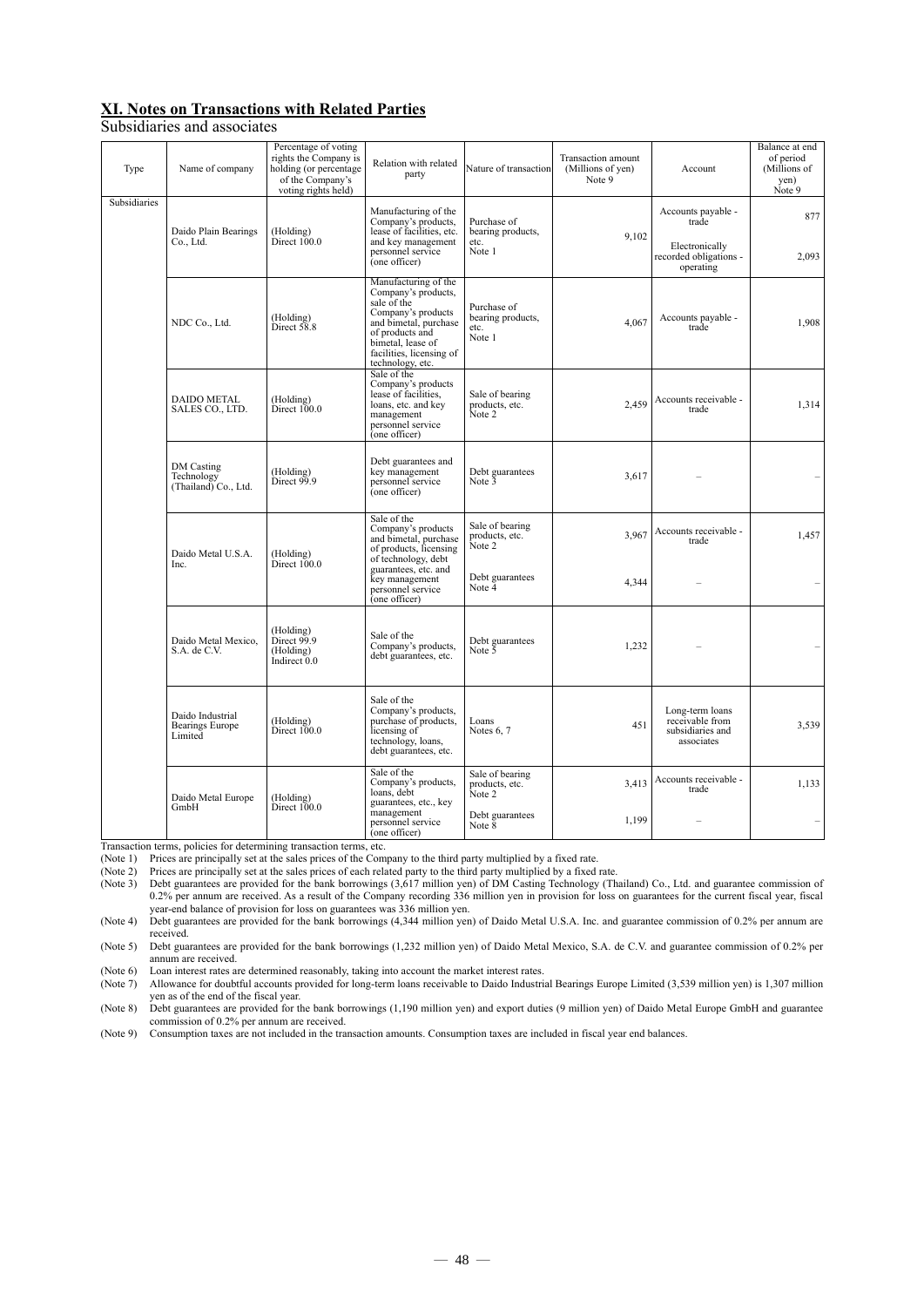### **XII. Notes on Revenue Recognition**

Information forming the basis for understanding revenue

For details of information forming the basis for understanding revenue, please refer to "Notes to Non-consolidated Financial Statements I. Notes on Matters Relating to Significant Accounting Policies 4. Recognition criteria of revenue and expenses."

### **XII. Notes on Per Share Information**

| 1. Net assets per share | $1,100.59$ yen |
|-------------------------|----------------|
| 2. Loss per share       | $(4.24)$ yen   |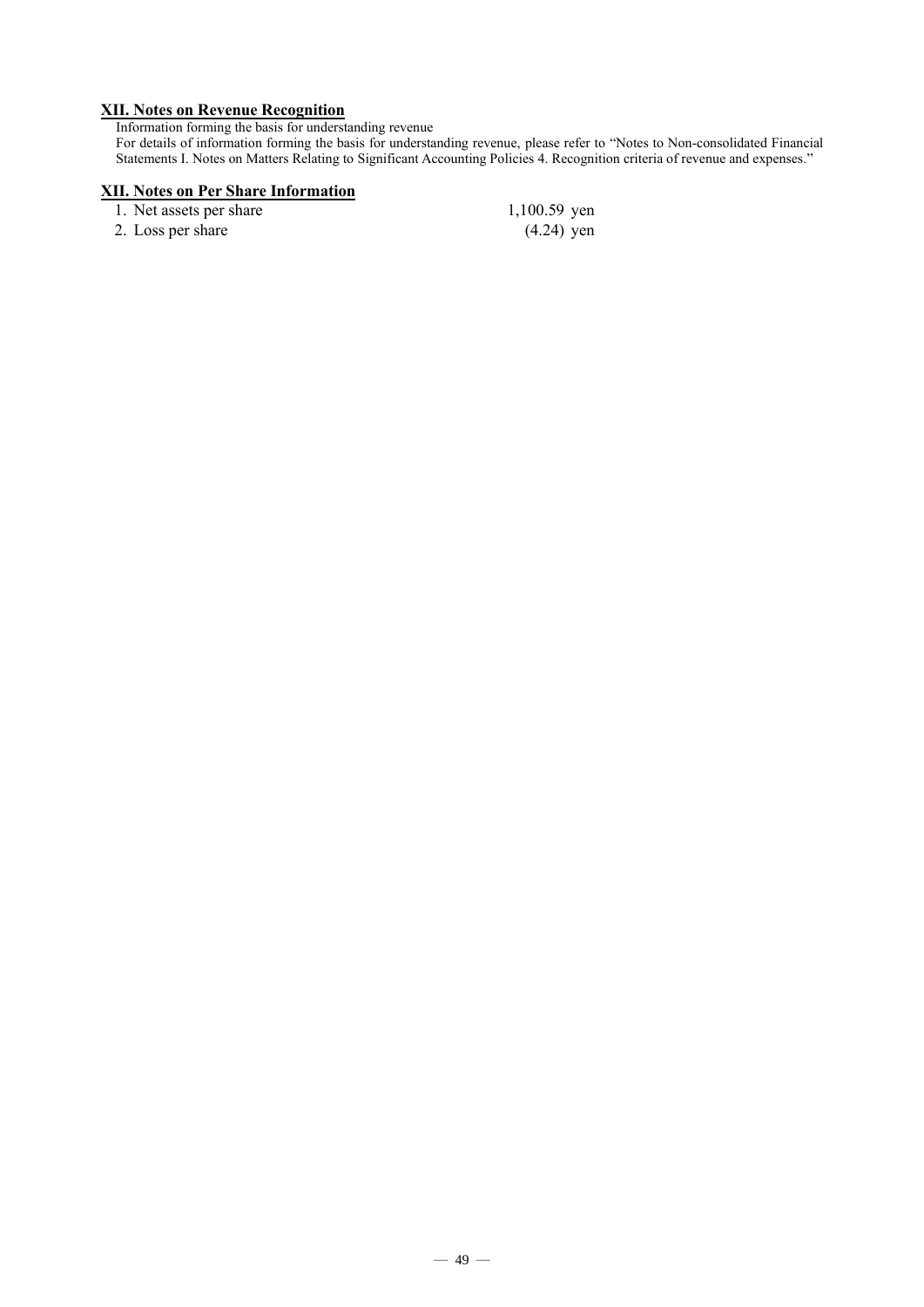**Accounting Auditor's Report on Consolidated Financial Statements: translation**

|                                                                                                                               | <b>Independent Auditor's Report</b>                                                                                                                                                     | May 20, 2022                                                                                                                                                                                                                                                                                                                                                                                                                                                                                                                                                                                                                                                                                                                                                                                                                                                                                                                                                                                                                                                                                                                                                                                                                                                                                                                                                                                                                                                                                                                                        |
|-------------------------------------------------------------------------------------------------------------------------------|-----------------------------------------------------------------------------------------------------------------------------------------------------------------------------------------|-----------------------------------------------------------------------------------------------------------------------------------------------------------------------------------------------------------------------------------------------------------------------------------------------------------------------------------------------------------------------------------------------------------------------------------------------------------------------------------------------------------------------------------------------------------------------------------------------------------------------------------------------------------------------------------------------------------------------------------------------------------------------------------------------------------------------------------------------------------------------------------------------------------------------------------------------------------------------------------------------------------------------------------------------------------------------------------------------------------------------------------------------------------------------------------------------------------------------------------------------------------------------------------------------------------------------------------------------------------------------------------------------------------------------------------------------------------------------------------------------------------------------------------------------------|
| To the Board of Directors of<br>Daido Metal Co., Ltd.                                                                         |                                                                                                                                                                                         |                                                                                                                                                                                                                                                                                                                                                                                                                                                                                                                                                                                                                                                                                                                                                                                                                                                                                                                                                                                                                                                                                                                                                                                                                                                                                                                                                                                                                                                                                                                                                     |
|                                                                                                                               | Deloitte Touche Tohmatsu LLC                                                                                                                                                            |                                                                                                                                                                                                                                                                                                                                                                                                                                                                                                                                                                                                                                                                                                                                                                                                                                                                                                                                                                                                                                                                                                                                                                                                                                                                                                                                                                                                                                                                                                                                                     |
|                                                                                                                               | Nagoya Office                                                                                                                                                                           |                                                                                                                                                                                                                                                                                                                                                                                                                                                                                                                                                                                                                                                                                                                                                                                                                                                                                                                                                                                                                                                                                                                                                                                                                                                                                                                                                                                                                                                                                                                                                     |
|                                                                                                                               | Designated Unlimited Liability Partner Certified Public Masaki Okuda<br><b>Engagement Partner</b>                                                                                       | Accountant                                                                                                                                                                                                                                                                                                                                                                                                                                                                                                                                                                                                                                                                                                                                                                                                                                                                                                                                                                                                                                                                                                                                                                                                                                                                                                                                                                                                                                                                                                                                          |
|                                                                                                                               | Designated Unlimited Liability Partner Certified Public Yasuhiko Goto<br><b>Engagement Partner</b>                                                                                      | Accountant                                                                                                                                                                                                                                                                                                                                                                                                                                                                                                                                                                                                                                                                                                                                                                                                                                                                                                                                                                                                                                                                                                                                                                                                                                                                                                                                                                                                                                                                                                                                          |
| <b>Audit Opinion</b><br>principles generally accepted in Japan.                                                               | 2021 to March 31, 2022, and notes to consolidated financial statements.                                                                                                                 | Pursuant to Article 444, paragraph (4) of the Companies Act, we have audited the consolidated financial statements<br>of Daido Metal Co., Ltd. (the "Company"), namely, the consolidated balance sheet as of March 31, 2022, and the<br>consolidated statement of income and consolidated statement of changes in equity for the fiscal year from April 1,<br>In our opinion, the consolidated financial statements referred to above present fairly, in all material respects, the<br>consolidated financial position of the Group, which consisted of the Company and its consolidated subsidiaries, as<br>of March 31, 2022, and its consolidated financial performance for the year then ended in accordance with accounting                                                                                                                                                                                                                                                                                                                                                                                                                                                                                                                                                                                                                                                                                                                                                                                                                    |
| Basis for Opinion<br>provide a basis for our opinion.                                                                         |                                                                                                                                                                                         | We conducted our audit in accordance with auditing standards generally accepted in Japan. Our responsibilities<br>under those standards are further described in the Auditor's Responsibilities for the Audit of the Consolidated<br>Financial Statements section of our report. We are independent of the Company and its consolidated subsidiaries in<br>accordance with the provisions of the Code of Professional Ethics in Japan, and we have fulfilled our other ethical<br>responsibilities as auditors. We believe that the audit evidence we have obtained is sufficient and appropriate to                                                                                                                                                                                                                                                                                                                                                                                                                                                                                                                                                                                                                                                                                                                                                                                                                                                                                                                                                |
| Other statements<br>process for the other statements.<br>an opinion on them.<br>required to report the fact.                  | whether there is any sign of material error in the other statements other than such material discrepancy.<br>There is no information we are required to report on the other statements. | Other statements are a business report and accompanying supplemental schedules. Management is responsible for<br>preparation and presentation of other statements. Audit & Supervisory Board Members and the Audit & Supervisory<br>Board are responsible for observance of execution of duties by Directors for the design and operation of the reporting<br>Our audit opinion on the consolidated financial statements does not cover other statements, and we do not express<br>In auditing the consolidated financial statements, we are responsible for reading other statements completely,<br>examining in the process whether there is any material discrepancy between the other statements and the<br>consolidated financial statements and/or knowledge we obtain in the audit process, and for paying attention to see<br>If we conclude there to be material errors in the other statements based on the work we have performed, we are                                                                                                                                                                                                                                                                                                                                                                                                                                                                                                                                                                                                |
| <b>Consolidated Financial Statements</b><br>Auditor's Responsibilities for the Audit of the Consolidated Financial Statements | consolidated financial statements that are free from material misstatement, whether due to fraud or error.                                                                              | Responsibilities of Management, Audit & Supervisory Board Members and the Audit & Supervisory Board for the<br>Management is responsible for the preparation and fair presentation of the consolidated financial statements in<br>accordance with accounting principles generally accepted in Japan, and for the maintenance and operation of such<br>internal control as management determines is necessary to enable the preparation and fair presentation of<br>In preparing the consolidated financial statements, management is responsible for assessing whether it is appropriate<br>to prepare the consolidated financial statements with the assumption of a going concern, and in accordance with<br>accounting principles generally accepted in Japan, for disclosing, as necessary, matters related to going concern.<br>Audit & Supervisory Board Members and the Audit & Supervisory Board are responsible for overseeing the<br>Directors' execution of duties relating to the maintenance and operation of the Group's financial reporting process.<br>Our responsibilities are to obtain reasonable assurance about whether the consolidated financial statements as a<br>whole are free from material misstatement, whether due to fraud or error, and to issue an auditor's report that<br>expresses our opinion on the consolidated financial statements based on our audit from an independent point of<br>view. Misstatements can arise from fraud or error and are considered material if, individually or in the aggregate, |
| financial statements.                                                                                                         | judgment and maintain professional skepticism throughout the audit. We also:                                                                                                            | they could reasonably be expected to influence the decisions of users taken on the basis of these consolidated<br>As part of an audit in accordance with auditing standards generally accepted in Japan, we exercise professional                                                                                                                                                                                                                                                                                                                                                                                                                                                                                                                                                                                                                                                                                                                                                                                                                                                                                                                                                                                                                                                                                                                                                                                                                                                                                                                   |
| provide a basis for our opinion.                                                                                              |                                                                                                                                                                                         | • Identify and assess the risks of material misstatement of the consolidated financial statements, whether due to<br>fraud or error, design and perform audit procedures responsive to those risks. Selecting audit procedures to be<br>applied is at the discretion of the auditor. In addition, we obtain audit evidence that is sufficient and appropriate to                                                                                                                                                                                                                                                                                                                                                                                                                                                                                                                                                                                                                                                                                                                                                                                                                                                                                                                                                                                                                                                                                                                                                                                    |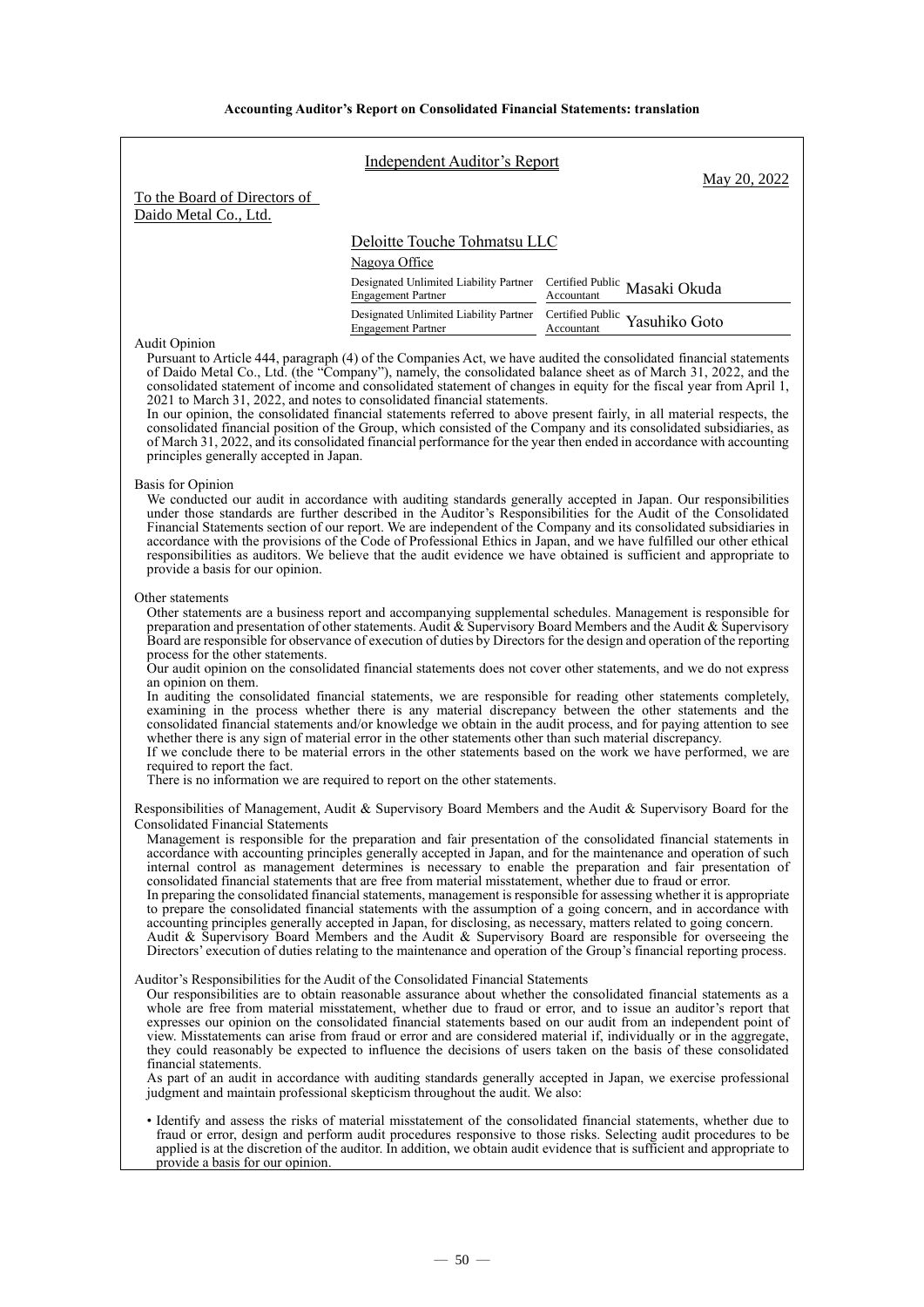- Obtain, when performing risk assessment procedures, an understanding of internal control relevant to the audit in order to design audit procedures that are appropriate in the circumstances, but not for the purpose of expressing an opinion on the effectiveness of the Group's internal control.
- Evaluate the appropriateness of accounting policies used by management and their method of application, as well as the reasonableness of accounting estimates made by management and related notes thereto.
- Conclude on the appropriateness of preparing the consolidated financial statements with the assumption of a going concern by management, and based on the audit evidence obtained, whether a material uncertainty exists related to events or conditions that may cast significant doubt on the Group's ability to continue as a going concern. If we conclude that a material uncertainty exists, we are required to draw attention in our auditor's report to the related notes in the consolidated financial statements or, if such notes are inadequate, to express a qualified opinion with exceptions on the consolidated financial statements. Our conclusions are based on the audit evidence obtained up to the date of our auditor's report. However, future events or conditions may cause the Group to cease to continue as a going concern.
- Evaluate whether the presentation of the consolidated financial statements and notes thereto are in accordance with accounting principles generally accepted in Japan, as well as the overall presentation, structure, and content of the consolidated financial statements, including the related notes thereto, and whether the consolidated financial statements represent the underlying transactions and accounting events in a manner that achieves fair presentation.
- Obtain sufficient appropriate audit evidence regarding the financial information of the Company and its consolidated subsidiaries to express an opinion on the consolidated financial statements. We are responsible for the direction, supervision and performance of the audit of the consolidated financial statements. We remain solely responsible for our audit opinion.

We communicate with the Audit & Supervisory Board Members and the Audit & Supervisory Board regarding the planned scope and timing of the audit and significant audit findings, including any significant deficiencies in internal control that we identify during our audit process, and other matters required by auditing standards.

We also provide the Audit & Supervisory Board Members and the Audit & Supervisory Board with a statement that we have complied with relevant ethical requirements in Japan regarding independence, and communicate with them all relationships and other matters that may reasonably be thought to bear on our independence, and where applicable, related safeguards in order to eliminate or reduce obstruction factors.

### Interest Required to Be Disclosed by the Certified Public Accountants Act of Japan

Our firm and its engagement partners do not have any interest in the Company and its consolidated subsidiaries which is required to be disclosed pursuant to the provisions of the Certified Public Accountants Act of Japan.

### Notes to the Readers of Independent Auditor's Report

This is an English translation of the independent auditor's report as required by the Companies Act of Japan for the conveniences of the reader.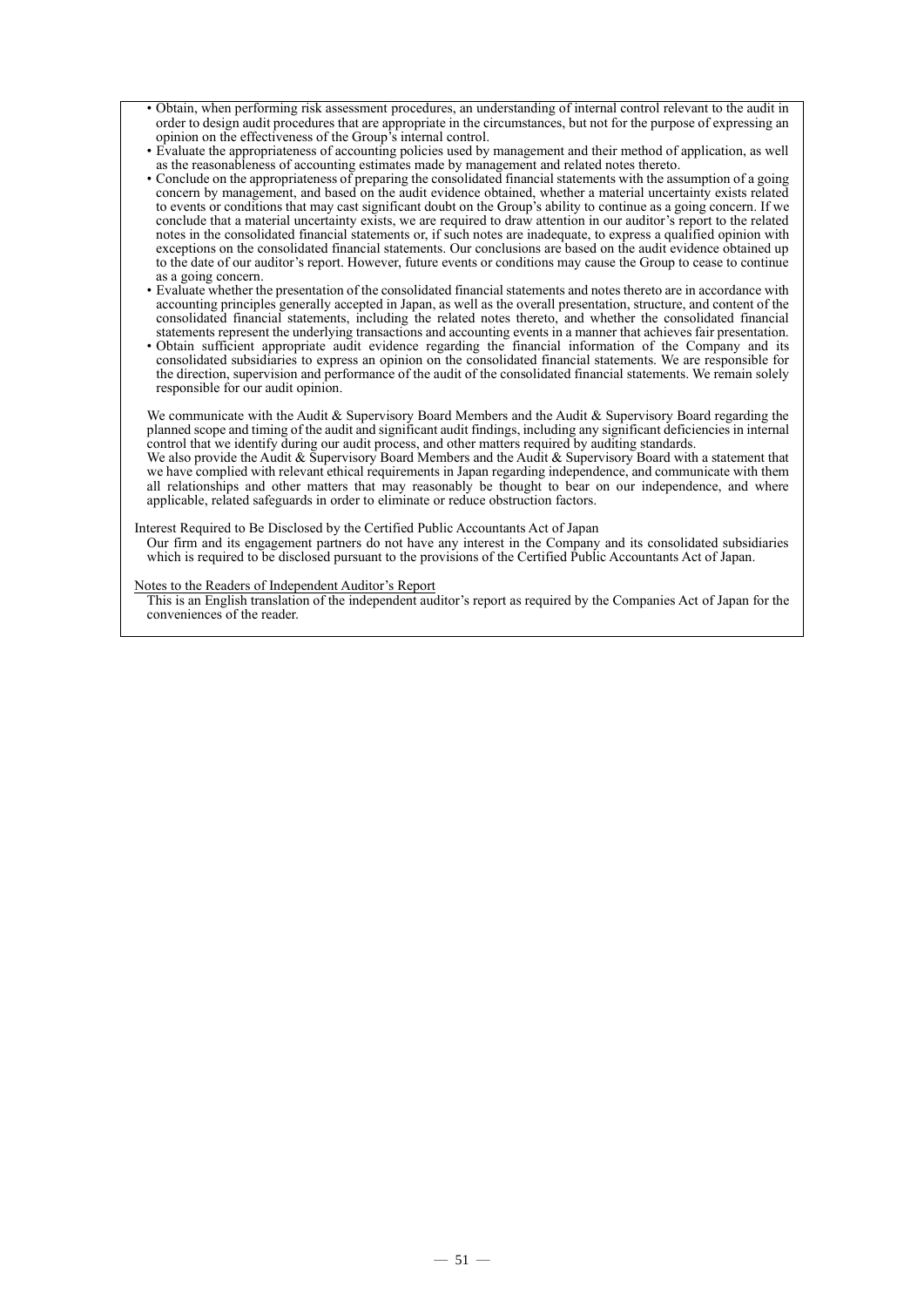|                                                                                                                                        | Independent Auditor's Report                                                                       | May 20, 2022                                                                                                                                                                                                                                                                                                                                                                                                                                                                                                                                                                                                                                                                                                                                                                                                                                                                                                                                                                                                                                                                                                                                                                                        |  |
|----------------------------------------------------------------------------------------------------------------------------------------|----------------------------------------------------------------------------------------------------|-----------------------------------------------------------------------------------------------------------------------------------------------------------------------------------------------------------------------------------------------------------------------------------------------------------------------------------------------------------------------------------------------------------------------------------------------------------------------------------------------------------------------------------------------------------------------------------------------------------------------------------------------------------------------------------------------------------------------------------------------------------------------------------------------------------------------------------------------------------------------------------------------------------------------------------------------------------------------------------------------------------------------------------------------------------------------------------------------------------------------------------------------------------------------------------------------------|--|
| To the Board of Directors of<br>Daido Metal Co., Ltd.                                                                                  |                                                                                                    |                                                                                                                                                                                                                                                                                                                                                                                                                                                                                                                                                                                                                                                                                                                                                                                                                                                                                                                                                                                                                                                                                                                                                                                                     |  |
|                                                                                                                                        | Deloitte Touche Tohmatsu LLC<br>Nagoya Office                                                      |                                                                                                                                                                                                                                                                                                                                                                                                                                                                                                                                                                                                                                                                                                                                                                                                                                                                                                                                                                                                                                                                                                                                                                                                     |  |
|                                                                                                                                        | Designated Unlimited Liability Partner<br><b>Engagement Partner</b>                                | Certified Public Masaki Okuda<br>Accountant                                                                                                                                                                                                                                                                                                                                                                                                                                                                                                                                                                                                                                                                                                                                                                                                                                                                                                                                                                                                                                                                                                                                                         |  |
|                                                                                                                                        | Designated Unlimited Liability Partner Certified Public Yasuhiko Goto<br><b>Engagement Partner</b> | Accountant                                                                                                                                                                                                                                                                                                                                                                                                                                                                                                                                                                                                                                                                                                                                                                                                                                                                                                                                                                                                                                                                                                                                                                                          |  |
| <b>Audit Opinion</b>                                                                                                                   | ended in accordance with accounting principles generally accepted in Japan.                        | Pursuant to Article 436, paragraph (2), item (i) of the Companies Act, we have audited the non-consolidated financial<br>statements of Daido Metal Co., Ltd. (the "Company"), namely, the non-consolidated balance sheet as of March 31,<br>2022, and the non-consolidated statement of income and non-consolidated statement of changes in equity for the<br>114th fiscal year from April 1, 2021 to March 31, 2022, and notes to non-consolidated financial statements and the<br>accompanying supplemental schedules (hereinafter, collectively, the "non-consolidated financial statements, etc.").<br>In our opinion, the non-consolidated financial statements, etc. referred to above present fairly, in all material<br>respects, the financial position of the Company as of March 31, 2022, and its financial performance for the year then                                                                                                                                                                                                                                                                                                                                               |  |
| Basis for Opinion<br>opinion.                                                                                                          |                                                                                                    | We conducted our audit in accordance with auditing standards generally accepted in Japan. Our responsibilities<br>under those standards are further described in the Auditor's Responsibilities for the Audit of the Non-consolidated<br>Financial Statements, Etc. section of our report. We are independent of the Company in accordance with the<br>provisions of the Code of Professional Ethics in Japan, and we have fulfilled our other ethical responsibilities as<br>auditors. We believe that the audit evidence we have obtained is sufficient and appropriate to provide a basis for our                                                                                                                                                                                                                                                                                                                                                                                                                                                                                                                                                                                                |  |
| Other statements<br>of the reporting process for the other statements.<br>express an opinion on them.<br>required to report the fact.  | There is no information we are required to report on the other statements.                         | Other statements are a business report and the accompanying supplemental schedules. Management is responsible<br>for preparation and presentation of other statements. Audit & Supervisory Board Members and the Audit &<br>Supervisory Board are responsible for observance of execution of duties by Directors for the design and operation<br>Our audit opinion on the non-consolidated financial statements, etc. does not cover other statements, and we do not<br>In auditing the non-consolidated financial statements, etc., we are responsible for reading other statements<br>completely, examining in the process whether there is any material discrepancy between the other statements and<br>the non-consolidated financial statements and/or knowledge we obtain in the audit process, and for paying attention<br>to see whether there is any sign of material error in the other statements other than such material discrepancy.<br>If we conclude there to be material errors in the other statements based on the work we have performed, we are                                                                                                                                |  |
| Non-consolidated Financial Statements, Etc.<br>to going concern.<br>process.                                                           |                                                                                                    | Responsibilities of Management, Audit & Supervisory Board Members and the Audit & Supervisory Board for the<br>Management is responsible for the preparation and fair presentation of the non-consolidated financial statements,<br>etc., in accordance with accounting principles generally accepted in Japan, and for the maintenance and operation<br>of such internal control as management determines is necessary to enable the preparation and fair presentation of<br>non-consolidated financial statements, etc., that are free from material misstatement, whether due to fraud or error.<br>In preparing the non-consolidated financial statements, etc., management is responsible for assessing whether it is<br>appropriate to prepare the non-consolidated financial statements, etc., with the assumption of a going concern, and<br>in accordance with accounting principles generally accepted in Japan, for disclosing, as necessary, matters related<br>Audit & Supervisory Board Members and the Audit & Supervisory Board are responsible for overseeing the<br>Directors' execution of duties relating to the maintenance and operation of the Company's financial reporting |  |
| Auditor's Responsibilities for the Audit of the Non-consolidated Financial Statements, Etc.<br>consolidated financial statements, etc. | judgment and maintain professional skepticism throughout the audit. We also:                       | Our responsibilities are to obtain reasonable assurance about whether the non-consolidated financial statements,<br>etc., as a whole are free from material misstatement, whether due to fraud or error, and to issue an auditor's report<br>that expresses our opinion on the non-consolidated financial statements, etc., based on our audit from an independent<br>point of view. Misstatements can arise from fraud or error and are considered material if, individually or in the<br>aggregate, they could reasonably be expected to influence the decisions of users taken on the basis of these non-<br>As part of an audit in accordance with auditing standards generally accepted in Japan, we exercise professional                                                                                                                                                                                                                                                                                                                                                                                                                                                                     |  |
| to provide a basis for our opinion.                                                                                                    |                                                                                                    | • Identify and assess the risks of material misstatement of the non-consolidated financial statements, etc., whether<br>due to fraud or error, design and perform audit procedures responsive to those risks. Selecting audit procedures to<br>be applied is at the discretion of the auditor. In addition, we obtain audit evidence that is sufficient and appropriate                                                                                                                                                                                                                                                                                                                                                                                                                                                                                                                                                                                                                                                                                                                                                                                                                             |  |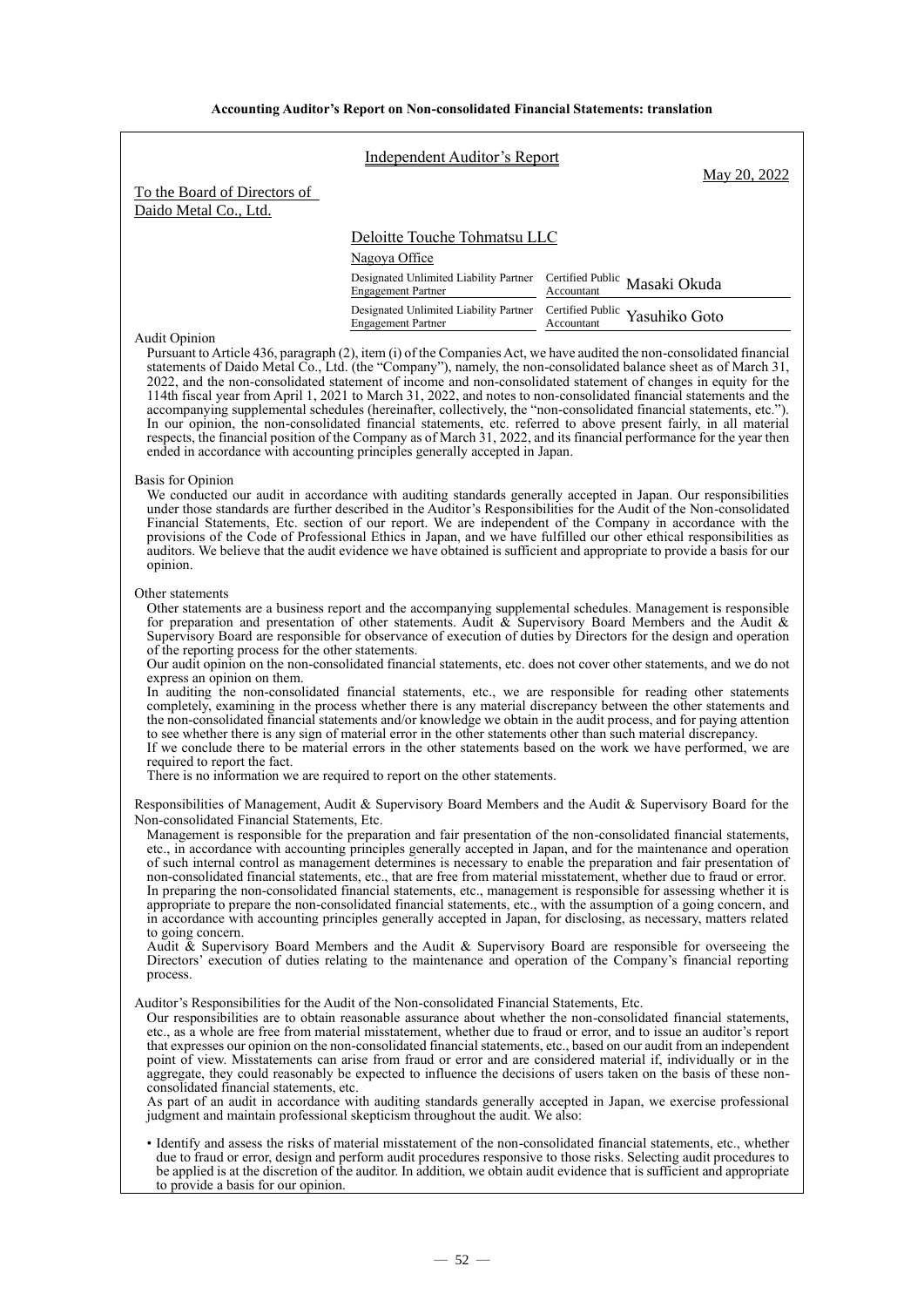- Obtain, when performing risk assessment procedures, an understanding of internal control relevant to the audit in order to design audit procedures that are appropriate in the circumstances, but not for the purpose of expressing an opinion on the effectiveness of the Company's internal control.
- Evaluate the appropriateness of accounting policies used by management and their method of application, as well as the reasonableness of accounting estimates made by management and related notes thereto.
- Conclude on the appropriateness of preparing the non-consolidated financial statements with the assumption of a going concern by management, and based on the audit evidence obtained, whether a material uncertainty exists related to events or conditions that may cast significant doubt on the Company's ability to continue as a going concern. If we conclude that a material uncertainty exists, we are required to draw attention in our auditor's report to the related notes in the non-consolidated financial statements, etc. or, if such notes are inadequate, to express a qualified opinion with exceptions on the non-consolidated financial statements. Our conclusions are based on the audit evidence obtained up to the date of our auditor's report. However, future events or conditions may cause the Company to cease to continue as a going concern.
- Evaluate whether the presentation of the non-consolidated financial statements, etc., and notes thereto are in accordance with accounting principles generally accepted in Japan, as well as the overall presentation, structure, and content of the non-consolidated financial statements, etc., including the related notes thereto, and whether the non-consolidated financial statements, etc., represent the underlying transactions and accounting events in a non-consolidated financial statements, etc., represent the underlying transactions and accounting events in a manner that achieves fair presentation.

We communicate with the Audit & Supervisory Board Members and the Audit & Supervisory Board regarding the planned scope and timing of the audit and significant audit findings, including any significant deficiencies in internal control that we identify during our audit process, and other matters required by auditing standards.

We also provide the Audit & Supervisory Board Members and the Audit & Supervisory Board with a statement that we have complied with relevant ethical requirements in Japan regarding independence, and communicate with them all relationships and other matters that may reasonably be thought to bear on our independence, and where applicable, related safeguards in order to eliminate or reduce obstruction factors.

### Interest Required to Be Disclosed by the Certified Public Accountants Act of Japan

Our firm and its engagement partners do not have any interest in the Company which is required to be disclosed pursuant to the provisions of the Certified Public Accountants Act of Japan.

Notes to the Readers of Independent Auditor's Report

This is an English translation of the independent auditor's report as required by the Companies Act of Japan for the conveniences of the reader. "The accompanying supplemental schedules" referred to in this report are not included in the attached financial documents.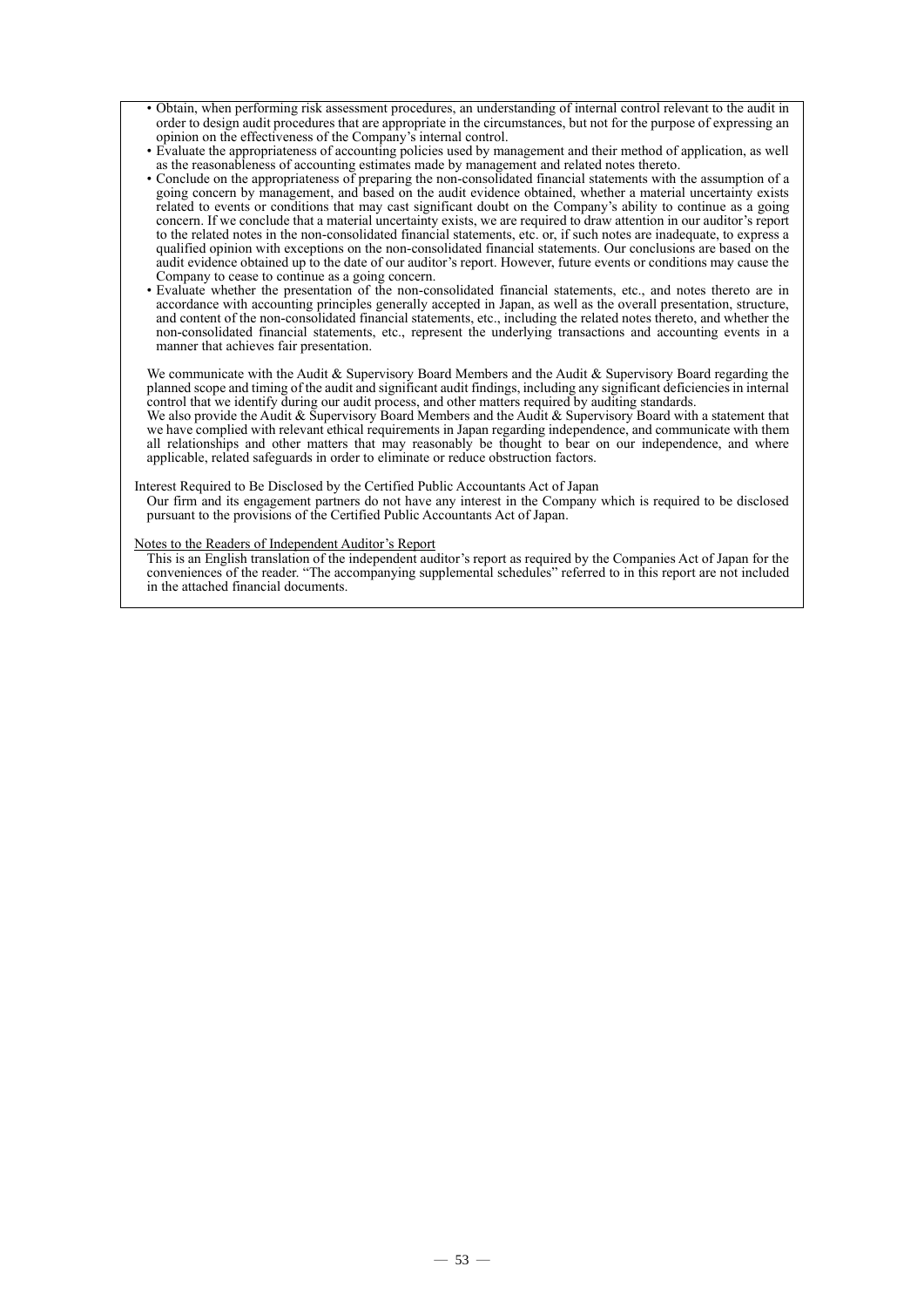### Audit Report

The Audit & Supervisory Board, upon deliberation, prepared this audit report regarding the performance of duties of the Directors of Daido Metal Co., Ltd. during the 114th fiscal year from April 1, 2021 to March 31, 2022, based on the audit reports prepared by each Audit & Supervisory Board Member, and hereby reports as follows:

1. Auditing Method Employed by Audit & Supervisory Board Members and the Audit & Supervisory Board and Details Thereof

- (1) The Audit & Supervisory Board established an auditing policy and auditing plans, received from each Audit & Supervisory Board Member reports on the execution of audits and the results thereof and, in addition, received reports from the Directors, etc., and the Accounting Auditors on the performance of their duties and, when necessary, requested explanations regarding such reports.
- (2) In accordance with the auditing standards for Audit & Supervisory Board Members established by the Audit & Supervisory Board, and based on the auditing policy and the auditing plans, each Audit & Supervisory Board Member has taken steps to facilitate communication with the Directors and the Audit Department as well as other employees. They have done so using telephone lines and internet connections as necessary, and have endeavored to gather information and create an improved environment for auditing. Each Audit & Supervisory Board Member has audited in the following manner:
	- 1) Each Audit & Supervisory Board Member attended meetings of the Board of Directors and other important meetings, received from the Directors, employees and other related persons reports on the performance of their duties and, when necessary, requested explanations regarding such reports. In addition, each Audit & Supervisory Board Member inspected important authorized documents and associated information, and examined the business and financial position of the Company at the head office and each major department of the Company. With respect to the subsidiaries of the Company, each Audit & Supervisory Board Member has taken steps to facilitate communication with the Directors and Audit & Supervisory Board Members and other related persons of major subsidiaries and to share information with them and, when necessary, received reports from the subsidiaries regarding their businesses.
	- 2) In terms of the content of resolutions made by the Board of Directors concerning the establishment of the systems provided in Article 100, paragraphs (1) and (3) of the Regulations for Enforcement of the Companies Act to ensure that the performance of duties by the Directors, which are described in the business report, are compliant with the laws and regulations of Japan and with the Company's Articles of Incorporation and other systems to ensure that the operations of the corporate group consisting of the Company and its affiliated companies will be conducted appropriately, as well as the status of such systems established by such resolutions (internal control system), each Audit & Supervisory Board Member periodically received reports on the status of development and operating situation of such systems from Directors, employees and other related persons, when necessary, requested explanations regarding such reports and expressed their opinion.
	- 3) Regarding the fundamental policies prescribed in Article 118, item (iii) (a) of the Regulations for Enforcement of the Companies Act and each task prescribed in (b) of the same item described in the business report, we studied the content thereof based on the deliberation at the Board of Directors and other meetings.
	- 4) The Audit & Supervisory Board Members audited and examined whether the Accounting Auditors maintained their independence and performed audits in an appropriate manner. The Audit & Supervisory Board Members received reports from the Accounting Auditors on the performance of their duties and, when necessary, requested explanations regarding those reports. The Audit & Supervisory Board Members also received notification from the Accounting Auditors that they have taken steps to improve the "System to Ensure Appropriate Execution of the Duties of the Accounting Auditors" (as enumerated in each item of Article 131 of the Regulations on Corporate Accounting) in compliance with the "Quality Control Standards Relating to Auditing" (adopted by the Business Accounting Council on October 28, 2005), etc. When necessary, the Audit & Supervisory Board Members requested explanations on such notifications. The Audit & Supervisory Board members consulted the Accounting Auditors on key audit matters for discussion, received reports on the execution of audits and, when necessary, requested explanations regarding such reports.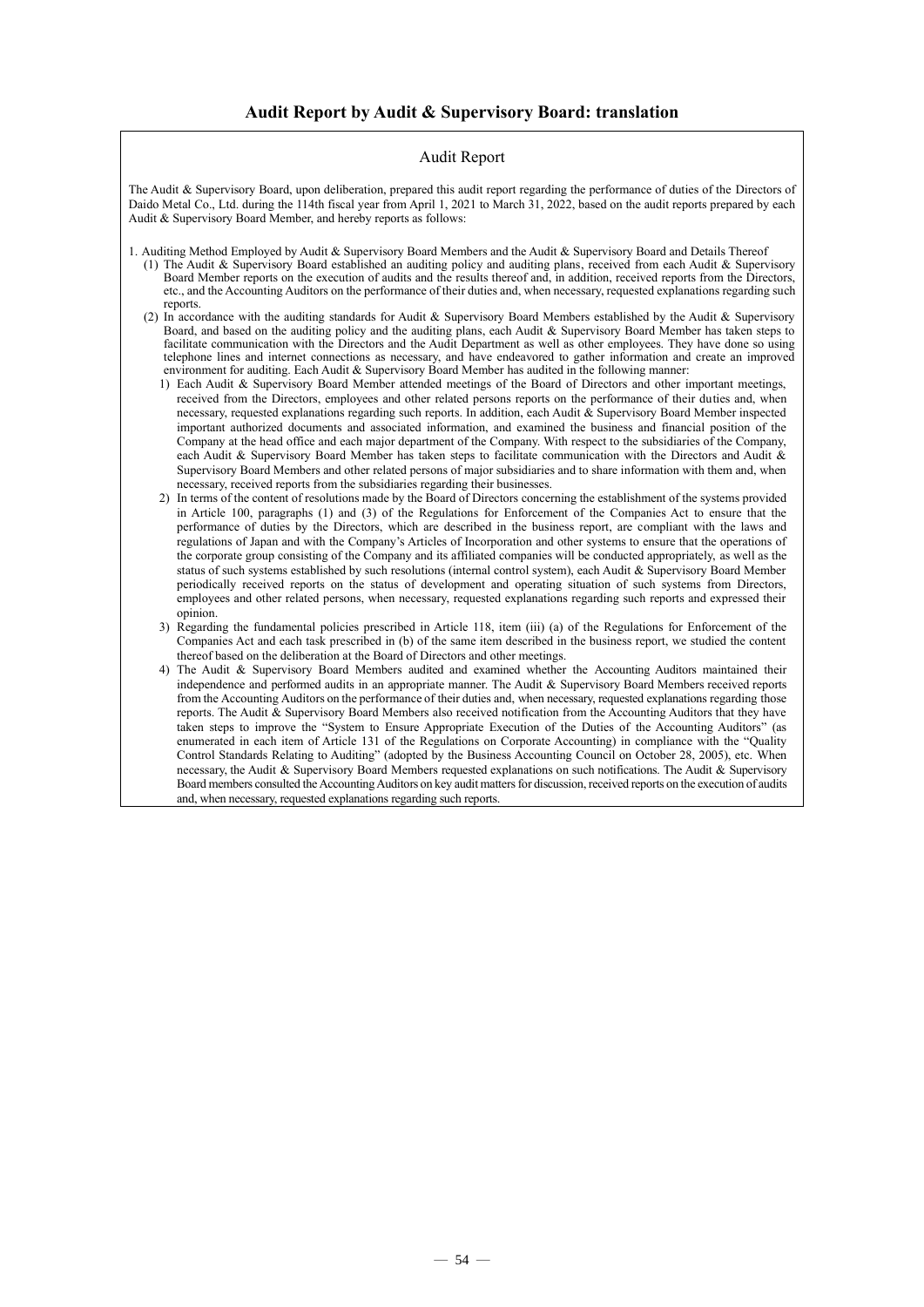Based on the aforementioned method the Audit & Supervisory Board Members reviewed the business report and supplemental schedules thereto for this fiscal year, the non-consolidated financial statements for this fiscal year (non-consolidated balance sheet, nonconsolidated statement of income, non-consolidated statement of changes in equity and notes to non-consolidated financial statements) and supplemental schedules thereto and the consolidated financial statements for this fiscal year (consolidated balance sheet, consolidated statement of income, consolidated statement of changes in equity and notes to consolidated financial statements).

- 2. Results of Audit
	- (1) Audit Results on the Business Report, etc.
		- 1) In our opinion, the business report and the supplemental schedules fairly represent the Company's condition in conformity with the applicable laws and regulations of Japan as well as the Articles of Incorporation of the Company.
		- 2) With respect to the execution of duties by the Directors, we have found no evidence of misconduct or material facts in violation of the applicable laws and regulations of Japan or the Articles of Incorporation of the Company in the course of the execution of duties of the Directors.
		- 3) In our opinion, the content of the resolutions made by the Board of Directors regarding the internal control system is appropriate, and furthermore, we have not found anything to be pointed out on the content described in the business report and the performance of duties of the Directors concerning the internal control system. For an issue of accounts receivable - trade that were past due at DAIDO METAL EUROPE LIMITED, a consolidated subsidiary in the U.K., as revealed in 2019, we have verified that it enhanced and revised its operational processes, management structure, organization, and staffing in accordance with a recurrence prevention recommendation from an internal investigation committee and recovered most of the accounts receivable - trade in the current fiscal year. The Audit & Supervisory Board will keep working to prevent a recurrence by continuing to share information with relevant units.
		- 4) There are no matters to be pointed out regarding the fundamental policies described in the business report, concerning the way of being of personnel that controls the Company's financial and business policies. We consider that each task of Article 118, item (iii), (b) of the Regulations for Enforcement of the Companies Act that is described in the business report is in line with said fundamental policies, that it does not undermine the common interests of the Company's shareholders, and that it does not aim to maintain the positions of the Company's officers.
	- (2) Results of Audit of the Non-consolidated Financial Statements and Supplemental Schedules
	- In our opinion, the method and results of the audit employed and rendered by Deloitte Touche Tohmatsu LLC and the Accounting Auditors of the Company are fair and reasonable.
	- (3) Results of Audit of the Consolidated Financial Statements
	- In our opinion, the method and results of the audit employed and rendered by Deloitte Touche Tohmatsu LLC and the Accounting Auditors of the Company are fair and reasonable.

May 26, 2022

|                                            |                | Audit & Supervisory Board<br>Daido Metal Co., Ltd. |
|--------------------------------------------|----------------|----------------------------------------------------|
| Full-time Audit & Supervisory Board Member | Masaaki Tamaya | Seal                                               |
| Outside Audit & Supervisory Board Member   | Kuniko Tanabe  | Seal                                               |
| Outside Audit & Supervisory Board Member   | Kazuo Matsuda  | Seal                                               |
|                                            |                |                                                    |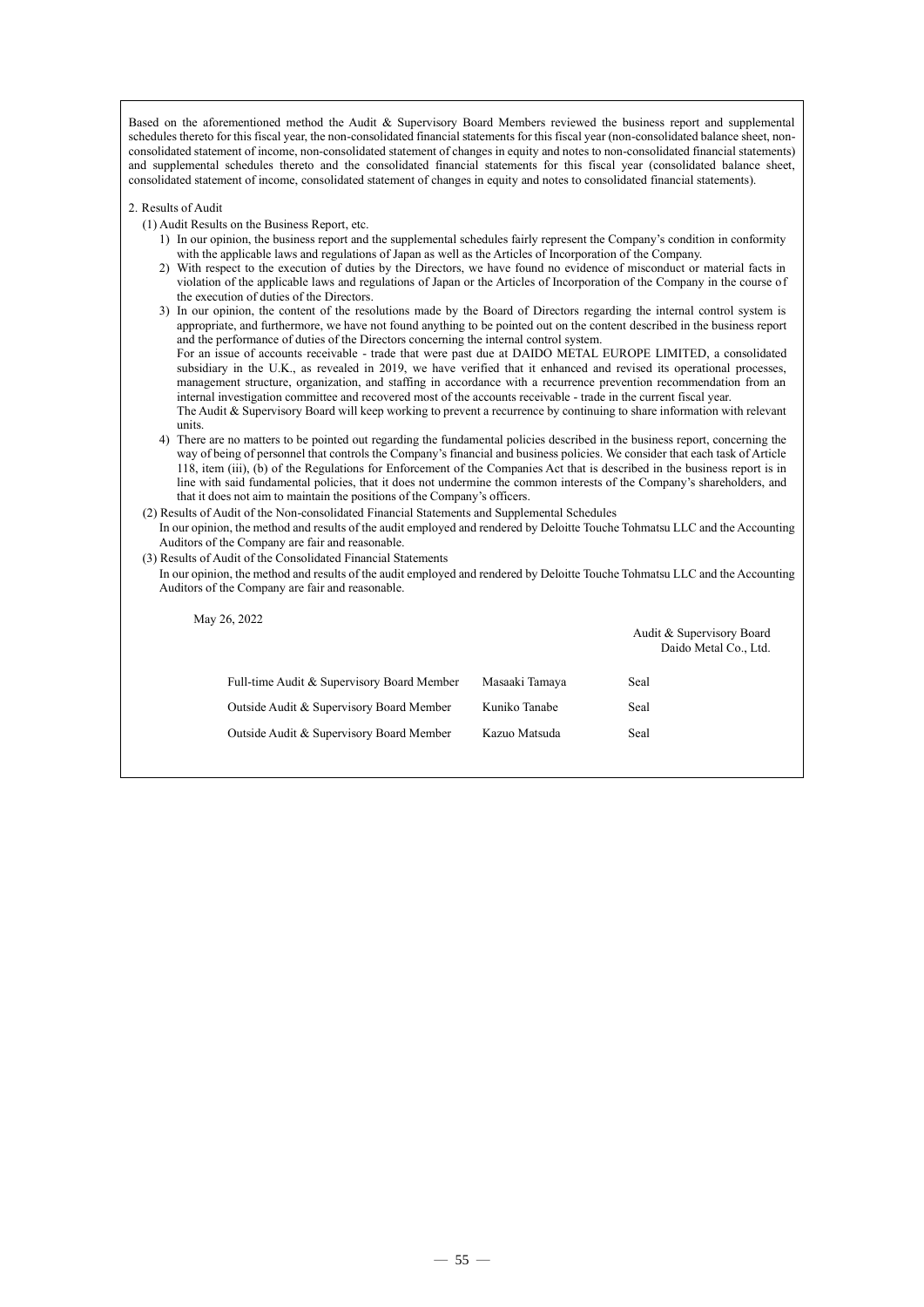### **Reference Materials for the Annual Shareholders' Meeting**

### **Agendas and Matters for Reference**

### **Agenda Item No. 1 Appropriation of Surplus**

The Company proposes to make the following appropriation of surplus:

It is the Company's basic policy to pay appropriate return of profit to our shareholders based on the results of operations and payout ratio. It is also our policy to maintain a stable and sustainable level of dividends from surplus in overall consideration of the internal reserve for future business development, expansion of research and development, strengthening of business foundations and changes to the business environment.

In consideration of the basic policy above, including the consolidated performance of the Company for the full year, the Company proposes the year-end dividend of 15 yen per share.

As a result, the annual dividend, including the interim dividend paid of 10 yen per share, would be 25 yen per share.

Details of the year-end dividend

(1) Type of dividend property

Cash

(2) Allocation of dividend property to shareholders and the total amount

15 yen per ordinary share of the Company

Total amount: 712,783,635 yen

(3) Date when dividends from surplus become effective

June 30, 2022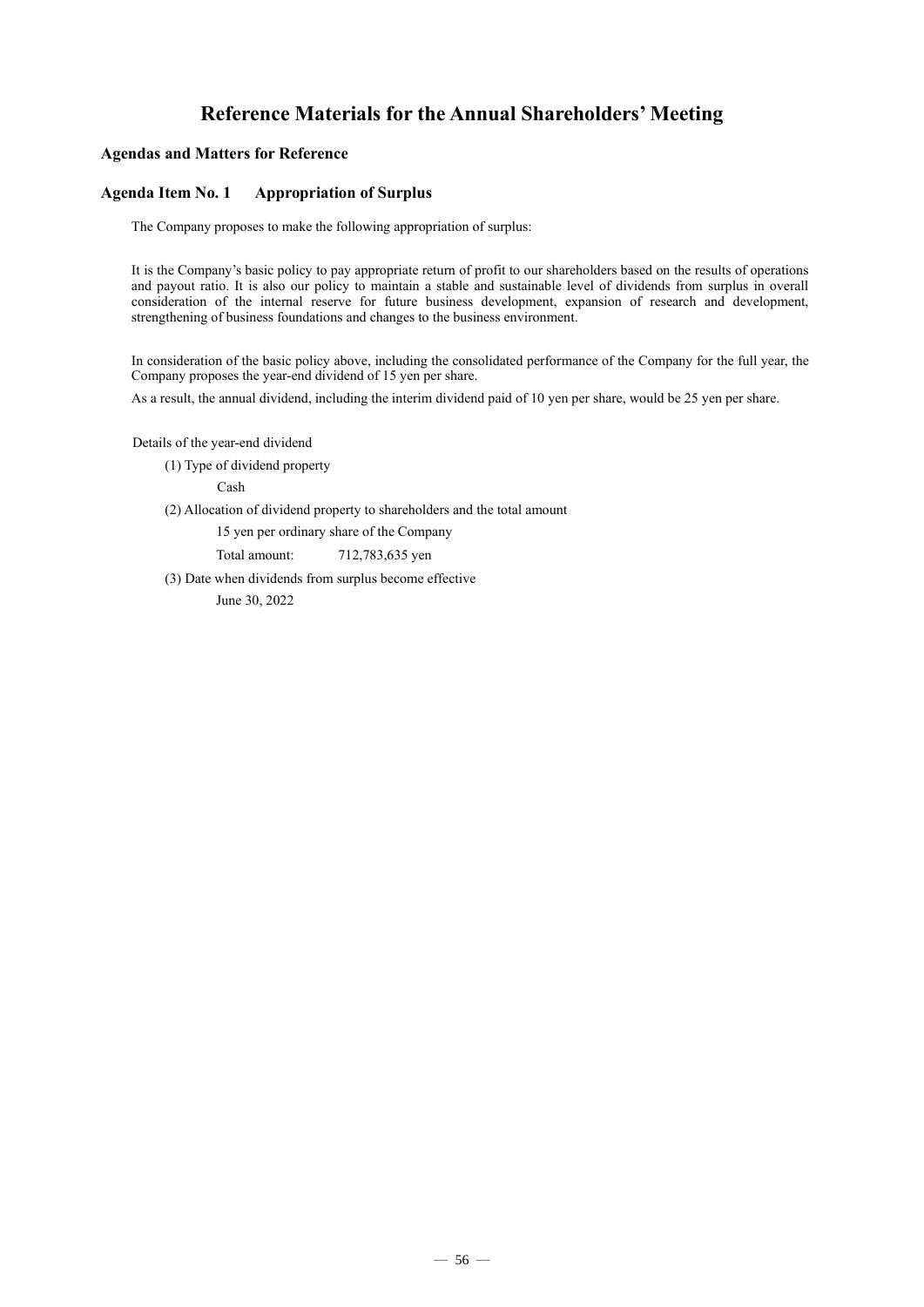### **Agenda Item No. 2 Partial Amendments to the Articles of Incorporation**

1. Reasons for the Amendments

- (1) The Company intends to add a business purpose to Article 2 (Purpose) of the current Articles of Incorporation to prepare for future business development.
- (2) Since the revised provisions set forth in the proviso to Article 1 of the Supplementary Provisions of the Act Partially Amending the Companies Act (Act No. 70 of 2019) will come into force on September 1, 2022, the Company proposes to make the following changes to its Articles of Incorporation in preparation for an introduction of the system for electronically providing informational materials, etc., for the Shareholders' Meeting:
	- (i) Article 15, paragraph (1) of the proposed amendments will stipulate that the Company shall take measures to electronically provide information contained in reference documents for the Shareholders' Meeting, etc.;
	- (ii) Article 15, paragraph (2) of the proposed amendments will establish a provision to limit the scope of items to be stated in paper-based documents to be delivered to shareholders who ask for them;
	- (iii) Since the provisions for internet-based disclosure and deemed provision of reference documents for Shareholders' Meeting (Article 16 of the current Articles of Incorporation) will become unnecessary, they will be deleted;
	- (iv) Due to the abovementioned establishment and deletion of provisions, supplementary provisions on effective dates, etc., will be established.
- (3) To make our capital and dividend policies flexible, the Company intends to establish Article 43 (Decision-Making Bodies for Dividends of Surplus, Etc.) and Article 44 (Record Date for Dividend of Surplus) as shown in the proposed amendments so that dividend of surplus, etc., can be paid by resolution of not only the Shareholders' Meeting but also of the Board of Directors in accordance with the provision of Article 459, paragraph (1) of the Companies Act. In addition, the Company will delete the provisions of Article 7 of the current Articles of Incorporation (Purchase of Company's Own Shares) and Article 44 (Record Date for Dividend of Surplus), and Article 45 (Interim Dividend) that will be redundant.
- (4) Due to the abovementioned amendments, the number of articles will be revised as required.
- 2. Details of the Amendments

Details of the amendments are as follows.

|                                                                                                                                                                                                                                                                                                                                                                                                                                                                                                                      | (The underlined parts indicate the amendments.)                           |
|----------------------------------------------------------------------------------------------------------------------------------------------------------------------------------------------------------------------------------------------------------------------------------------------------------------------------------------------------------------------------------------------------------------------------------------------------------------------------------------------------------------------|---------------------------------------------------------------------------|
| Current Articles of Incorporation                                                                                                                                                                                                                                                                                                                                                                                                                                                                                    | Proposed amendments                                                       |
| (Purpose)                                                                                                                                                                                                                                                                                                                                                                                                                                                                                                            | (Purpose)                                                                 |
| Article 2<br>The Company aims to engage in the following<br>undertakings:                                                                                                                                                                                                                                                                                                                                                                                                                                            | Article 2<br>The Company aims to engage in the following<br>undertakings: |
| $1. - 18.$<br>(Omitted)                                                                                                                                                                                                                                                                                                                                                                                                                                                                                              | $1. - 18.$<br>(Unchanged)                                                 |
| (Newly established)                                                                                                                                                                                                                                                                                                                                                                                                                                                                                                  | 19.<br>Telecommunication business                                         |
| Any and all business incidental to each<br><u>19.</u><br>business listed in the preceding items.                                                                                                                                                                                                                                                                                                                                                                                                                     | (Unchanged)<br>20.                                                        |
| (Purchase of Company's Own Shares)                                                                                                                                                                                                                                                                                                                                                                                                                                                                                   | (Deleted)                                                                 |
| The Company may, by a resolution of the Board<br>Article 7<br>of Directors, purchase its own shares through<br>market transactions or other permitted methods in<br>accordance with the provision of Article 165,<br>paragraph (2) of the Companies Act.                                                                                                                                                                                                                                                             |                                                                           |
| Articles 8 - 15<br>(Omitted)                                                                                                                                                                                                                                                                                                                                                                                                                                                                                         | Articles 7 - 14<br>(Unchanged)                                            |
| (Internet-based Disclosure and Deemed Provision of<br>Reference Documents for Shareholders' Meeting)                                                                                                                                                                                                                                                                                                                                                                                                                 | (Deleted)                                                                 |
| The Company, in convening a Shareholders'<br>Article 16<br>Meeting, may be deemed to have provided its<br>shareholders with information on the matters that<br>should be stated or displayed in the reference<br>documents of the Shareholders' Meeting including<br>business reports, financial statements, and<br>consolidated financial statements by disclosing<br>the said information through the Internet pursuant<br>to the provisions stipulated in the applicable<br>Ordinance of the Ministry of Justice. |                                                                           |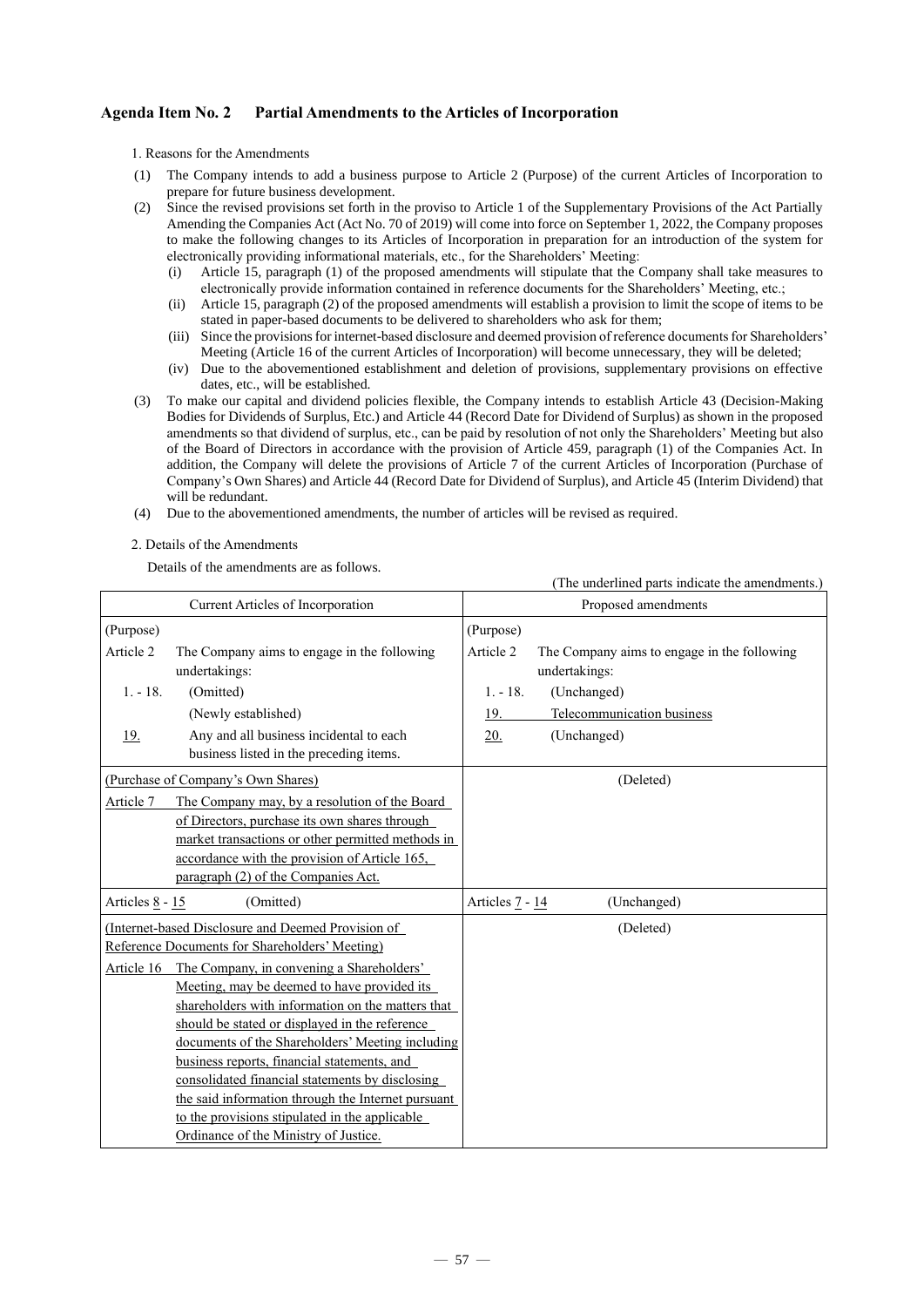| Current Articles of Incorporation                                                                       | Proposed amendments                                                                                             |
|---------------------------------------------------------------------------------------------------------|-----------------------------------------------------------------------------------------------------------------|
| (Newly established)                                                                                     | (Measures, etc. for Providing Information in Electronic Format)                                                 |
|                                                                                                         | Article 15                                                                                                      |
|                                                                                                         | (1) When the Company convenes a Shareholders' Meeting,                                                          |
|                                                                                                         | it shall take measures for providing information that                                                           |
|                                                                                                         | constitutes the content of reference documents for the<br>Shareholders' Meeting, etc. in electronic format.     |
|                                                                                                         | Among items for which the measures for providing<br>(2)                                                         |
|                                                                                                         | information in electronic format will be taken, the                                                             |
|                                                                                                         | Company may exclude all or some of those items                                                                  |
|                                                                                                         | designated by the Ministry of Justice Order from<br>statements in the paper-based documents to be               |
|                                                                                                         | delivered to shareholders who requested the delivery of                                                         |
|                                                                                                         | paper-based documents by the record date of voting                                                              |
|                                                                                                         | rights.                                                                                                         |
| Articles 17 - 43<br>(Omitted)                                                                           | Articles 16 - 42<br>(Unchanged)                                                                                 |
| (Record Date for Dividend of Surplus)<br>Article 44                                                     | (Deleted)                                                                                                       |
| (1) The record date for the year-end dividend of the                                                    |                                                                                                                 |
| Company shall be March 31 of each year.                                                                 |                                                                                                                 |
| (2) In addition to the record date provided for in the                                                  |                                                                                                                 |
| preceding paragraph, the Company may prescribe a<br>record date and distribute the dividend of surplus. |                                                                                                                 |
| (Interim Dividend)                                                                                      | (Deleted)                                                                                                       |
| Article 45 The Company, subject to a resolution of the Board                                            |                                                                                                                 |
| of Directors, may distribute an interim dividend as                                                     |                                                                                                                 |
| of the record date of September 30 of each year.                                                        |                                                                                                                 |
| (Newly established)                                                                                     | (Decision-Making Bodies for Dividends of Surplus, Etc.)                                                         |
|                                                                                                         | Unless otherwise provided for by laws and<br>Article 43<br>regulations, the Company may, by resolution of       |
|                                                                                                         | the Board of Directors, determine dividends of                                                                  |
|                                                                                                         | surplus and other matters set forth in the items of                                                             |
|                                                                                                         | Article 459, paragraph (1) of the Companies Act.                                                                |
| (Newly established)                                                                                     | (Record Date for Dividend of Surplus)                                                                           |
|                                                                                                         | Article 44<br>(1) The record date for the year-end dividend of the                                              |
|                                                                                                         | Company shall be March 31 of each year.                                                                         |
|                                                                                                         | (2) The record date for the interim dividend of the                                                             |
|                                                                                                         | Company shall be September 30 of each year.                                                                     |
|                                                                                                         | (3) In addition to the record date provided for in the<br>preceding paragraphs, the Company may prescribe a     |
|                                                                                                         | record date and distribute the dividend of surplus.                                                             |
| Article 46 (Omitted)                                                                                    | Article 45 (Unchanged)                                                                                          |
| (Newly established)                                                                                     | (Supplementary Provisions)                                                                                      |
|                                                                                                         | (1) The deletion of Article 16 (Internet-based Disclosure                                                       |
|                                                                                                         | and Deemed Provision of Reference Documents for                                                                 |
|                                                                                                         | Shareholders' Meeting) in the pre-amended Articles of                                                           |
|                                                                                                         | Incorporation and the establishment of the new Article<br>15 (Measures, etc. for Providing Information in       |
|                                                                                                         | Electronic Format) in the amended Articles of                                                                   |
|                                                                                                         | Incorporation shall be effective from September 1,                                                              |
|                                                                                                         | 2022, which is the date of enforcement of the revised<br>provisions provided for in the proviso to Article 1 of |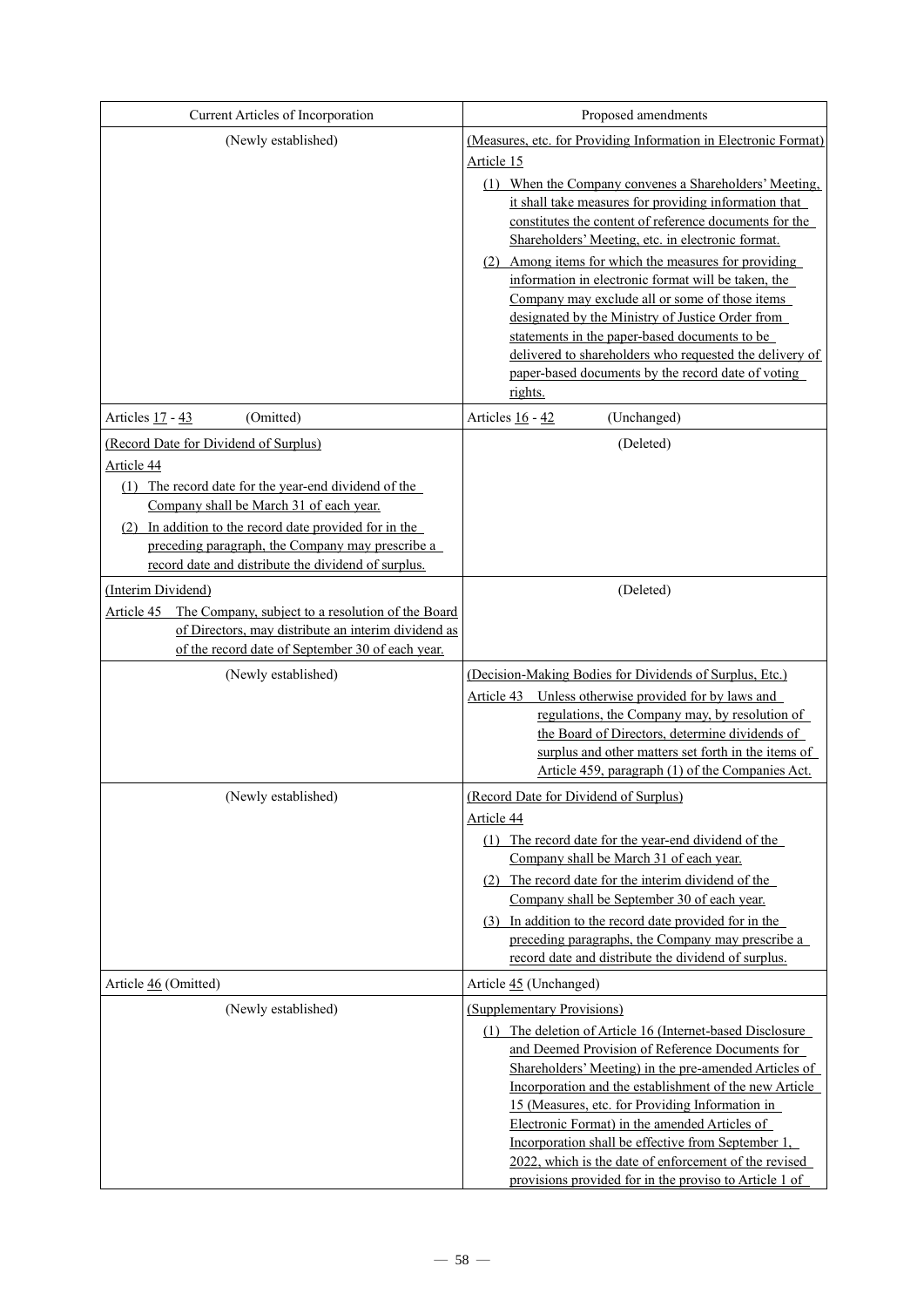| Current Articles of Incorporation | Proposed amendments                                                                                                                                                                                                                                       |
|-----------------------------------|-----------------------------------------------------------------------------------------------------------------------------------------------------------------------------------------------------------------------------------------------------------|
|                                   | the Supplementary Provisions of the Act Partially<br>Amending the Companies Act (Act No. 70 of 2019)<br>(hereinafter referred to as the "Date of Enforcement").                                                                                           |
|                                   | Notwithstanding the provision of the preceding<br>paragraph, Article 16 of the pre-amended Articles of<br>Incorporation shall remain effective regarding any<br>Shareholders' Meeting held on a date within six months<br>from the Date of Enforcement.   |
|                                   | These Supplementary Provisions shall be deleted on the<br>date when six months have elapsed from the Date of<br>Enforcement or three months have elapsed from the<br>date of the Shareholders' Meeting in the preceding<br>paragraph, whichever is later. |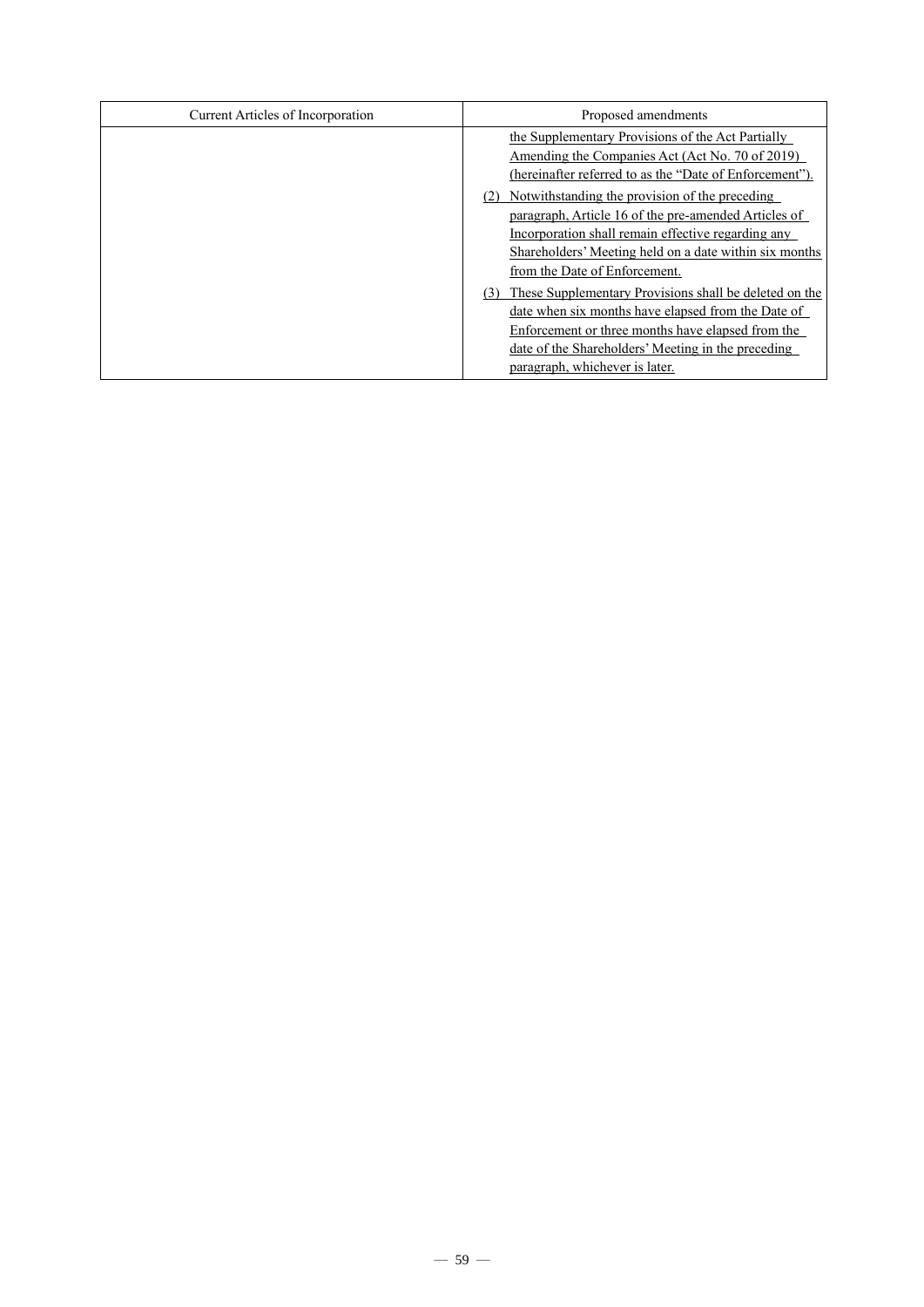### **Agenda Item No. 3 Election of Eight Directors**

The terms of office for all six Directors expire at the conclusion of this Shareholders' Meeting.

The Company believes it is necessary to increase the number of Directors, including Outside Directors, in order to further strengthen its business management structure and enhance its business management supervision function.

In this regard, the Company proposes the election of eight Directors by adding two Directors to the current six Directors.

The candidates for Director are nominated in accordance with the policy and procedures as described in "Policies on and procedures for the appointment and dismissal of candidates for senior management positions and for the nomination of candidates for Director and Audit & Supervisory Board Member" on page 20 in this Notice of Convocation.

The candidates for Director are as follows:

| Candidate | Name                                                                                                                            |                                                                                                                                                                                                                                                                               | Career history, positions and duties at the Company,                                                                                                                                                                                                                                                                                                                                                                                                                                                                                                                                                                                                                                                                                                                                                                                                                                                                                                                                                                                                                                                                                                                                                                | Number of shares of |
|-----------|---------------------------------------------------------------------------------------------------------------------------------|-------------------------------------------------------------------------------------------------------------------------------------------------------------------------------------------------------------------------------------------------------------------------------|---------------------------------------------------------------------------------------------------------------------------------------------------------------------------------------------------------------------------------------------------------------------------------------------------------------------------------------------------------------------------------------------------------------------------------------------------------------------------------------------------------------------------------------------------------------------------------------------------------------------------------------------------------------------------------------------------------------------------------------------------------------------------------------------------------------------------------------------------------------------------------------------------------------------------------------------------------------------------------------------------------------------------------------------------------------------------------------------------------------------------------------------------------------------------------------------------------------------|---------------------|
| No.       | (Date of birth)                                                                                                                 |                                                                                                                                                                                                                                                                               | and important concurrent positions at other entities                                                                                                                                                                                                                                                                                                                                                                                                                                                                                                                                                                                                                                                                                                                                                                                                                                                                                                                                                                                                                                                                                                                                                                | the Company held by |
|           |                                                                                                                                 |                                                                                                                                                                                                                                                                               |                                                                                                                                                                                                                                                                                                                                                                                                                                                                                                                                                                                                                                                                                                                                                                                                                                                                                                                                                                                                                                                                                                                                                                                                                     | the candidate       |
| (1)       | Seigo Hanji<br>(January 2, 1942)<br>Re-election<br>Attendance at Board of<br>Directors meetings<br>15/15                        | April 1965<br>June 1993<br>April 1994<br>June 1995<br>June 2005<br>June 2007<br><b>May 2008</b><br>June 2010<br>May 2018                                                                                                                                                      | Joined the Company<br>Director and Deputy General Manager of Business Division 3<br>Director and General Manager of Business Division 1<br>President<br>President & Chief Executive Officer<br>Chairman & Chief Executive Officer (current)<br>Executive & Vice Chairman of Japan Auto Parts Industries Association and<br>Chubu Branch Manager of the same Association<br>Outside Director of Nichirei Co., Ltd.<br>Executive of Japan Auto Parts Industries Association (current)<br>[Important concurrent positions at other entities]<br>Executive of Japan Auto Parts Industries Association                                                                                                                                                                                                                                                                                                                                                                                                                                                                                                                                                                                                                   | 152,541 shares      |
|           |                                                                                                                                 |                                                                                                                                                                                                                                                                               |                                                                                                                                                                                                                                                                                                                                                                                                                                                                                                                                                                                                                                                                                                                                                                                                                                                                                                                                                                                                                                                                                                                                                                                                                     |                     |
|           | [Reason for nomination as candidate for Director]<br>sustainable growth, the Company nominated him as a candidate for Director. |                                                                                                                                                                                                                                                                               | Mr. Seigo Hanji has been in charge of the Group's overall management and has led corporate value improvements over the years. He is a person of decision<br>and action backed by his extensive business management experience and strong leadership. In the belief that he will continue to contribute to the Group's                                                                                                                                                                                                                                                                                                                                                                                                                                                                                                                                                                                                                                                                                                                                                                                                                                                                                               |                     |
| (2)       | Motoyuki Miyo<br>(September 8, 1955)<br>Re-election<br>Attendance at Board of<br>Directors meetings<br>15/15                    | April 1979<br>December 1988<br>April 1995<br>October 1998<br>September 2000<br>April 2002<br>September 2004<br>March 2007<br>September 2008<br>October 2008<br><b>July 2011</b><br><b>July 2015</b><br><b>July 2018</b><br>April 2019<br>June 2019<br>April 2021<br>June 2021 | Joined The Fuji Bank, Limited<br>Director of San Francisco Branch<br>Deputy General Manager of International Credit Department<br>Deputy General Manager of London Branch<br>Associate Director-General of International Department<br>Associate Director-General of Singapore Branch, Mizuho Corporate Bank,<br>Ltd.<br>Associate Director-General of Asia Coordination Division (in Hong Kong),<br>Mizuho Corporate Bank, Ltd.<br>Associate Director-General of International Coordination Division, Mizuho<br>Corporate Bank, Ltd.<br>Joined the Company<br>Executive Vice President of Daido Metal Russia LLC<br><b>Executive Officer</b><br>Executive Vice President of Daido Metal Russia LLC<br>Senior Executive Officer<br>Executive Vice President of Daido Metal Russia LLC<br>Managing Executive Officer<br>Executive Vice President of Daido Metal Russia LLC<br>Managing Executive Officer and Head of Corporate/Financial Planning<br>Division<br>Director and Managing Executive Officer, and Head of Corporate/Financial<br><b>Planning Division</b><br>Director and Managing Executive Officer, and Head of Corporate Planning<br><b>Division</b><br>President & Chief Operating Officer (current) | 11,803 shares       |

[Reason for nomination as candidate for Director]

Mr. Motoyuki Miyo has extensive international experience in financial institutions. He has made a great contribution to overseas business expansion since he joined the Company. In the belief that he will continue to contribute to the Group's sustainable growth and medium- to long-term improvement in corporate value through his swift and decisive business judgment based on his outstanding knowledge acquired during many years of managerial experience at overseas bases, the Company nominated him as a candidate for Director.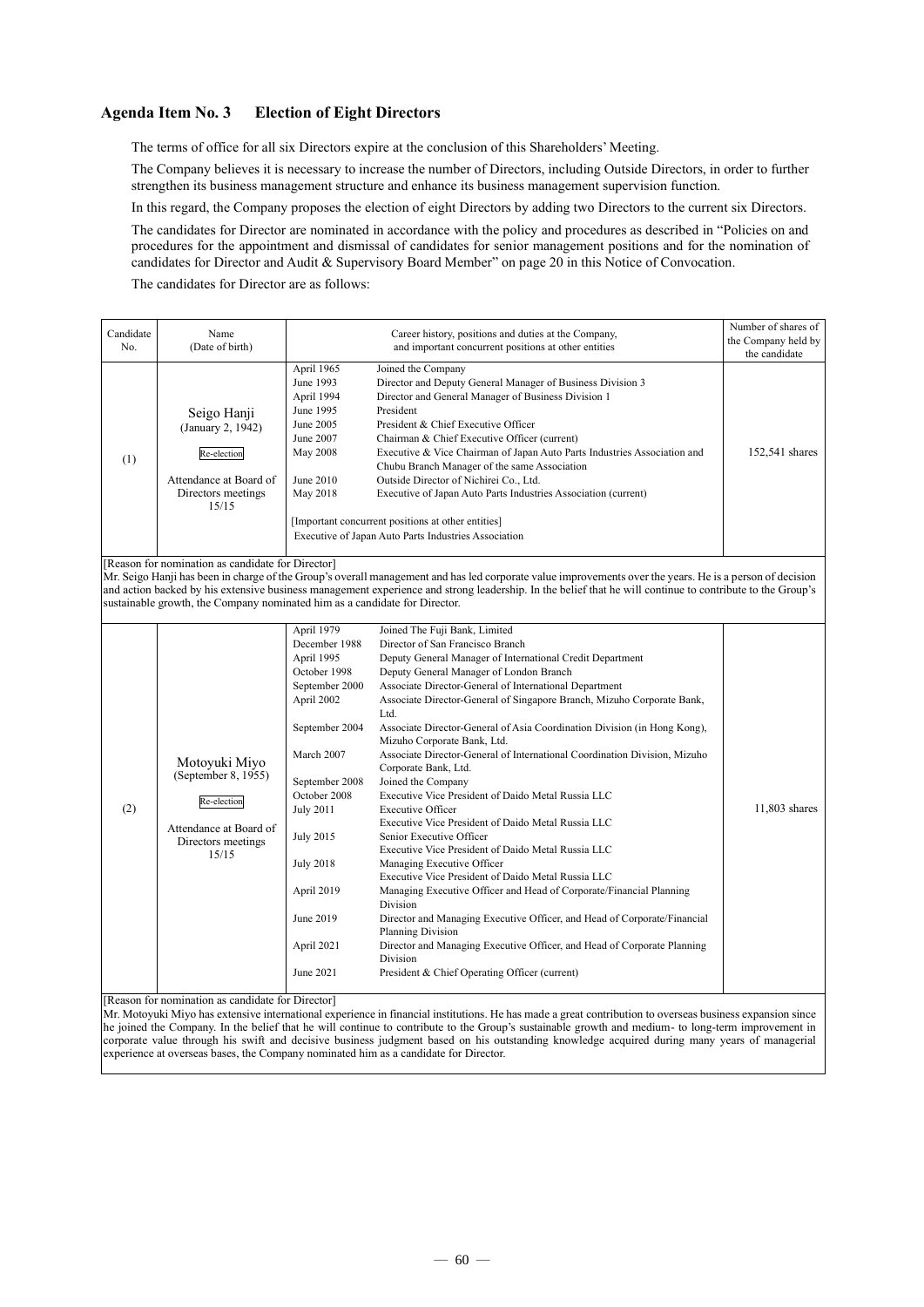| Candidate | Name                                               |                  | Career history, positions and duties at the Company,                                                                                                          | Number of shares of                  |
|-----------|----------------------------------------------------|------------------|---------------------------------------------------------------------------------------------------------------------------------------------------------------|--------------------------------------|
| No.       | (Date of birth)                                    |                  | and important concurrent positions at other entities                                                                                                          | the Company held by<br>the candidate |
|           |                                                    | April 1979       | Joined the Company                                                                                                                                            |                                      |
|           |                                                    | <b>July 2005</b> | Executive Officer and General Manager of Bimetal Division                                                                                                     |                                      |
|           |                                                    | April 2009       | Executive Officer and Head of Polymer Bearings Division                                                                                                       |                                      |
|           |                                                    | April 2010       | <b>Executive Officer</b>                                                                                                                                      |                                      |
|           |                                                    |                  | President of Daido Metal Czech s.r.o.                                                                                                                         |                                      |
|           |                                                    | April 2012       | Executive Officer and Head of Technology Division                                                                                                             |                                      |
|           | Yoshiaki Sato                                      | <b>July 2014</b> | Senior Executive Officer and Head of Technology Division                                                                                                      |                                      |
|           | (December 19, 1956)                                | April 2017       | Senior Executive Officer and Head of Thinwall Bearings & Turbo Charging<br><b>Bearings Division</b>                                                           |                                      |
| (3)       | Re-election                                        | <b>July 2018</b> | Managing Executive Officer and Head of Thinwall Bearings & Turbo<br>Charging Bearings Division                                                                | $43,208$ shares                      |
|           | Attendance at Board of<br>Directors meetings       | June 2019        | Director and Managing Executive Officer, and Head of Thinwall Bearings &                                                                                      |                                      |
|           | 15/15                                              |                  | Turbo Charging Bearings Division                                                                                                                              |                                      |
|           |                                                    | April 2021       | Director and Managing Executive Officer, and Head of Technology Division                                                                                      |                                      |
|           |                                                    | <b>July 2021</b> | Director and Managing Executive Officer, and Head of Technology Division<br>and General Manager of Inuyama Site                                               |                                      |
|           |                                                    | April 2022       | Director and Managing Executive Officer, and Head of Compliance                                                                                               |                                      |
|           |                                                    |                  | Division, Head of EV Shift & Carbon Neutral Response Division, and                                                                                            |                                      |
|           |                                                    |                  | General Manager of Inuyama Site (current)                                                                                                                     |                                      |
|           |                                                    |                  |                                                                                                                                                               |                                      |
|           | [Reason for nomination as candidate for Director]  |                  |                                                                                                                                                               |                                      |
|           |                                                    |                  | Mr. Yoshiaki Sato has engaged in the fields of production and technologies at the Company over the years, and has managerial experience at overseas           |                                      |
|           |                                                    |                  | bases, in addition to broad insight into bearing production including material development and production technologies. In the belief that he will continue   |                                      |
|           |                                                    |                  | to contribute to the Group's sustainable growth and medium- to long-term improvement in corporate value through his business judgment based on his            |                                      |
|           | him as a candidate for Director.                   |                  | abundant knowledge and experience regarding the Company's business, by promoting the Company's sustainable management, the Company nominated                  |                                      |
|           |                                                    |                  |                                                                                                                                                               |                                      |
|           |                                                    | April 1986       | Joined the Company                                                                                                                                            |                                      |
|           |                                                    | April 2011       | General Manager of Bimetal Division                                                                                                                           |                                      |
|           |                                                    | April 2015       | Head of Polymer Bearings Division                                                                                                                             |                                      |
|           |                                                    | <b>July 2016</b> | Executive Officer and Head of Polymer Bearings Division                                                                                                       |                                      |
|           |                                                    | April 2017       | <b>Executive Officer</b>                                                                                                                                      |                                      |
|           | Shigemasa Hakakoshi                                |                  | President of DAIDO METAL SAGA CO., LTD.                                                                                                                       |                                      |
|           | (April 11, 1961)                                   | April 2019       | <b>Executive Officer</b>                                                                                                                                      |                                      |
|           | Re-election                                        |                  | President of Dyna Metal Co., Ltd. (Thailand)                                                                                                                  |                                      |
| (4)       |                                                    | <b>July 2019</b> | Senior Executive Officer                                                                                                                                      | $16,024$ shares                      |
|           | Attendance at Board of                             |                  | President of Dyna Metal Co., Ltd. (Thailand)                                                                                                                  |                                      |
|           | Directors meetings                                 | April 2021       | Senior Executive Officer and Advisor to the Head of Human Resources                                                                                           |                                      |
|           | 12/12                                              | June 2021        | <b>Planning Division</b><br>Director and Managing Executive Officer, and Advisor to the Head of                                                               |                                      |
|           |                                                    |                  | Human Resources Planning Division                                                                                                                             |                                      |
|           |                                                    | <b>July 2021</b> | Director and Managing Executive Officer, and Head of Human Resources                                                                                          |                                      |
|           |                                                    |                  | Planning Division (current)                                                                                                                                   |                                      |
|           |                                                    |                  |                                                                                                                                                               |                                      |
|           | [Reason for nomination as candidate for Director]  |                  | Mr. Shigemasa Hakakoshi has engaged in the fields of production and technologies at the Company over the years, and has experienced the development           |                                      |
|           |                                                    |                  | and promotion of a human resource strategy at domestic and overseas bases, in addition to having broad insight into bimetal manufacturing and processing      |                                      |
|           |                                                    |                  | technologies, among other things. In the belief that he will continue to contribute to building foundations for sustainable growth of the Group and improving |                                      |
|           |                                                    |                  | the Group's corporate value over the medium- to long-term through his business judgment as a person familiar with the Company's core technologies, the        |                                      |
|           | Company nominated him as a candidate for Director. |                  |                                                                                                                                                               |                                      |
|           |                                                    |                  |                                                                                                                                                               |                                      |
|           |                                                    | April 1986       | Joined the Company                                                                                                                                            |                                      |
|           |                                                    | January 2006     | General Manager of Europe Regional Headquarters, Corporate Planning<br>Division (UK)                                                                          |                                      |
|           |                                                    | July 2016        | Executive Officer and General Manager of Design Department                                                                                                    |                                      |
|           | Arihiro Yoshida                                    | April 2017       | Executive Officer and Head of Technology Division and General Manager of                                                                                      |                                      |
| (5)       | (March 11, 1964)                                   |                  | Design Department                                                                                                                                             | 5,892 shares                         |
|           | New election                                       | April 2019       | Executive Officer and Head of Technology Division                                                                                                             |                                      |
|           |                                                    | July 2019        | Senior Executive Officer and Head of Technology Division                                                                                                      |                                      |
|           |                                                    | April 2021       | Senior Executive Officer and Deputy Head of Technology Division                                                                                               |                                      |

[Reason for nomination as candidate for Director]

Mr. Arihiro Yoshida has engaged in the fields of technologies at the Company over the years, and has experienced the overall management at overseas bases, in addition to having broad insight into product design, among other things. In the belief that he will contribute to the Group's sustainable growth and medium- to long-term improvement in corporate value through his business judgment based on his familiarity with the Company's technology and his experience of developing technologies meeting customer needs over many years, by expanding the Company's business areas, the Company nominated him as a candidate for Director.

April 2021 Senior Executive Officer and Deputy Head of Technology Division<br>April 2022 Senior Executive Officer and Head of Technology Division (current

Senior Executive Officer and Head of Technology Division (current)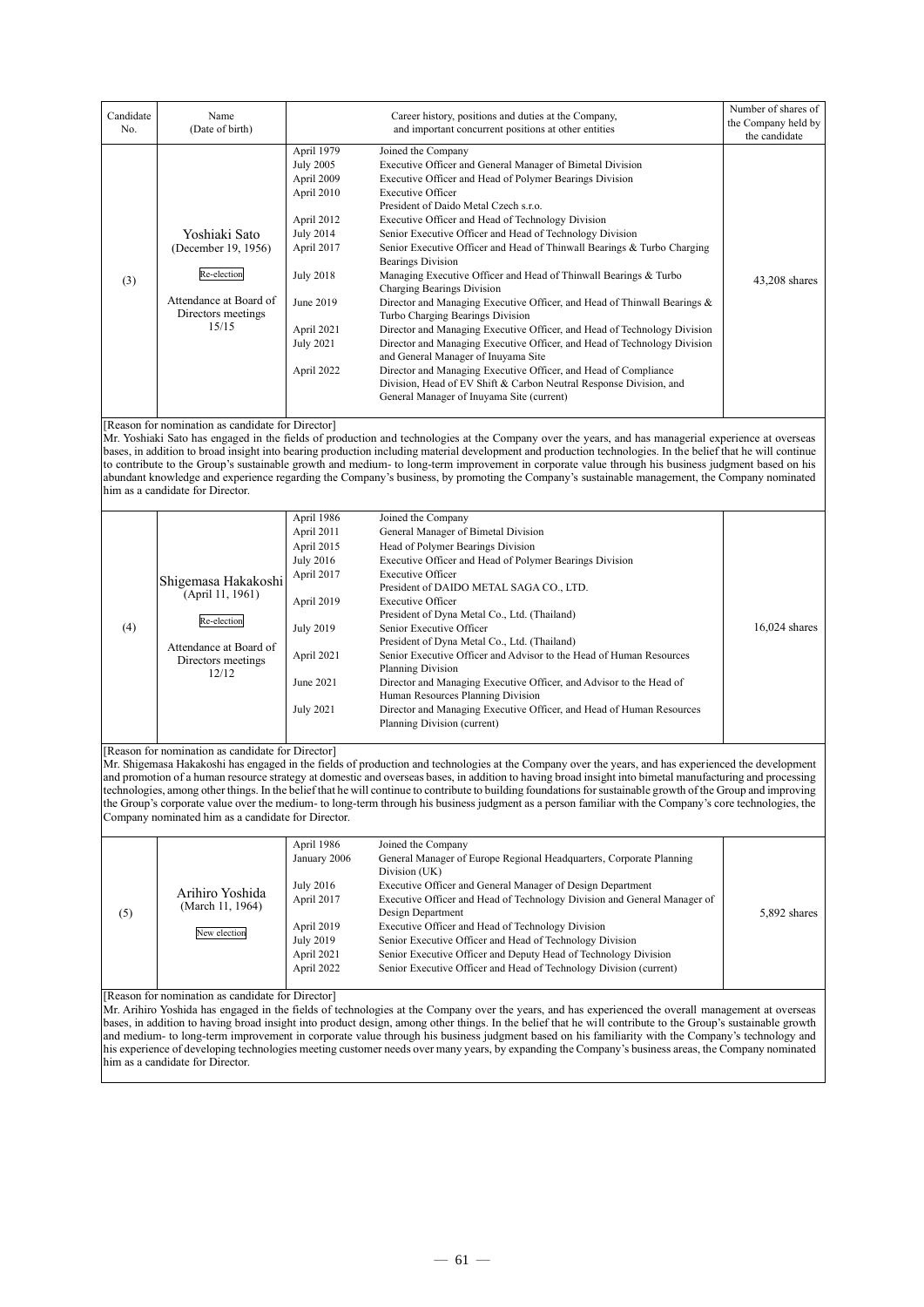| Candidate<br>No.                                                                                                                                                                                                                                                                                                                                                                                                                                                                                                                                                                                                                                                                                                                                                                                                                                                                                                                                                                                                                                                                                           | Name<br>(Date of birth)                                                                                                                                           | Career history, positions and duties at the Company,<br>and important concurrent positions at other entities                                                                                                                                                                                                                                                                                                                                                                                                                                                                                                                                                                                                                                                                                                                                                                                                                                                                                                                                                                                                                                                                                                                          | Number of shares of<br>the Company held by<br>the candidate |  |  |
|------------------------------------------------------------------------------------------------------------------------------------------------------------------------------------------------------------------------------------------------------------------------------------------------------------------------------------------------------------------------------------------------------------------------------------------------------------------------------------------------------------------------------------------------------------------------------------------------------------------------------------------------------------------------------------------------------------------------------------------------------------------------------------------------------------------------------------------------------------------------------------------------------------------------------------------------------------------------------------------------------------------------------------------------------------------------------------------------------------|-------------------------------------------------------------------------------------------------------------------------------------------------------------------|---------------------------------------------------------------------------------------------------------------------------------------------------------------------------------------------------------------------------------------------------------------------------------------------------------------------------------------------------------------------------------------------------------------------------------------------------------------------------------------------------------------------------------------------------------------------------------------------------------------------------------------------------------------------------------------------------------------------------------------------------------------------------------------------------------------------------------------------------------------------------------------------------------------------------------------------------------------------------------------------------------------------------------------------------------------------------------------------------------------------------------------------------------------------------------------------------------------------------------------|-------------------------------------------------------------|--|--|
| (6)                                                                                                                                                                                                                                                                                                                                                                                                                                                                                                                                                                                                                                                                                                                                                                                                                                                                                                                                                                                                                                                                                                        | Toshikazu Takei<br>(September 22, 1953)<br>Re-election<br><b>Outside Director</b><br>Independent Officer<br>Attendance at Board of<br>Directors meetings<br>15/15 | April 1976<br>Joined Bank of Japan<br><b>July 1989</b><br>Director of Nagoya Branch<br>November 1991<br>Director of Secretary Office and Secretariat of the Policy Board<br>June 1994<br>Deputy General Manager for Europe<br>April 1998<br>Director of Diet Liaison Division, Secretariat of the Policy Board<br>May 1999<br>General Manager of Matsuyama Branch<br>February 2002<br>Director-General, Senior Secretary to the Governor, Secretariat<br><b>July 2003</b><br>Advisor to the Governor for Parliamentary Affairs and Public Relations,<br>Secretariat of the Policy Board<br><b>July 2005</b><br>General Manager of Nagoya Branch<br><b>July 2006</b><br>Chief Representative in Europe of the Bank of Japan (stationed in London)<br><b>June 2008</b><br>Left Bank of Japan<br><b>July 2008</b><br>Senior Executive Advisor of Accenture Japan Ltd.<br>October 2012<br>Managing Director of Japan Center for International Finance<br>June 2015<br>Outside Director of the Company (current)<br>April 2019<br>Chairman of The Central Council for Financial Services Information (current)<br>[Important concurrent positions at other entities]<br>Chairman of The Central Council for Financial Services Information | 13,586 shares                                               |  |  |
|                                                                                                                                                                                                                                                                                                                                                                                                                                                                                                                                                                                                                                                                                                                                                                                                                                                                                                                                                                                                                                                                                                            |                                                                                                                                                                   | [Reason for nomination as candidate for Outside Director and its role expected]<br>Mr. Toshikazu Takei was long engaged in business execution and served in managerial positions at the Bank of Japan. In addition, he is familiar with<br>international businesses and has extensive experience and broad insight. In the belief that he will continue to oversee and supervise the management of<br>the Company based on such experience and insight, the Company nominated him as a candidate for Outside Director.<br>The Company continues to expect Mr. Toshikazu Takei to oversee and supervise the management of the Company and provide advice for the management<br>based on his extensive experience and broad insight mainly in international businesses.<br>Although Mr. Toshikazu Takei has no experience of engaging in the management of a company, the Company judges that he will appropriately fulfill his<br>duties as an Outside Director of the Company based on the above reasons. There is no business relationship between the Company and The Central Council<br>for Financial Services Information, where he holds an important concurrent position.                                                       |                                                             |  |  |
| April 1975<br>Joined Department of Urology, Keio University School of Medicine<br>August 1994<br>Assistant Professor, Department of Urology, Fujita Health University School<br>of Medicine<br>April 2000<br>Professor, Department of Urology, Fujita Health University School of<br>Kiyotaka Hoshinaga<br>Medicine<br>(November 15, 1950)<br>February 2006<br>Deputy Director, Fujita Health University Hospital<br>February 2009<br>Director, Fujita Health University Hospital<br>Re-election<br><b>Outside Director</b><br>April 2013<br>Managing Director, Fujita Academy Incorporated Educational Institution<br>(7)<br>9,026 shares<br>Independent Officer<br>April 2014<br>President, Fujita Health University<br>June 2016<br>Outside Director of the Company (current)<br>Attendance at Board of<br>October 2018<br>Chairman, Board of Directors of Fujita Academy Incorporated Educational<br>Directors meetings<br>Institution (current)<br>15/15<br>[Important concurrent positions at other entities]<br>Chairman, Board of Directors of Fujita Academy Incorporated Educational Institution |                                                                                                                                                                   |                                                                                                                                                                                                                                                                                                                                                                                                                                                                                                                                                                                                                                                                                                                                                                                                                                                                                                                                                                                                                                                                                                                                                                                                                                       |                                                             |  |  |
|                                                                                                                                                                                                                                                                                                                                                                                                                                                                                                                                                                                                                                                                                                                                                                                                                                                                                                                                                                                                                                                                                                            | Company nominated him as a candidate for Outside Director.                                                                                                        | [Reason for nomination as candidate for Outside Director and its role expected]<br>Mr. Kiyotaka Hoshinaga has served as a director of a hospital and a president of a university after serving as a professor of a university and is currently at<br>the position of chairman, board of directors. He has extensive knowledge and experience gained through involvement in management of a hospital and a<br>university. In the belief that he will continue to oversee and supervise the management of the Company based on such knowledge and experience, the<br>The Company continues to expect Mr. Kiyotaka Hoshinaga to oversee and supervise the management of the Company, and provide advice for the<br>management based on his extensive knowledge and experience mainly in organizational management.<br>Mr. Kiyotaka Hoshinaga engages in the management of an incorporated educational institution, and the Company judges that he will appropriately fulfill<br>his duties as an Outside Director of the Company based on the above reasons. There is no business relationship between the Company and Fujita Academy                                                                                                    |                                                             |  |  |

 $- 62 -$ 

Incorporated Educational Institution, where he holds an important concurrent position.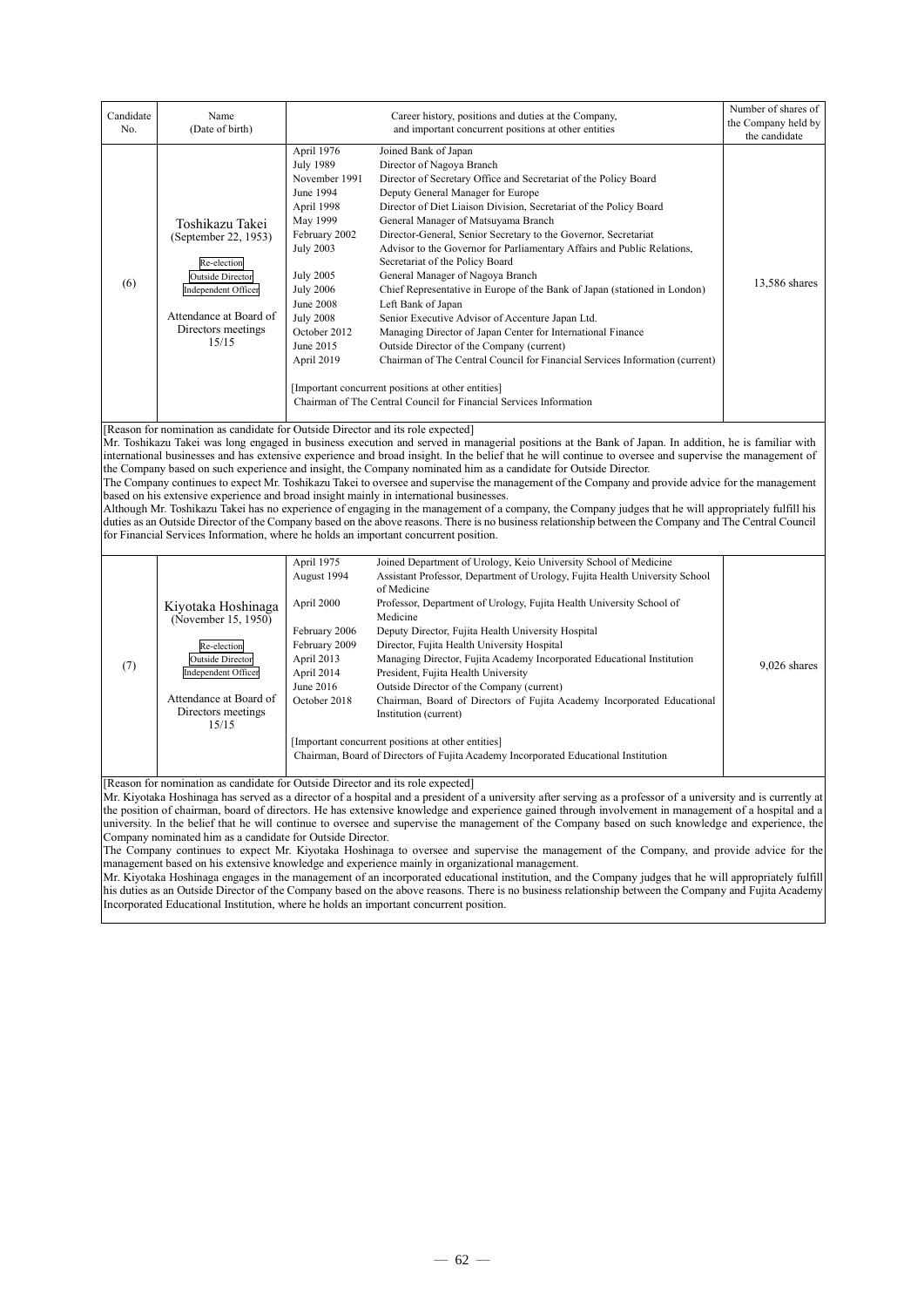| Candidate<br>No. | Name<br>(Date of birth)                                                                       |                                                                                                            | Career history, positions and duties at the Company,<br>and important concurrent positions at other entities                                                                                                                                                                                                                                                                                                                                                                                                                                                                                                                                                                                                                  | Number of shares of<br>the Company held by<br>the candidate |
|------------------|-----------------------------------------------------------------------------------------------|------------------------------------------------------------------------------------------------------------|-------------------------------------------------------------------------------------------------------------------------------------------------------------------------------------------------------------------------------------------------------------------------------------------------------------------------------------------------------------------------------------------------------------------------------------------------------------------------------------------------------------------------------------------------------------------------------------------------------------------------------------------------------------------------------------------------------------------------------|-------------------------------------------------------------|
| (8)              | Miyuri Shirai<br>(January 2, 1963)<br>New election<br>Outside Director<br>Independent Officer | April 1998<br>April 1999<br>August 1999<br>May 2003<br>June 2005<br>April 2009<br>April 2011<br>April 2015 | Assistant professor, Faculty of Business Administration, Yokohama National<br>University<br>Associate professor, Faculty of Business Administration, Yokohama National<br>University<br>Visiting scholar, The Fuqua School of Business, Duke University<br>Visiting scholar, Keio Business School<br>Outside director, Nichirei Corporation<br>Professor, Faculty of Business Administration, Yokohama National<br>University<br>Professor, International Graduate School of Social Sciences, Yokohama<br>National University<br>Professor, Faculty of Business and Commerce, Keio University (current)<br>[Important concurrent positions at other entities]<br>Professor, Faculty of Business and Commerce, Keio University | 0 shares                                                    |
|                  | [Reason for nomination as candidate for Outside Director and its role expected]               |                                                                                                            | Ms. Miyuri Shirai has served in positions such as university professor and researcher, and is currently a university professor. Over many years, she has<br>been engaging in research on consumer behavior and marketing. In the belief that she will oversee and supervise the management of the Company based                                                                                                                                                                                                                                                                                                                                                                                                               |                                                             |

ersee and supervise the management of the Company over the will over on such knowledge and experience, the Company nominated her as a candidate for Outside Director.

The Company expects Ms. Miyuri Shirai to oversee and supervise the management of the Company and provide advice for the management based on her extensive knowledge and experience mainly in sales fields including marketing.

Although Ms. Miyuri Shirai has no experience of engaging in the management of a company other than as an outside officer, the Company judges that she will appropriately fulfill her duties as an Outside Director of the Company based on the above reasons. There is no business relationship between the Company and Keio University, where she holds an important concurrent position.

(Notes) 1. There is no special interest between any of candidates and the Company.

2. As for each candidate's position please refer to "4. Company Officers, (1) Directors and Audit & Supervisory Board Members" on pages 16 and 17.

3. Mr. Toshikazu Takei, Mr. Kiyotaka Hoshinaga, and Ms. Miyuri Shirai are candidates for Outside Director.

4. Liability limitation agreement

The Company has entered into a liability limitation agreement with Mr. Toshikazu Takei and Mr. Kiyotaka Hoshinaga. The Company will continue this agreement with them if they are reelected.

The Company will enter into a liability limitation agreement with Ms. Miyuri Shirai if she is elected and assumes office.

The outline of the agreement is as follows:

 When a non-executive Director is liable to compensate the Company for damages due to his/her negligence of duties, he/she assumes such liability up to the amount stipulated by laws and regulations (the minimum liability amount stipulated in Article 425, paragraph (1) of the Companies Act). The above liability limitation is allowed only when the relevant non-executive Director acts in good faith and without gross negligence with respect to

the liability as set forth in Article 423, paragraph (1) of the Companies Act.

5. Directors and officers liability insurance policy

The Company has entered into a directors and officers liability insurance policy as provided for in Article 430-3, paragraph (1) of the Companies Act with an insurance company. In cases where a claim for damages is made by a third party, including shareholders, during the policy term, the policy covers losses, such as the amount of indemnification liability and related litigation expenses, that any of the insureds assumes. If this proposal is approved and adopted as originally proposed, each candidate will be included in the policy as an insured. In addition, when the policy is renewed, the Company plans to renew the policy with the same terms.

6. Mr. Toshikazu Takei and Mr. Kiyotaka Hoshinaga have been registered as Independent Officers pursuant to the provisions of the Tokyo Stock Exchange and Nagoya Stock Exchange. If they are reelected, the Company will continue to register them as Independent Officers.

7. The Company will register Ms. Miyuri Shirai as an Independent Officer pursuant to the provisions of the Tokyo Stock Exchange and Nagoya Stock Exchange if she is elected and assumes office as a Director.

8. The term of office of Mr. Toshikazu Takei as an Outside Director will be seven years at the conclusion of this Annual Shareholders' Meeting. The term of office of Mr. Kiyotaka Hoshinaga as an Outside Director will be six years at the conclusion of this Annual Shareholders' Meeting.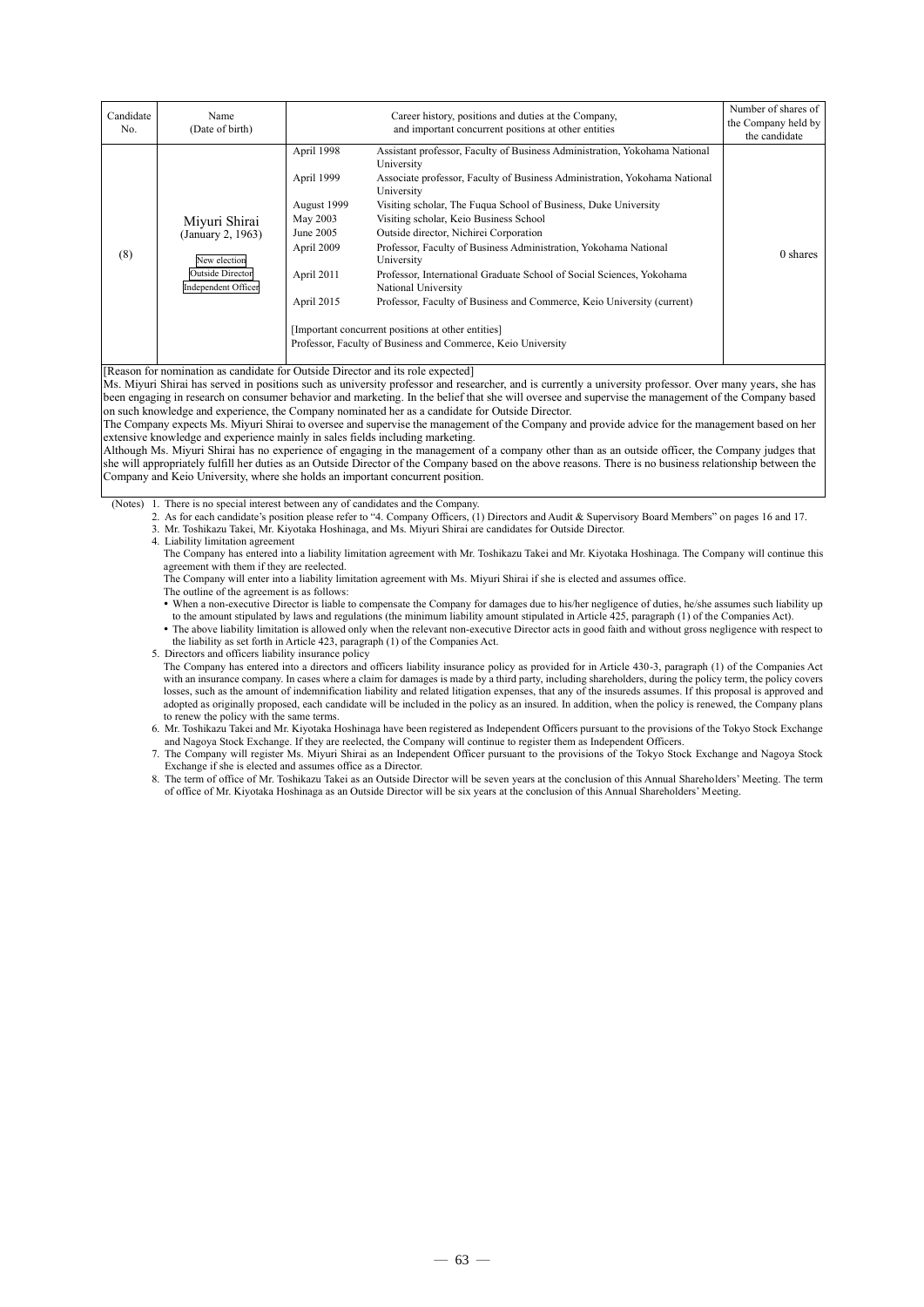| Attribute                                  |           | Name                                 |                       | Main fields of specialized experience/Areas where contributions are particularly expected |                                                 |         |                          |                                              |                           |                         |                      |  |
|--------------------------------------------|-----------|--------------------------------------|-----------------------|-------------------------------------------------------------------------------------------|-------------------------------------------------|---------|--------------------------|----------------------------------------------|---------------------------|-------------------------|----------------------|--|
|                                            |           |                                      |                       | Overall                                                                                   | Technology Manufactu-<br>management development | ring    | Sales and<br>procurement | Human<br>resources<br>and general<br>affairs | Finance and<br>accounting | Legal and<br>compliance | Global<br>experience |  |
| Director                                   | Inside    | Seigo Hanji                          | Male                  | $\circ$                                                                                   |                                                 |         | $\circ$                  | O                                            |                           | C                       | $\bigcirc$           |  |
|                                            |           | Motoyuki Miyo                        | Male                  | $\circ$                                                                                   |                                                 |         | $\circ$                  |                                              | $\bigcirc$                | О                       | Ο                    |  |
|                                            |           | Yoshiaki Sato                        | Male                  | O                                                                                         | O                                               | О       |                          |                                              |                           | О                       | O                    |  |
|                                            |           | Shigemasa<br>Hakakoshi               | Male                  | $\bigcirc$                                                                                | O                                               | О       |                          | $\circ$                                      |                           |                         | O                    |  |
|                                            |           | Arihiro Yoshida<br>(Newly appointed) | Male                  | $\bigcirc$                                                                                | O                                               | $\circ$ | $\circ$                  |                                              |                           |                         | ∩                    |  |
|                                            | Outside   | Toshikazu Takei                      | Male<br>Independent   |                                                                                           |                                                 |         |                          |                                              |                           |                         |                      |  |
|                                            |           | Kiyotaka<br>Hoshinaga                | Male<br>Independent   |                                                                                           |                                                 |         |                          |                                              |                           |                         |                      |  |
|                                            |           | Miyuri Shirai<br>(Newly appointed)   | Female<br>Independent |                                                                                           |                                                 |         |                          |                                              |                           |                         |                      |  |
| Audit & Supervisory<br><b>Board Member</b> | Full-time | Masaaki Tamaya                       | Male                  |                                                                                           |                                                 |         |                          |                                              |                           |                         |                      |  |
|                                            | Outside   | Kuniko Tanabe                        | Female                |                                                                                           |                                                 |         |                          |                                              |                           |                         |                      |  |
|                                            |           | Kazuo Matsuda                        | Male<br>Independent   |                                                                                           |                                                 |         |                          |                                              |                           |                         |                      |  |

### Reference: Business management structure (planned) if Agenda Item No. 3 is approved

\* Main fields in which Inside Directors have specialized experience are marked with a white circle symbol, and fields in which Outside Directors, full-time Audit & Supervisory Board Members, and Outside Audit & Supervisory Board Members, are expected to particularly make contribution are marked with a black circle symbol.

\* Specialty and experience indicated above are not intended to show all knowledge held by the individuals.

Skill possession standard

(i) The person has experience as an officer or head of a company or unit related to applicable factors.

(ii) The person has public qualifications or practical experience with which to objectively judge the person to be equipped sufficiently with applicable factors.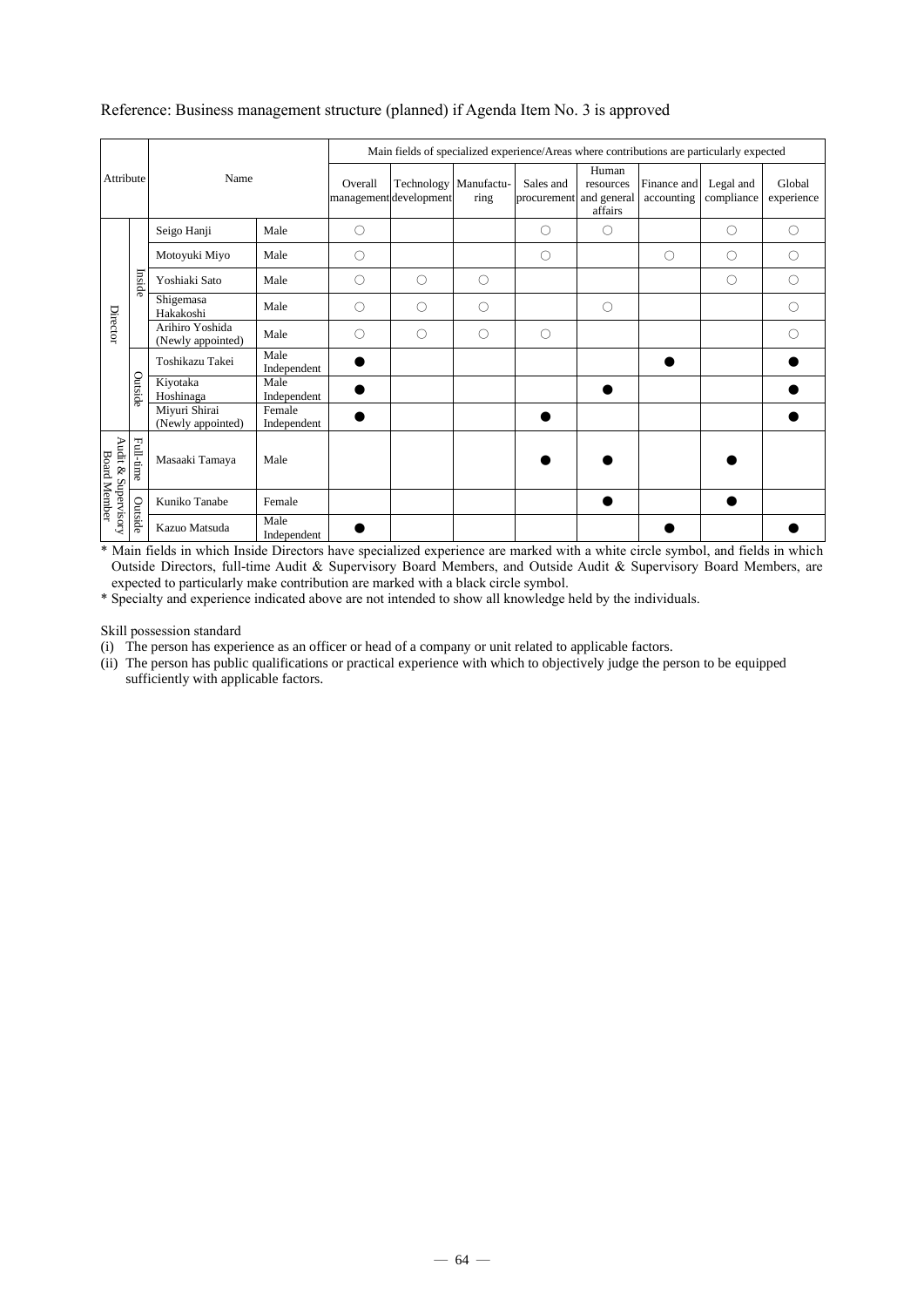### [Standards for Independence of Outside Officers]

The Company has established independence standards of Outside Officers, based on those established by the Tokyo Stock Exchange, but much stricter standards. An outside director or an outside audit & supervisory board member who is deemed to have independence from the Company as required by these standards is registered as an independent outside director or as an independent outside audit & supervisory board member. For more details, please refer to [Standards for Independence of Outside Officers of DAIDO METAL CO., LTD.] reported below.

### [Standards for Independence of Outside Officers of DAIDO METAL CO., LTD.] Established on October 28, 2015

An Outside Director or Outside Audit & Supervisory Board Member is deemed not to have independence from the Company if he/she falls under one of the categories below.

- (1) Person related to the Company
- A person who currently works or has previously worked for the DAIDO Group within the last ten years.
- (2) Person related to the major suppliers A person who currently is or has previously been an officer or employee of a major supplier to the Company (with which the annual aggregate amount of transactions is 1,000 million yen or more) or its group companies within the last three fiscal years.
- (3) Person related to the major business partners A person who currently is or has previously been an officer or employee of the Company's major business partner (with which the annual aggregate amount of transactions is 1,000 million yen or more) during any of the last three fiscal years.
- (4) Person related to the financial institutions
	- 1) A person who currently is or, in the last three fiscal years, has previously been an officer or employee of a financial institution with which the Company currently has transactions of deposits or borrowings of 1,000 million yen or more.
	- 2) A person who currently is or, in the last three fiscal years, has previously been an officer or employee of a company which is a managing underwriter of the Company.

(5) Person related to the parties providing professional services A person who currently receives, or within the last three years, has received from the Company an annual compensation of 20 million yen or more as the Company's legal counsel (law office), the Company's accounting auditor, a certified tax accountant, patent attorney, judicial scrivener, or as a management, finance, technology or marketing consultant.

(6) Person related to the parties receiving donations or grants from the Company A person who is a representative or operating officer of an organization (public interest incorporated foundation, public interest incorporated association, not-for-profit organization, etc.) to which the Company has made donations or provided grants exceeding a certain amount (1 million yen or 30% of the organization's annual average total expenses, whichever the larger) in the current fiscal year or in the last three fiscal years.

(7) Relatives

A relative of a person who currently works or has previously worked for the DAIDO Group within the last five years (the person's spouse, parent, child, sibling, grandparent, grandchild, or relatives living with the person). A relative of a person coming under aforementioned categories (2) to (5).

(8) Reappointment and reappointed person. A person who has executed his/her duties without coming under any of the aforementioned categories (1) to (7) for a

period exceeding ten years in case of reappointment of Outside Director or for a period exceeding twelve years with three consecutive terms in the case of reappointment of Audit & Supervisory Board Member.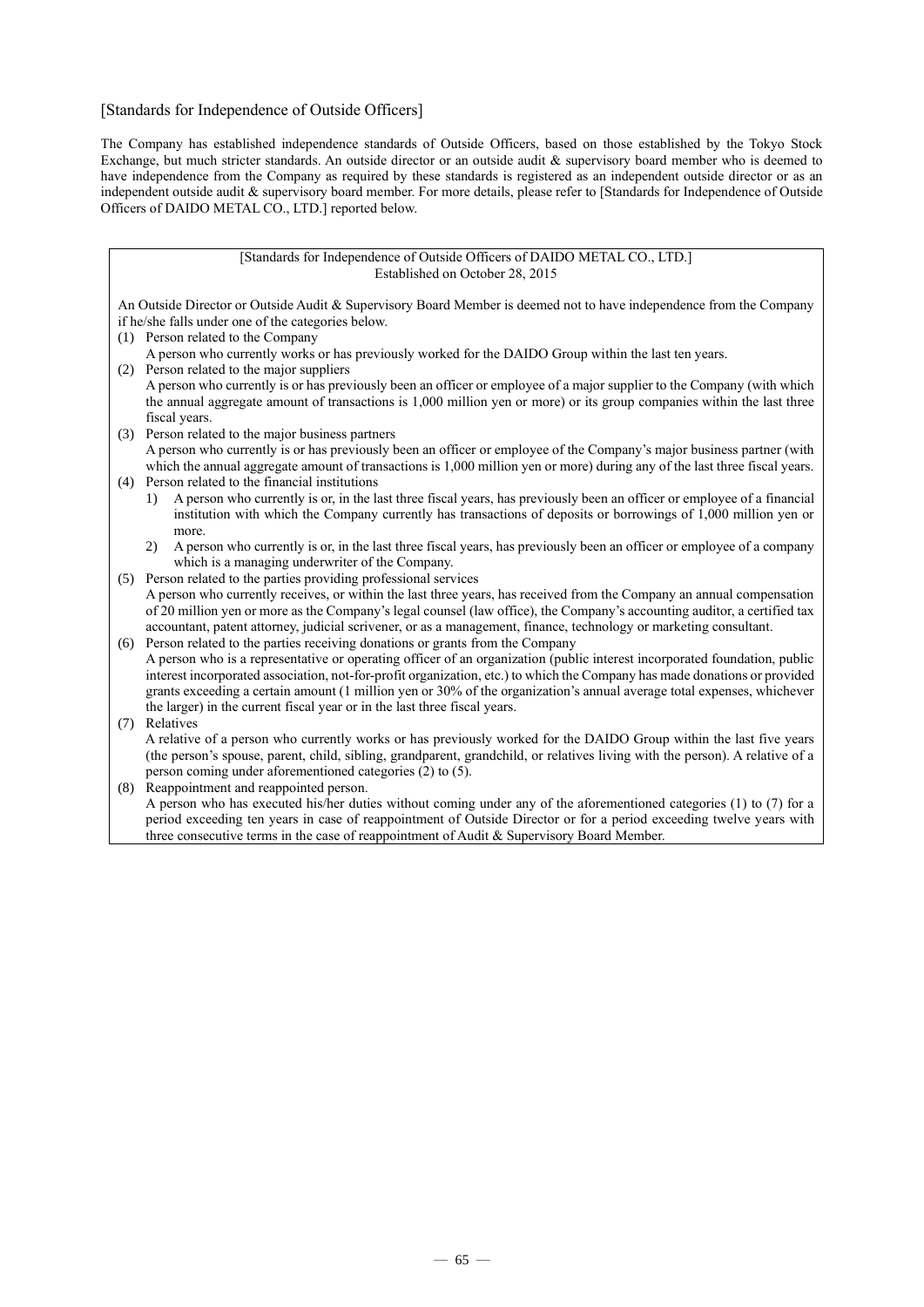### **Agenda Item No. 4 Election of One Substitute Member of Audit & Supervisory Board**

The Company proposes to elect one substitute member of Audit & Supervisory Board in advance, just in case the Company is unable to meet the number of Audit & Supervisory Board Members required by laws and regulations. The effect of this resolution is valid until the commencement of the next Annual Shareholders' Meeting.

The consent of the Audit & Supervisory Board has been obtained for this proposal.

The candidate for substitute member of Audit & Supervisory Board is as follows:

| Name<br>(Date of birth)                                                                                                                                                          | Career history and important concurrent positions at other entities                                                                                                                                                                                                                     |                                                                                                                                                                                                                                                                                                                                                                                                                                                                                                                                                                                                                                                 |          |  |  |
|----------------------------------------------------------------------------------------------------------------------------------------------------------------------------------|-----------------------------------------------------------------------------------------------------------------------------------------------------------------------------------------------------------------------------------------------------------------------------------------|-------------------------------------------------------------------------------------------------------------------------------------------------------------------------------------------------------------------------------------------------------------------------------------------------------------------------------------------------------------------------------------------------------------------------------------------------------------------------------------------------------------------------------------------------------------------------------------------------------------------------------------------------|----------|--|--|
| Nobuyuki Ishiwata<br>(July 12, 1945)<br>Substitute Audit<br>& Supervisory<br><b>Board Member</b><br>Outside Audit &<br>Supervisory<br><b>Board Member</b><br>Independent Officer | April 1971<br>LLC)<br>April 1975<br>January 1976<br>March 1978<br>LLC)<br>April 1978<br>April 1988<br>August 1999<br><b>July 2003</b><br>[Important concurrent positions at other entities]<br>Representative Partner of Moore Shisei Tax Corporation<br>Outside auditor of Adecco Ltd. | Joined Tohmatsu Awoki & Co. Audit Corporation (currently, Deloitte Touche Tohmatsu<br>Registered as a certified public accountant<br>Registered as a licensed tax accountant<br>Left Tohmatsu Awoki & Co. Audit Corporation (currently, Deloitte Touche Tohmatsu<br>Opened CPA Nobuyuki Ishiwata accounting firm<br>Established Seishin & Co. Audit Corporation (currently, Mooreshisei & Co.) and<br>assumed the post of Representative Partner<br>Outside auditor of Adecco Ltd. (current)<br>Established Seishin & Co. Tax Corporation (currently, Moore Shisei Tax Corporation)<br>and assumed the post of Representative Partner (current) | 0 shares |  |  |

[Reason for nomination as candidate for substitute Outside Audit & Supervisory Board Member]

Mr. Nobuyuki Ishiwata has been in practice as a certified public accountant and a licensed tax accountant and has rich accounting and taxation knowledge gained from his experience as a certified public accountant and a licensed tax accountant. In the belief that he will audit the Company's management based on his rich accounting and taxation knowledge if he assumes the position of Audit & Supervisory Board Member, the Company nominated him as a candidate for substitute Audit & Supervisory Board Member.

Although Mr. Nobuyuki Ishiwata has no experience of engaging in the management of a company other than as an outside officer, the Company judges that he will appropriately fulfill his duties as an Outside Audit & Supervisory Board Member of the Company based on the above reasons. There are no business relationships between the Company and Moore Shisei Tax Corporation and Adecco Ltd., where he holds important concurrent positions.

(Notes) 1. There is no special interest between the candidate and the Company.

2. Mr. Nobuyuki Ishiwata, the candidate for substitute Audit & Supervisory Board Member, is a candidate for Outside Audit & Supervisory Board Member. 3. Liability limitation agreement

The Company will enter into a liability limitation agreement with Mr. Nobuyuki Ishiwata if he is elected as an Audit & Supervisory Board Member and he assumes office.

The outline of the agreement is as follows:

• When an Audit & Supervisory Board Member is liable to compensate the Company for damages due to his/her negligence of duties, he/she assumes such liability up to the amount stipulated by laws and regulations (the minimum liability amount stipulated in Article 425, paragraph (1) of the Companies Act).

 The above liability limitation is allowed only when the relevant Audit & Supervisory Board Member acts in good faith and without gross negligence with respect to the liability as set forth in Article 423, paragraph (1) of the Companies Act.

4. Directors and officers liability insurance policy The Company has entered into a directors and officers liability insurance policy as provided for in Article 430-3, paragraph (1) of the Companies Act with an insurance company. In cases where a claim for damages is made by a third party, including shareholders, during the policy term, the policy covers losses, such as the amount of indemnification liability and related litigation expenses, that any of the insureds assumes. If this proposal is approved and adopted as originally proposed and Mr. Nobuyuki Ishiwata assumes office as an Outside Audit & Supervisory Board Member of the Company, he will be included in the policy as an insured. In addition, when the policy is renewed, the Company plans to renew the policy with the same terms.

5. The Company will register Mr. Nobuyuki Ishiwata as an Independent Officer pursuant to the provisions of the Tokyo Stock Exchange and Nagoya Stock Exchange if he assumes office as an Outside Audit & Supervisory Board Member of the Company.